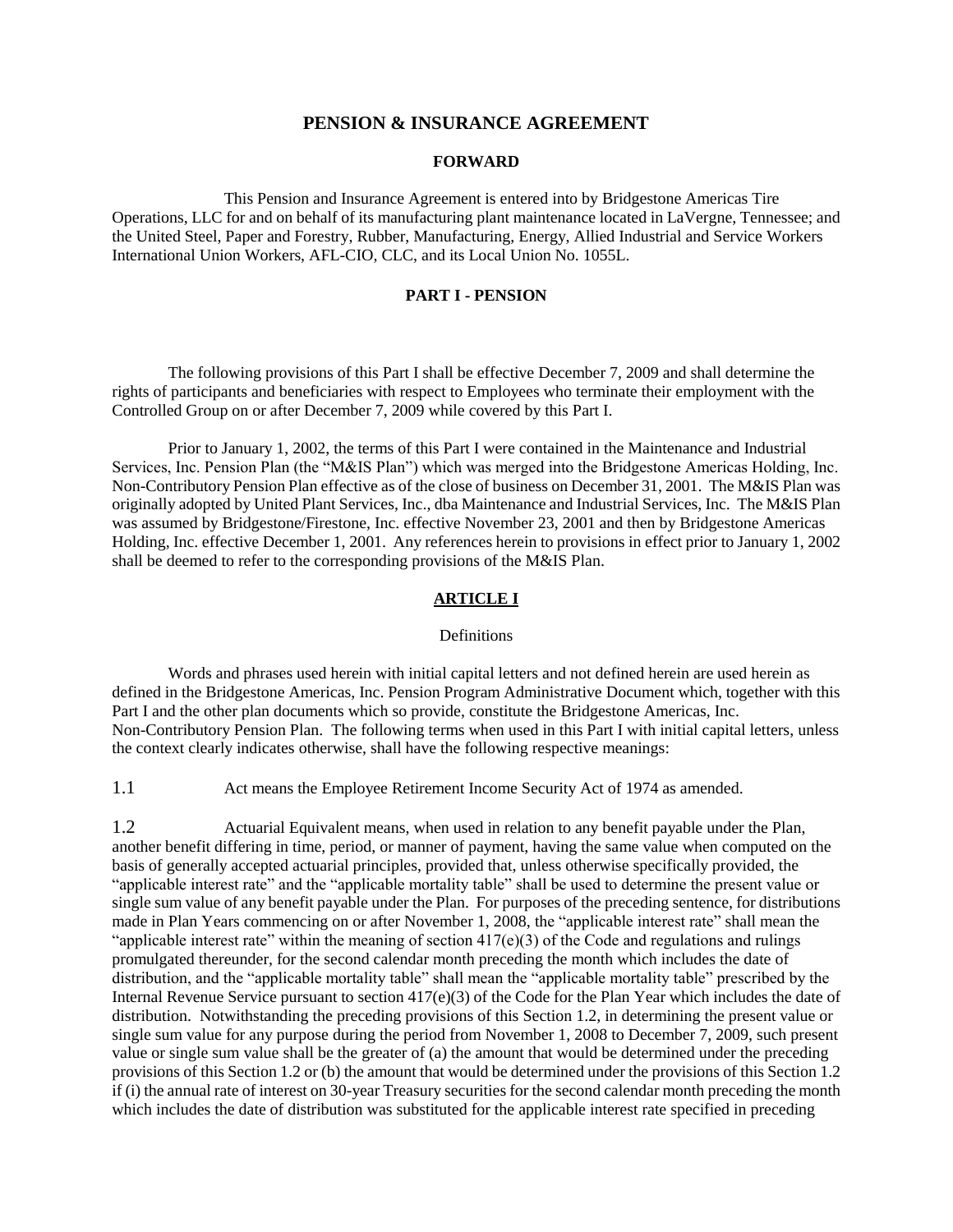provisions of this Section 1.2 and (ii) the mortality table specified in Rev. Rul. 2001-62 was substituted for the applicable mortality table specified in the preceding provision of this Section 1.2.

1.3 Annuity Starting Date shall mean the first day of the month for which an amount is first paid as an annuity or any other form.

1.4 Approved Leave of Absence means any absence, with or without compensation, authorized by the Employer under uniform rules; including, but not limited to, any period of absence on account of illness, personal reasons or service in the armed forces of the United States. Any such Approved Leave of Absence shall be granted in writing.

1.5 Beneficiary means a Joint Annuitant or a person or persons or trust named by the Member to receive any amounts payable in the event of the Member's death.

1.6 Break in Service means a Plan Year during which an individual has not completed more than 500 Hours of Service, as determined by the Company in accordance with the Regulations. Solely for purposes of determining whether a Break in Service has occurred, an individual shall be credited with the Hours of Service which such individual would have completed but for a maternity or paternity absence, as determined by the Company in accordance with the Code and the Regulations; provided, however, that the total number of Hours of Service so credited shall not exceed 501 Hours of Service and that the individual timely provide the Company with such information as it shall require. Hours of Service credited for a maternity or paternity absence shall be credited entirely (1) in the Plan Year in which the absence began if such Hours of Service are necessary to prevent a Break in Service in such Plan Year, or (2) in the following Plan Year. For purposes of this Section 1.6, maternity or paternity absence shall mean an absence from work by reason of the individual's pregnancy, the birth of the individual's child or the placement of a child with the individual in connection with adoption of the child by such individual, or for purposes of caring for a child for the period immediately following such birth or placement.

1.7 Code means the Internal Revenue Code of 1986 as amended.

1.8 Collective Bargaining Agreement means the agreement dated December 7, 2009 between Maintenance and Industrial Services, Inc. and the United Steel, Paper and Forestry, Rubber, Manufacturing, Energy, Allied Industrial and Service Workers International Union, AFL-CIO, CLC and its Local Union No. 1055L.

1.9 Company means (a) on and after January 1, 2008, Bridgestone Americas, Inc., (b) on and after January 1, 2003 and prior to January 1, 2008, Bridgestone Americas Holding, Inc., (c) on and after December 1, 2001 and prior to January 1, 2003, Bridgestone/Firestone Americas Holding, Inc., (d) from November 23, 2001 to December 1, 2001, Bridgestone/Firestone, Inc. and (e) prior to November 23, 2001, United Plant Services, Inc., dba Maintenance and Industrial Services, Inc. For purposes of Sections 1.10, 1.15, 3.2, 3.4(a), 4.4, 5.1, 5.2, 5.3 and 6.1, the term "Company" shall include all corporations which are members of a controlled group of corporations within the meaning of section 1563(a) of the Code (determined without regard to section 1563(a)(4) and (e)(3)(C) of the Code) of which the entity referred to in the first sentence of this Section is a member.

1.10 Continuous Service means uninterrupted employment with the Company as determined in accordance with Article III.

1.11 Credited Service means the period of time as determined in accordance with Article III.

1.12 Effective Date means January 1, 1991 but Members shall be entitled to accrue Credited Service and Continuous Service under the Plan from and after October 8, 1990 in accordance with the provisions of Sections 3.1 and 3.2 hereof.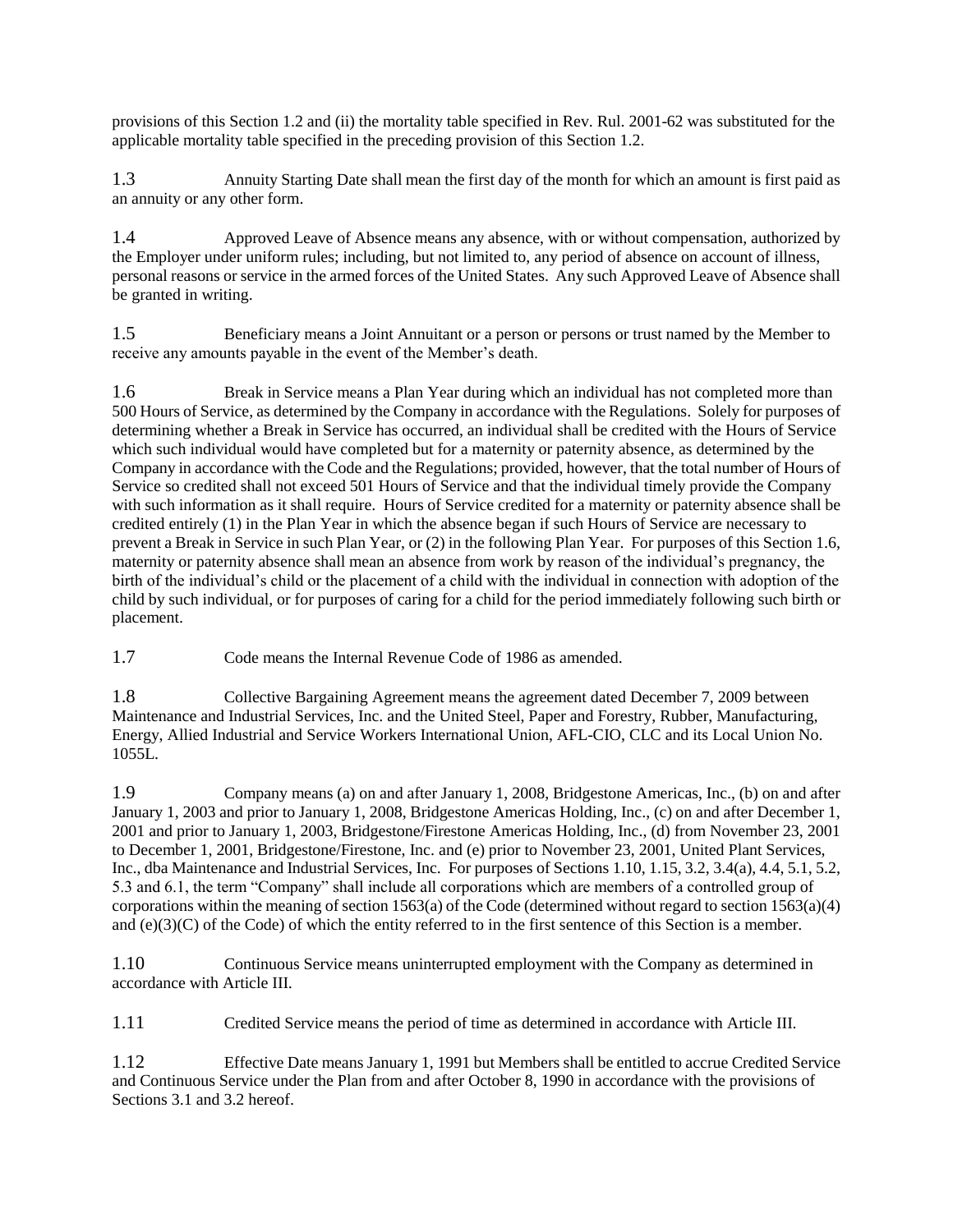1.13 Eligible Employee means an Employee of the Employer employed at its LaVergne, Tennessee location and covered by a collective bargaining agreement with the United Steel, Paper and Forestry, Rubber, Manufacturing, Energy, Allied Industrial and Service Workers International Union, AFL-CIO, CLC and its Local No. 1055L (a) who was employed by Maintenance and Industrial Services, Inc. prior to November 23, 2001, or (b) who was hired after November 23, 2001 with the same job classification as an Employee described in clause (a) of this Section.

1.14 Employee means any person employed by an Employer.

1.15 Employer means (1) prior to November 23, 2001, United Plant Services, Inc., dba Maintenance and Industrial Services, Inc., (2) from November 23, 2001 to December 1, 2001, Bridgestone/Firestone, Inc., and (3) from December 1, 2001 to December 31, 2008, Bridgestone Firestone North American Tire, LLC, (4) from and after January 1, 2009 Bridgestone Americas Tire Operations, LLC.

1.16 Hour of Service means:

(a) Each hour for which an individual is directly or indirectly paid or entitled to payment by the Company for the performance of duties, including each hour for which back pay, irrespective of mitigation of damages, has been awarded or to which the Company has agreed and such hours shall be credited to the individual for the computation period or periods to which the award or agreement pertains rather than the computation period or periods in which the award, agreement or payment is made. Hours of Service shall be credited for up to two (2) hours per day and ten (10) hours per week for periods during which an individual is on an Approved Leave of Absence provided the individual returns to employment for the Company at the termination of such Leave or, if in the service of the armed forces of the United States, within the period during which his reemployment rights are protected by law;

(b) The provisions of the Department of Labor Regulations appearing at 29 C.F.R. 2530.200b-2(b) and (c) are incorporated herein by reference as if fully set forth herein;

(c) Each Hour of Service with any other employer during which such employer is part of an affiliated service group under section 414(m) of the Code, a controlled group of corporations under section 414(b) of the Code, or a group of trades or businesses under common control under section 414(c) of the Code.

1.17 Joint Annuitant means any person designated by an Employee in accordance with Article VI and who is entitled to receive pension payments under the Plan, whether or not such person is related to the Employee.

1.18 Member means an Eligible Employee who has satisfied the requirements for participation in the Plan in accordance with Article II and shall include retired Members and Beneficiaries under the Plan.

1.19 Plan as used herein shall mean Supplement 23 of the Bridgestone Americas, Inc. Non-Contributory Pension Plan.

1.20 Predecessor Plan shall mean the Ogden Allied Plant Maintenance Company Pension Plan as in effect on October 7, 1990.

1.21 Normal Retirement Age means age 65. An Employee's accrued benefits shall be fully vested (*i.e.*, nonforfeitable) when the Employee attains his Normal Retirement Age.

1.22 Regulations means the applicable regulations issued under the Code, the Act or other applicable law by the United States Internal Revenue Service, the Pension Benefit Guaranty Corporation, the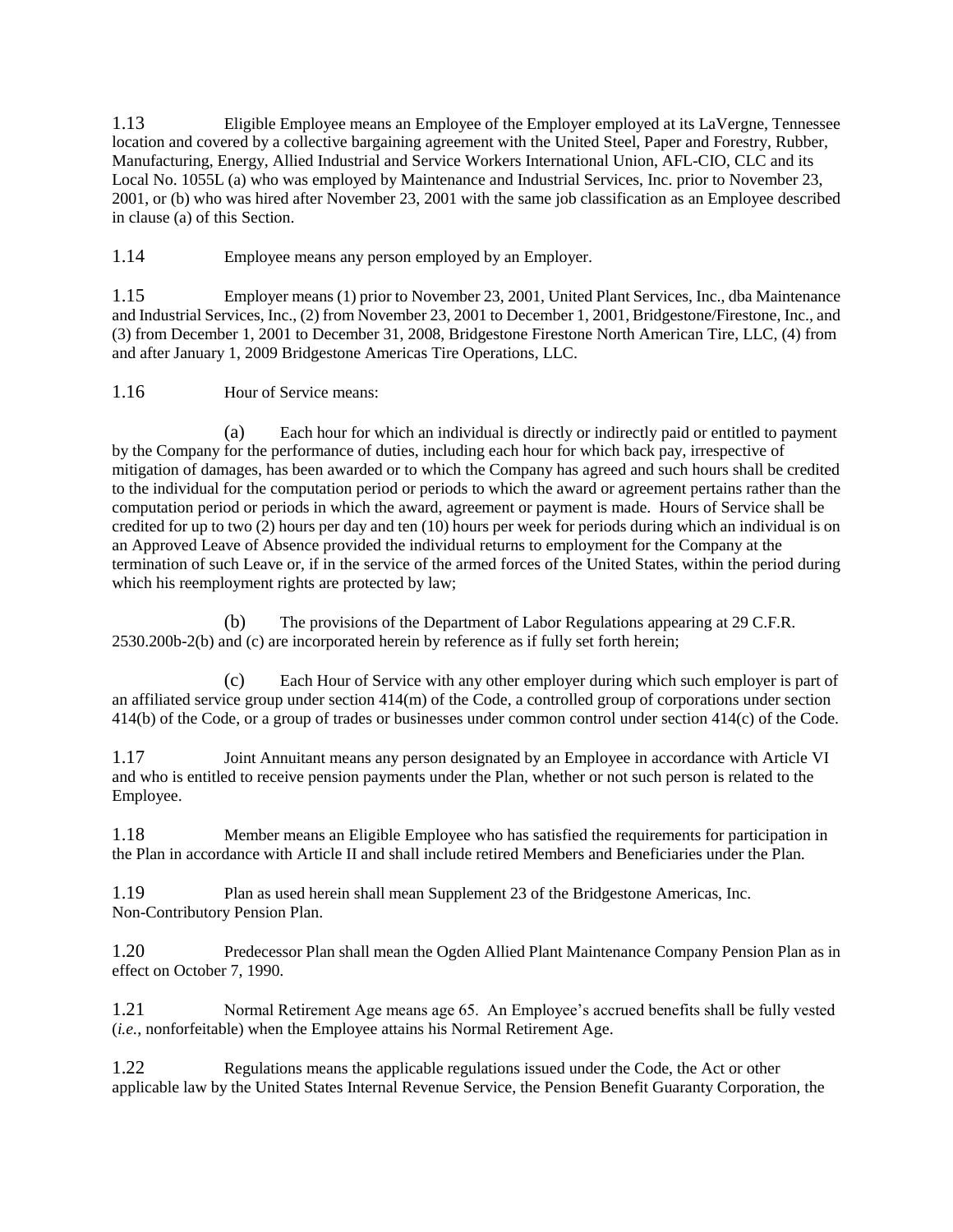United States Department of Labor or any other governmental authority and any proposed or temporary regulations or rules promulgated by such authority pending the issuance of such regulations.

1.23 Plan Year for purposes of this Part I – Pensions shall mean the 12-month period commencing on November  $1<sup>st</sup>$  of each year and ending on the next following October 31 $<sup>st</sup>$ .</sup>

# **ARTICLE II**

#### Membership

Each Employee as of October 8, 1990, and any person who shall become an Employee thereafter, shall become a Member on the date when he becomes an Eligible Employee.

#### **ARTICLE III**

### Credited Service and Continuous Service

3.1 Credited Service. Except as herein provided, the period of Credited Service for an Eligible Employee shall consist of his most recent period of uninterrupted employment with the Employer, exclusive of periods of employment with the Employer to which the Plan is not applicable, calculated according to the following subsections (a), (b) and (c):

(a) Determination of Credited Service.

Credited Service is accrued for an Eligible Employee during the period of his Continuous Service in accordance with the following:

| Hours of Service for which          |                         |
|-------------------------------------|-------------------------|
| Compensated by the Employer         | <b>Credited Service</b> |
| during a Calendar Year              | Accrued                 |
| 1500 hours or more                  | 1 year                  |
| 1000 hours but less than 1500 hours | $\frac{3}{4}$ of 1 year |
| 500 hours but less than 1000 hours  | $\frac{1}{2}$ of 1 year |
| Less than 500 hours                 | None                    |

Provided, however, that for calendar year 1990 only, Hours of Service will include, in addition to the Hours of Service for which the Eligible Employee is compensated by his Employer during such period, such Eligible Employee's hours of service under the Predecessor Plan during such calendar year and the amount of Credited Service accrued under this Plan will be reduced by the amount of Credited Service accrued with respect to calendar year 1990 under the Predecessor Plan.

(b) Credited Service Under Collective Bargaining Agreement. To the extent not otherwise accrued pursuant to the preceding provisions of this Section 3.1, an Eligible Employee shall accrue Credited Service for such periods of time on and after December 7, 2009, as provided in the Collective Bargaining Agreement.

(c) Limitation on Credited Service. Notwithstanding the provisions of subsection (a), Credited Service shall not be accrued for an Eligible Employee beyond a maximum of thirty (30) years of such Credited Service.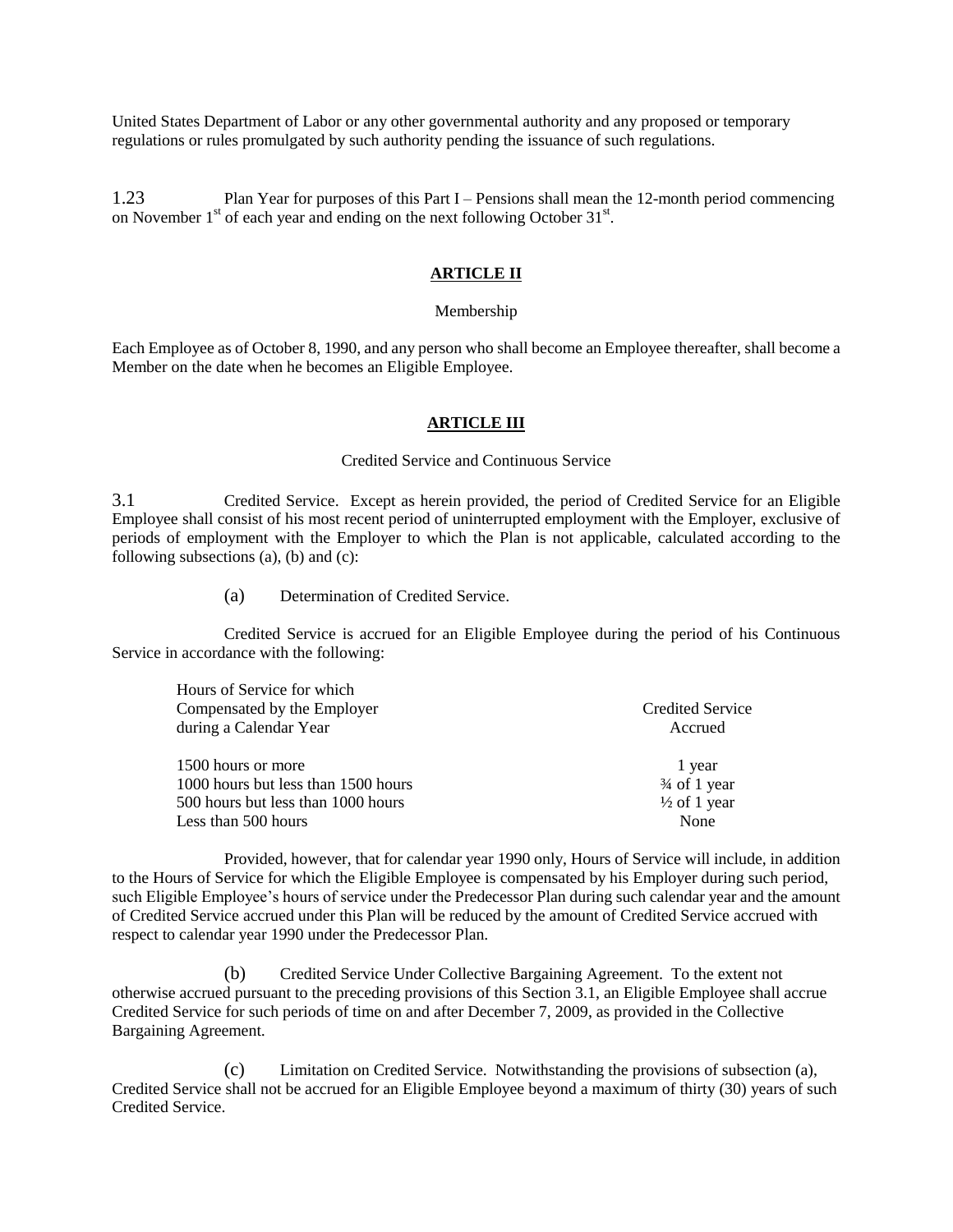3.2 Computation of Continuous Service. An Employee's period of Continuous Service under the Plan shall consist of subsection (a) plus subsection (b) below:

(a) His period of Credited Service as described in Section 3.1.

(b) His period of uninterrupted employment with the Company not included in Credited Service. A year of such uninterrupted employment shall be granted for any calendar year during which his Hours of Service totaled at least 1,000.

(c) Notwithstanding anything to the contrary specified above:

(1) if an Employee is hired on any date other than January 1 or terminates his employment with the Company on any date other than December 31 of a calendar year, he shall receive Continuous Service for such year under Section 3.2(b) in the proportion that his actual Hours of Service bears to 1,500 Hours of Service, limited to a maximum credit of one year; and

(2) if an Employee's actual Hours of Service with the Company during a calendar year are at least 1,500, his Continuous Service for such year shall be limited to a maximum credit of one year.

3.3 Interruption of Continuous Service. An Employee's Continuous Service under the Plan shall be interrupted if he shall have five consecutive Breaks-In-Service, and his Credited Service and Continuous Service preceding such consecutive five year Breaks-In-Service shall be canceled unless he qualifies for a Vested Pension under Section 4.3, in which event he shall remain a Member of the Plan and be entitled to his Vested Pension pursuant to the provisions of the Plan.

Each Employee who was previously a Member and whose Continuous Service and membership in the Plan terminated other than by retirement, again shall be eligible for participation on fulfilling the conditions set forth in Article II.

3.4 Occurrences Not Interrupting Continuous Service. The following shall not result in interruption of Continuous Service:

(a) A transfer of employment of a Member within the Company; or

(b) Absence of an Employee in accordance with an Approved Leave of Absence granted to him by the Employer unless the Employee fails to return to work following its expiration, in which event the last day actually worked prior to the commencement of such Approved Leave of Absence shall be the last day of uninterrupted employment with the Employer.

### **ARTICLE IV**

### Eligibility for Pension

4.1 Normal Pension. A Member is eligible for a Normal Pension as of his Normal Retirement Date which is the first day of the calendar month which next follows the latest of:

(a) Attainment of sixty-five (65) years of age; and

(b) Termination of Continuous Service prior to the date upon which distributions to such Member must commence pursuant to Section 6.11, and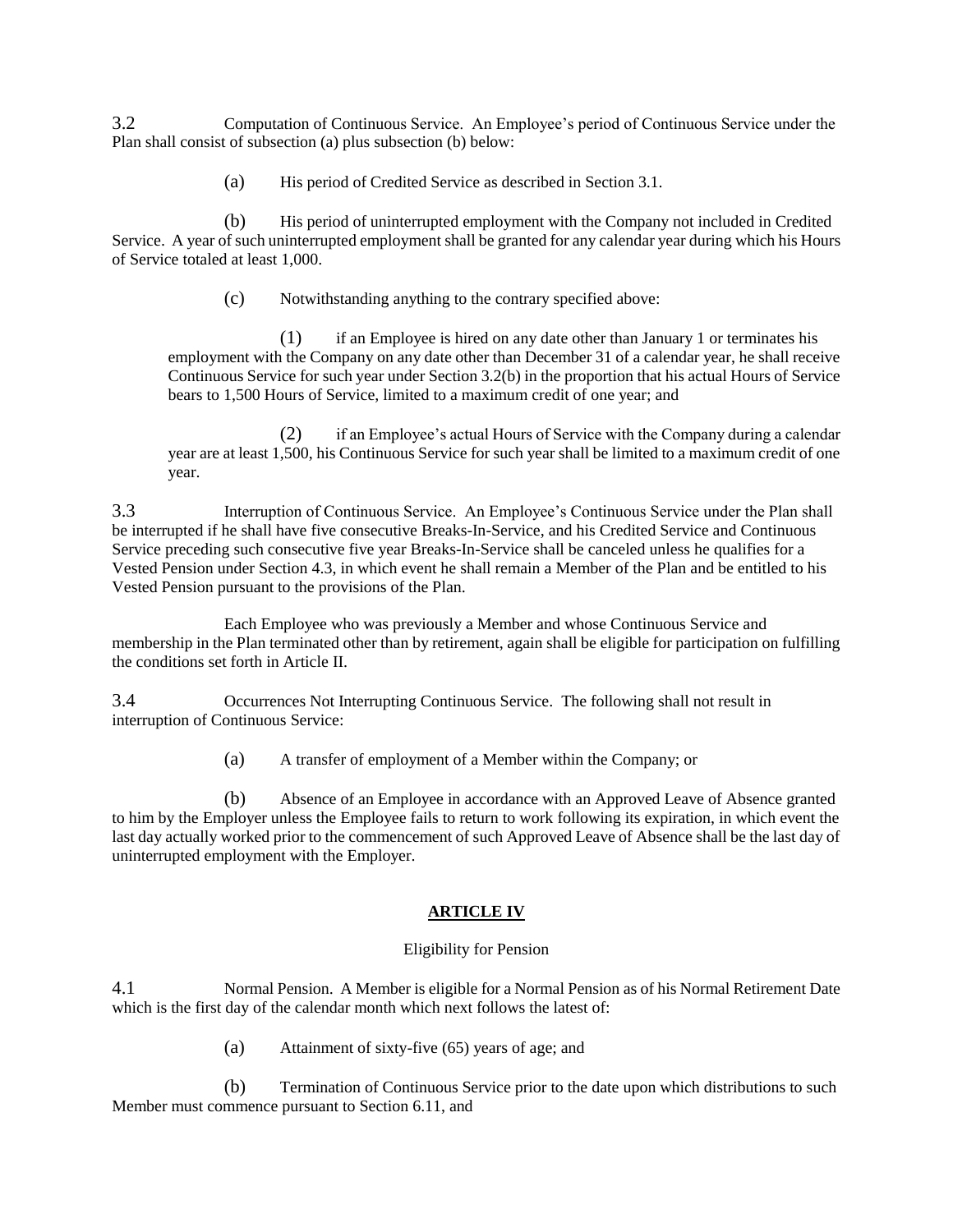(c) Except as may be permitted by Section 7.2(b), completion of an application for Normal Pension.

4.2 Early Retirement Pension. A Member is eligible for an Early Retirement Pension as of his Early Retirement Date which is the first day of the calendar month which next follows the latest of:

(a) Attainment of fifty-five (55) years of age; and

(b) Accumulation in the aggregate of at least twenty (20) years of Credited Service under this Plan and, for periods prior to January 1, 1991, the Predecessor Plan; and

- (c) Termination of Continuous Service; and
- (d) Completion of an application for Early Retirement Pension.

## 4.3 Vested Pension.

(a) If a Member's Continuous Service is broken pursuant to Section 3.3 after the attainment of five (5) years of Continuous Service in the aggregate under this Plan and, for periods prior to October 8, 1990, under the Predecessor Plan, he shall have a fully vested interest in all benefits accrued to the date of his termination and shall be eligible to receive at his Normal Retirement Date, if then surviving, an amount of pension, as described in Article V, based upon his Credited Service to the date of his termination. Such Member may elect to receive a pension allowance prior to his Normal Retirement Date as provided in Section 4.2.

(b) In determining whether a Member has completed five (5) years of Continuous Service, for this purpose his years of Continuous Service before any Break In Service shall be disregarded if he had not then completed five (5) years of Continuous Service and if the number of consecutive Plan Years in which such Member incurred a Break In Service equals or exceeds the greater of five (5) or the aggregate number of the Member's years of Continuous Service prior to such Break In Service (excluding any year of Continuous Service previously disregarded under this Section 4.3).

4.4 Disability Pension. A Member is entitled to a Disability Pension as of his Disability Retirement Date which is the first day of calendar month which follows the Member:

(a) being determined to be permanently and totally disabled by bodily injury or disease so as to be prevented thereby from being physically able to perform any gainful employment; and

(b) shall have completed at least five (5) years of Credited Service in the aggregate under this Plan, and with respect for periods prior to October 8, 1991, under the Predecessor Plan.

Any Member shall cease to receive a Disability Pension upon the Social Security Administration's determination that such Member is no longer eligible to receive a disability benefit from such Administration. Each Member who terminates employment with the Company and qualifies for a Disability Pension, shall be entitled to receive an unreduced monthly amount equal to the dollar amount set forth in Section 5.1, multiplied by the Member's years and fractions of years of Credited Service to the date of his termination as result of such disability.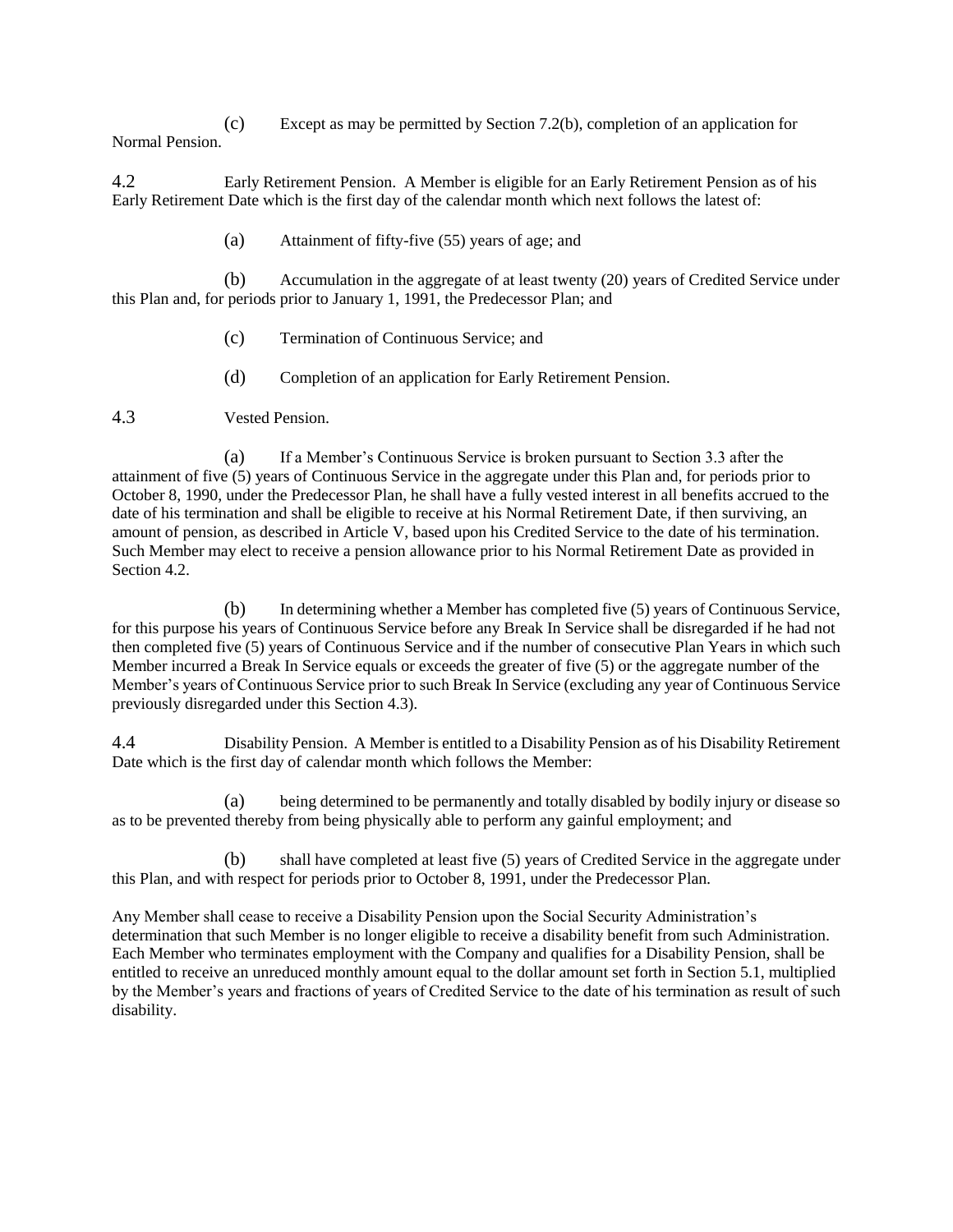## **ARTICLE V**

### Amount of Pension Payment

The amounts of pension payment described in this Article V shall be payable only in the form appropriate to, or as may be elected by, the Member in accordance with Article VI.

5.1 Normal Pension. Each Member who terminates employment with the Company and qualifies for a Normal Pension on or after the date of ratification ("Date of Ratification") of the Collective Bargaining Agreement, shall be entitled to receive a monthly amount, in the applicable form described in Section 5.4, equal to:

(a) for a Member who is classified by the Company as a Plant Services Employee and who retires on or after the Date of Ratification, \$25.00 multiplied by the Member's years and fractions of years of Credited Service, and

(b) for a Member who is classified by the Company as a Maintenance Employee and who retires on or after the Date of Ratification, \$51.00 multiplied by the Member's years and fractions of years of Credited Service.

5.2 Early Retirement Pension. Each Member who terminates employment with the Company and qualifies for an Early Retirement Pension shall be entitled to receive a monthly amount, in the applicable form described in Section 5.4, equal to the Actuarial Equivalent of the amount of the Normal Pension specified in Section 5.1.

5.3 Vested Pension. Each Member who terminates employment with the Company and qualifies for a Vested Pension shall be entitled to receive a monthly amount in the applicable form described in Section 5.4 equal to:

(a) The amount of the Normal Pension specified in Section 5.1 if payment commences on his Normal Retirement Date; or

(b) The amount set forth in subsection (a) above commencing at a date earlier than the Member's attainment of sixty-five (65) years of age (but not earlier than fifty-five (55) years of age), provided he has met the requirements of Section 4.2(b) prior to his termination of employment with such amount reduced in accordance with Actuarial Equivalent principles.

5.4 Regular Standard Form of Pension Payment. The Regular Standard Form of Pension Payment of a Normal Pension or an Early Retirement Pension shall be a monthly payment for the Member's lifetime.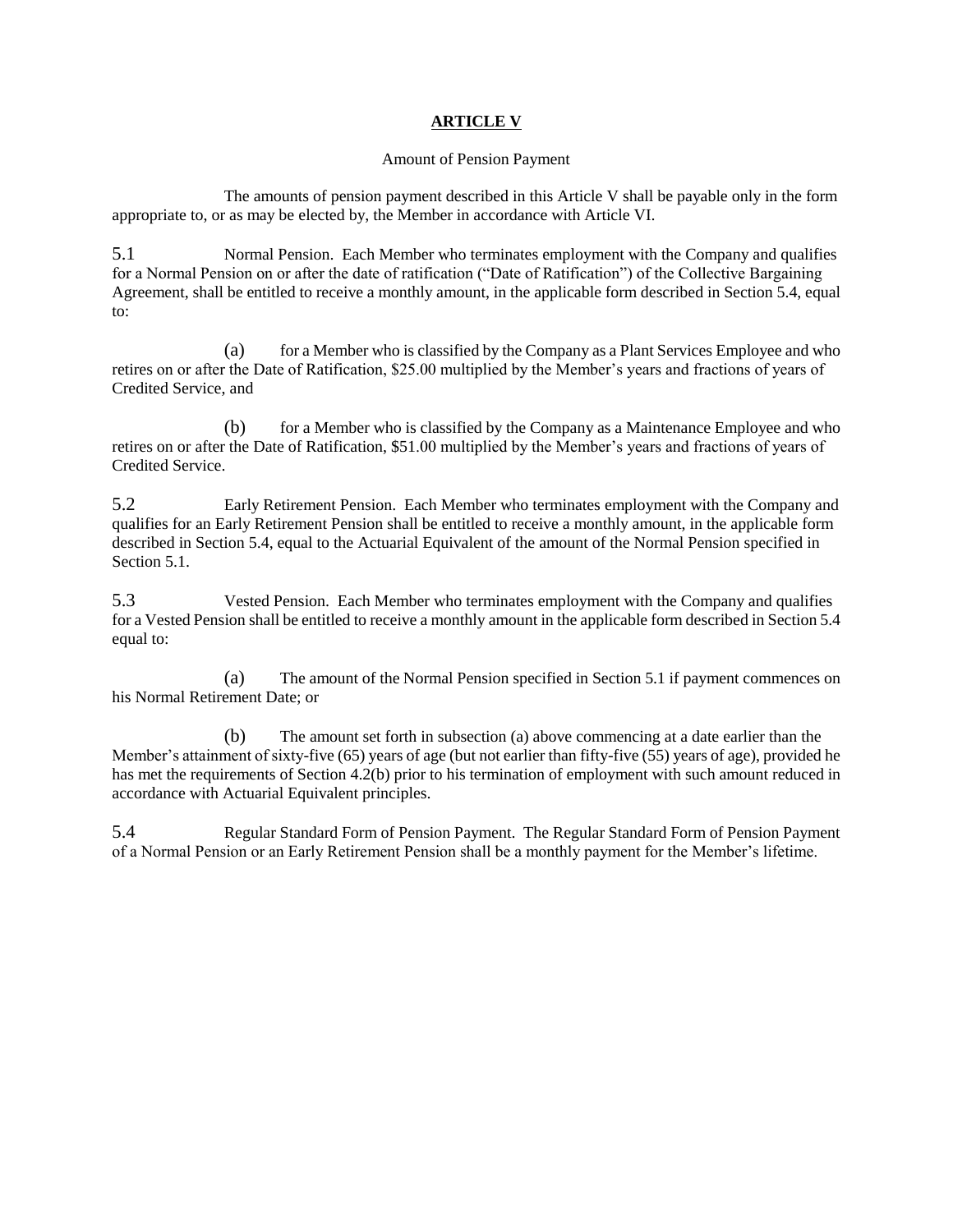## **ARTICLE VI**

#### Standard and Optional Forms of Pension Payment

6.1 Joint and Survivor Standard Form of Pension. In the case of a Member who shall retire from the Company and qualify for a pension under Article IV or Section 7.2(b) and shall be married to his spouse on his Annuity Starting Date, the Member shall receive a Joint and Survivor Pension in accordance with subsections (a), (b) or (c) below, whichever he shall elect in writing, and if he made no written election, subsection (c) shall be deemed to have been elected unless he waived in writing the Joint and Survivor form of pension and elected, with the consent of his spouse to whom he was married on his Annuity Starting Date, another form of payment under the remaining sections of this Article VI.

(a) 100% Joint and Survivor Pension Payment. The amount of monthly pension payment described in Article V shall be paid to the Member in a reduced monthly amount during his lifetime, and after his death such reduced amount will be continued to his spouse to whom he was married on his Annuity Starting Date during the latter's lifetime.

(b) 75% Joint and Survivor Pension Payment. The amount of monthly pension payment described in Article V shall be paid to the Member in a reduced monthly amount during his lifetime, and after his death three-quarters (75%) the rate of such reduced amount will be continued to his spouse to whom he was married on his Annuity Starting Date during the latter's lifetime.

(c) 50% Joint and Survivor Pension Payment. The amount of monthly pension payment described in Article V shall be paid to the Member in a reduced monthly amount during his lifetime, and after his death one-half (50%) the rate of such reduced amount will be continued to his spouse to whom he was married on his Annuity Starting Date during the latter's lifetime.

In computing such smaller monthly pension payable to the Member and to his spouse under subsections (a), (b) and (c) above, Actuarial Equivalent factors shall be reflected which are appropriate to the age and sex of the Member and his spouse at the date the first monthly pension payment becomes payable to the Member. The commencement date of such smaller pension shall be determined in accordance with Section 7.2. Pension payments to a Member's spouse shall be made on the first day of each month commencing on the first day of the month following the Member's death, if the Member's spouse is then living, and shall terminate in the month in which the death of the spouse occurs.

If either the Member or the spouse shall die prior to the date on which the first monthly pension payment shall be payable, the election of a Joint and Survivor Pension shall be revoked and, except as provided in Section 6.3, no pension payment shall be made to the spouse or any other person if the Member shall die prior to the date on which the first monthly pension payment shall be payable.

If a retired Member shall have elected a Joint and Survivor Pension and shall be re-employed by the company after at least one monthly retirement benefit payment, and shall die while in such employment, the Joint and Survivor Pension thereupon shall become payable to his spouse if the latter is then living.

6.2 Regular Standard Form of Pension. In the case of a Member to whom Section 6.1 is not applicable, the Member shall receive a pension appropriate to him in accordance with Article V in the form described in Section 5.4. The commencement date of this pension shall be determined in accordance with Section 7.2.

6.3 Pre-Retirement Spouse's Pension. Subject to Section 6.6, a Qualified Preretirement Survivor Annuity shall be paid to the surviving spouse of a Member or former Member who, after earning a nonforfeitable right to any portion of his Vested Pension, dies before his Annuity Starting Date. The term "Qualified Preretirement Survivor Annuity" means a pension providing for payment of a survivor annuity to his surviving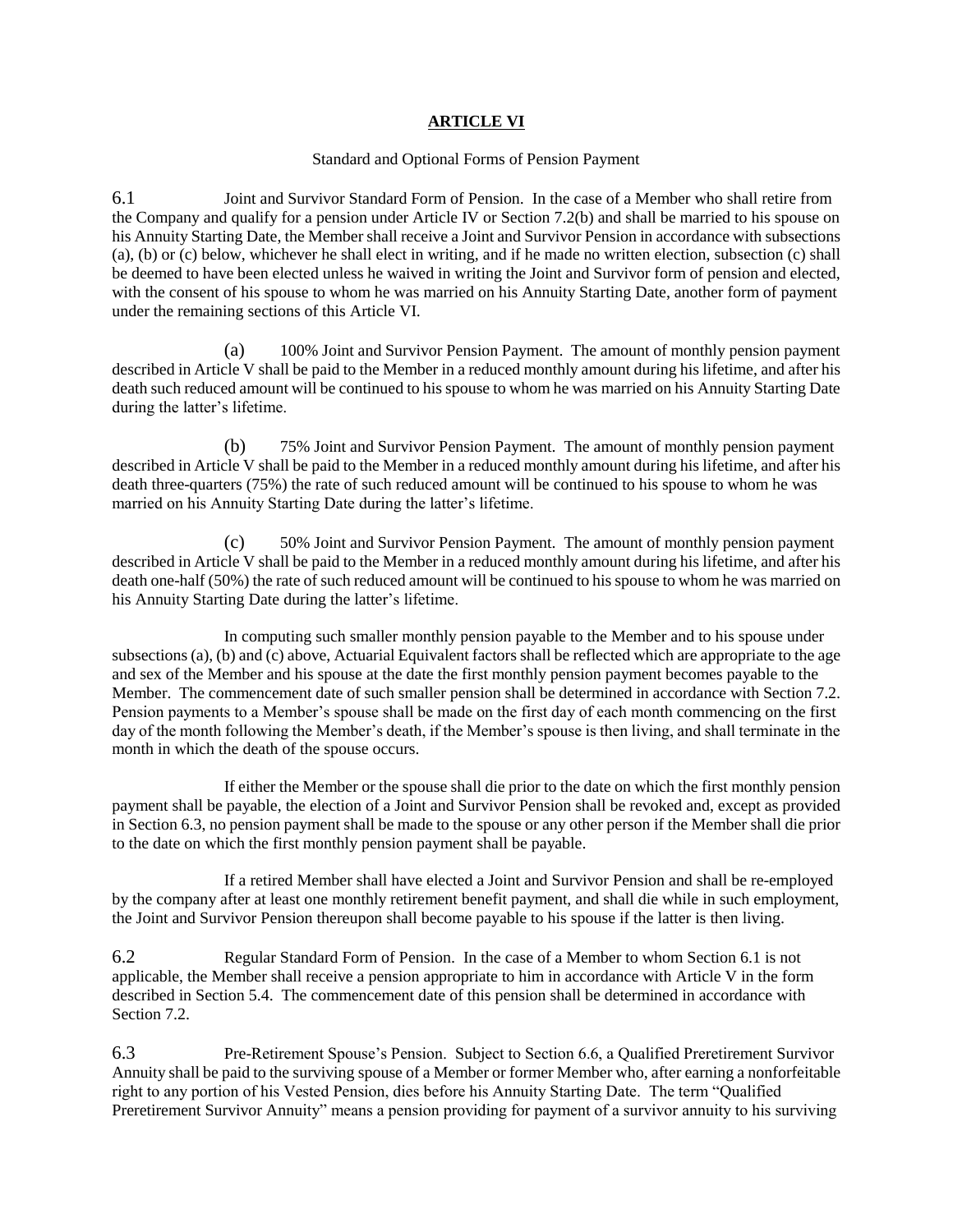spouse, if any, for the life of such surviving spouse equal to one-half (or 75% or 100%, if elected by the Member during the election period specified in Section 6.6) of the annuity which would have been payable for the life of the Member under a Joint and Survivor Annuity as described in Section 6.1. In the case of a Member who dies on or after the first date which could have been his Early Retirement Date but before his Annuity Starting Date, the Qualified Preretirement Survivor Annuity shall be based on the Joint and Survivor Annuity which would have been payable if the Member had retired and payments under the Joint and Survivor Annuity had commenced on the first day of the month following the date of his death. In the case of a Member who dies before the first date which could have been his Early Retirement Date, the Qualified Preretirement Survivor Annuity shall be based on the Joint and Survivor Annuity which would have been payable if the Member had terminated Service on the date of death, survived until the first date which could have been his Early Retirement Date, immediately began receiving payments under the Joint and Survivor Annuity and died on the day following such Early Retirement Date. Payment of a Qualified Preretirement Survivor Annuity shall commence on the first day of the month following the later of (i) the first month in which the Member could have retired on an Early Retirement Date, or (ii) the month in which the Member dies; provided, however, to the extent required by the Code and the Regulations, if the Actuarial Equivalent value of a Qualified Preretirement Survivor Annuity exceeds \$5,000, it shall not commence to be paid prior to the date which is or would have been the Member's Normal Retirement Date (had the Member lived) without the written consent of the Member's surviving spouse. The consent of the Member's surviving spouse must be obtained not more than 90 days (effective November 1, 2007, not more than 180 days) before commencement of the Qualified Preretirement Survivor Annuity. In the absence of consent, payment of the Qualified Preretirement Survivor Annuity shall not be made until the earlier of (i) the first day of the month following receipt of the required consent by the Employer, or (ii) the date which would have been the Member's Normal Retirement Age (had the Member lived), in which instance the amount of the Qualified Preretirement Survivor Annuity shall be that which would have applied had the Member survived to such deferred date.

6.4 Optional Benefits. In lieu of the standard form of pension under Section 6.1 or Section 6.2, whichever is applicable to a Member, the Member may elect in writing with the approval of his spouse as provided in Section 6.6, one of the following:

(a) In the case of a Member to whom Section 6.2 applies, a Joint and Survivor Pension as described in Section 6.1, payable during his lifetime and continuing after his death to any designated Beneficiary other than the spouse, provided the actuarial value of the benefit payable to the Member shall represent more than 50% of the actuarial value of the aggregate benefit payable under the option elected. The commencement and duration of payments shall be in accordance with Section 6.1.

(b) In the case of a Member to whom Section 6.1 applies, a Regular Standard Form of Pension, as described in Section 6.2, with the commencement and duration of payments in accordance with Section 6.2.

(c) In the case of a Member to whom Section 6.1 or Section 6.2 applies, a 10-Year Period Certain Option under which, on an Actuarial Equivalent basis, monthly payments shall be made for a guaranteed 10 year period and for the Member's lifetime thereafter.

6.5 Prohibited Options. Anything contained in this Plan to the contrary notwithstanding, no option may be elected which permits the Member irrevocably to elect, prior to retirement, to have all or part of his nonforfeitable interest in the Plan which would otherwise become available to him during his lifetime, paid to his designated Beneficiary after his death, unless such payments to the designated Beneficiary are only incidental to the benefits payable to the Member.

6.6 Election, Revocation and Waivers. An election pursuant to Section 6.1, 6.2, 6.3 or 6.4, or a revocation or cancellation of an election, or the exercise or revocation of a waiver thereunder before the commencement of pension payments, shall be without prejudice to the right of the Member to make a new election. A Member may, with the written consent of his spouse to whom he was married on his Annuity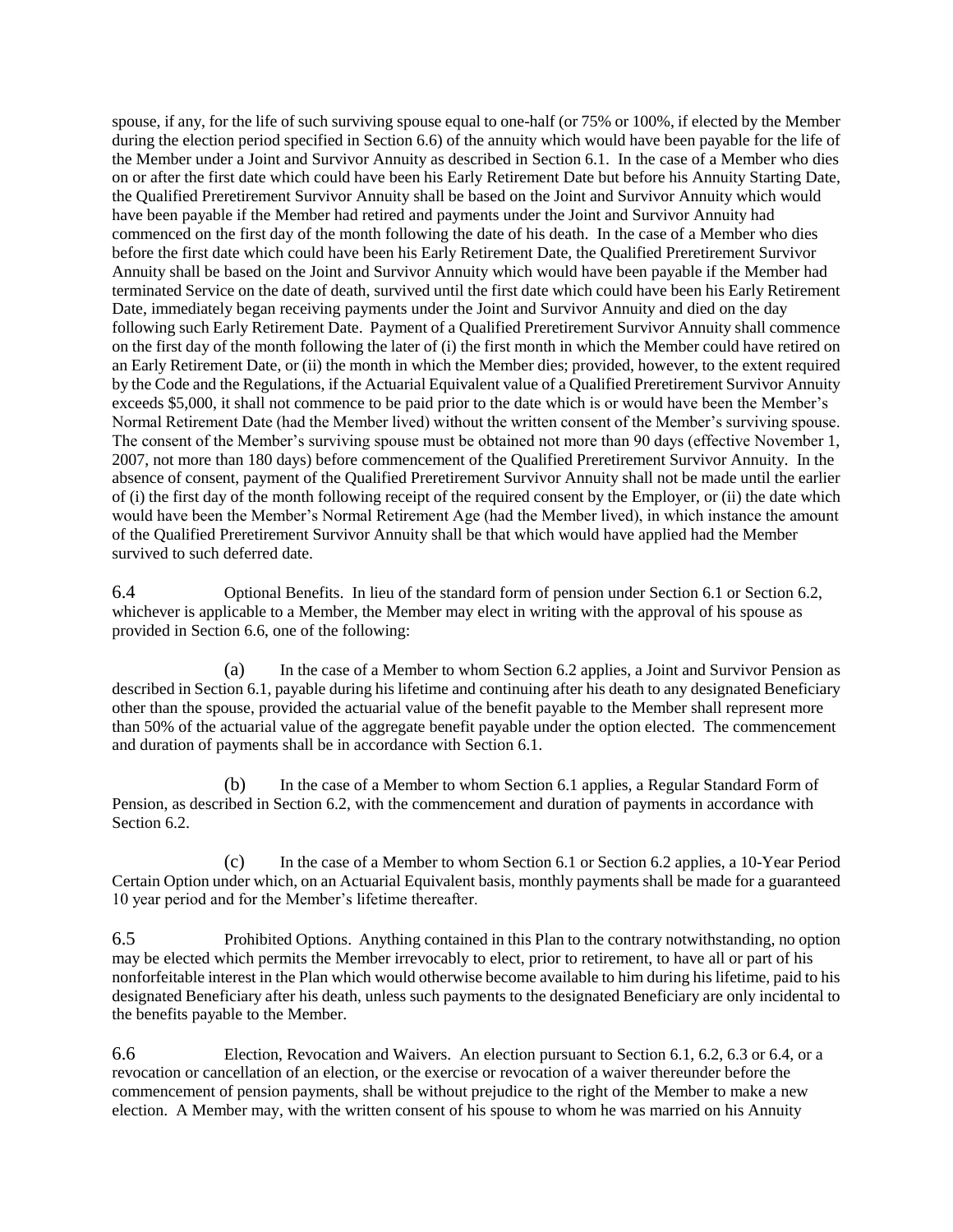Starting Date (unless the Employer makes a written determination in accordance with the Code and the Regulations that no such consent is required), elect in writing to receive his pension in one of the forms described in Sections 6.2 or 6.4 in lieu of a Joint and Survivor Annuity. A Member's election of a form of payment shall be filed with the Pension Board, on such form as it shall require, and may be made at any time during the period beginning no more than ninety (90) days (effective November 1, 2007, 180 days) before the Member's Annuity Starting Date and no less than thirty (30) days (eight (8) days, if the Member and his spouse consent in a manner satisfactory to the Pension Board) before distribution of the Member's benefit commences (the "election period"). A Member may, at any time during the election period, file a written revocation of any election under this Section 6.6 with the Pension Board. The revocation will become effective at the time it is filed with the Pension Board. Not more than ninety (90) days (effective November 1, 2007, 180 days) nor less than thirty (30) days before the Member's Annuity Starting Date, the Employer shall furnish the Member with a written explanation that notifies him of (a) the terms and conditions of the Joint and Survivor Annuity, (b) his right to waive the Joint and Survivor Annuity, with spousal consent, and the effect of such waiver, (c) the rights of his spouse with respect to the Joint and Survivor Annuity, (d) his right to revoke a waiver of the Joint and Survivor Annuity and (e) a general description of the eligibility conditions, other material features and relative values of the optional forms of benefit available under this Plan. Notwithstanding the foregoing, the notice described in the preceding sentence may be provided less than thirty (30) days before a Member's Annuity Starting Date provided that (i) the Member is informed of his right to consider the notice for at least thirty (30) days, (ii) the notice is provided prior to the Member's Annuity Starting Date, and (iii) distribution of the Member's benefit does not commence before the expiration of the seven (7)-day period beginning after the notice is provided. In addition, if a Member's election is made in accordance with the Section 6.6 after the date that his pension is to commence, the distribution of a Member's benefit must commence not more than 90 days (or such longer period as occurs solely by reason of administrative delay) after the notice described in this Section 6.6 is provided to the Member.

6.7 Payment of Small Benefits. If the single sum amount which is of Actuarial Equivalent to the Pension payable to or in respect of any Member (or any surviving spouse) is less than \$5,000 on the date his employment with the Employer terminates, such amount shall be paid to the Member (or surviving spouse, as applicable) in a lump sum.

6.8 Death Benefits. Upon the death of a Member, there shall be no death benefit payable except as provided under the provisions of this Article VI.

6.9 Designation of Beneficiary. A Member may designate or change his Beneficiary without the consent of any prior Beneficiary at any time on a form provided by the Company, provided that the form changing the Beneficiary has been received by the Company prior to the Member's death, except in the case of Section 6.1 and 6.3, under which the Beneficiary is the Member's spouse, a Member may designate more than one Beneficiary jointly, subject to such limitations as to the number of Beneficiaries and contingent Beneficiaries as the Company from time to time shall prescribe by general rules to be uniformly applied.

Anything herein to the contrary notwithstanding, the designation of a Beneficiary under a Joint and Survivor Pension cannot be changed after the first monthly benefit payment thereunder shall have been made.

## 6.10 Actuarial Equivalents.

(a) Benefits at Normal Retirement Date. The Actuarial Equivalent of the monthly Normal Pension described in Section 5.1 ("NP") equals the NP multiplied by the lesser of 99% (except in case (i), where the factor is 100%) or the percent corresponding to the form of benefit as described below,

 $-100\%$ .

(i) Straight-Life Annuity Standard Form of Benefit as defined under Section 6.2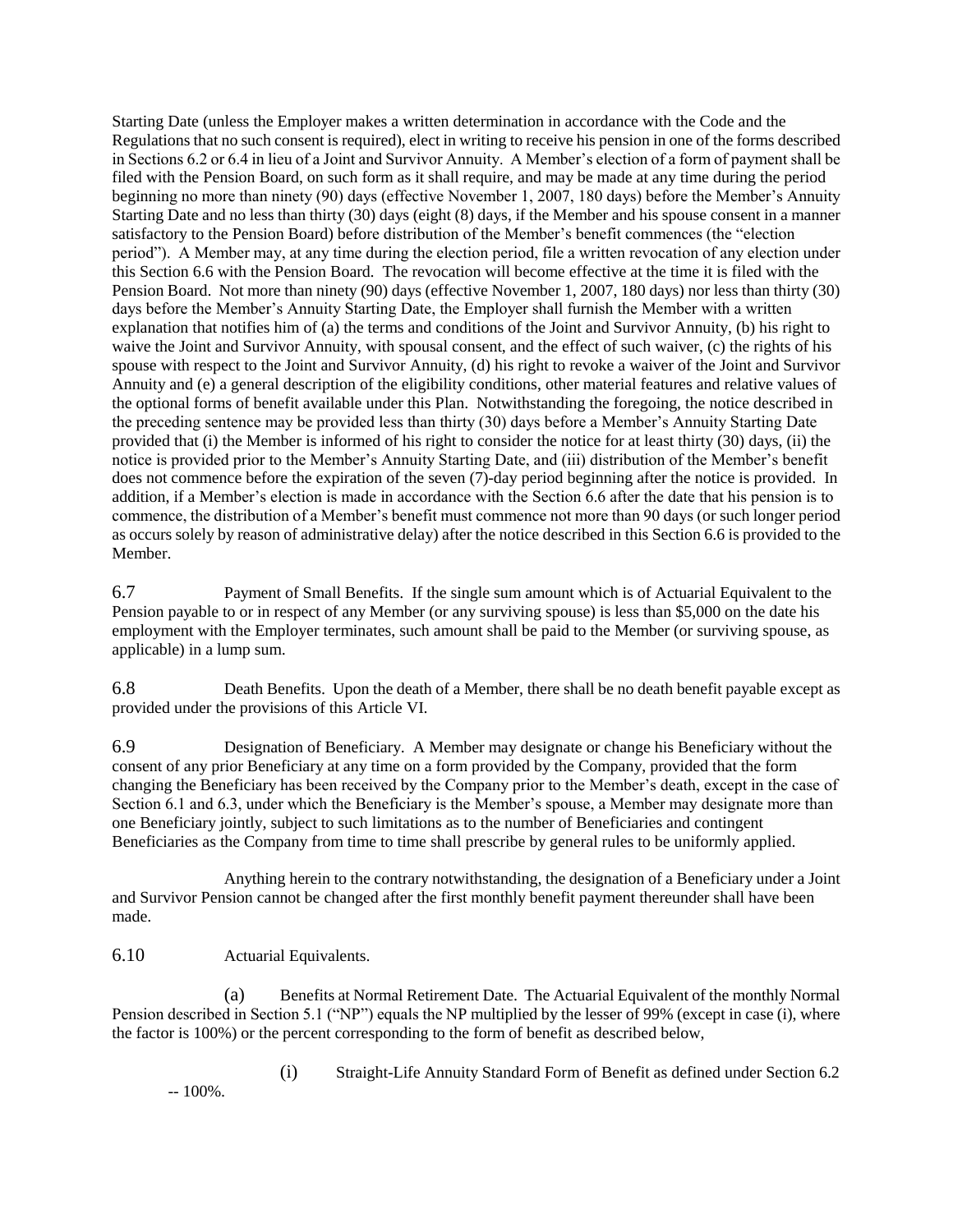(ii) 100% Joint and Survivor Benefit as defined under Sections 6.1(a) and 6.4(a)  $("100\% J+S") -$ 

79%- ((.6% x (Participant's Age-Beneficiary's Age)).

- (iii)  $75\%$  Joint and Survivor Benefit as defined under Sections 6.1(b) and 6.4(a) --83%- ((.5% x (Participant's Age-Beneficiary's Age))
- (iv) 50% Joint and Survivor Benefit as defined under Sections 6.1 and 6.4(a) -- 88%- (.4%) x ((Participant's Age-Beneficiary's Age))
- (v) Ten-Year Certain Option as defined under Section 6.4(c)
- (A) If the Participant's Age is at least  $65 91\%$  ((1.2%) x (Participant's Age - 65)).

(B) If the Participant's Age is less than  $65 - 91\% + ((.6\%) \times$ (65-Participant's Age)).

(b) Benefits Payable Prior to the Normal Retirement Age. The Actuarial Equivalent of the NP for a Monthly Early Retirement Pension Benefit described in Section 5.2 or a Monthly Deferred Vested Pension Benefit defined in Section 5.3 which is to commence on the first day of a month (the "First Month") prior to his Normal Retirement Date shall equal the difference between the NP and the sum of:

(i) 3/10ths of one percent for each month that the Participant's Age at the First Month is less than 65 but at least 62; and

(ii) 6/10ths of one percent for each month that the Participant's Age at the First Month is less than 62 but at least 55.

(c) Age Calculation.

(i) For purposes of paragraphs (a) and (b) the Beneficiary's Age and the Participant's Age shall be calculated as of the first date that the retirement benefits are to be paid.

(ii) For purposes of paragraph (a), the Beneficiary's Age and the Participant's Age shall both be calculated by rounding to the nearest whole year.

(iii) For purposes of paragraph (b), the Participant's Age shall be calculated by rounding to the nearest whole month.

6.11 Commencement of Distributions. Notwithstanding any other provision of the Plan, any benefit payable to a Member shall commence no later than the April 1st of the calendar year following the calendar year in which such Member attains age 70 ½, and shall be paid, in accordance with the Regulations and as provided in the Administrative Document, over the life of such Member or over the joint lives of such Member and his Beneficiary, or over a period not extending beyond the life expectancy of such Member or the joint life expectancies of such Member and his Beneficiary.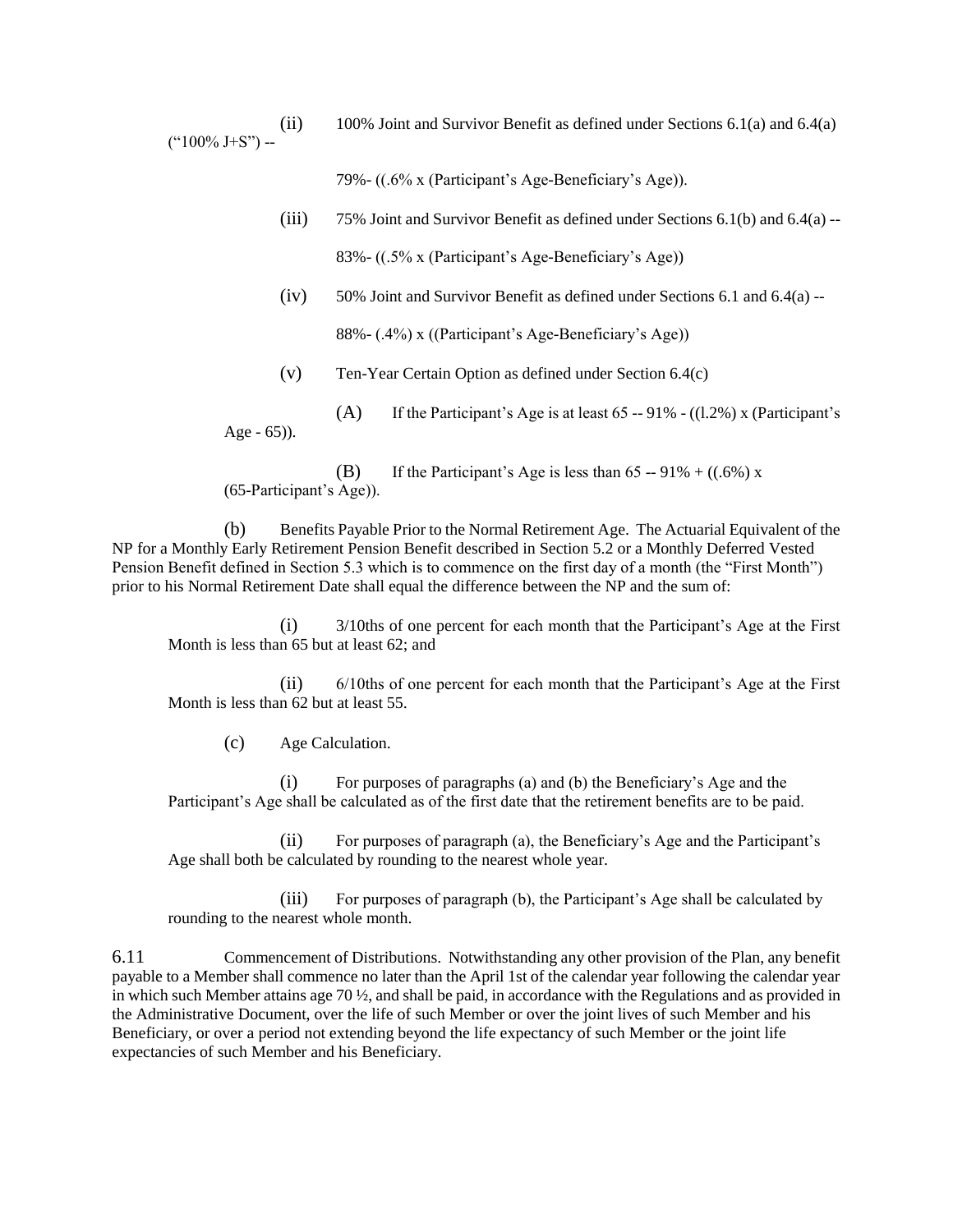# **ARTICLE VII**

## Application for Pension Payments and General Provisions

7.1 The Plan shall be administered by a Pension Board to be appointed by the Company. The Pension Board shall have such authority and perform such duties, consistent with the Plan, as may be determined from time to time by the Company.

7.2 An application for the commencement of pension payments must be made in writing on a form and in a manner prescribed by the Company, and submitted to the Pension Board. An applicant's pension shall commence:

(a) Except as provided in subsection (b) below, on the first day of the month which follows his eligibility for a pension, as specified in Article IV.

(b) If the day determined in subsection (a), above, is more than two months after the close of the Plan Year in which the applicant attains age sixty-five (65) and more than two months after the close of the Plan Year in which his Continuous Service terminates, then his Normal Pension shall commence on the first day of the third month after the close of the Plan Year in which occurs the later of said two events, namely, attainment of age sixty-five (65) and termination of Continuous Service.

7.3 Each application for a pension or other benefit payable under the Plan, each selection of any option provided for by the Plan, and each designation of a Beneficiary or a contingent annuitant provided for by the Plan, shall be in writing on a form provided by the Pension Board and shall be made to the Pension Board or to such representative as it may designate within, except as specifically otherwise provided, the election period specified in Section 6.6. The Pension Board may require any applicant for a pension, or a former Employee on pension to furnish it with such information, including marital status, certificates, and other evidence including a certificate as to the Social Security benefit of such applicant or former Employee, as may reasonably be required. If such applicant or former Employee fails or refuses to furnish such information, certificates and other evidence, the Pension Board may compute any pension on the basis of estimates which in its judgment are reasonable.

7.4 No Employee, prior to his retirement under conditions of eligibility for pension benefits, shall have any right or interest in or to any portion of any funds which may be paid into any pension trust or trusts heretofore or hereafter established for the purpose of paying pensions, and no Employee, Beneficiary, Joint Annuitant or spouse shall have any right to pension benefits except to the extent provided in this Plan. Employment rights shall not be affected by reason of this Plan.

7.5 Except as provided by section 414(p) of the Code or section 206(d) of the Act relating to qualified domestic relations orders, no assignment, pledge, or encumbrance of any pension will be permitted or recognized and no pension shall be subject to attachment or to legal process for debts of pensioners.

7.6 The Company shall have the right to amend or terminate this Plan as provided in the Administrative Document.

7.7 Transfers of Eligible Rollover Distributions. If an Employee or, his or her spouse, his or her former spouse who is an alternate payee, or effective January 1, 2007 a Beneficiary who is a designated beneficiary within the meaning of section 401(a)(9) of the Code (each of which are hereinafter referred to as the "distributee") is eligible to receive a distribution from the Plan that constitutes an "eligible rollover distribution" (as defined below) and the distributee elects to have all or a portion of such distribution paid directly to an "eligible retirement plan" (as defined in section below) and specifies the eligible retirement plan to which the distribution is to be paid, such distribution (or portion thereof) shall be made in the form of a direct rollover to the eligible retirement plan so specified. A distributee may not elect a direct rollover of a portion of an eligible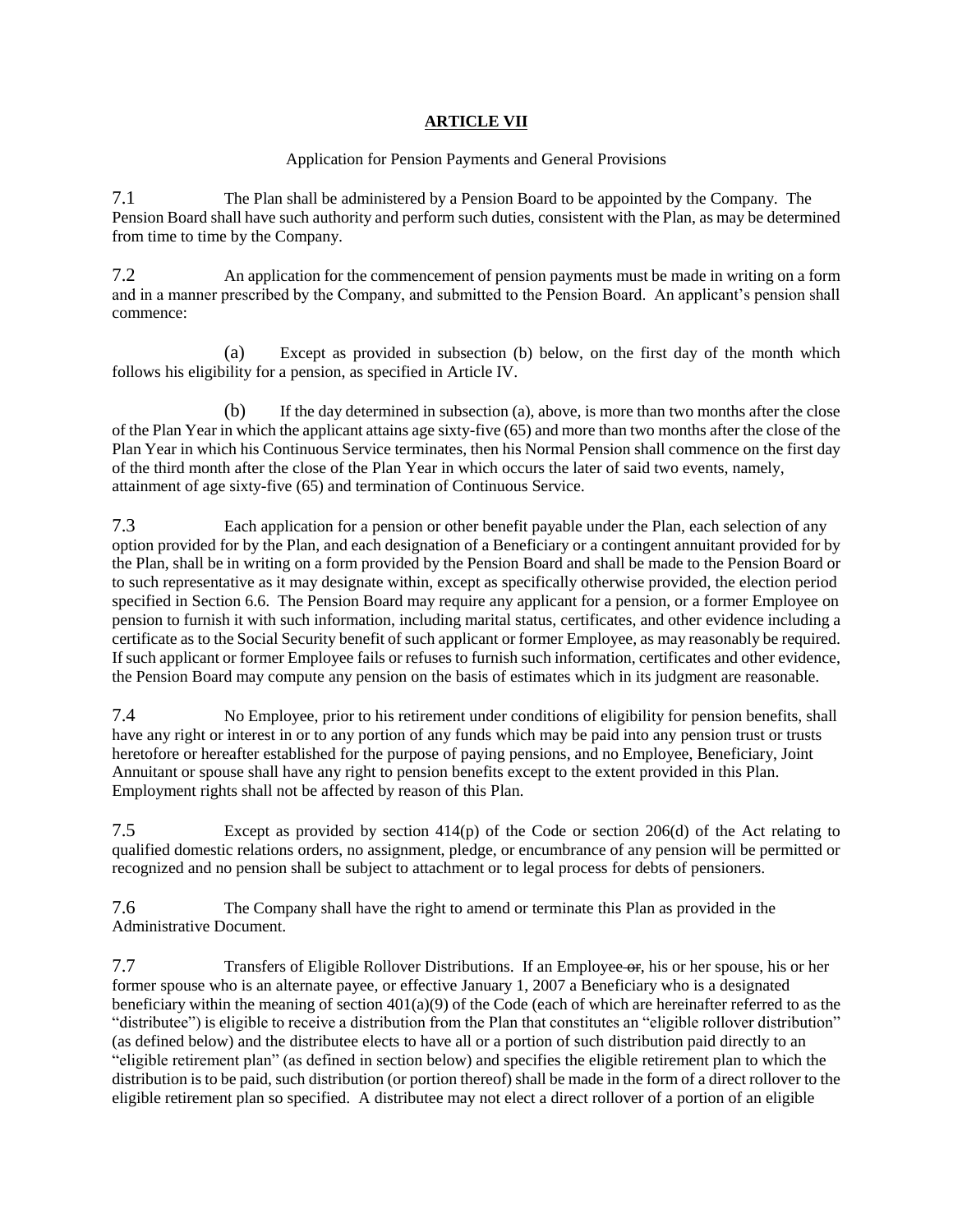rollover distribution unless the amount to be rolled over is at least \$500. A direct rollover is a payment made to the eligible retirement plan so specified for the benefit of the distributee. Notwithstanding the preceding provisions of this Section, a direct rollover of an eligible rollover distribution shall not be made if a distributee's eligible rollover distributions for a fiscal year of the Plan are reasonably expected to total less than \$200. For purposes of this Section, an "eligible rollover distribution" is any distribution of all or any portion of the balance to the credit of the distributee, except that an "eligible rollover distribution" does not include: (A) any distribution that is one of a series of substantially equal periodic payments (paid not less frequently than annually) over the life (or life expectancy) of the distributee or the joint lives (or life expectancies) of the distributee and the distributee's designated beneficiary or for a specified period of ten years or more; (B) any distribution to the extent required under section 401(a)(9) of the Code; (C) the portion of any distribution that is not includible in gross income; (D) any distribution which is made upon the hardship of the Employee; and (E) such other amounts specified in Treasury regulations and rulings, notices or announcements issued under section 402(c) of the Code. For purposes of this Section, the term "eligible retirement plan" means an individual retirement account or annuity described in section 408 of the Code, a defined contribution plan that meets the requirements of section 401(a) of the Code and accepts rollovers, an annuity plan described in section 403(a) of the Code, or any other type of plan that is included within the definition of "eligible retirement plan" under section 401(a)(31)(E) of the Code. An "eligible retirement plan" shall also mean an annuity contract described in section 403(b) of the Code, an eligible plan under section 457(b) of the Code which is maintained by a state, political subdivision of a state, or any agency or instrumentality of a state or political subdivision of a state and which agrees to separately account for amounts transferred into such plan from this Plan and, effective November 1, 2008, a Roth IRA described in section 408A(b) of the Code. The preceding definition of "eligible retirement plan" shall apply in the case of a distribution to a spouse after an Employee's death, or to a spouse or former spouse who is an alternate payee. However, in the case of a distributee other than the Employee, spouse or former spouse who is an alternate payee, the term "eligible retirement plan" shall mean only an individual retirement account or annuity described in section 408 of the Code. Effective March 28, 2005, in the case of an eligible rollover distribution that exceeds \$1,000 but does not exceed \$5,000 and that is payable to an Employee prior to his or her Normal Retirement Date without the Employee's consent, if the Employee does not make an election under this Section with respect to the distribution or does not elect to receive the distribution directly, the Pension Board shall (in accordance with applicable regulations prescribed pursuant to section 401(a)(31)(B) of the Code)) cause such distribution to be paid in a direct rollover to an individual retirement account or annuity designated by the Board. The Pension Board shall prescribe reasonable procedures for elections to be made pursuant to this Section.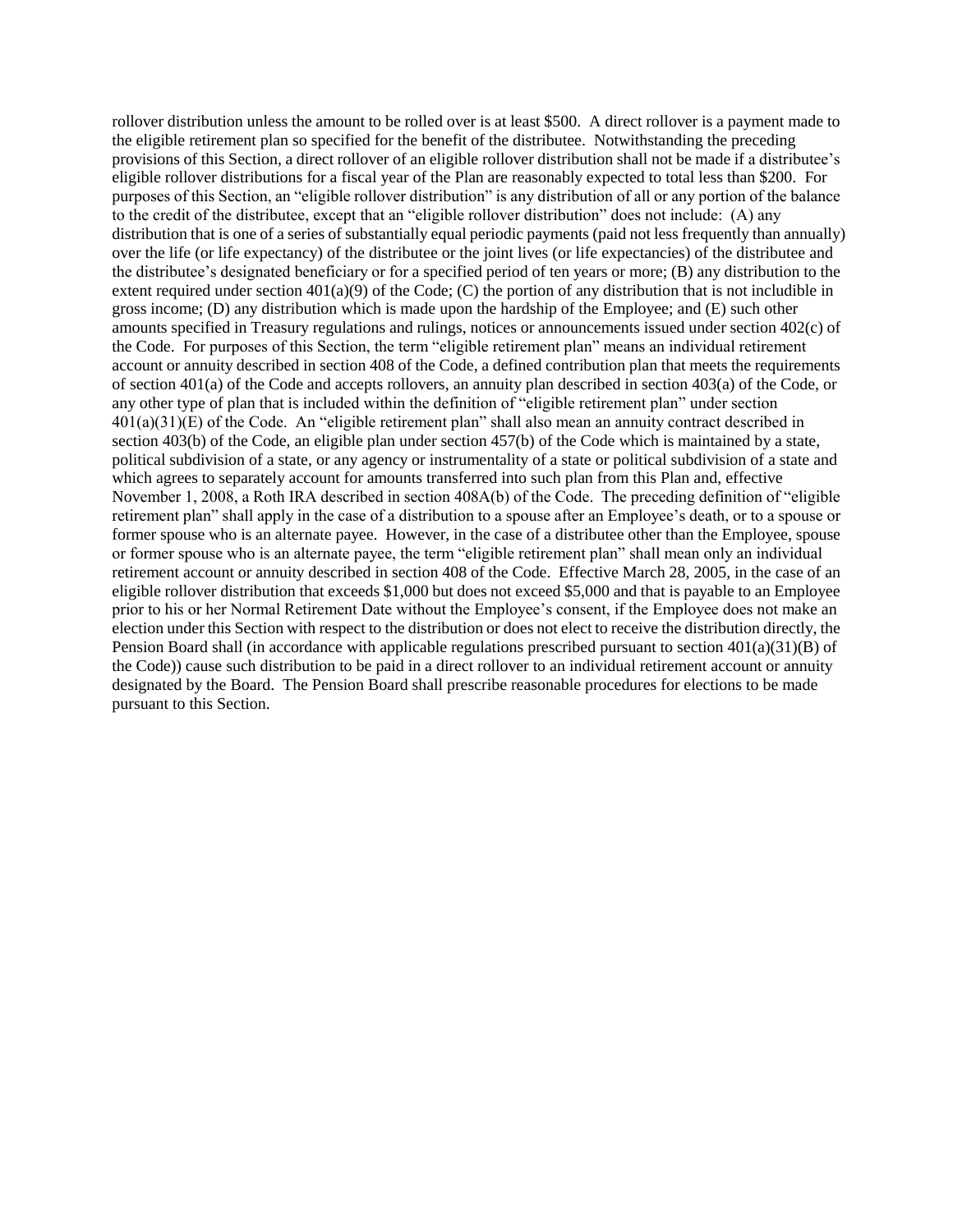# **ARTICLE VIII**

### Funding-Based Limits on Benefits

8.1 Effective for Plan Years commencing on and after November 1, 2010, the provisions of this Article VIII shall apply notwithstanding any other provision of the Pension and Insurance Agreement. The following funding-based limitations shall apply to the Plan in accordance with section 436 of the Code (or any successor provision):

(a) No amendment increasing the liabilities of the Plan by reason of increases in benefits, establishment of new benefits, changing the rate of benefit accrual, or changing the rate at which benefits become nonforfeitable shall take effect during any Plan Year in which such amendment may not take effect under the funding-based limitations of section 436(c) of the Code;

(b) No "prohibited payment" (within the meaning of section 436 of the Code) or any portion thereof shall be made under the Plan in any Plan Year to the extent that such payment or portion of such payment may not be made by the Plan under the funding-based limitations of section 436(d) of the Code;

(c) Benefit accruals under the Plan shall cease as of the valuation date for the Plan Year in which such accruals are prohibited by the funding-based limitations of section 436(e) of the Code, and no service of any Participant during the period of such cessation of benefit accruals shall be counted as Credited Service hereunder; and

(d) No unpredictable contingent event benefit (within the meaning of section 436(b) of the Code) shall be payable under the Plan with respect to any event occurring during any Plan Year in which such benefit may not be provided pursuant to the funding-based limitations of section 436(b) of the Code.

8.2 No Employer shall be required (a) to make additional contributions to the Plan, (b) to provide additional security to the Plan, or (c) to alter the method or timing of any actuarial valuation, in order to avoid the application of the funding-based limitations set forth in this Article VIII and section 436 of the Code (or any successor provision). Except to the extent required by law, the Plan shall not (i) restore any benefits that did not accrue, or make any payment in lieu of any benefits that are not paid, by reason of this Article VIII or section 436 of the Code (or any successor provision), or (ii) provide any elections to Employees, former Employees. spouses or Beneficiaries that are not required by section 436 of the Code (or any successor provision). Further, no Employer shall be required to make any payments to Employees, former Employees, spouses or Beneficiaries, or otherwise make up, in any manner or at any time from its general assets or any other source, for any benefits that did not accrue or were not paid under the Plan by reason of this Article VIII or section 436 of the Code (or any successor provision).

8.3 The foregoing provisions of this Article VIII are intended to incorporate and comply with the requirements of section 436 of the Code (or any successor provision). The Company shall interpret and apply such provisions in accordance with such section of the Code and the regulations, rulings and other guidance issued thereunder.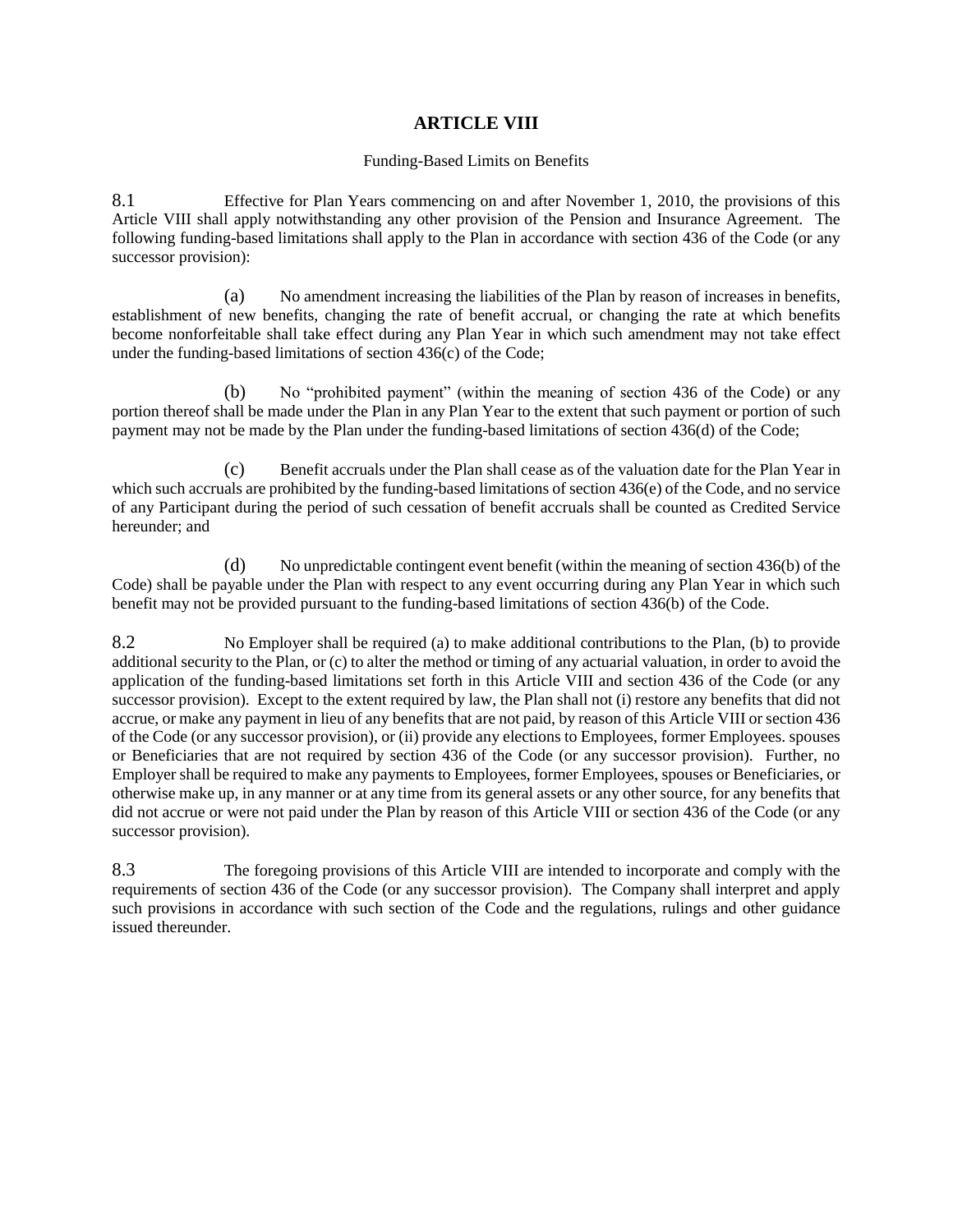## **PART II – INSURANCE**

## ARTICLE I

#### Health Incentive Plan

The Employer agrees to provide the benefits of the Health Incentive Plan set forth in this Part II, Article I ("HIP") for eligible Employees and Dependents effective as of the Effective Date and for the duration of the CBA thereafter, on the terms set forth in this Article I.

The Employer may arrange with the Company to provide the HIP benefits under a group health plan maintained by the Company, but in no event shall the Company or any other member of the Controlled Group (other than the Employer) be liable for the HIP benefits under this Part II, Article II. The Employer shall be solely responsible for the HIP benefits under this Part II, Article II.

SECTION I. DEFINITIONS. For the purposes of this Article I, the following terms shall have the following respective meanings:

### A. DEFINITIONS

- 1. Benefit Payment. The term "Benefit Payment" means a payment issued by the Contract Administrator to a provider or Participant based on the Maximum Allowable Fee Schedule for an in-network service or supply. The Maximum Allowable Fee Schedule is a payment system that reimburses up to a specified dollar amount for services rendered. Payment will never exceed the Maximum Allowable Charge.
- 2. Benefit Year. The term "Benefit Year" means the period commencing on January 1 of any calendar year and terminating at the expiration of December 31 of such calendar year. The first Benefit Year shall commence on the Effective Date. The last Benefit Year shall terminate on the expiration of the CBA.
- 3. Birthing Center. A "Birthing Center" is an institution which is legally organized to offer room and board, skilled nursing services and services of a certified nurse or midwife to expectant mothers.

A qualified Birthing Center has one or more nurses on duty at all times, under the supervision on a 24-hour basis of a Physician or a Registered Nurse. A Physician must be under contract to be available at all times; medical records must be maintained on all patients, and there must be agreement with Hospitals for immediate acceptance of patients requiring Hospital confinement on an inpatient basis.

- 4. Co-Insurance. The term "Co-Insurance" means a percentage of the cost of certain medical expenses covered by the Plan, over and above the Deductible or Copayment, for which each Participant is responsible.
- 5. Company or Employer. The term "Company" means Bridgestone Americas, Inc. The term "Employer" means Bridgestone Americas Tire Operations, LLC.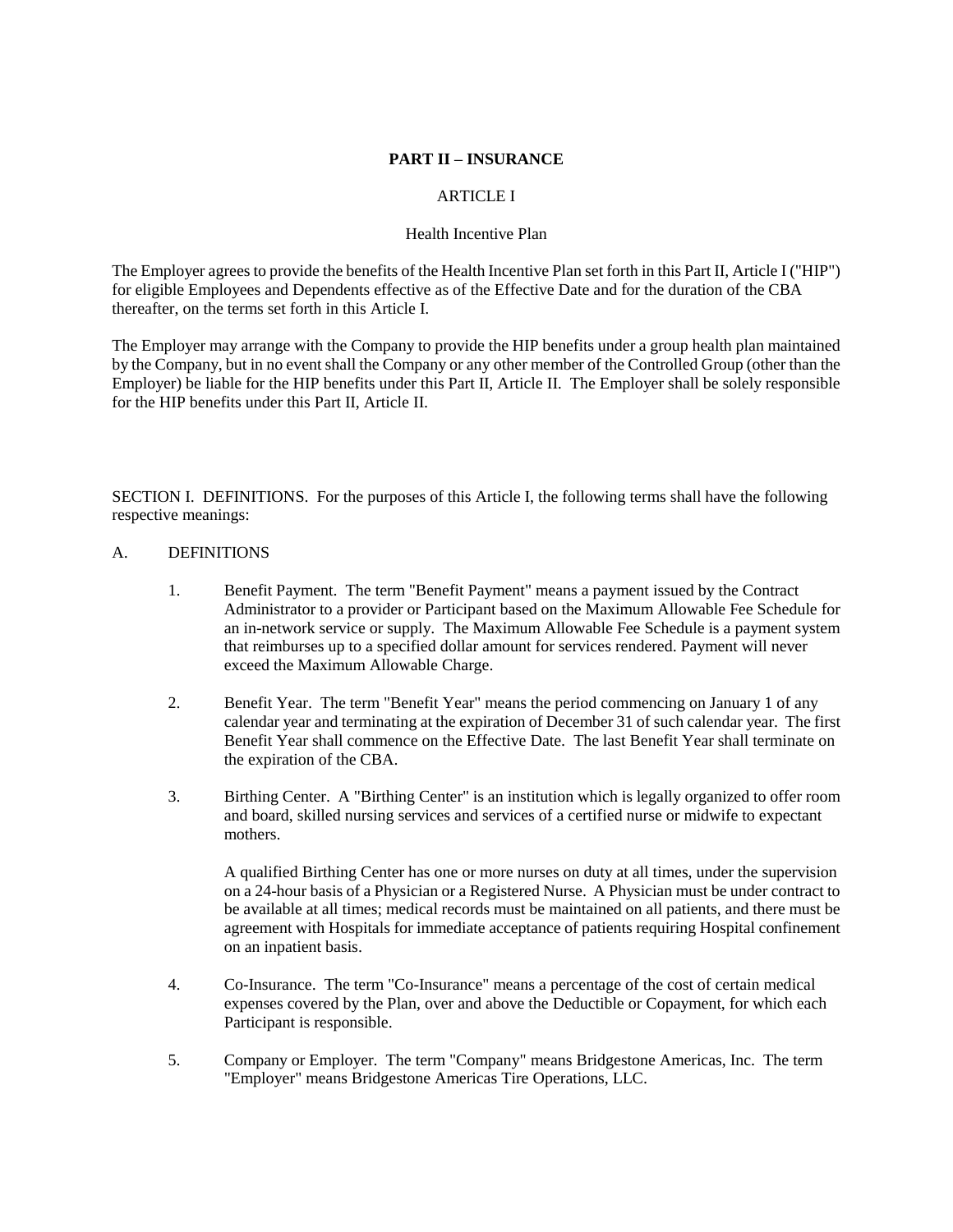- 6. Contract Administrator. The term "Contract Administrator" means the independent insurance company or companies or other administrative services company or companies that have been retained by the Employer or the Company to establish and administer networks of health care providers in connection with this Plan and to process claims and provide administrative services.
- 7. Convalescent Nursing Unit. The term "Convalescent Nursing Unit" means a licensed institution approved by the Social Security Administration pursuant to Title XVIII (Health Insurance for the Aged) of the Social Security Act, as amended in 1965, and also includes those institutions listed as "extended care facilities" in the list titled "Accredited Extended Care Facilities" issued by the Joint Commission on Accreditation of Hospitals, as may be amended from time to time. In no event, however, shall such term include any institution, or part thereof, which is used principally as a rest facility, or as a facility for the aged.
- 8. Copayment. The term "Copayment" means a certain dollar amount of the cost per use of certain medical expenses covered by the Plan, for which each Participant is responsible.
- 9. Deductible. The term "Deductible" means the dollar amount of covered services the Employee is responsible for before benefits are payable. The eligible medical expenses used to satisfy the Deductible applicable to an Employee and his or her Family will be the first eligible charges (exclusive of Copayments) incurred during the Benefit Year in an amount equal to the Deductible.
- 10. Dependent. The term "Dependent" means:
	- (a) A wife or husband of an Employee.
	- (b) An unmarried child less than 19 years of age who is the natural, legally adopted or step-child of an Employee.
	- (c) An unmarried child of the Employee 19 years of age but less than 25 years of age who is the natural, legally adopted or step-child of an Employee and who is dependent upon the Employee for support and maintenance and who is a full-time student.
		- (i) Effective November 1, 2009, notwithstanding any other provisions of the Plan to the contrary, in the case of a child who is covered under the Plan on the basis of being a Dependent described in the preceding provisions of this Paragraph 10(c), such child shall not cease to be a Dependent and coverage of such child under the Plan shall not terminate due to a "medically necessary leave of absence" (as hereinafter defined) until the earlier of (A) the date that is one (1) year after the first day of the medically necessary leave of absence or (B) the date on which coverage would otherwise terminate under the terms of the Plan. For purposes of this Paragraph  $10(c)(i)$ , "medically necessary leave of absence" shall mean a leave of absence of a child described in the preceding sentence from a postsecondary educational institution (including an institution of higher education as defined in section 102 of the Higher Education Act of 1965), or any other change in enrollment of such child at such an institution, that commences while such child is suffering from a serious illness or injury, is medically necessary, and causes such child to lose full-time student status for purposes of coverage under the Plan. The provisions of this Paragraph  $10(c)(i)$  are intended to comply, and shall be interpreted in accordance, with section 9813 of the Internal Revenue Code and the regulations and rulings issued thereunder.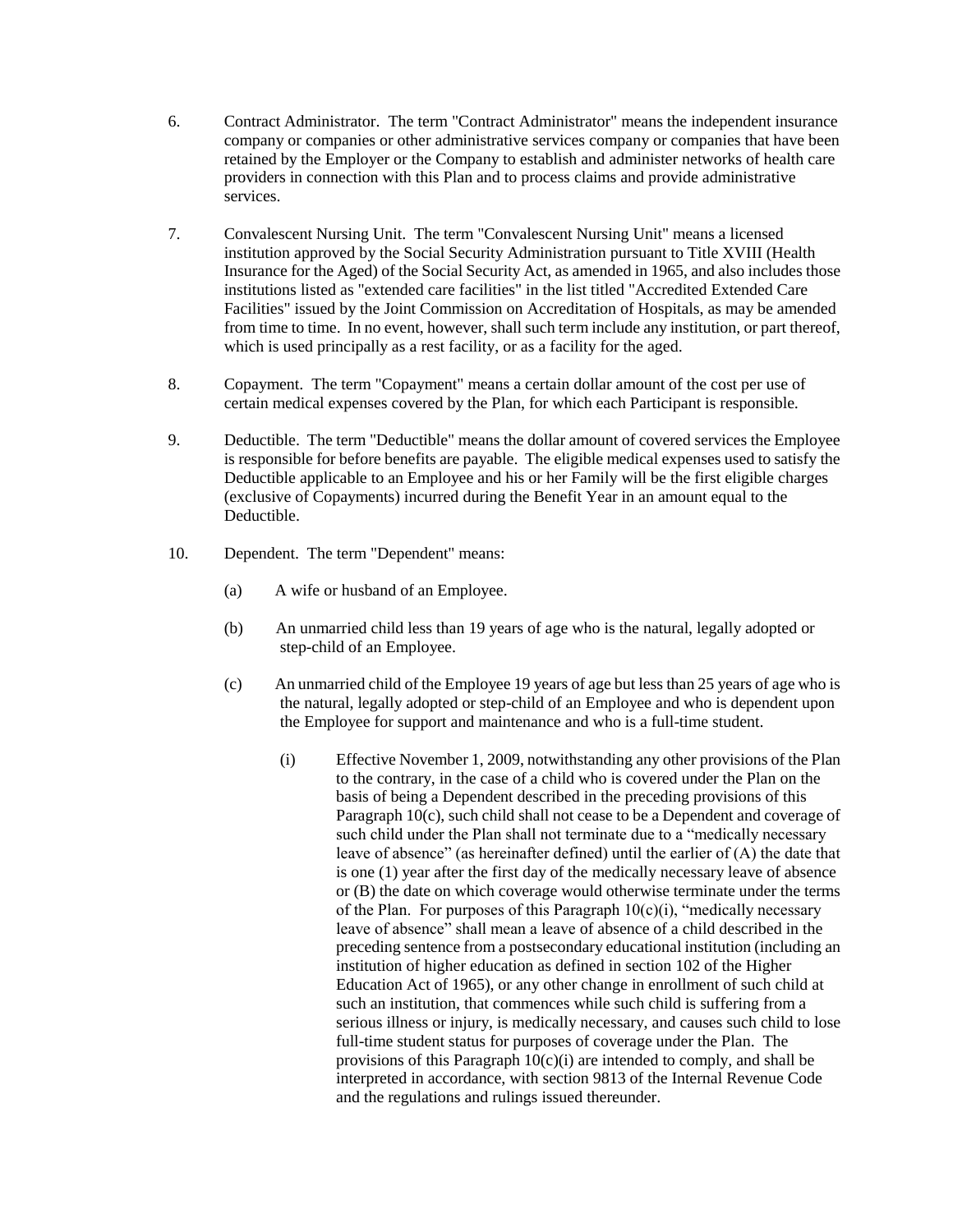- (d) An unmarried child of the Employee who is the natural, legally adopted or step-child of an Employee and who is physically or mentally incapable of self-support. The child must have been a covered Dependent under the Plan prior to attaining age 19, and such incapacity must have occurred prior to attaining age 19.
- (e) The donor of an organ for transplant, when the recipient is covered under this Plan, shall also be covered for such benefits as though he or she were a covered dependent child of such recipient, but only with respect to charges in connection with the procedure in which such organ is removed from the donor.
- (f) The term "unmarried" as used in Paragraphs  $10(b)$ ,  $10(c)$  and  $10(d)$  above shall mean never married.
- (g) "Child" shall include a legally adopted child of an Employee who is younger than the Employee (including a child living with the adopting parents during the period of probation if the parents live in a state which requires a period of residence; if the parents live in a state which does not require a period of probation, benefits will be provided for covered expenses during the immediately preceding six-month period of residence whenever adoption is final).
- (h) "Dependent" shall include a child of a Participant for whom coverage under this Part II, Article I is required by a valid qualified medical child support order described in Section 609 of ERISA.
- 11. Emergency Treatment. The term "Emergency Treatment" means treatment resulting from a sudden, unexpected onset of a serious illness or injury.
- 12. Employee. The term "Employee" means a regular, full-time employee of the Employer who is classified by the Employer as hourly-rated and who is represented by the Union.
- 13. Family. The term "Family" means an Employee and his or her eligible Dependents.
- 14. Home Health Care. The term "Home Health Care" means care that is provided to persons for recuperation in lieu of regular Hospital confinement. Home Health Care does not include care for persons who suffer from progressive, debilitating conditions unless skilled nursing services will render an improvement in the person's condition or are needed temporarily.
- 15. Home Health Care Agency. The term "Home Health Care Agency" means an institution licensed by state or local law operated primarily for the purpose of providing skilled nursing care and therapeutic services in an individual's home and:
	- (a) Which maintains clinical records on each patient;
	- (b Whose services are under the supervision of a Physician or a Registered Nurse; and
	- (c) Which maintains operational policies established by a professional group including at least one Physician and one Registered Nurse.
- 16. Hospice. The term "Hospice" means a facility that is licensed, accredited or approved by the proper authority to provide a Hospice Care Program and which admits individuals who have no reasonable prospect of a cure and have a life expectancy of six months or less.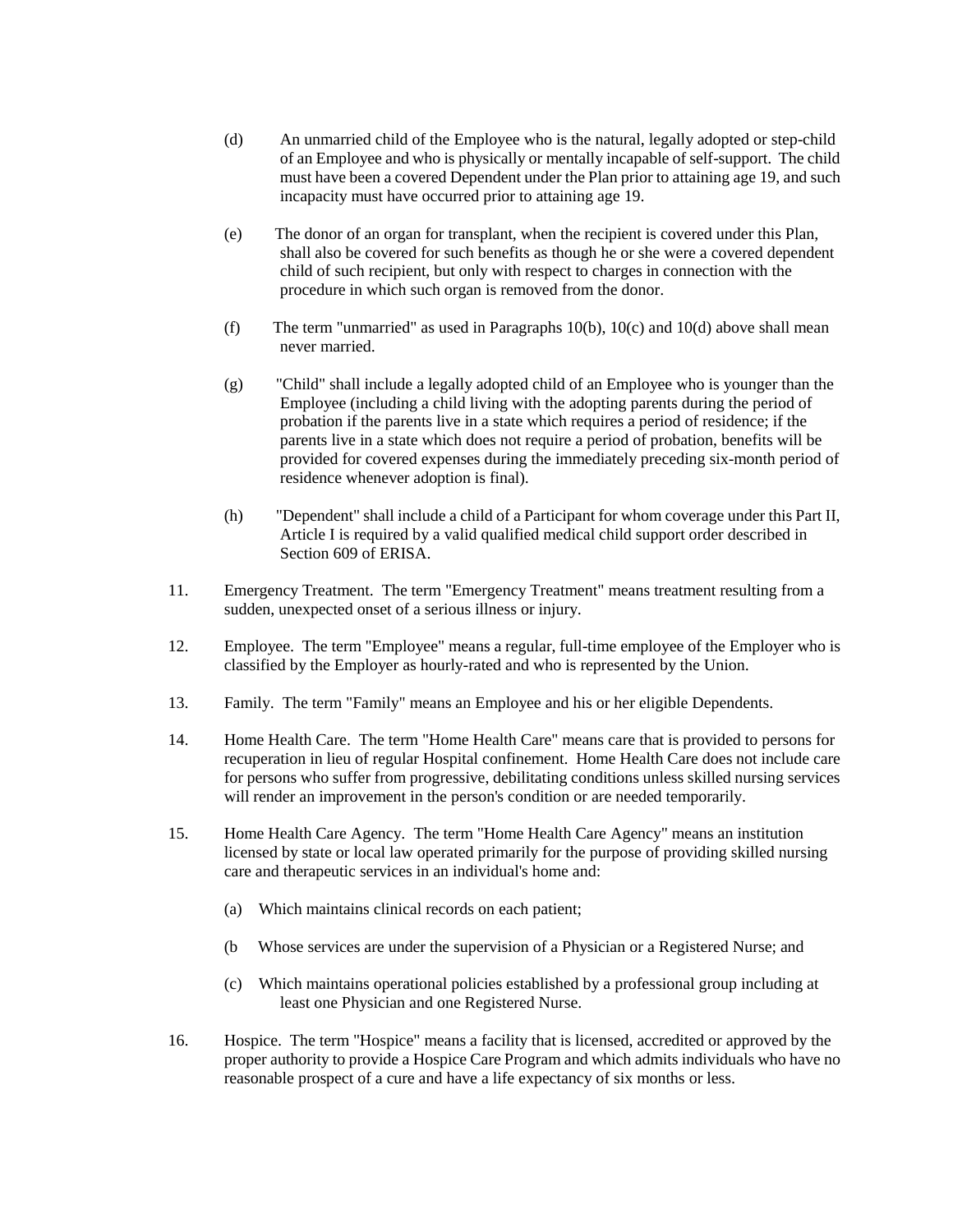- 17. Hospice Care Program. The term "Hospice Care Program" means a coordinated program for meeting the special physical, psychological, spiritual and social needs of dying individuals and their families by providing palliative and supportive medical, nursing and other health services through home, inpatient or outpatient care during the illness and bereavement.
- 18. Hospital. The term "Hospital" means an institution licensed by law which is primarily engaged in providing medical, diagnostic and surgical facilities for the care and treatment of sick and injured persons on an inpatient basis, and which provides such facilities under the supervision of a staff of Physicians licensed to practice medicine and with twenty-four-hour-a-day nursing service by Registered Nurses, but shall not include an institution which is principally a rest home, nursing home, or home for the aged, except as covered under the substance abuse benefits described in Section V.H.3.
- 19. In-Network Services. The term "In-Network Services" means authorized treatment provided by a Network Provider.
- 20. Medically Necessary. The term "Medically Necessary" means:
	- (a) Consistent with the standards of good medical practice which are generally accepted by the medical-scientific community in the United States of America; and
	- (b) Consistent with the symptoms or diagnosis of the condition for which services or supplies are rendered; and
	- (c) Not provided solely for the convenience of the patient or the provider; and
	- (d) Necessary for the diagnosis or correction of a condition which is threatening to the life, health or physical well-being of the Participant, or is the source of extreme physical discomfort.
- 21. Miscellaneous Services and Supplies. The term "Miscellaneous Services and Supplies" means all services and supplies furnished in a Hospital for medical care and treatment, other than room and board, and such term shall include "supplementary medical service," or "room and board supplement," or "special room supplement," or similar terms of identical or like meaning, if such services are certified by the Hospital making a charge therefore to be services and supplies furnished by the Hospital for medical care and treatment of a person.
- 22. Network. The term "Network" means the panel of approved Hospitals, Physicians and other providers of health care selected and retained by the Contract Administrator.
- 23. Network Providers. The term "Network Providers" means those Hospitals, Physicians and other providers of health care services selected and retained by the Contract Administrator as the exclusive provider of said services in a specific Network location.
- 24. Out-Of-Network Services. The term "Out-Of-Network Services" means services and supplies provided by an individual, group or an institution that is not a Network Provider.
- 25. Outpatient Surgical Facility. The term "Outpatient Surgical Facility" means an operating facility, either free-standing or Hospital-based, where outpatient surgery is performed and which provides an intermediate level of surgical care for procedures that are too complex to be done in a Physician's office, but do not require inpatient hospitalization.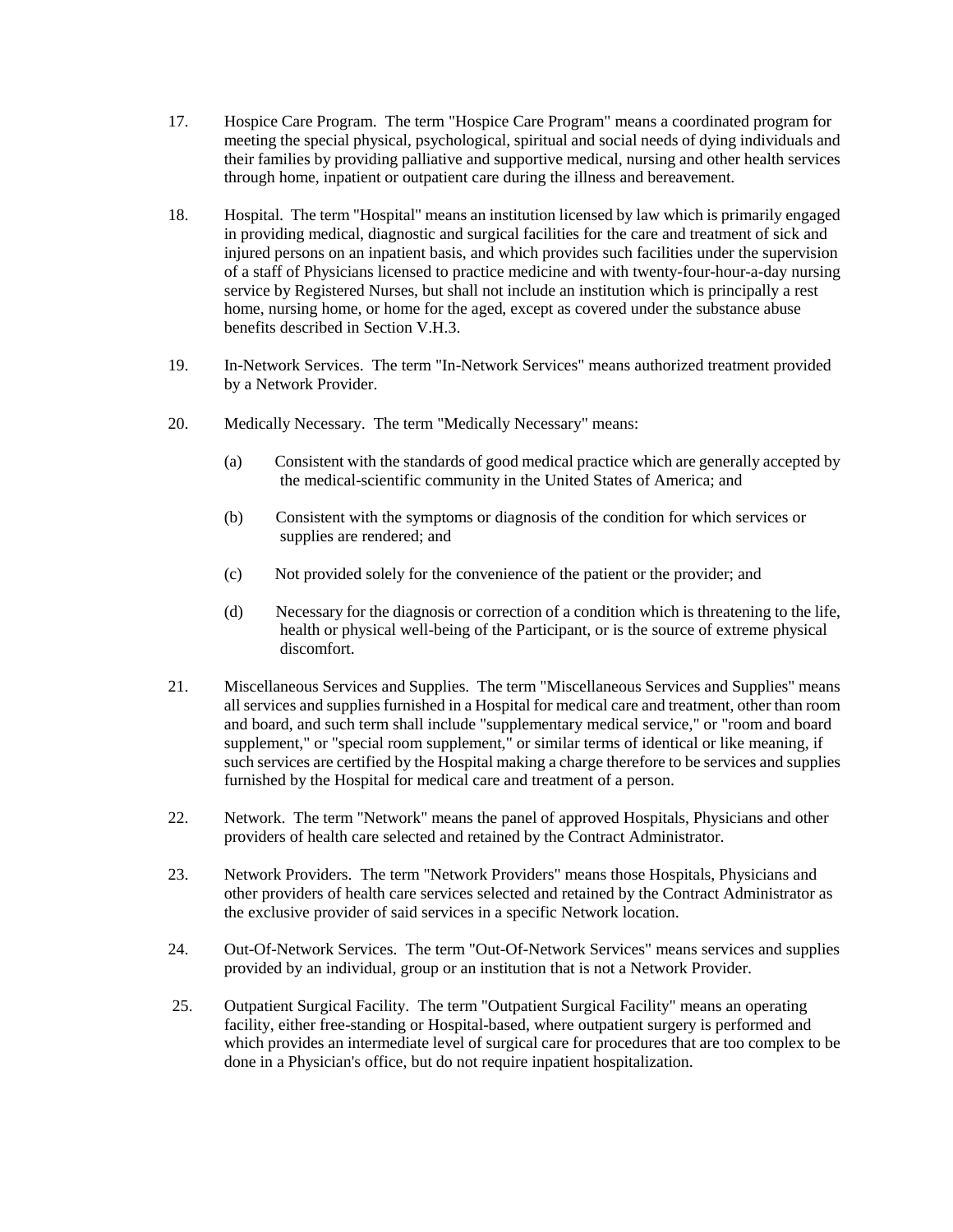- 26. Participant. The term "Participant" means an individual who is enrolled in and covered by this Plan.
- 27. Physician or Doctor. The term "Physician" or "Doctor" as used in the Plan means, depending on the context, a Doctor of Medicine (M.D.), a Doctor of Osteopathy (D.O.) or a Doctor of Dental Surgery (D.D.S). With respect to certain surgical procedures covered by the Plan, the term also means a Doctor of Podiatry (D.P.M.) or Doctor of Surgical Chiropody (D.S.C.) With respect to chiropractic treatments for neuromusculoskeletal conditions coming within the scope of his or her license, the term also means a Chiropractor (D.C.) .
- 28. Plan. For purposes of this Article I, the term "Plan" means the Health Incentive Plan set forth herein.
- 29. Plan Administrator. The term "Plan Administrator" means the entity described in Section II.B.
- 30. Primary Plan. The term "Primary Plan" means the benefits program that is determined to be obligated to pay first and to the full extent of its coverage for the incurred medical expense.
- 31. Reasonable and Customary Fee. The term "Reasonable and Customary Fee" means the usual fee which an individual Physician most frequently charges to the majority of his or her patients for a like service or procedure to be determined by the prevailing range of fees in an area charged by most Physicians of similar training and experience for a like service or procedure (including consideration of unusual circumstances or medical complications requiring additional time, skill, or experience). An area may be a municipality or, in the case of a large city, a subdivision thereof, or such greater area as is required to determine prevailing charges. Out-of-network benefit payment is made consistent with the reasonable and customary charge.
- 32. Stop-Loss. The term "Stop-Loss" means a dollar amount which, under the Plan, is the out-of-pocket maximum which includes only Deductibles and Co-Insurance, that a Participant or Family must pay annually. Covered medical expenses in excess of the applicable Stop-Loss amount shall be paid in full by the Plan as described herein.
- 33. Trust. The term "Trust" means the fund that is or may be established with a bank or trust company to be designated by the Employer or the Company to provide the benefit payments provided by the Plan.
- 34. Union. The term "Union" means the United Steel, Paper and Forestry, Rubber, Manufacturing, Energy, Allied Industrial and Service Workers International Union, AFL-CIO, CLC, and it's Local Union 1055L.
- 35. Utilization Review Agent. The term "Utilization Review Agent" means the entity appointed by the Plan Administrator to perform the functions of the Utilization Review Agent as set forth herein.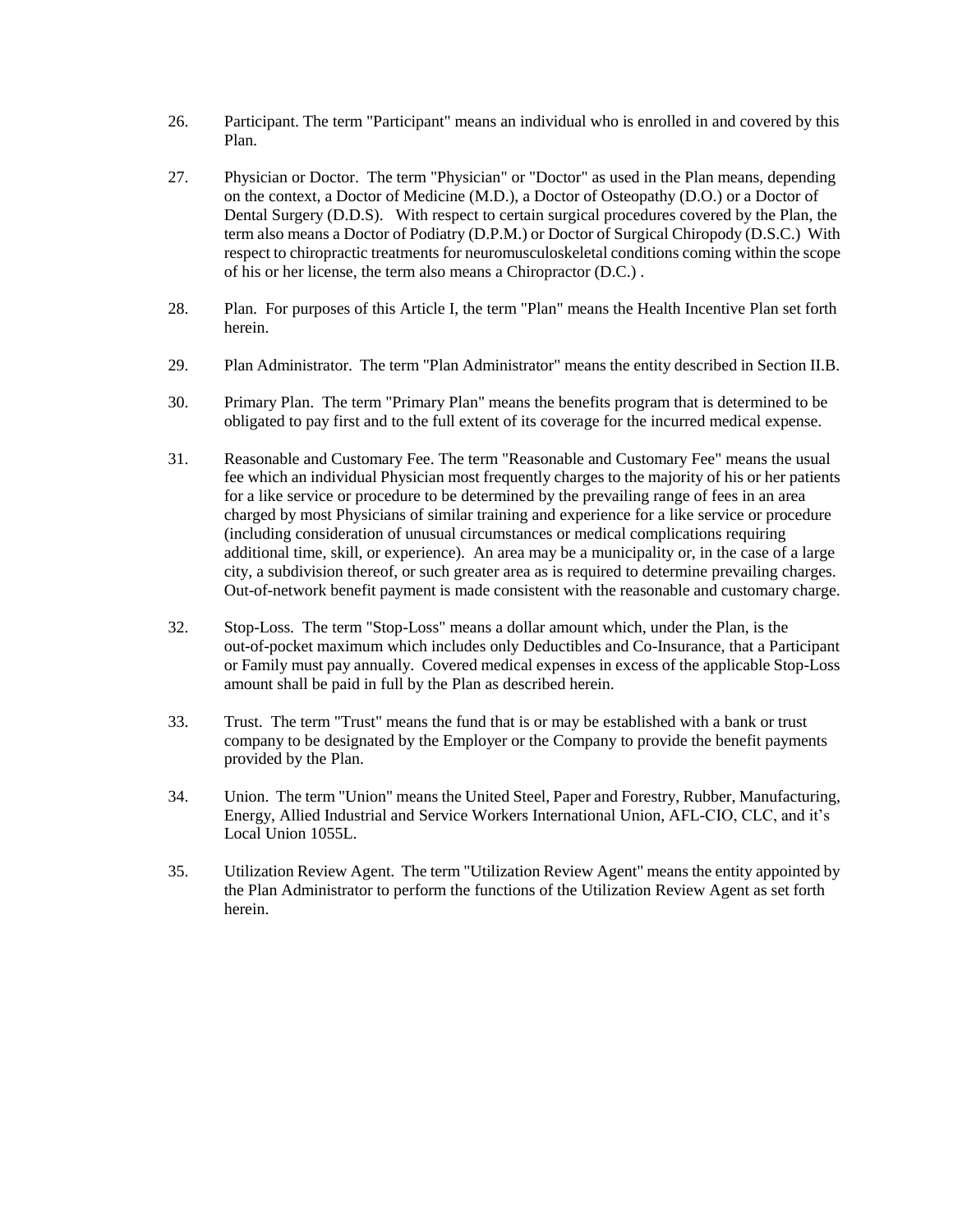## SECTION II. ESTABLISHMENT OF HIP NETWORKS.

## A. PROVIDER AGREEMENTS

The Contract Administrator shall enter into agreements (in form and substance acceptable to the Plan Administrator) with Hospitals, Physicians and other providers of health care services providing for services to HIP Participants on a Network basis in accordance with the terms and conditions of such contracts. The Contract Administrator shall have sole and complete discretion to add or delete Network Providers as it determines and to modify the terms of any agreement with a Network Provider.

## B. PLAN ADMINISTRATOR

- 1. In General. The Company shall be the Plan Administrator. The Plan Administrator is responsible for administration of the Plan.
- 2. Powers and Duties. The Plan Administrator shall have the power to administer all aspects of the Plan, including but not limited to interpreting Plan provisions regarding eligibility and coverage, establishing rules and regulations relating to the Plan, and establishing procedures and forms for elections of Participants. The Plan Administrator may delegate its responsibilities to such agents as it deems appropriate, including but not limited to, insurance companies, Health Maintenance Organizations or other benefit management companies.

## C. IN-NETWORK SERVICES

Services and supplies shall be considered to be provided In-Network and the In-Network provisions of the Schedule of Benefits set forth herein shall apply when such services or supplies are provided by a Network Provider. HIP Participants who receive Emergency Treatment will be considered to have received such treatment In-Network, regardless of whether such treatment was received from an In-Network or Out-of-Network Provider in a Network Area, or from an In-Network or Out-of-Network Provider outside a Network Area.

### D. OUT-OF-NETWORK SERVICES

All services and supplies other than those described in the Paragraph C above that are provided to HIP Participants shall be considered to be provided Out-Of-Network and the Out-Of-Network provisions as set forth in Section V shall apply. Notwithstanding any other provision of this Plan, a Participant in the HIP shall have the option at any time to obtain services or supplies on an Out-Of-Network basis.

## E. CONTRACT ADMINISTRATOR

- 1. The Employer or the Company shall have the right, in accordance with the provisions of this Section II.E, to select, change or remove the Contract Administrator and to enter into such agreements with the Contract Administrator as the Employer or the Company deems appropriate.
- 2. The Employer or the Company shall fully consult with the International and Local Union prior to any selection, change or removal of the Contract Administrator. The Employer agrees:
	- (a) That any new Contract Administrator will provide Networks of at least the depth and breadth of Networks provided by the existing Contract Administrator; and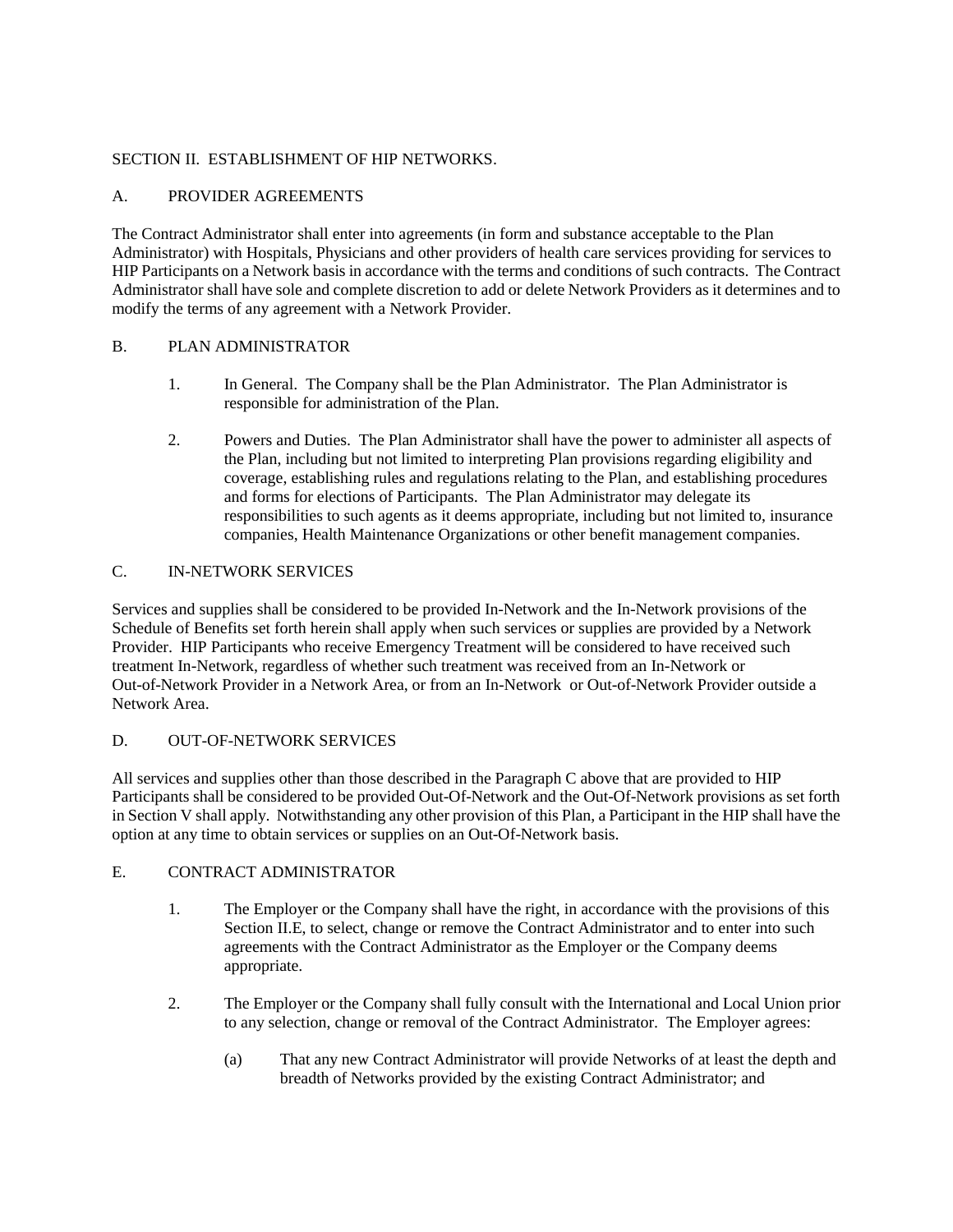- (b) That any new Contract Administrator's track record and contractual commitments regarding the quality of customer service, which the new Contract Administrator has historically provided and commits to provide, will be at least as good as that of the existing Contract Administrator.
- 3. If the Union believes that the Company or Employer has violated these commitments in its selection of a new Contract Administrator, then the dispute on this matter may be resolved through the grievance and arbitration provisions of Article XI of the CBA, omitting, however, all steps preceding presentation of the grievance to Labor Relations.
- 4. If any such grievance is taken to arbitration in accordance with Article XI, the arbitrator, insofar as it shall be necessary to the determination of such grievance, shall have authority only to interpret and apply the provisions of this paragraph. He or she shall have no authority to add to, subtract from or modify any provision of this agreement and his or her decision on any grievance properly referred to him or her pursuant to this agreement shall be binding upon the Employer and the Union.

## SECTION III. ELIGIBILITY

## A. TIME OF ELIGIBILITY

All Employees shall be eligible for participation in this Plan on the Effective Date, subject to the terms set forth herein. After the Effective Date, Employees at Network locations will be eligible to become covered as of the first day on which they are full-time Regular Employees following completion of thirty-one (31) days of credited service on a full-time basis with the Employer. If an Employee is not actively at work on a full-time basis for the Employer when he or she would otherwise become covered for benefits, the effective date of such coverage will be deferred until the first day thereafter on which he or she is actively at work. The foregoing shall not be construed to exclude Employees from coverage who are on vacation, who are on leave of absence for Union activities, who are working less than their standard shift, who are not actively at work because of a temporary disability or who are absent from work due to a health factor (as defined in 26 C.F.R. section 54.9802-1); nor shall it be construed to exclude from coverage Employees who return to work pursuant to the Settlement Agreement between the Employer and the Union effective on the Effective Date but who are permanently and totally disabled (within the meaning of Paragraph 3 of Article IV of Part I) at the time of their return to work (regardless of whether they have been determined to be totally and permanently disabled or satisfied the waiting period for a disability pension).

## B. DEPENDENTS

The Employee's Dependents are eligible for benefits on the same date as the Employee. In the case of persons who become Dependents after an Employee's coverage is in effect, participation for a spouse who is a Dependent will become effective upon the date of marriage to the Employee, and coverage for a child who is a Dependent will become effective upon the date of birth, date of legal adoption or date of the Employee's marriage to the parent of the child.

The Employer shall have the right to require from the Participant a certificate of marriage or of birth or other proof of status in order to determine eligibility for participation under the Plan. Each Employee shall furnish a list of his or her eligible Dependents on an enrollment form supplied by the Employer for such purpose. This form must be kept up to date at all times.

Dependents may not become covered under this Plan unless the Employee is a Participant in the Plan.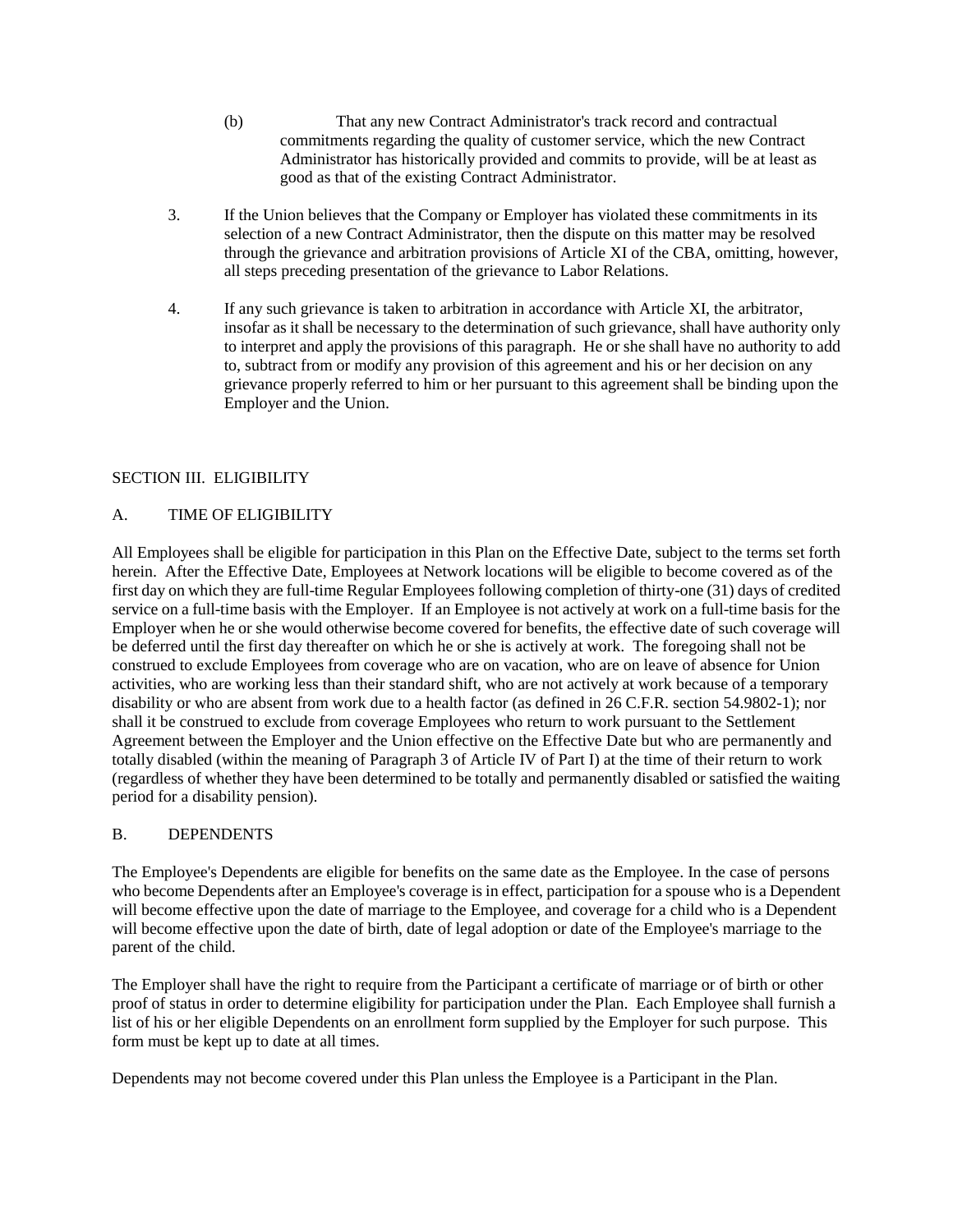## C. ORGAN DONOR

The donor of an organ for transplant, when the recipient is covered for hospital, surgical and medical benefits under this Plan, shall also be covered for such benefits as though he or she were a covered Dependent child of such recipient, but only with respect to charges in connection with the procedure in which such organ is removed from the donor.

### SECTION IV. ENROLLMENT

All eligible Participants shall be required to complete and file with the Plan Administrator a HIP Employee Benefit Enrollment Form within thirty-one (31) days of their initial eligibility date. If such Enrollment form is not completed within such thirty-one (31) day period, or if a Participant attempts to re-enroll after dropping coverage under the Plan, coverage will become effective upon receipt by the Akron Benefits Department of a properly completed enrollment form. Other than annual enrollment an Employee may not enroll, terminate coverage, or change coverage unless there is a "change status" within the meaning of section 125 of the Internal Revenue Code or unless such enrollment, termination or change is permitted by Section 9801 of the Internal Revenue Code and the regulations issued thereunder. If both the husband and wife are Employees and eligible for participation in this Plan, either the husband or the wife should enroll for coverage for himself or herself, as the case may be, and for the other spouse and other Dependents. The spouse not enrolling should decline coverage. In no event may a person be covered as both an Employee and a Dependent or as a Dependent of more than one Employee. An eligible Employee or Dependent may choose to terminate coverage under the Plan at any time.

## SECTION V. SCHEDULE OF BENEFITS

### A. CERTIFICATION.

- 1. Pre-Admission Certification. Benefits will be paid under either the In-Network or Out-of-Network schedule of Section II and Section V for covered charges and only if properly certified by the Utilization Review Agent. Such charges must be for services rendered to a Participant eligible for benefits under the Plan and such services must be covered charges described herein for the type of coverage (In-Network or Out-Of-Network) when applicable.
	- (a) Non-Emergency Certification. Non-emergency medical or surgical admission to a Hospital as an inpatient will require pre-admission certification as to the need for confinement.
	- (b) Pre-Admission Tests. Pre-Admission Testing (PAT) under an approved PAT program at the Hospital in which surgery is to be performed will be required on all inpatient Hospital admissions for non-emergency surgery.
	- (c) Emergency Admission. Emergency admission will require notification to the Utilization Review Agent within 48 hours after the admission (or if longer, on the first business day following a weekend or holiday admission) and certification as to length of stay. When an emergency admission confinement does not exceed 48 hours, certification by the Contract Administrator will not be required.
	- (d) Concurrent Review. Certification of a Hospital confinement admission will require concurrent review certification as to the continued need for confinement and length of stay.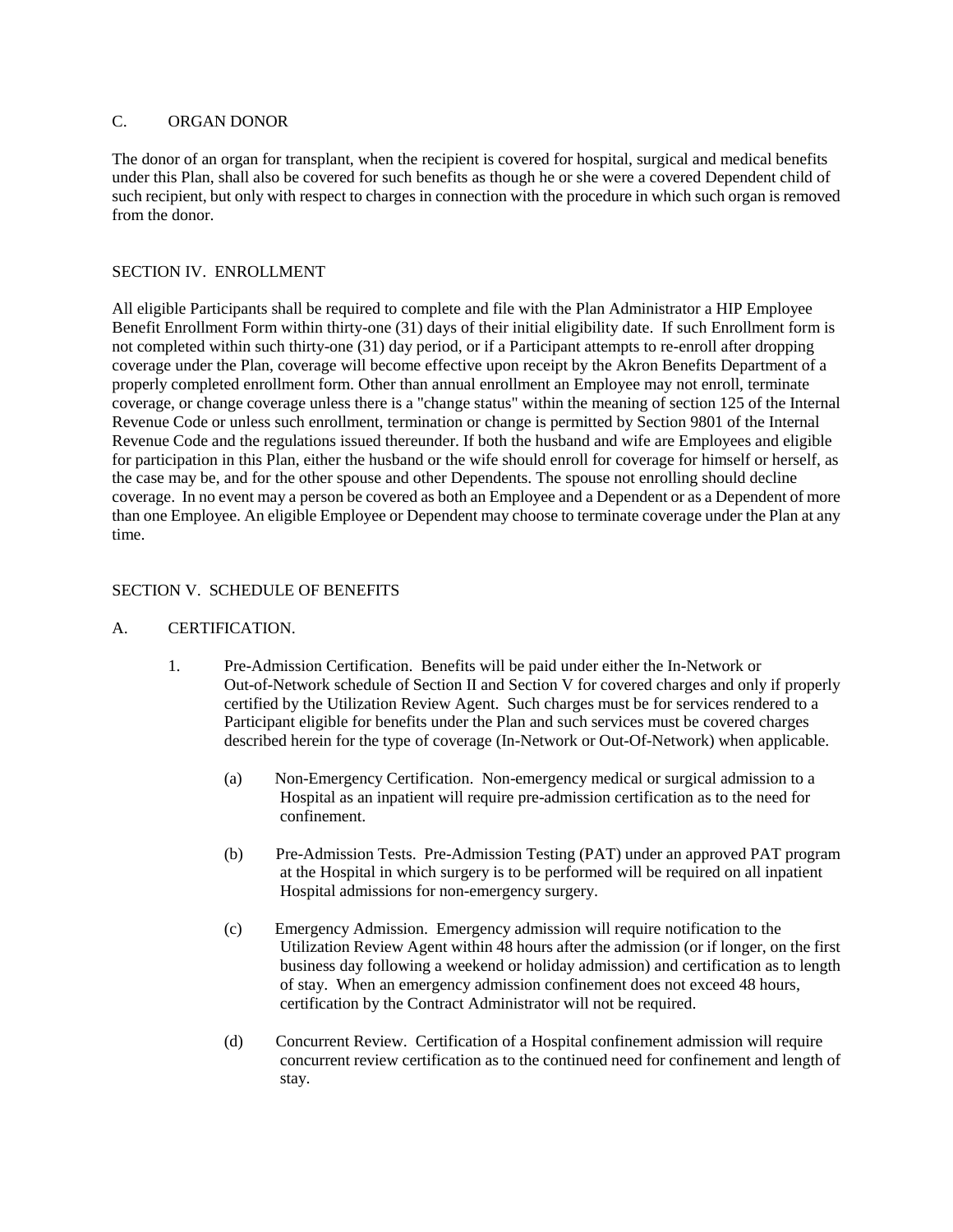- (e) Certification Failure. When certification is required and the Utilization Review Agent does not grant such certification, expenses incurred which have not been certified by the Utilization Review Agent will be considered as non-covered and out-of-pocket expenses to the patient. The maximum amount of out-of-pocket expense described in this Section V.A.1. in any calendar year will be \$250 per individual. This penalty will not apply towards the In-Network or Out-of-Network Deductible and Stop-Loss regardless of whether the In-Network or Out-of-Network Deductible or Stop-Loss provision has been satisfied during the calendar year.
- 2. Prospective Procedure Review. Benefits will be paid under either the In-Network or Out-of-Network schedule of Section II and Section V for covered charges only if properly certified by the Utilization Review Agent. Such charges must be for services rendered to a Participant eligible for benefits under the Plan and such services must be covered charges described herein for the type of coverage (In-Network or Out-of-Network) when applicable. This program works in conjunction with the Pre-Admission Certification program and does not replace it. The inpatient and outpatient surgical, diagnostic and therapeutic procedures included in this program are as follows (the "Schedule of Prospective Procedure Review"):
	- 1. Magnetic Resonance Imaging (MRI)
	- 2. Computerized Axial Tomography (CAT) scans
	- (a) Non-Emergency Certification. Non-emergency inpatient and outpatient surgical, diagnostic and therapeutic procedures described in the Schedule of Prospective Procedure Review will require certification as to the need and appropriate setting of the procedure.
	- (b) Certification Failure. When certification is required and the Utilization Review Agent does not grant such certification, expenses incurred which have not been certified by the Utilization Review Agent will be considered as non-covered and out-of-pocket expenses to the patient. The maximum amount of out-of-pocket expense described in this Section V.A.2. in any calendar year will be \$250 per individual unless the procedure is done on an emergency basis or is done during a Hospital confinement for another primary unrelated medical condition. This penalty will not apply towards the In-Network or Out-of-Network Deductible and Stop-Loss regardless of whether the In-Network or Out-of-Network Deductible or Stop-Loss provision had been satisfied during the calendar year.

### B. INPATIENT HOSPITAL CARE

1. General. Benefits will be paid for a Hospital confinement due to an accident or sickness which is approved by the Contract Administrator.

For semi-private accommodations, the benefit for a certified day will be equal to the Hospital's daily charge for room and board for a semi-private room.

For private accommodation for a certified day, an allowance will be made equal to the Hospital's average daily charge for room and board for semi-private room.

No benefits will be payable unless the Hospital makes a charge for room and board, except as provided below.

2. Benefits. The following Hospital benefits will be provided: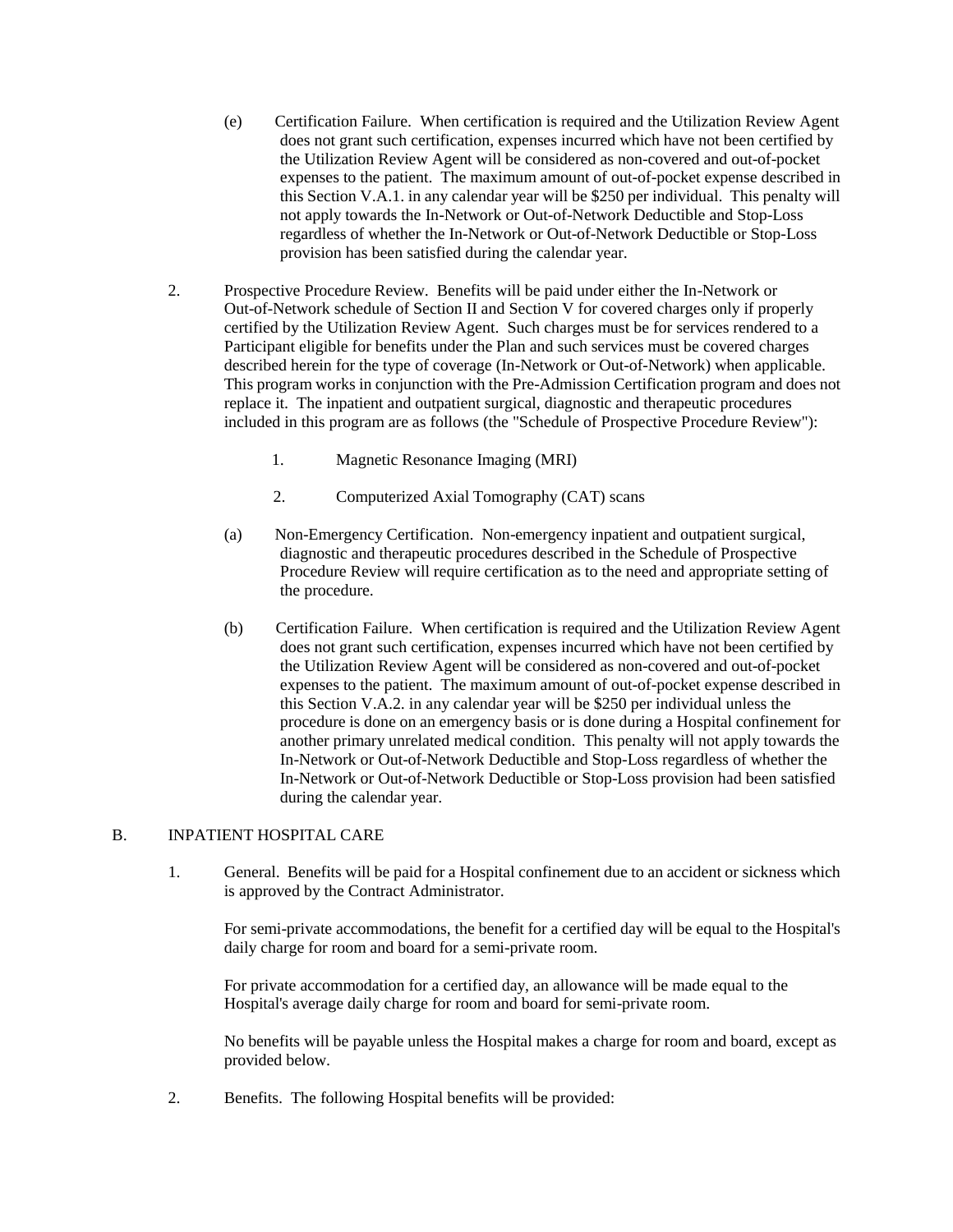- (a) Room and Board. Room and board benefits will be paid (pursuant to the In-Network and Out-of-Network schedules) for certified and non-certified (subject to the applicable Co-Payment) days up to a maximum of 730 days for any one confinement, including intensive care. There will be no limit to the number of Hospital confinements for which benefits are paid if they are due to different causes, or if they are separated by a complete recovery or a period of 90 days, or in the case of an Employee, if they are separated by a return to full-time work.
- (b) Additional Benefits. Benefits are also payable for the charges which are incurred on the same day as the room and board charge is made by the Hospital to the Participant for Miscellaneous Services and Supplies which are actually furnished to the patient when ordered by a Physician and consistent with the diagnosis and treatment for which care is being provided.
	- (i) When there is a certified or non-certified Hospital charge for room and board, additional benefits will be provided without limit for the following Miscellaneous Services and Supplies: administration of anesthesia, ambulance service provided by any Hospital or professional ambulance service and charges made by Hospital-approved Physicians or other medical technicians for services utilizing Hospital equipment, when such services are not provided by the Hospital or performed by members of the Hospital's staff.

The term Miscellaneous Services and Supplies shall include bandages, crutches, splints, braces and trusses (including services related to initial fitting and adjustment of these items) when provided and billed by the Hospital or other professional qualified personnel.

The term Miscellaneous Services and Supplies shall also include Hospital charges for "supplementary medical service", "room and board supplement", "special room supplement", "isolation", "contagious", "intensive care", "cardiac care unit", or similar terms of like meaning if such services are in fact billed and certified by the Hospital to be hospital medical services and/or hospital medical supplies.

- (ii) The benefits of Subparagraph (i) will also be paid where there is no Hospital charge for room and board if the Participant received electro-shock therapy in a Hospital. The benefits of Subparagraph (i) will also be paid if a Participant is confined in a Hospital either for an operation or for emergency care following an accident (including removal, wherever performed, of sutures, clamps, or casts applied for treatment of injuries sustained in such accident). Such outpatient electro-shock therapy or emergency care for which benefits are payable shall include charges by a Doctor where such services are not routinely provided by the Hospital, provided such Doctor personally treats the patient and is not an employee of the Hospital.
- (iii) When usual miscellaneous hospital-medical services are not available in a Hospital or when for other legitimate reasons a Doctor decides to provide Miscellaneous Services and Supplies in the Hospital, the charges will be paid, provided such charges do not exceed the usual Hospital charges for such services.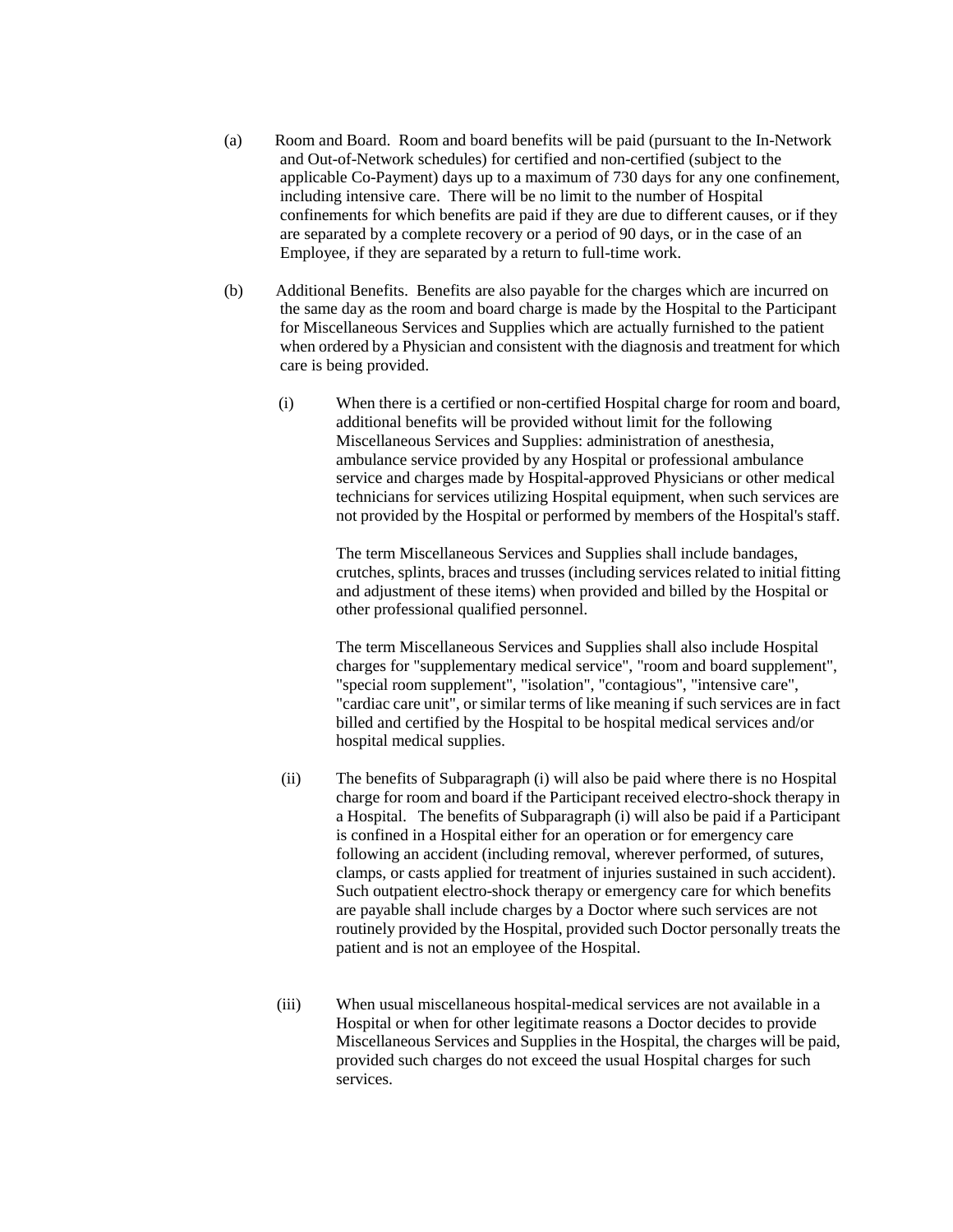IN-NETWORK COVERAGE

IN-NETWORK COINSURANCE FOR ELIGIBLE EXPENSES AFTER THE DEDUCTIBLE UP TO IN-NETWORK STOP-LOSS AND THEN ELIGIBLE EXPENSES COVERED IN FULL.

**NUT-OF-NETWORK COVERAGE** 

OUT-OF-NETWORK COINSURANCE OF ELIGIBLE EXPENSES AFTER THE OUT-OF-NETWORK DEDUCTIBLE UP TO OUT-OF-NETWORK STOP-LOSS AND THEN ELIGIBLE EXPENSES COVERED IN FULL

## C. OUTPATIENT CARE

- 1. Benefits
	- (a) Diagnostic X-rays. Charges directly connected with X-rays or fluoroscopy for diagnostic purposes will be paid wherever performed when authorized by a Doctor, a Doctor of Dental Surgery, or a Doctor of Podiatry or Surgical Chiropody.
	- (b) Diagnostic Lab Tests. Charges made for diagnostic laboratory tests will be paid wherever performed when authorized by a Doctor.
	- (c) CAT/MRI Scans. Charges made for diagnostic Computerized Axial Tomographic (CAT) scans or Magnetic Resonance Imaging (MRI) scans wherever performed when authorized by a Physician.
	- (d) Other Medical Tests. Charges made for such medical tests as basal metabolism, electrocardiographs and electro-encephalograms will be paid wherever performed when authorized by a Physician.
	- (e) Outpatient Medical Care. Charges made by a Hospital for necessary medical care performed in the Hospital's outpatient department for treatment of a physical disorder not arising from an accident when authorized by a Physician. Such medical care shall include all the hospital-medical services and supplies and other charges described above and for emergency care following an accident.
	- (f) Radioactive Therapy. Benefits will be paid for charges made for X-ray, radium and radioactive isotopic therapy wherever performed when authorized by a Physician.
	- (g) Chemotherapy. Benefits are payable for necessary treatment through the use of chemotherapy under the direction of a Physician.
	- (h) Pre-Admission Testing. Benefits will be provided for Pre-Admission Testing at the Hospital in which the authorized surgery is to be performed.
		- (i) Emergency Room. Benefits will be paid for the treatment of injuries within 24

hours of an accident; for the treatment of disorders not arising from an accident, if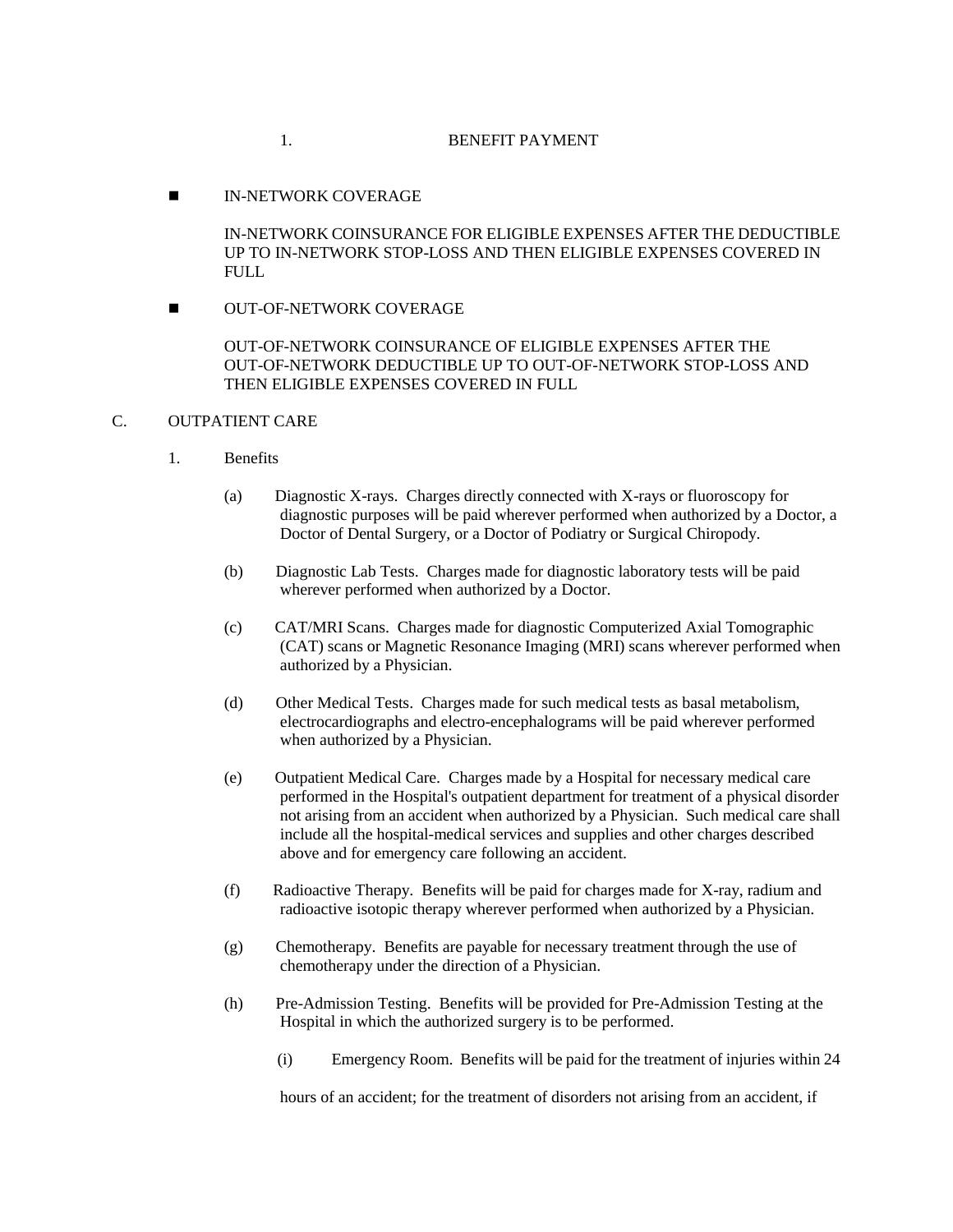authorized by a Physician; and for sudden, serious illnesses which require Emergency

Treatment.

(j) Other Emergency Care. Charges made by a Doctor of Medicine (M.D.) or a Doctor of Osteopathy (D.O.) for emergency care rendered in a medical facility or a Physician's office following an accident.

## BENEFIT PAYMENT

### FOR EMERGENCY ROOM VISITS:

IN-NETWORK COVERAGE

ONE HUNDRED PERCENT (100%) OF ELIGIBLE EXPENSES AFTER A \$50 COPAYMENT

**OUT-OF-NETWORK COVERAGE** 

OUT-OF-NETWORK COINSURANCE OF ELIGIBLE EXPENSES AFTER THE OUT-OF-NETWORK DEDUCTIBLE UP TO OUT-OF-NETWORK STOP-LOSS AND THEN ELIGIBLE EXPENSES COVERED IN FULL

ALL OTHER OUTPATIENT SERVICES WILL BE COVERED AS FOLLOWS:

**IN-NETWORK COVERAGE** 

IN-NETWORK COINSURANCE FOR ELIGIBLE EXPENSES AFTER THE DEDUCTIBLE UP TO IN-NETWORK STOP-LOSS AND THEN ELIGIBLE EXPENSES COVERED IN **FULL** 

**NUT-OF-NETWORK COVERAGE** 

OUT-OF-NETWORK COINSURANCE OF ELIGIBLE EXPENSES AFTER THE OUT-OF-NETWORK DEDUCTIBLE UP TO OUT-OF-NETWORK STOP-LOSS AND THEN ELIGIBLE EXPENSES COVERED IN FULL

### D. SURGERY

- 1. Surgical Services. Benefits will be provided for surgical services consisting of operative and cutting procedures (including the usual post-operative care). Such services may be performed in or out of a Hospital by a Physician. Certain operations and procedures require a review by the Utilization Review Agent as described in Section V. A. If the services are performed out of a Hospital, the Co-Payment and coverage level will be determined on the basis of the type of facility (Outpatient Surgical Facility or Physician's office) in which the surgical services are performed. Additional benefits will be provided as follows:
	- (a) Schedule of Surgical Operations-Podiatry. Surgical services performed by a Doctor of Podiatry (D.P.M.) or Surgical Chiropody (D.S.C.) (Podiatrist) acting within the scope of his or her license, which are described in the Schedule of Surgical Operations-Podiatry (Chiropody) contained in Appendix 1.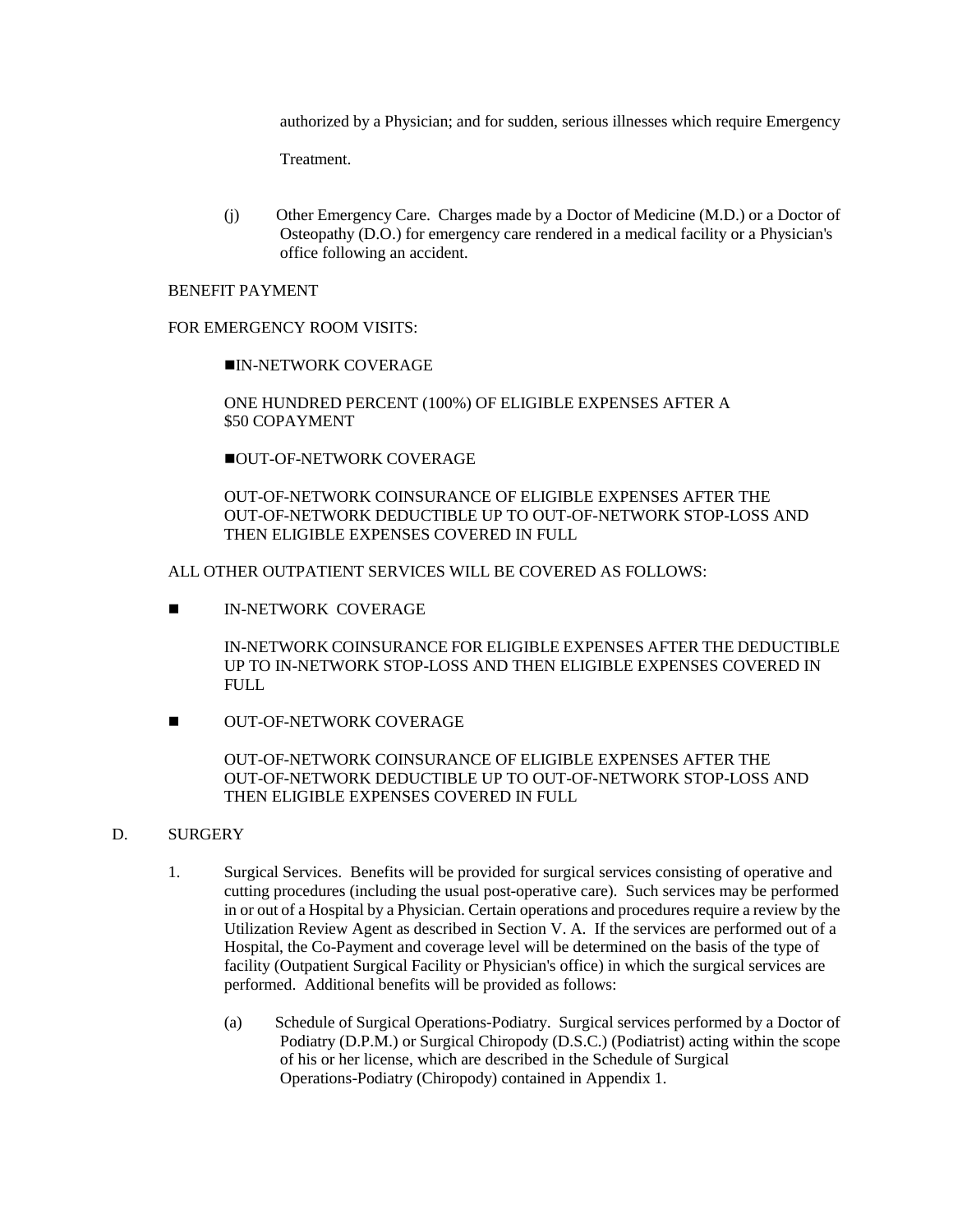- (b) Obstetrical Services. Obstetrical services for pregnancies of female Employees, Dependent children and wives of Employees.
	- (i) Birthing Center or Home Birth Services. Benefits will be provided at a qualified Birthing Center or for a home birth attended by a Physician or midwife for services and supplies normally covered as an inpatient.
	- (ii) Inpatient Maternity Services. Benefits will be provided for inpatient maternity the same as any other inpatient confinement, and for obstetrical services, for pregnancies of Employees or wives of Employees. Notwithstanding any other provision of the Plan, benefits under the Plan for any hospital length of stay of a mother or newborn child shall not be restricted to less than 48 hours following a normal delivery or 96 hours following delivery by cesarean section. Early discharge of less than 48 or 96 hours will be permitted if it is determined to be medically appropriate by the attending physician in consultation with the mother. Benefits under the Plan will be extended to hospital confinements in excess of 48 or 96 hours for a mother or newborn child if such confinement is determined to be Medically Necessary.
- (c) Non-Operative Procedures in Lieu of Surgery. Non-operative procedures performed by a Physician in lieu of surgery.
- (d) Administration of Anesthetics. The administration of anesthetics, except local infiltration anesthetic, other than in a Hospital in connection with surgical or obstetrical services for which benefits are provided under the Plan, when administered and billed by a Certified Registered Nurse Anesthetist or a Physician (other than the operating surgeon or his or her assistant) who is not an employee of, nor compensated by, a Hospital, laboratory or other institution.
- (e) Preparation of casts, made of plaster and other synthetic molded materials, required for medical treatment.
- (f) Outpatient Surgical Dressings. Special bandages, crutches, braces, trusses, and splints, including services related to the initial fitting and adjustment of these items, when provided and charged by a Hospital or other qualified personnel.
- (g) Ambulatory Outpatient Surgery. Facility charge of a free standing ambulatory Outpatient Surgical Facility in connection with a surgical procedure for which benefits are payable under this Plan.
- (h) Assisting Physician. When pre-certified surgical services are performed on an inpatient of a Hospital, benefits will also be provided for the services of a Physician who actively assists the operating surgeon in the performance of such surgical services when the type and complexity of the surgical service and the condition of the patient requires such assistance and when the Hospital does not have an approved intern or resident training program or a house officer or does not have surgical assistance routinely available as a service provided by a Hospital intern, resident or house officer.
- (i) Sterilizations and Abortions. Vasectomies and tubal ligations and medically-necessary abortions.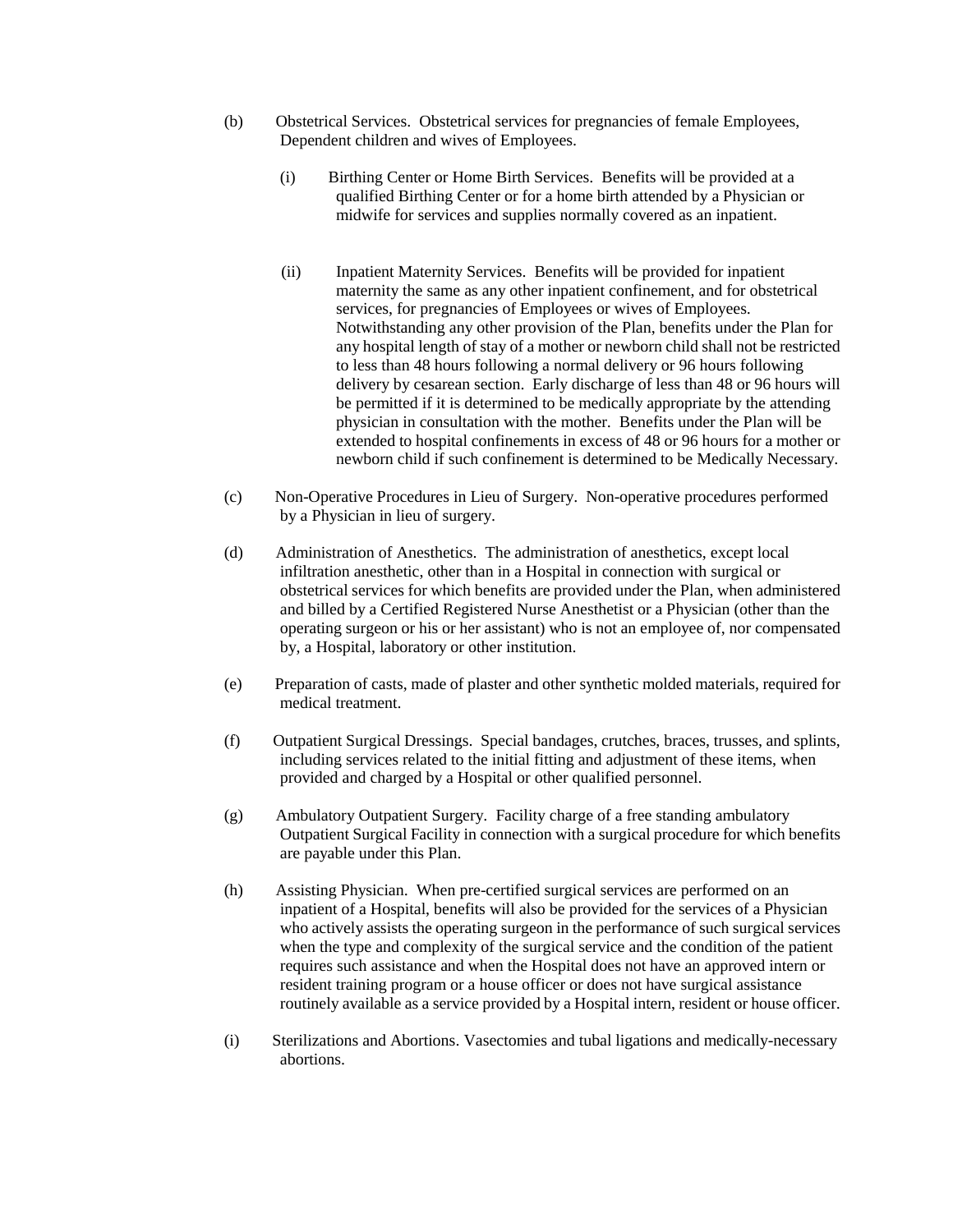- 2. Second Surgical Opinions. Benefits will be provided for examinations for second surgical opinions in connection with a non-emergency surgical procedure. A non-emergency surgical procedure is defined as a procedure which has been scheduled at the patient's or Physician's convenience without jeopardizing the patient's life or causing serious impairment to the patient's bodily functions.
- 3. Review of Certain Procedures. Certain non-emergency surgical procedures are deemed to be elective surgery and may require a review by the Utilization Review Agent in order to be eligible for maximum benefits under this Plan. These procedures are subject to Prospective Procedure Review as described in Section V.A.2.

## BENEFIT PAYMENT

**IN-NETWORK COVERAGE** 

IN-NETWORK COINSURANCE FOR ELIGIBLE EXPENSES AFTER THE DEDUCTIBLE UP TO IN-NETWORK STOP-LOSS AND THEN ELIGIBLE EXPENSES COVERED IN FULL

IF PERFORMED IN A DOCTOR'S OFFICE, ONE HUNDRED PERCENT (100%) OF ELIGIBLE CHARGES AFTER A \$25 COPAYMENT PER OFFICE VISIT WITH A GENERAL PRACTITIONER OF FAMILY PRACTICE, A PEDIATRICIAN OR AN INTERNIST AND A \$30 COPAYMENT PER OFFICE VISIT WITH A SPECIALIST.

**NUT-OF-NETWORK COVERAGE** 

OUT-OF-NETWORK COINSURANCE OF ELIGIBLE EXPENSES AFTER THE OUT-OF-NETWORK DEDUCTIBLE UP TO OUT-OF-NETWORK STOP-LOSS AND THEN ELIGIBLE EXPENSES COVERED IN FULL

### E. PROFESSIONAL SERVICES

1. In-Hospital Physician Services. Benefits will be paid for visits during a Hospital confinement by a Physician. Benefits will not be payable for calls made at the time of an operation or obstetrical procedure or for calls made after an operation or obstetrical procedure if due to the condition which caused the operation or obstetrical procedure unless such calls were during a subsequent confinement separated by a non-confinement period of at least 7 days.

The Pediatrician's initial post delivery charge will be covered.

There is no limit to the number of periods of services for which benefits will be paid if the confinements are due to different causes, or if they are separated by complete recovery or by a period of at least 90 days, or, in the case of an Employee, if they are separated by a return to full-time work.

BENEFIT PAYMENT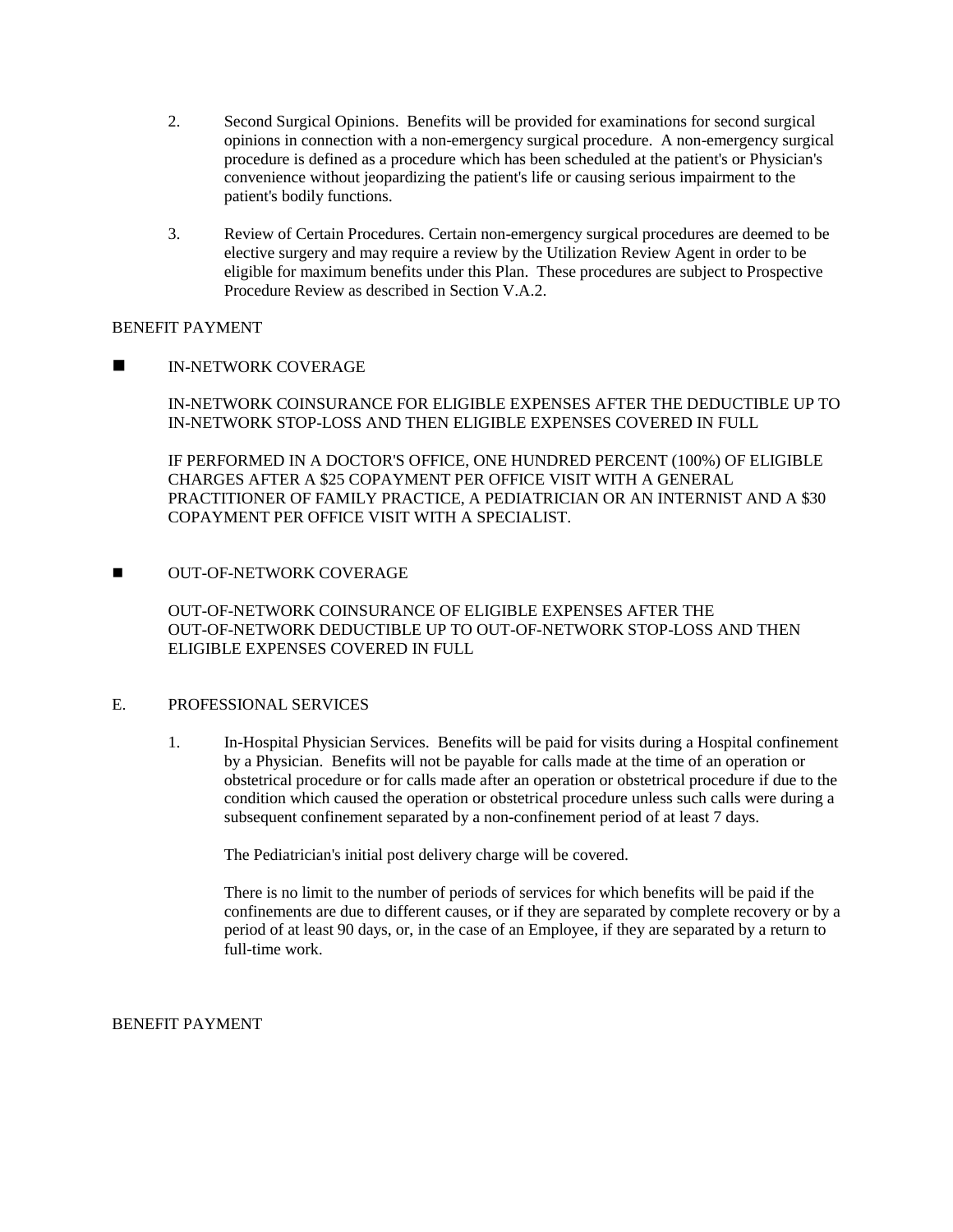## IN-NETWORK COVERAGE

### IN-NETWORK COINSURANCE FOR ELIGIBLE EXPENSES AFTER THE DEDUCTIBLE UP TO IN-NETWORK STOP-LOSS AND THEN ELIGIBLE EXPENSES COVERED IN FULL

## OUT-OF-NETWORK COVERAGE

## OUT-OF-NETWORK COINSURANCE OF ELIGIBLE EXPENSES AFTER THE OUT-OF-NETWORK DEDUCTIBLE UP TO OUT-OF-NETWORK STOP-LOSS AND THEN ELIGIBLE EXPENSES COVERED IN FULL

Physician Office Visits. Treatment and diagnostic care benefits will be provided for visits to a Physician's office for diagnostic procedures or treatment due to accident or illness, unless otherwise provided in Section V. E. 3 or V. G. of the Plan.

> Physician Office Examinations. Benefits will be provided for visits to a Physician's office for examinations and evaluations that fall under the following descriptions and classifications:

| <b>CPT</b> Code | Description of Service                                           |  |
|-----------------|------------------------------------------------------------------|--|
| 99201           | New Patient Office Visit                                         |  |
| 99202           | New Patient Office Visit-Expanded                                |  |
| 99203           | New Patient Office Visit-Detailed                                |  |
| 99204           | New Patient Office Visit-Comprehensive, moderate complexity      |  |
| 99205           | New Patient Office Visit-Comprehensive, high complexity          |  |
| 99211           | <b>Established Patient Office Visit</b>                          |  |
| 99212           | <b>Established Patient Office Visit-Problem Focused</b>          |  |
| 99213           | Established Patient Office Visit-Problem Focused, low complexity |  |
| 99214           | Established Patient Office Visit-Detailed, moderate complexity   |  |
| 99215           | Established Patient Office Visit-Comprehensive, high complexity  |  |
| 99241           | <b>Office Consultation</b>                                       |  |
| 99242           | Office Consultation-Expanded                                     |  |
| 99243           | <b>Office Consultation-Detailed</b>                              |  |
| 99244           | Office Consultation-Comprehensive, moderate complexity           |  |
| 99245           | Office Consultation-Comprehensive, high complexity               |  |
| 99271           | <b>Confirmatory Consultation</b>                                 |  |
| 99272           | <b>Confirmatory Consultation-Expanded</b>                        |  |
| 99273           | <b>Confirmatory Consultation-Detailed</b>                        |  |
| 99274           | Confirmatory Consultation-Comprehensive, moderate complexity     |  |
| 99275           | Confirmatory Consultation-Comprehensive, high complexity         |  |
| 92002           | New Patient Ophthalmological Examination (non-refractive)        |  |
| 92004           | New Patient Ophthal. Exam (non-refractive)-Comprehensive         |  |
| 92012           | Established Patient Ophthal. Exam (non-refractive)               |  |
| 92014           | Established Patient Opththal. Exam (non-refract.)-Comprehensive  |  |
| 99050 and 99052 | Examinations after normal business hours                         |  |
| 99054 and 99058 | Examinations on weekends                                         |  |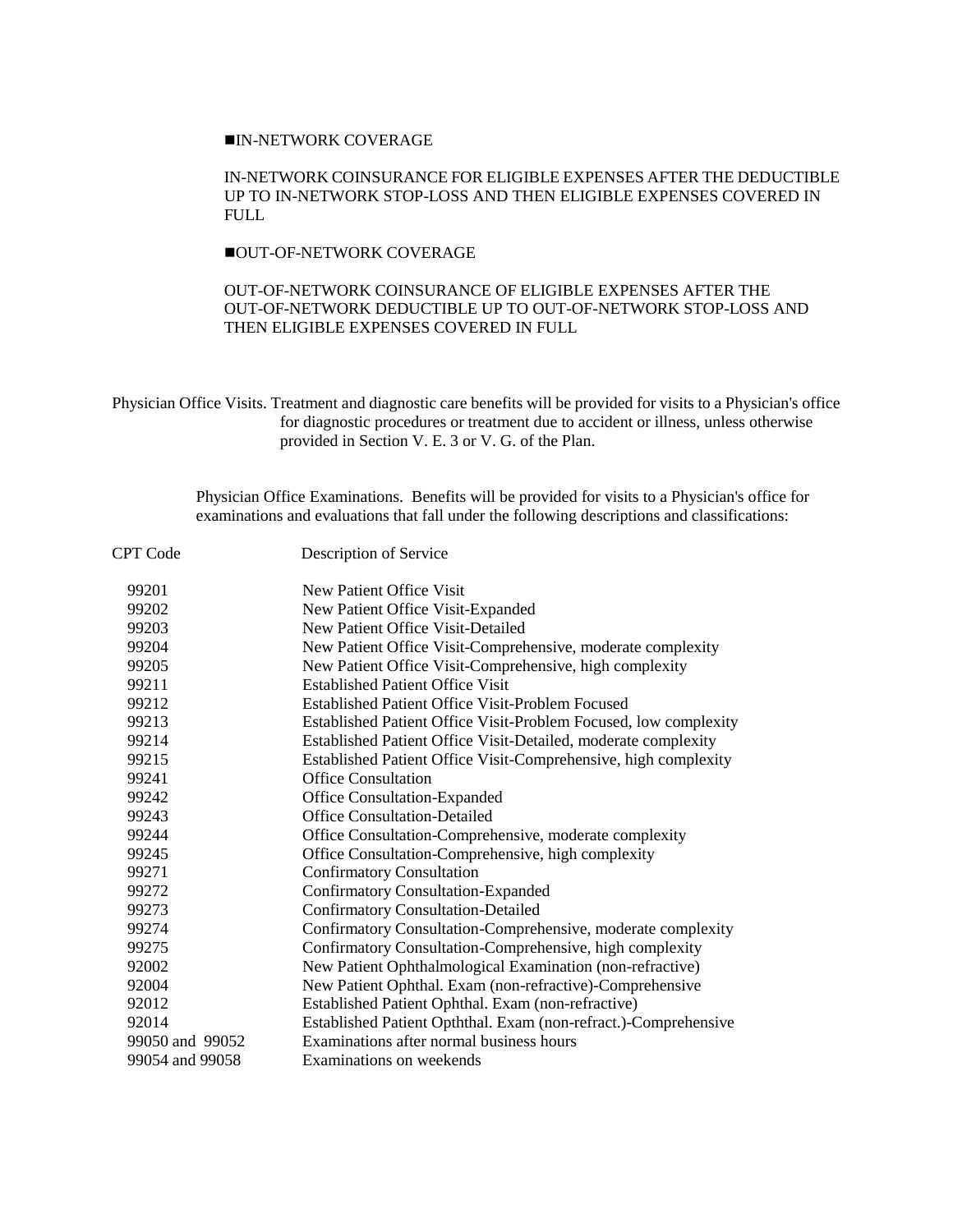## BENEFIT PAYMENT

• IN NETWORK COVERAGE

ONE HUNDRED PERCENT (100%) OF ELIGIBLE CHARGES AFTER A \$25 COPAYMENT PER OFFICE VISIT WITH A GENERAL PRACTITIONER OF FAMILY PRACTICE, A PEDIATRICIAN OR AN INTERNIST AND A \$30 COPAYMENT PER OFFICE VISIT WITH A SPECIALIST . THERE IS ONLY ONE COPAYMENT PER VISIT.

**• OUT-OF-NETWORK COVERAGE** 

OUT-OF-NETWORK COINSURANCE OF ELIGIBLE EXPENSES AFTER THE OUT-OF-NETWORK DEDUCTIBLE UP TO OUT-OF-NETWORK STOP-LOSS AND THEN ELIGIBLE EXPENSES COVERED IN FULL.

3. Chiropractic Services. Benefits will be provided for charges for chiropractic services of manipulations or adjustments for the treatment of neuromusculoskeletal conditions by a licensed Chiropractor (D.C.) or a Doctor of Osteopathy (D.O.). Benefits will also be provided for X-rays made during visits to a Chiropractor when necessary for the diagnosis and analysis of neuromusculoskeletal conditions.

## BENEFIT PAYMENT

**COVERAGE** 

IN-NETWORK COINSURANCE FOR ELIGIBLE EXPENSES AFTER THE DEDUCTIBLE UP TO 30 VISITS PER YEAR WITH DIAGNOSTIC X-RAYS UP TO \$100 PER YEAR

## F. OTHER CONFINEMENTS

1. Extended Intermediate Care. Charges made by an approved Convalescent Nursing Unit for room and board will be paid up to a maximum of 100 days in a calendar year providing the Participant has been confined in a Hospital for at least 3 days and then admitted to such Convalescent Nursing Unit within 21 days following the Hospital confinement upon the written recommendation of the attending Physician certifying that the care is not custodial and that the patient's condition would require Hospital confinement if Convalescent Nursing Unit care were not available. Re-admission, upon the attending Physician's recertification, to such Convalescent Nursing Unit within 14 days following discharge will be considered a continuation of the same confinement for purposes of this Paragraph F. l.

### BENEFIT PAYMENT

**IN-NETWORK COVERAGE** 

IN-NETWORK COINSURANCE FOR ELIGIBLE EXPENSES AFTER THE DEDUCTIBLE UP TO IN-NETWORK STOP-LOSS AND THEN ELIGIBLE EXPENSES COVERED IN FULL UP TO 100 DAYS PER CALENDAR YEAR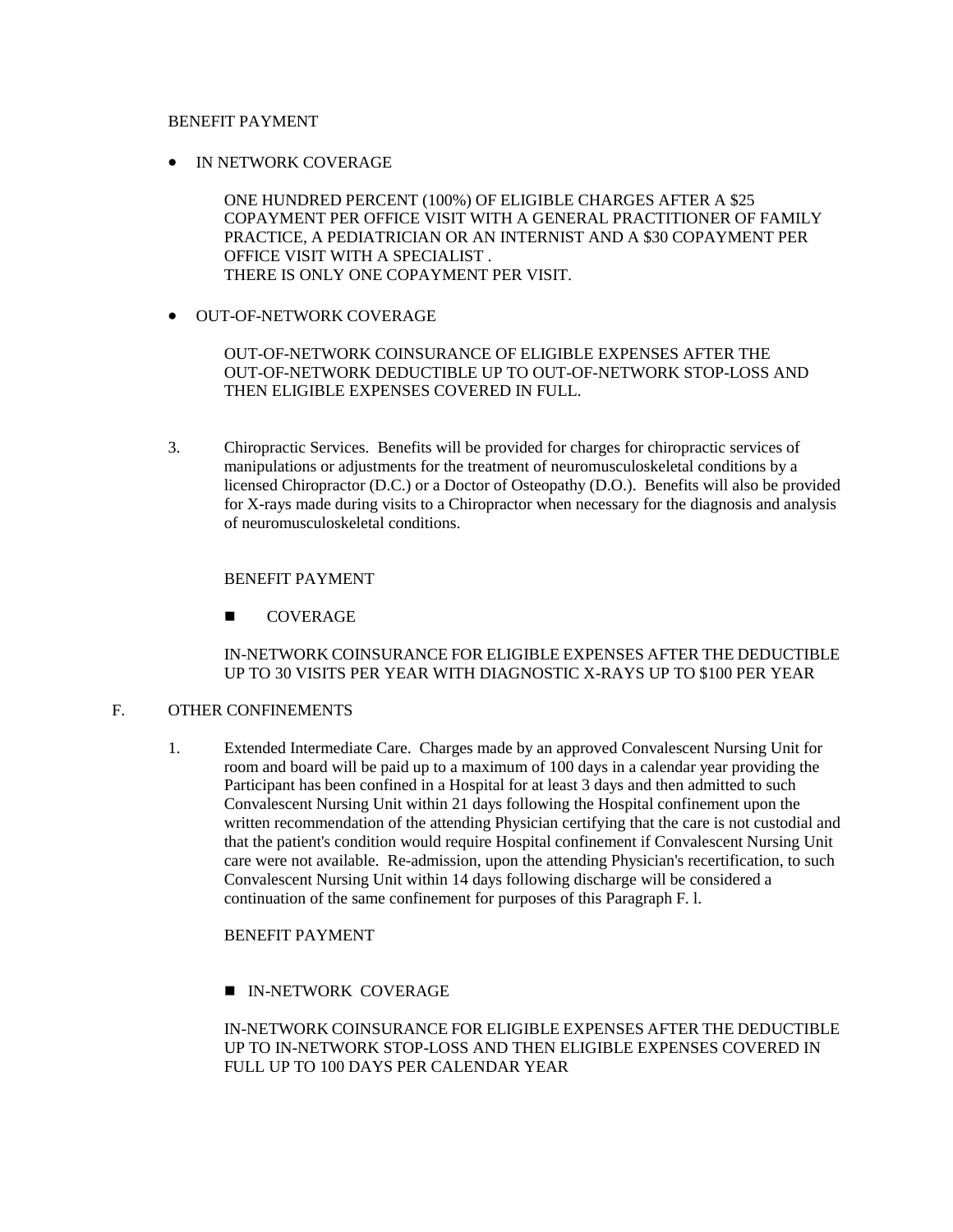## OUT-OF-NETWORK COVERAGE

## OUT-OF-NETWORK COINSURANCE OF ELIGIBLE EXPENSES AFTER THE OUT-OF-NETWORK DEDUCTIBLE UP TO OUT-OF-NETWORK STOP-LOSS AND THEN ELIGIBLE EXPENSES COVERED IN FULL

 2. Home Health Care. Benefits will be provided for home care for 100 days per calendar year when provided by a Home Health Care Agency upon the written recommendation of the attending Physician that the care is in lieu of inpatient confinement in an acute care Hospital or Convalescent Nursing Unit. Such benefits shall include nursing care; services of a home health aide; physical, occupational, respiratory or speech therapy; nutrition counseling; medical social services; and medical supplies and services to the extent covered if the patient required confinement in the Hospital or Convalescent Nursing Unit.

## BENEFIT PAYMENT

IN-NETWORK COVERAGE

IN-NETWORK COINSURANCE FOR ELIGIBLE EXPENSES AFTER THE DEDUCTIBLE UP TO IN-NETWORK STOP-LOSS AND THEN ELIGIBLE EXPENSES COVERED IN FULL UP TO 100 DAYS PER CALENDAR YEAR

**OUT-OF-NETWORK COVERAGE** 

 OUT-OF-NETWORK COINSURANCE OF ELIGIBLE EXPENSES AFTER THE OUT-OF-NETWORK DEDUCTIBLE UP TO OUT-OF-NETWORK STOP-LOSS AND THEN ELIGIBLE EXPENSES COVERED IN FULL

3. Hospice Care. Benefits will be provided for terminally ill patients for care provided by a Hospice Care Program provided the care is recommended by the attending Physician and included in the patient's treatment plan. Benefits shall include: inpatient care for acute intervention, medical crisis or pain management; up to \$500 of bereavement support for the immediate Family within three months of the patient's death; and covered services and supplies shall include nursing care, Home Health Care services, respiratory and inhalation therapy, medical social services, individual and Family counseling and respite care.

## BENEFIT PAYMENT

### **COVERAGE**

### IN-NETWORK COINSURANCE FOR ELIGIBLE EXPENSES AFTER THE DEDUCTIBLE UP TO IN-NETWORK STOP-LOSS AND THEN ELIGIBLE EXPENSES COVERED IN FULL

# G. WELL CARE

- 1. Pre-Natal Physician Visits. Benefits are provided for visits to a Doctor prior to the birth of a child.
- 2. Well Baby Care Prior To Age 2. Benefits will be provided for routine preventive care prior to age 25 months of a child while not confined in a Hospital.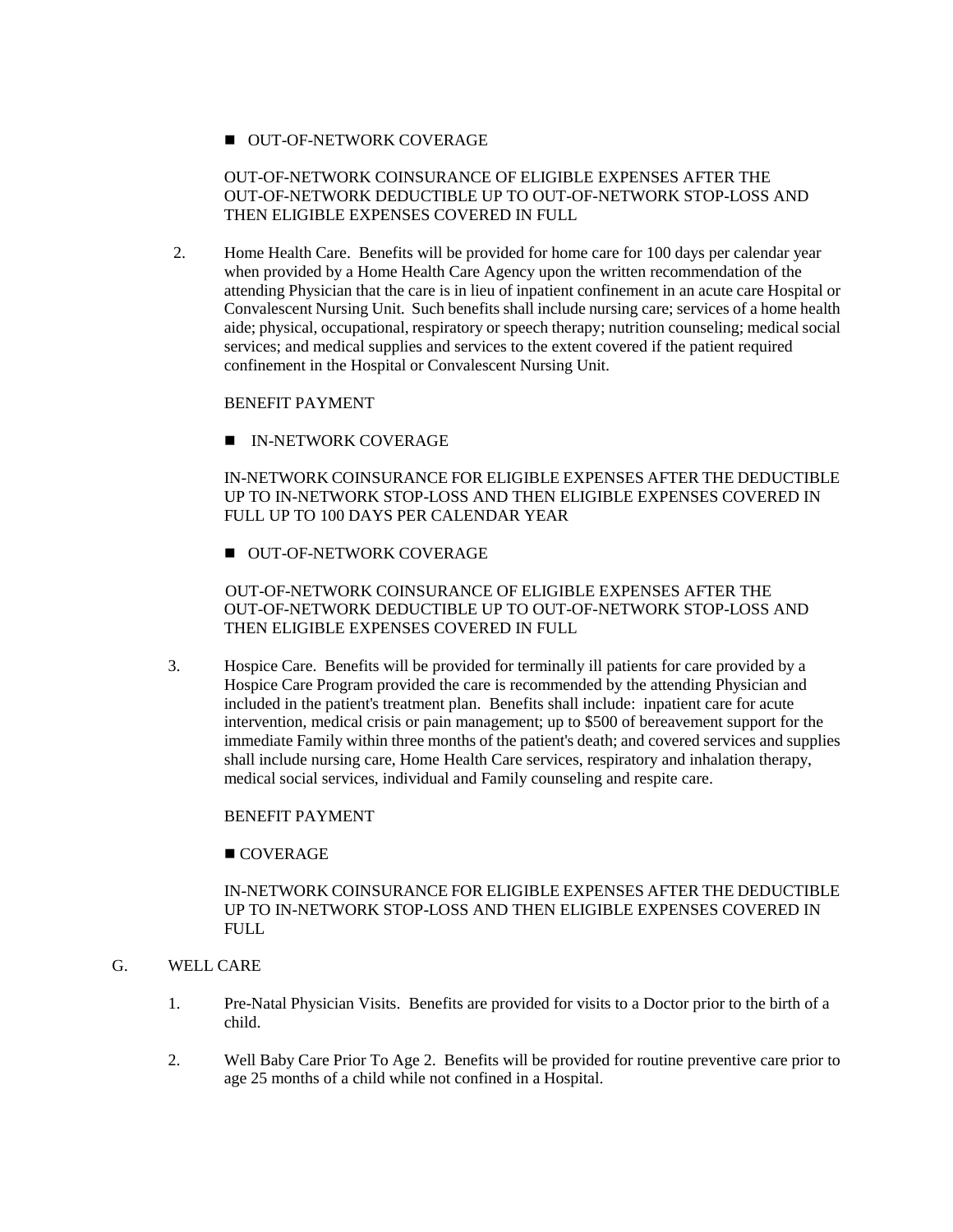- 3. Immunization of Children Prior To Age 17. Benefits will be provided for immunizations for preventive care of children prior to the age of 17.
- 4. Annual Pap Smear. Benefits are payable for a routine annual Pap Smear.
- 5. Annual Mammogram. Benefits are payable for routine annual mammograms for women over age 40.
- 6. Annual Prostate Examinations. Benefits are payable for routine annual prostate exams for men over age 40.

BENEFIT PAYMENT FOR SECTION V.G

**IN-NETWORK COVERAGE** 

ONE HUNDRED PERCENT (100%) OF ELIGIBLE EXPENSES AFTER

A \$25 COPAYMENT PER OFFICE VISIT WITH A GENERAL PRACTITIONER OF FAMILY PRACTICE, A PEDIATRICIAN, OR AN INTERNIST AND A \$30 COPAYMENT PER OFFICE VISIT WITH A SPECIALIST.

OUT-OF-NETWORK COVERAGE

NO COVERAGE

## H. REHABILITATION

- 1. Prescribed Physical Therapy. Benefits will be provided for physical therapy provided by a licensed physical therapist upon the written recommendation of a Physician. Benefits are for a maximum 60 visits in a calendar year.
- 2. Cardiac Rehabilitation Phase II. Benefits are payable for a maximum of 60 visits in a calendar year for cardiac rehabilitation Phase II which includes treatments which result from bypass coronary surgery or myocardial infarction (heart attack) in a monitored exercise program in a clinical setting for the following groups of high-risk patients who need careful monitoring during exercise:
- (a) Angina patients failing to respond to any conventional therapies;
- (b) Patients who fail to show expected spontaneous improvement normally seen with implementation of the cardiac rehabilitation program;
- (c) Patients unable to maintain heart rate within the prescribed safety zone during exercise for whatever reason.

A primary criterion for coverage is the patient's maximal functional capacity as expressed in mets (a multiple of the patient's resting oxygen capacity). Patients who have a mets level of less than 8 at three weeks after a cardiac event would be considered for coverage. Other determining factors are ventricular function and history of cardiac arrest and myocardial infarction.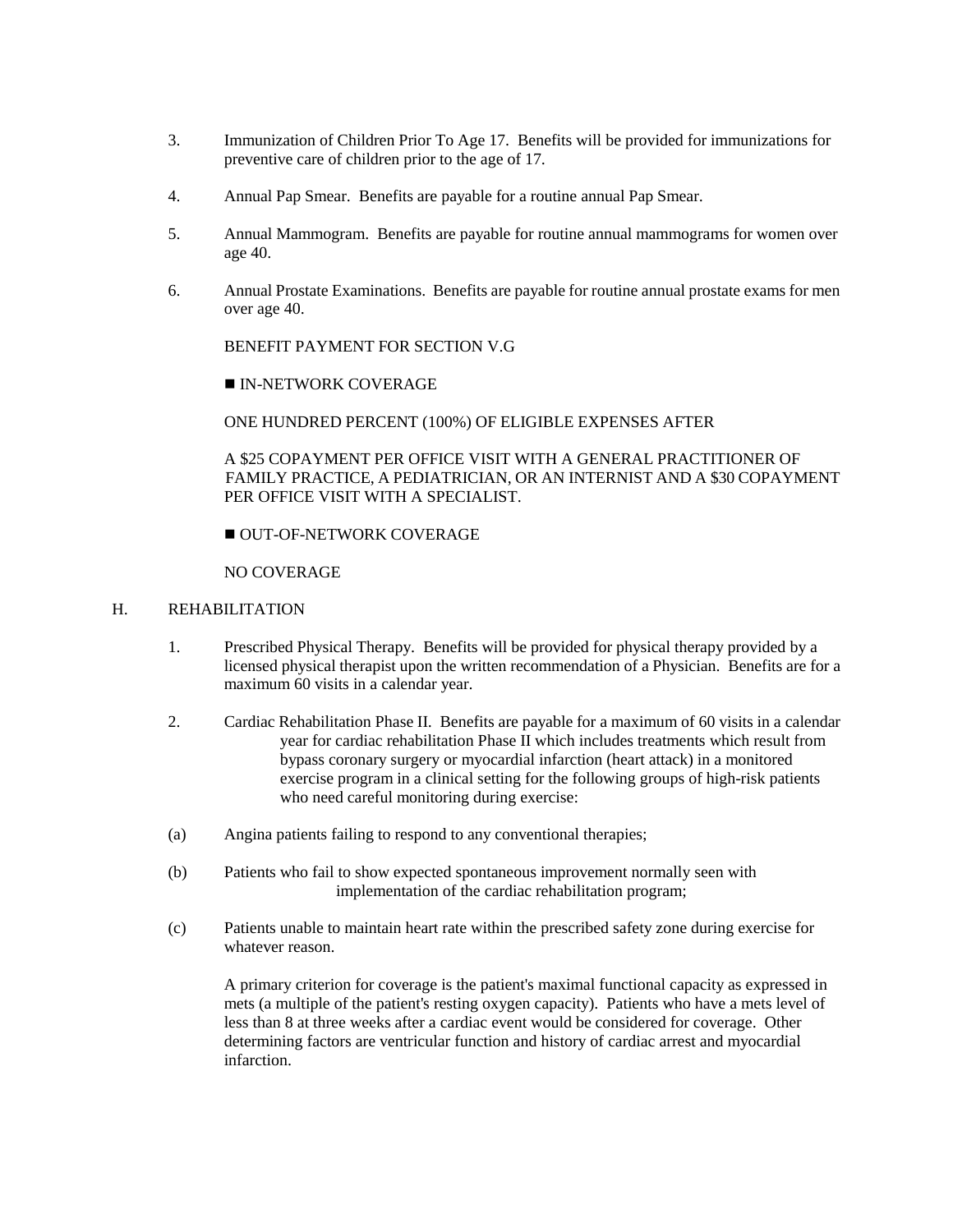Eligibility for the benefit described in this Section V. H. 2. will be determined by the Utilization Review Agent upon review of the following documentation obtained from the attending physician:

- (a) Physician's letter of medical necessity
- (b) Current history and physical exam findings, including surgeries
- (c) Patient progress notes
- (d) Initial and current evaluations from all providers
- (e) Treatment schedule
- (f) Hospital discharge summary
- (g) All laboratory tests

Phase III cardiac rehabilitation is not covered by this Plan.

BENEFIT PAYMENT FOR SECTION V. H. 1. AND 2.

## **IN-NETWORK COVERAGE**

 IN-NETWORK COINSURANCE FOR ELIGIBLE EXPENSES AFTER THE DEDUCTIBLE UP TO IN-NETWORK STOP-LOSS AND THEN ELIGIBLE EXPENSES COVERED IN FULL UP TO A MAXIMUM OF 60 VISITS PER CALENDAR YEAR

OUT-OF-NETWORK COVERAGE

 OUT-OF-NETWORK COINSURANCE OF ELIGIBLE EXPENSES AFTER THE OUT-OF-NETWORK DEDUCTIBLE UP TO OUT-OF-NETWORK STOP-LOSS AND THEN ELIGIBLE EXPENSES COVERED IN FULL

3. Inpatient Substance Abuse Treatment. Covered as specified in a contractual arrangement with a Network Provider.

BENEFIT PAYMENT

**IN-NETWORK COVERAGE** 

IN-NETWORK COINSURANCE FOR ELIGIBLE EXPENSES AFTER THE DEDUCTIBLE UP TO IN-NETWORK STOP-LOSS AND THEN ELIGIBLE EXPENSES COVERED IN FULL.

OUT-OF-NETWORK COVERAGE

 OUT-OF-NETWORK COINSURANCE OF ELIGIBLE EXPENSES AFTER THE OUT-OF-NETWORK DEDUCTIBLE UP TO OUT-OF-NETWORK STOP-LOSS AND THEN ELIGIBLE EXPENSES COVERED IN FULL.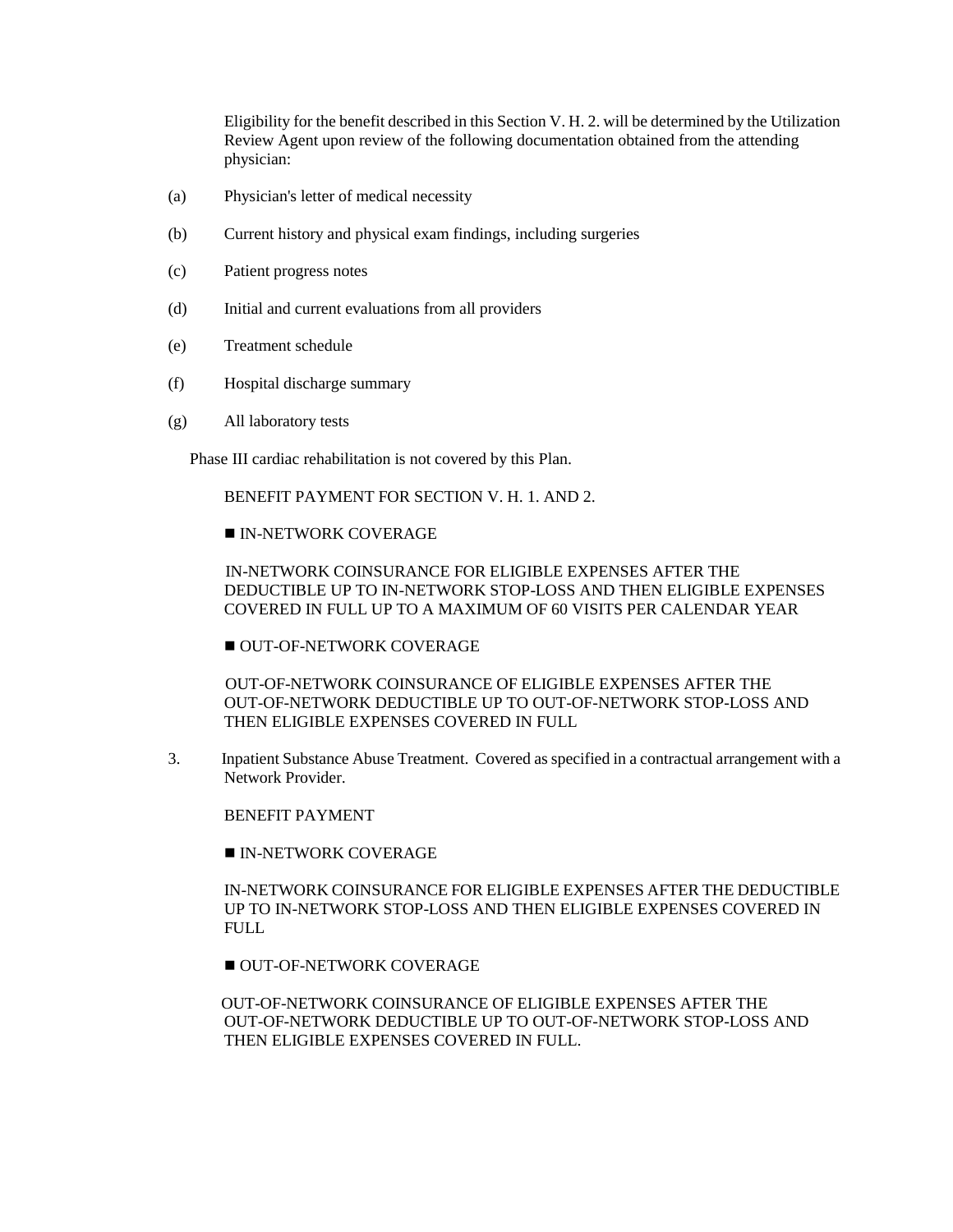4. Outpatient Substance Abuse Treatment. Upon pre-authorization and review to be performed by the normal Network case management process, benefits are payable for group therapy and for individual therapy.

BENEFIT PAYMENT

IN-NETWORK COVERAGE

 ONE HUNDRED PERCENT (100%) OF ELIGIBLE EXPENSES AFTER A \$25 COPAYMENT FOR EACH GROUP THERAPY SESSION.

 ONE HUNDRED PERCENT (100%) OF ELIGIBLE EXPENSES AFTER A \$30 COPAYMENT FOR EACH INDIVIDUAL THERAPY VISIT

OUT-OF-NETWORK COVERAGE

 OUT-OF-NETWORK COINSURANCE OF ELIGIBLE EXPENSES AFTER THE OUT-OF-NETWORK DEDUCTIBLE UP TO OUT-OF-NETWORK STOP-LOSS AND THEN ELIGIBLE EXPENSES COVERED IN FULL.

## I. MENTAL/NERVOUS DISORDERS

1. Inpatient Mental and Nervous Disorders. Covered as specified in a contractual arrangement with a Network Provider.

BENEFIT PAYMENT

IN-NETWORK COVERAGE

IN-NETWORK COINSURANCE FOR ELIGIBLE EXPENSES AFTER THE DEDUCTIBLE UP TO IN-NETWORK STOP-LOSS AND THEN ELIGIBLE EXPENSES COVERED IN FULL

OUT-OF-NETWORK EXPENSES

OUT-OF-NETWORK COINSURANCE OF ELIGIBLE EXPENSES AFTER THE OUT-OF-NETWORK DEDUCTIBLE UP TO OUT-OF-NETWORK STOP-LOSS AND THEN ELIGIBLE EXPENSES COVERED IN FULL

2. Outpatient Treatment of Mental and Nervous Disorders. Upon pre-authorization and review to be performed by the normal Network case management process, benefits are payable for group therapy and for individual therapy.

BENEFIT PAYMENT

IN-NETWORK COVERAGE

 ONE HUNDRED PERCENT (100%) OF ELIGIBLE EXPENSES AFTER A \$25 COPAYMENT FOR EACH GROUP THERAPY VISIT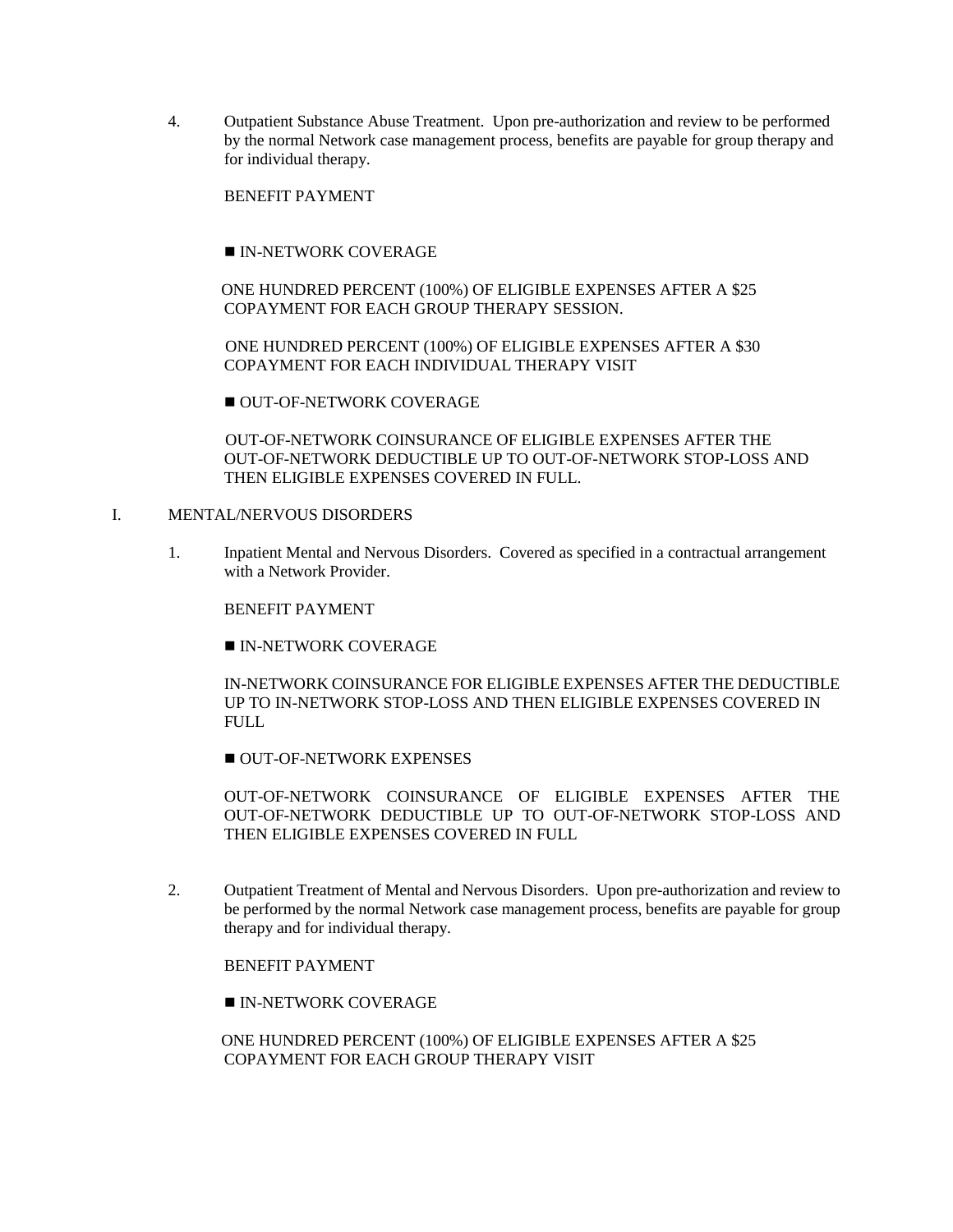## ONE HUNDRED PERCENT (100%) OF ELIGIBLE EXPENSES AFTER A \$30 COPAYMENT FOR EACH INDIVIDUAL THERAPY VISIT

OUT-OF-NETWORK COVERAGE

 OUT-OF-NETWORK COINSURANCE OF ELIGIBLE EXPENSES AFTER THE OUT-OF-NETWORK DEDUCTIBLE UP TO OUT-OF-NETWORK STOP-LOSS AND THEN ELIGIBLE EXPENSES COVERED IN FULL

### J. HEARING, SPEECH THERAPY, AND ORAL SURGERY

1. Hearing Care. Benefits will be provided for audiological tests upon written referral by a Physician.

BENEFIT PAYMENT

COVERAGE

IN-NETWORK COINSURANCE FOR ELIGIBLE EXPENSES AFTER THE DEDUCTIBLE UP TO IN-NETWORK STOP-LOSS AND THEN ELIGIBLE EXPENSES COVERED IN FULL.

2. Speech Therapy. Benefits will be provided for up to 60 visits in a calendar year for restorative or rehabilitative speech therapy or speech therapy to correct speech impairment due to a structural, physiological or neurological disorder as certified by a Physician, whether or not congenital, rendered by a qualified speech therapist for speech loss or impairment upon the written recommendation of a Physician.

BENEFIT PAYMENT

## **IN-NETWORK COVERAGE**

IN-NETWORK COINSURANCE FOR ELIGIBLE EXPENSES AFTER THE DEDUCTIBLE UP TO IN-NETWORK STOP-LOSS AND THEN ELIGIBLE EXPENSES COVERED IN FULL UP TO A MAXIMUM OF 60 VISITS PER CALENDAR YEAR

OUT-OF-NETWORK SERVICES COVERAGE

 OUT-OF-NETWORK COINSURANCE OF ELIGIBLE EXPENSES AFTER THE OUT-OF-NETWORK DEDUCTIBLE UP TO OUT-OF-NETWORK STOP-LOSS AND THEN ELIGIBLE EXPENSES COVERED IN FULL

3. Oral Surgery. Benefits will be payable for eligible charges, including local and general anesthesia charges for procedures performed by a Doctor of Dental Surgery (D.D.S.) or Doctor of Medicine (M.D.) described in the Schedule of Oral Surgical Procedures contained in Appendix 2 including treatment of a fractured jaw or of accidental injuries to natural teeth within 12 months of the accident (including replacement of such natural teeth within such period).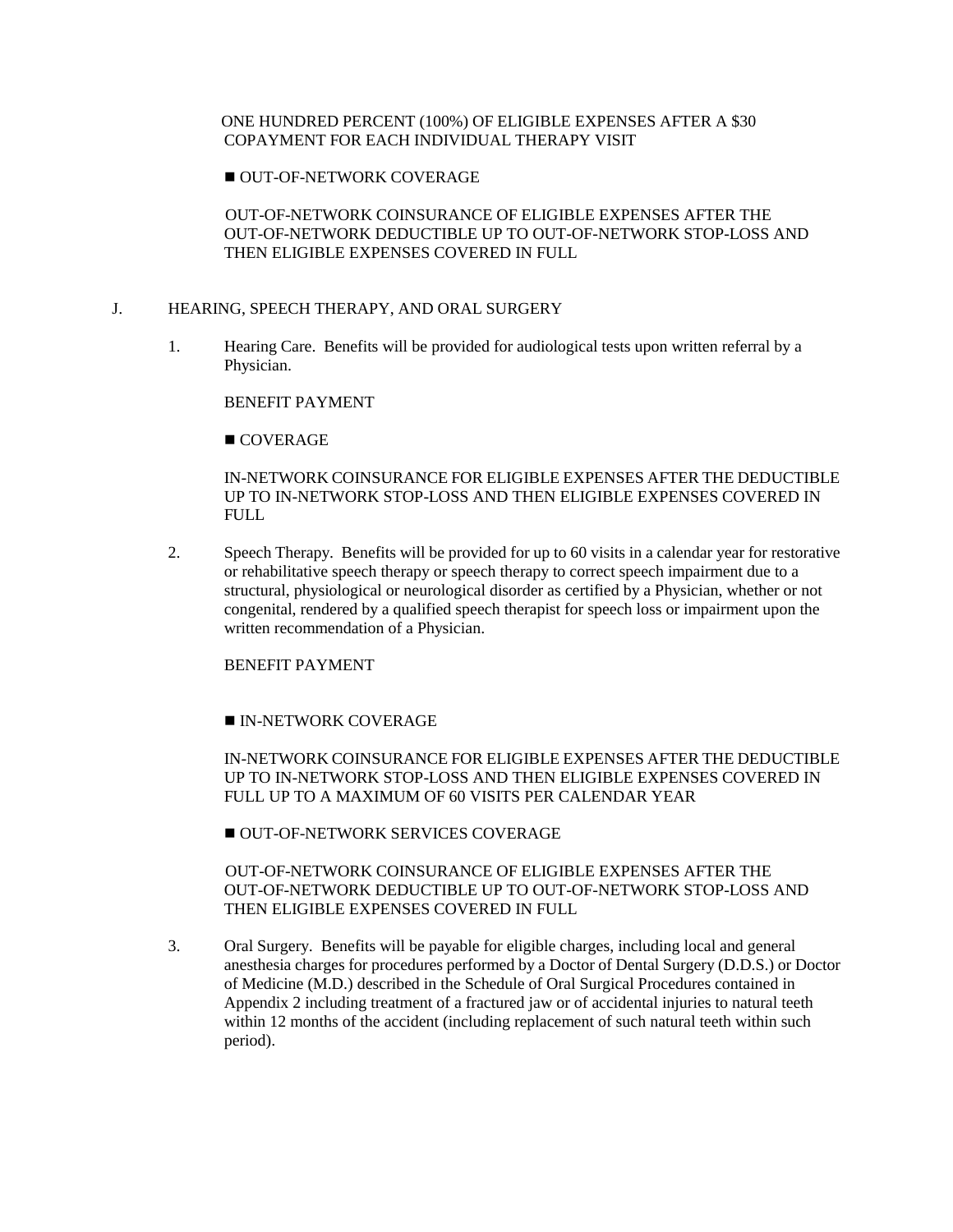### BENEFIT PAYMENT

## ■ COVERAGE

IN-NETWORK COINSURANCE FOR ELIGIBLE EXPENSES AFTER THE DEDUCTIBLE UP TO IN-NETWORK STOP-LOSS AND THEN ELIGIBLE EXPENSES COVERED IN FULL.

### K. MEDICAL SERVICES AND SUPPLIES

- 1. Medical Supplies and Durable Medical Equipment. Benefits will be payable for the purchase or rental of a wheelchair, hospital bed, iron lung, glucometer and similar equipment, provided, in the case of purchase, that the criteria below have been fulfilled:
	- (a)The use of such equipment is certified by the attending Physician to be Medically Necessary; and
	- (b)The rental cost of the equipment for the period of use prescribed by the attending Physician exceeds the purchase price.

Whenever the purchase price of the equipment exceeds \$500, prior approval of the Employer will be required. Benefits also will be provided for catheters, colostomy bags and jobst stockings if prescribed as Medically Necessary by a Physician.

BENEFIT PAYMENT

**IN-NETWORK COVERAGE** 

IN-NETWORK COINSURANCE FOR ELIGIBLE EXPENSES AFTER THE DEDUCTIBLE UP TO IN-NETWORK STOP-LOSS AND THEN ELIGIBLE EXPENSES COVERED IN FULL

OUT-OF-NETWORK COVERAGE

 OUT-OF-NETWORK COINSURANCE OF ELIGIBLE EXPENSES AFTER THE OUT-OF-NETWORK DEDUCTIBLE UP TO OUT-OF-NETWORK STOP-LOSS AND THEN ELIGIBLE EXPENSES COVERED IN FULL

2. Diabetic Care Supplies. Benefits are payable for diabetic care supplies (which include only syringes, needles, and test tapes) if prescribed as Medically Necessary by a Physician.

BENEFIT PAYMENT

IN-NETWORK COVERAGE

 ONE HUNDRED PERCENT (100%) OF ELIGIBLE EXPENSES AFTER A \$10 PRESCRIPTION DRUG CO-PAYMENT THROUGH THE RETAIL PRESCRIPTION DRUG NETWORK OR \$20 THROUGH THE MAIL ORDER PRESCRIPTION SERVICE.

OUT-OF-NETWORK COVERAGE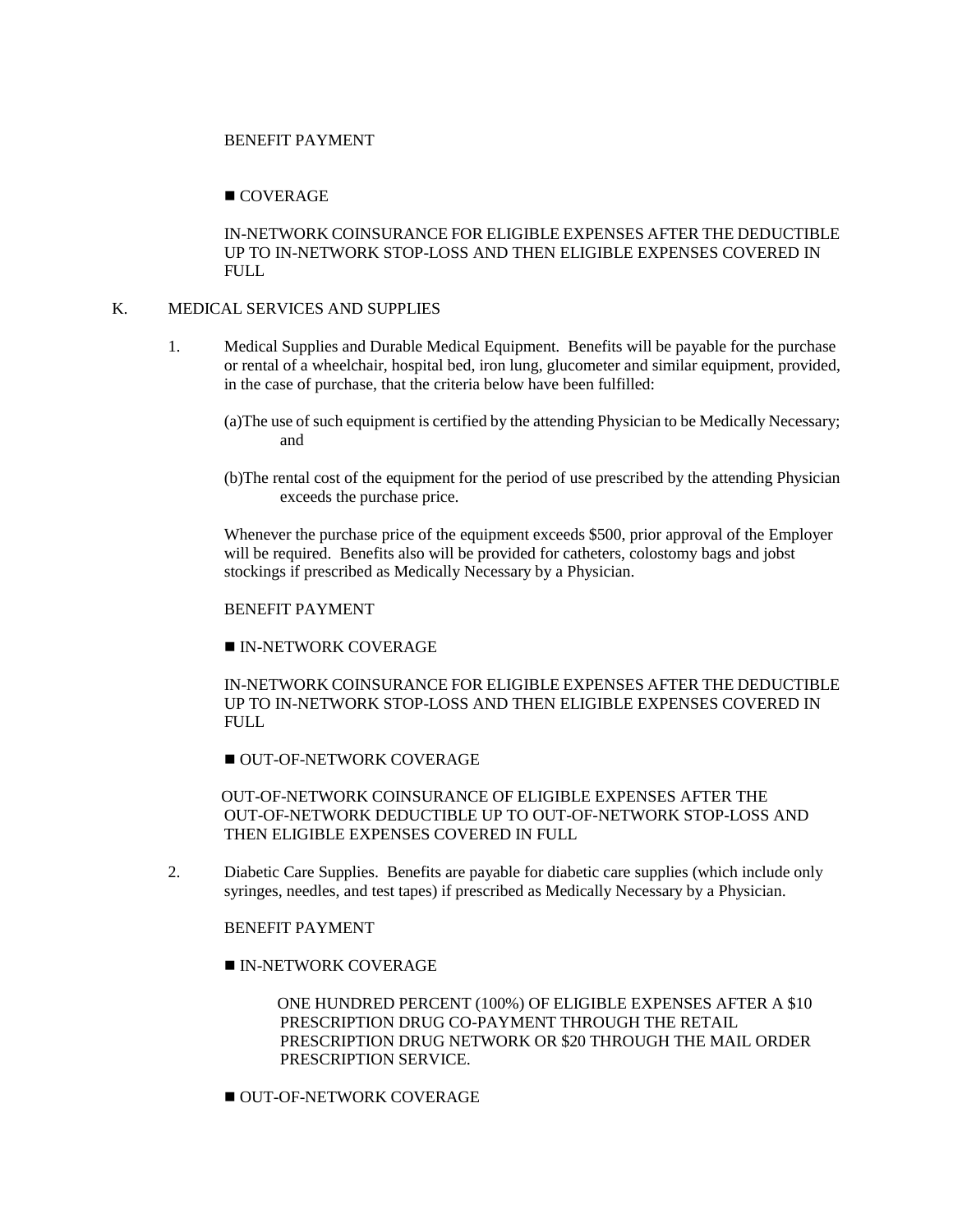OUT-OF-NETWORK COINSURANCE OF ELIGIBLE EXPENSES AFTER THE OUT-OF-NETWORK DEDUCTIBLE UP TO OUT-OF-NETWORK STOP-LOSS AND THEN ELIGIBLE EXPENSES COVERED IN FULL

3. Artificial Limbs, Larynx and Eyes. Benefits will be provided for artificial limbs, larynx and eyes.

## BENEFIT PAYMENT

## ■ COVERAGE

IN-NETWORK COINSURANCE FOR ELIGIBLE EXPENSES AFTER THE DEDUCTIBLE UP TO IN-NETWORK STOP-LOSS AND THEN ELIGIBLE EXPENSES COVERED IN FULL.

4. Ambulance (Local/Air). Benefits will be provided for ambulance service (a) to a Hospital from an accident scene or (b) upon written recommendation by a Physician, for transportation between Hospitals or Convalescent Nursing Units, or between home and a Hospital or Convalescent Nursing Unit. If an ambulance service is required because of a life-threatening accident or condition, it will be considered In-Network regardless of whether the ambulance service is a Network Provider.

## BENEFIT PAYMENT

## ■ COVERAGE

IN-NETWORK COINSURANCE FOR ELIGIBLE EXPENSES AFTER THE DEDUCTIBLE UP TO IN-NETWORK STOP-LOSS AND THEN ELIGIBLE EXPENSES COVERED IN FULL.

- 5. Prescription Drug Benefits
	- (a) General. Prescription drug benefits will be payable if a Participant, as a result of an accident or sickness, incurs expenses for covered prescription drugs dispensed by any person or organization legally licensed to dispense drugs, upon the order of a Physician.
	- (b) Benefits
		- (i) Benefits will be provided through participating providers who have agreed to accept an assignment of the benefit claim hereunder by the Participant to the provider plus a the applicable Copayment by the Participant as full payment for an A-rated generic prescription drug or brand name prescription drug when an A-rated generic prescription drug is not available. If the brand name prescription drug is dispensed when an A-rated generic prescription drug is available, the Participant is required to pay the applicable Copayment plus the cost difference between the brand name and A-rated generic prescription drug. The Copayment amount and cost difference, if applicable, is to be paid by the Participant and is applicable to the initial requirement for a prescription drug of 30 days or less.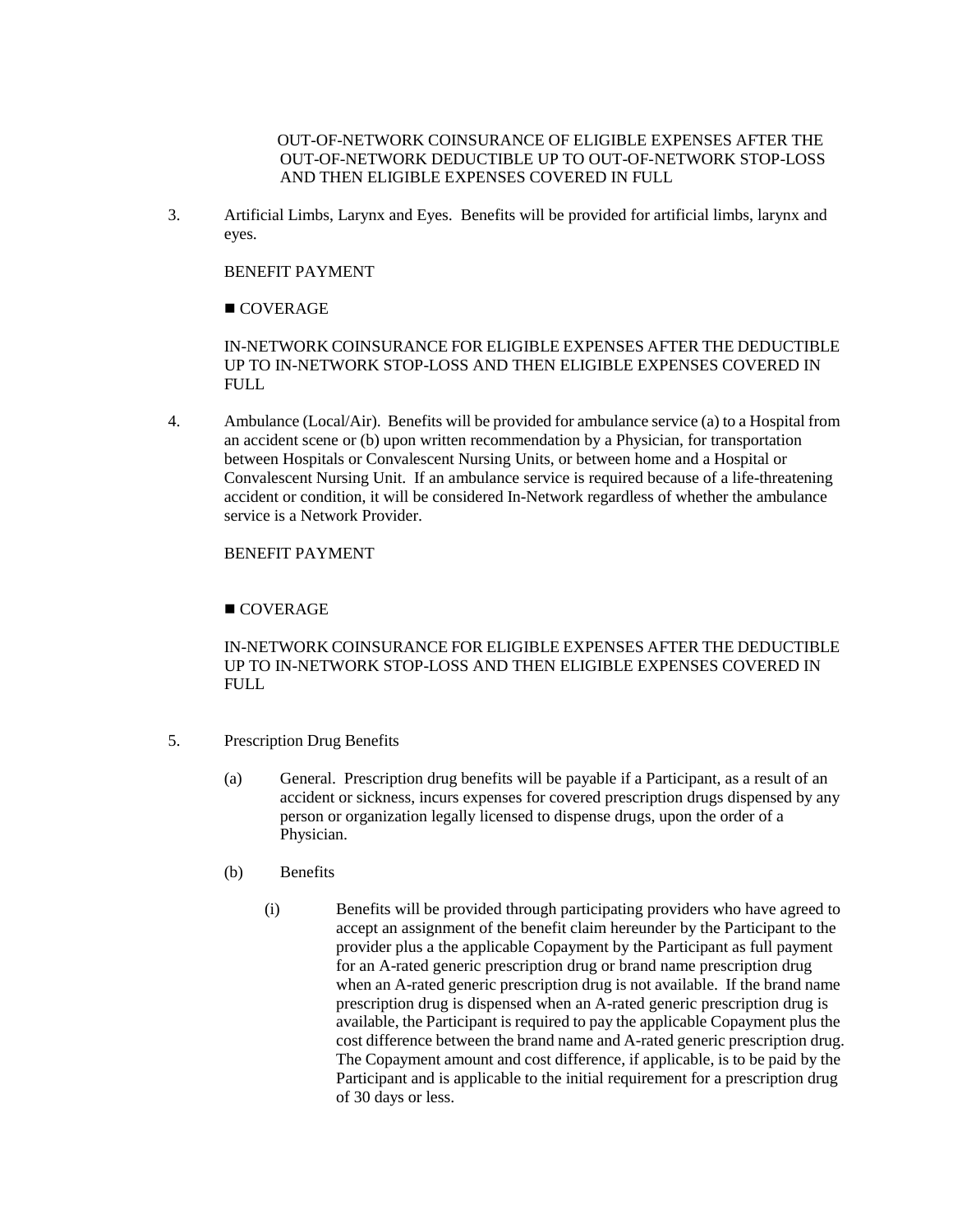Prescription drug requirements in excess of an initial 30-day supply, up to and including a 90 day supply, must be filled through the Mail Order Prescription Service established by the Employer or the Company with the applicable Copayment as full payment for an A-rated generic prescription drug or brand name prescription drug when an A-rated generic prescription drug is not available or when the Doctor specifies that a brand name drug be dispensed.

If the Mail Order Prescription Service is not used when required, the benefit reimbursement will be handled as if the drug has been dispensed by a non-participating provider except the amount of reimbursement of the Participant will be equal to the Employer's cost as if the Mail Order Prescription Service had provided the prescription drug.

- (ii) If a covered prescription drug is dispensed by a non-participating provider, the amount of the benefit for the initial requirement of a prescription drug of 30 days or less will be:
	- (A) The dispensing fee for the covered prescription drug which the individual provider most frequently charges his/her customers for dispensing similar drugs, plus
	- (B) The actual cost of the covered prescription drug to the provider, plus
	- (C) Any applicable state sales tax for the covered prescription drug, less
	- (D) The applicable minimum Copayment or 20 percent of the cost, whichever is higher, of the A-rated generic prescription drug or brand name prescription if an A-rated generic prescription drug is not available. If a brand name prescription drug is dispensed when an A-rated generic prescription drug is available, the Participant is required to pay the minimum Copayment described in the preceding sentence plus the cost difference between the brand name and A-rated generic prescription drugs.

### (c) Covered Prescription Drugs

The prescription drugs covered by this Section V.K.5. are:

- (i) Injectable insulin, or any Prescription Legend Drug for which a prescription is required;
- (ii) A compound medication of which at least one ingredient is a Prescription Legend Drug; and
- (iii) Any other drug which under applicable state law may only be dispensed upon the prescription of a Physician;

 provided that a prescription drug shall not be covered under this Section V.K.5. if (A) the cost thereof is included in the cost of other services or supplies provided to or prescribed for the Participants, or (B) such drug is consumed at the time and place the prescription is ordered; except, however, a drug dispensed by a licensed pharmacy doing business with the public will be covered.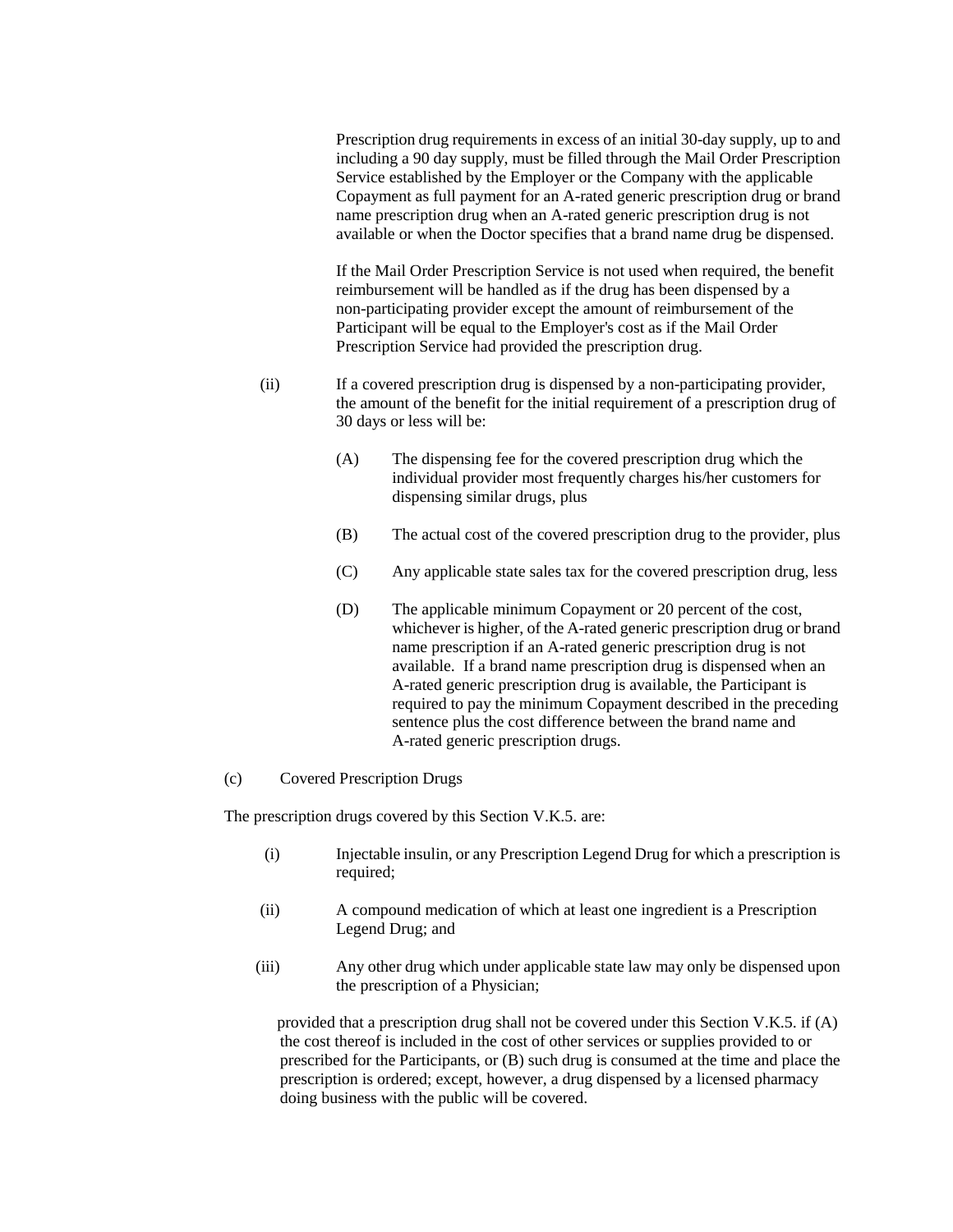"Prescription Legend Drug" means, for the purpose of this Section V.K.5., any medical substance, the label of which, under the federal Food, Drug, and Cosmetic Act, as from time to time amended, is required to bear the legend: "Caution: Federal Law prohibits dispensing without a prescription".

- (d) Exclusions
	- (i) No benefit shall be payable to a Participant who is entitled to receive reimbursement under any workers' compensation law or is entitled to benefits from any municipal, state, federal or other governmental program of any sort for the same medical condition or injury.
	- (ii) No benefit shall be payable for any medication or device which is to be used for contraceptive purposes, or for any therapeutic device or appliance (e.g., hypodermic needles, syringes, support garments and other non-medicinal substances).
	- (iii) No benefit shall be payable for the administration of any medication.
	- (iv) No benefit shall be payable for any medication for which the customary and usual charge is less than the applicable copayment.
	- (v) No benefit shall be payable for more than a 90 day supply of any medication, for any refill in excess of the number specified by the Physician, or for any refill dispensed after one year from the Physician's order.
	- (vi) No benefit will be paid for sexual dysfunction drugs

### HIP COVERAGE

An annual deductible separate from medical will be applied to prescription drug benefits of \$100 for individual and \$200 for family.

IN-NETWORK COVERAGE

| APPLICABLE COPAYMENTS        | <b>RETAIL</b><br><b>PHARMACY</b> | <b>MAIL</b><br><b>ORDER</b> |
|------------------------------|----------------------------------|-----------------------------|
| A-Rated Generic Drug         | \$10.00                          | \$20.00                     |
| <b>Formulary Brand Drug</b>  | \$25.00                          | \$50.00                     |
| Non-Formulary Brand Drug     | \$40.00                          | \$80.00                     |
| <b>Maximum Days Supplied</b> | 30 Days                          | 90 Days                     |

## A 50% COPAYMENT WILL BE REQUIRED FOR ANY NON-SEDATING ANTIHSTAMINES AND GASTRO-ESOPHAGEAL DRUGS

## IF A BRAND NAME PRESCRIPTION DRUG IS DISPENSED WHEN AN A-RATED GENERIC PRESCRIPTION DRUG IS AVAILABLE THE APPLICABLE COPAYMENT IS REQUIRED PLUS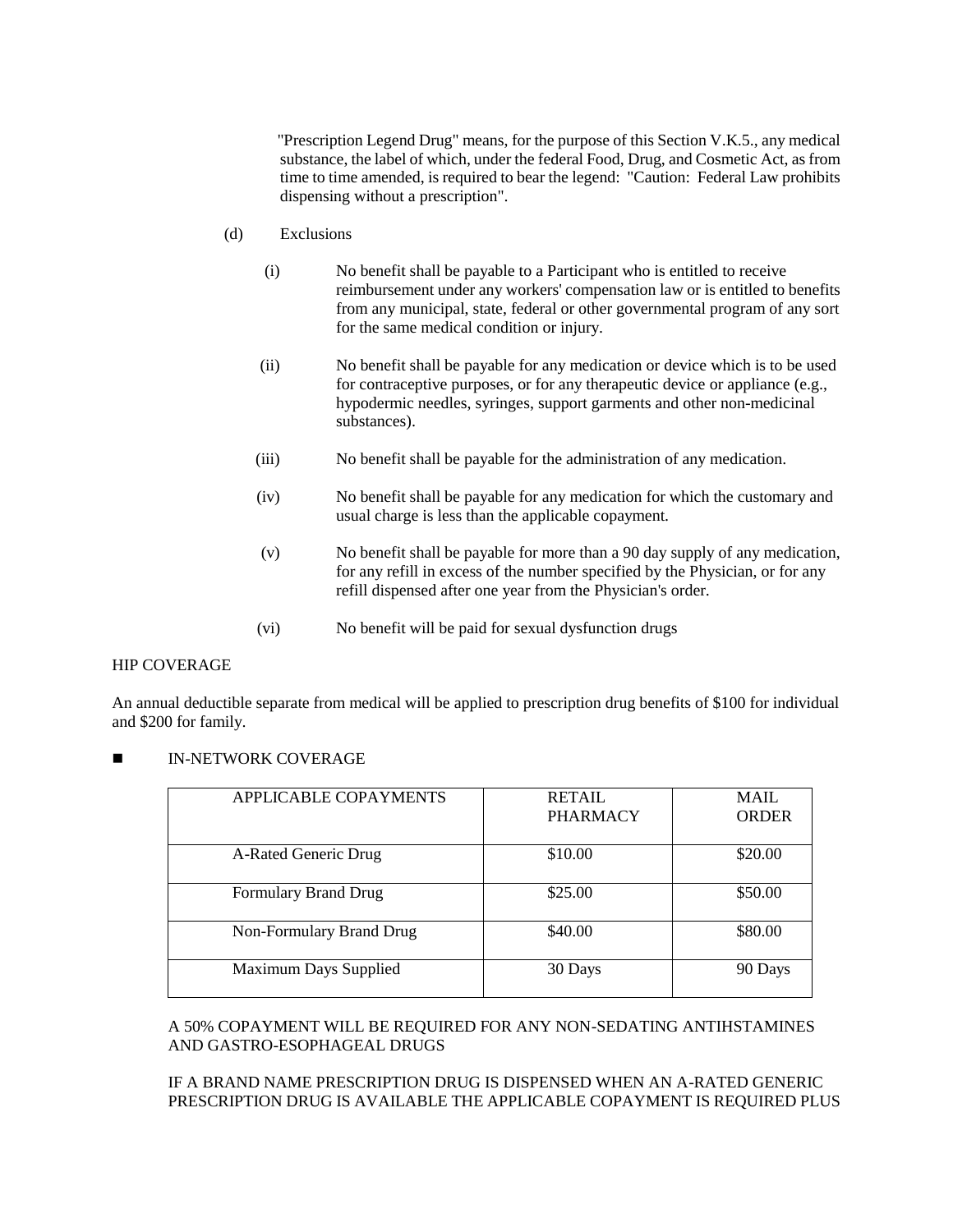THE COST DIFFERENCE BETWEEN THE BRAND NAME AND A-RATED GENERIC PRESCRIPTION DRUG.

## **NUT-OF-NETWORK COVERAGE**

THE MINIMUM APPLICABLE RETAIL COPAYMENT OF \$10.00 FOR A-RATED GENERIC PRESCRIPTION DRUG, \$25.00 FOR A FORMULARY BRAND DRUG AND \$40.00 FOR A NON-FORMULARY BRAND DRUG OR 20 PERCENT OF THE COST, WHICHEVER IS HIGHER; AND THE MINIMUM APPLICABLE MAIL ORDER COPAYMENT OF \$20.00 FOR A-RATED GENERIC PRESCRIPTION DRUG, \$50.00 FOR A FORMULARY BRAND DRUG AND \$80.00 FOR A NON-FORMULARY BRAND DRUG OR 20 PERCENT OF THE COST, WHICHEVER IS HIGHER, OF THE A-RATED GENERIC PRESCRIPTION DRUG OR BRAND NAME PRESCRIPTION DRUG IF AN A-RATED GENERIC PRESCRIPTION DRUG IS NOT AVAILABLE. IF A BRAND NAME PRESCRIPTION DRUG IS DISPENSED WHEN AN A-RATED GENERIC PRESCRIPTION DRUG IS AVAILABLE THE APPLICABLE COPAYMENT OR 20 PERCENT OF THE COST, WHICHEVER IS HIGHER, OF THE A-RATED GENERIC PRESCRIPTION DRUG PLUS THE COST DIFFERENCE BETWEEN THE BRAND NAME AND A-RATED GENERIC PRESCRIPTION DRUG IS REQUIRED.

Prescriptions drugs that are ongoing and used for maintenance may be filled three times at retail and then must be refilled through mailorder or pay a double co-pay at retail.

## SECTION VI. EXCLUSIONS AND LIMITATIONS

- A. CHARGES NOT COVERED. The following charges are not covered under this Plan:
	- 1. Non-Compliance with Pre-Certification Procedures. Charges that would otherwise have been payable under this Plan if the Participant had followed the required procedures for:

Pre-Admission Certification

Concurrent Review After Admission

Pre-Admission Testing

Weekend Admissions

Prospective Procedure Review

- 2. Workers' Compensation. Charges included in connection with an accident or sickness arising out of, or in the course of, any employment for wage or profit, or disease covered by a workers' compensation law or similar legislation.
- 3. Check Up Examinations. Charges for medical examinations for "check up" purposes when not incident and necessary to the treatment of an illness, except as otherwise provided for herein.
- 4. Cosmetic Surgery. Charges incurred in connection with remedying a condition by means of cosmetic surgery unless such condition is the result of accidental bodily injury sustained while a Participant. Notwithstanding any other provision of the Plan, in the event that a Participant undergoes a mastectomy that is covered by the Plan and such Participant elects breast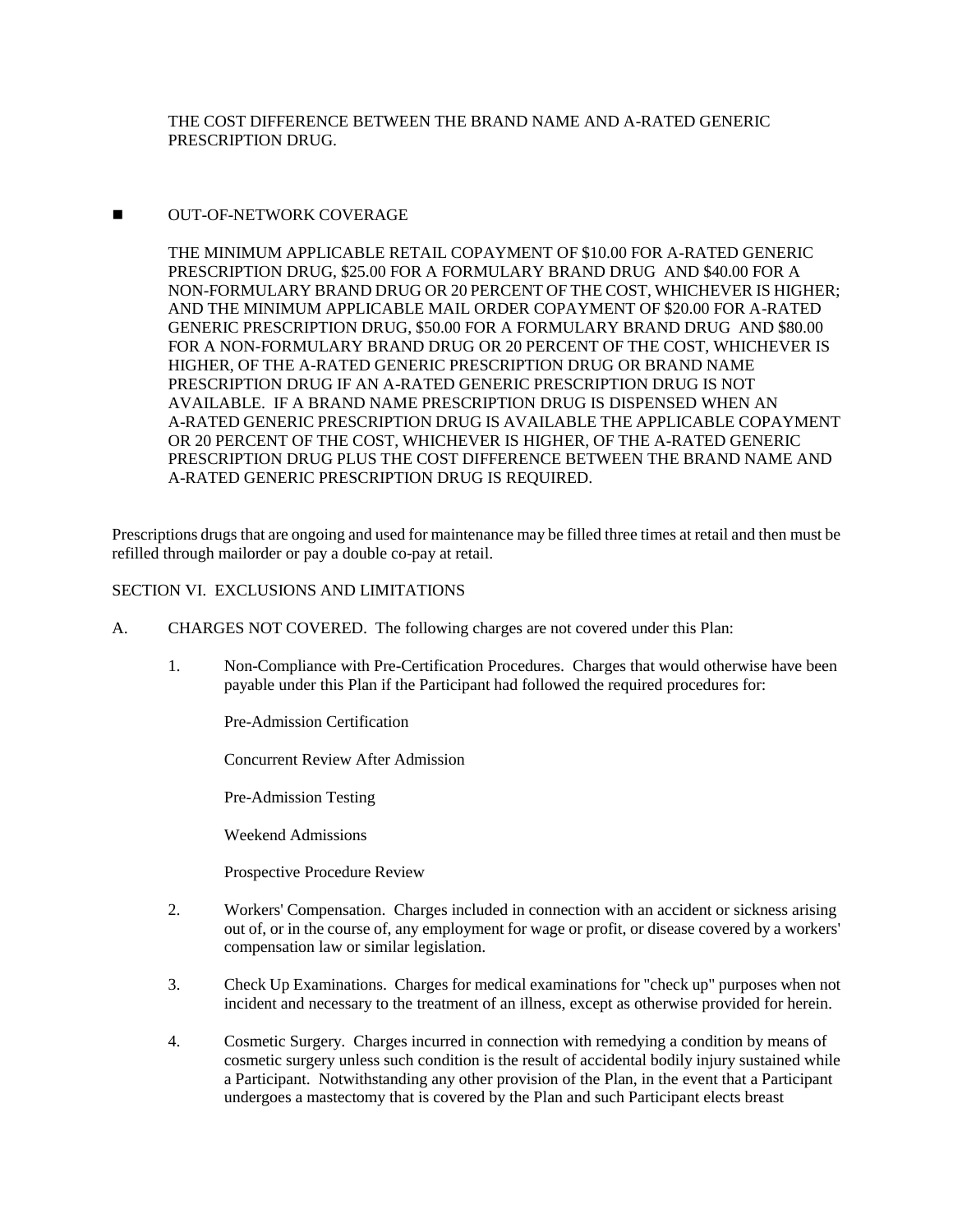reconstruction in connection with such mastectomy, coverage for reconstruction of the breast on which such mastectomy has been performed, surgery and reconstruction of the other breast to produce a symmetrical appearance, prostheses and the cost of physical complications at any stage of the mastectomy, including lympedemas, in a manner determined in consultation with the attending physician and the patient, shall be provided under this Plan.

- 5. Government Facility. To the extent permitted by applicable law, charges incurred during confinement in a Hospital owned or operated by the United States Government or agency thereof, charges for services, treatments or supplies furnished by or for the United States Government or any agency thereof, and charges incurred during confinement in a Hospital owned or operated by a state, province or political subdivision unless there is an unconditional requirement to pay these last mentioned charges without regard to any rights against others, contractual or otherwise.
- 6. Act of War. Charges incurred in connection with illness due to an act of war, including but not limited to, any war declared or undeclared, and armed aggression resisted by the armed forces of any country, combinations of countries or international organization, if such act occurs while the Participant is a covered individual.
- 7. Mouth Conditions. Charges for Physician's services in connection with mouth conditions due to periodontal or periapical disease, or involving any of the teeth, their surrounding tissue or structure, the alveolar process or the gingival tissue, unless the charges are for treatment in connection with eligible dental surgical procedures.
- 8. Flat Feet. Charges for Physician's services in connection with weak, strained or flat feet, any instability or imbalance of the foot or any metatarsalgia or bunion, unless the charges are for an open cutting operation or services provided by a Doctor of Medicine or a Doctor of Osteopathy.
- 9. Corns, etc. Charges for Physician's services in connection with corns, calluses or toenails, unless the charges are for the partial or complete removal of nail roots or for services prescribed by a Doctor (M.D. or D.O.) who is treating the patient for a metabolic or peripheral-vascular disease.
- 10. Medicare and Government Coverage. Charges incurred for services, treatment and supplies in connection with an illness of a covered individual, to the extent such services, treatments and supplies, or payment of such charges, or any benefit for or in connection with such charges, services, treatments or supplies, is provided for the covered individual under or by any law or plan of any government or political sub-division (including but not limited to Medicare and Medicare Part B benefits).
- 11. Sterilization Reversal. Charges for sterilization reversal procedures.
- 12. Certain Confinements. Expenses for confinement in any institution or any part of any institution which is not a Hospital, Hospice or Convalescent Nursing Unit.
- 13. Self-Inflicted Injuries. Charges for intentionally self-inflicted injuries or charges incurred for medical care resulting from the commission of a serious crime.
- 14. Charges for Completing Forms. Charges for completing claim forms.
- 15. T.V. or Telephone. Personal comfort, entertainment or convenience items, such as television or telephone use while hospitalized.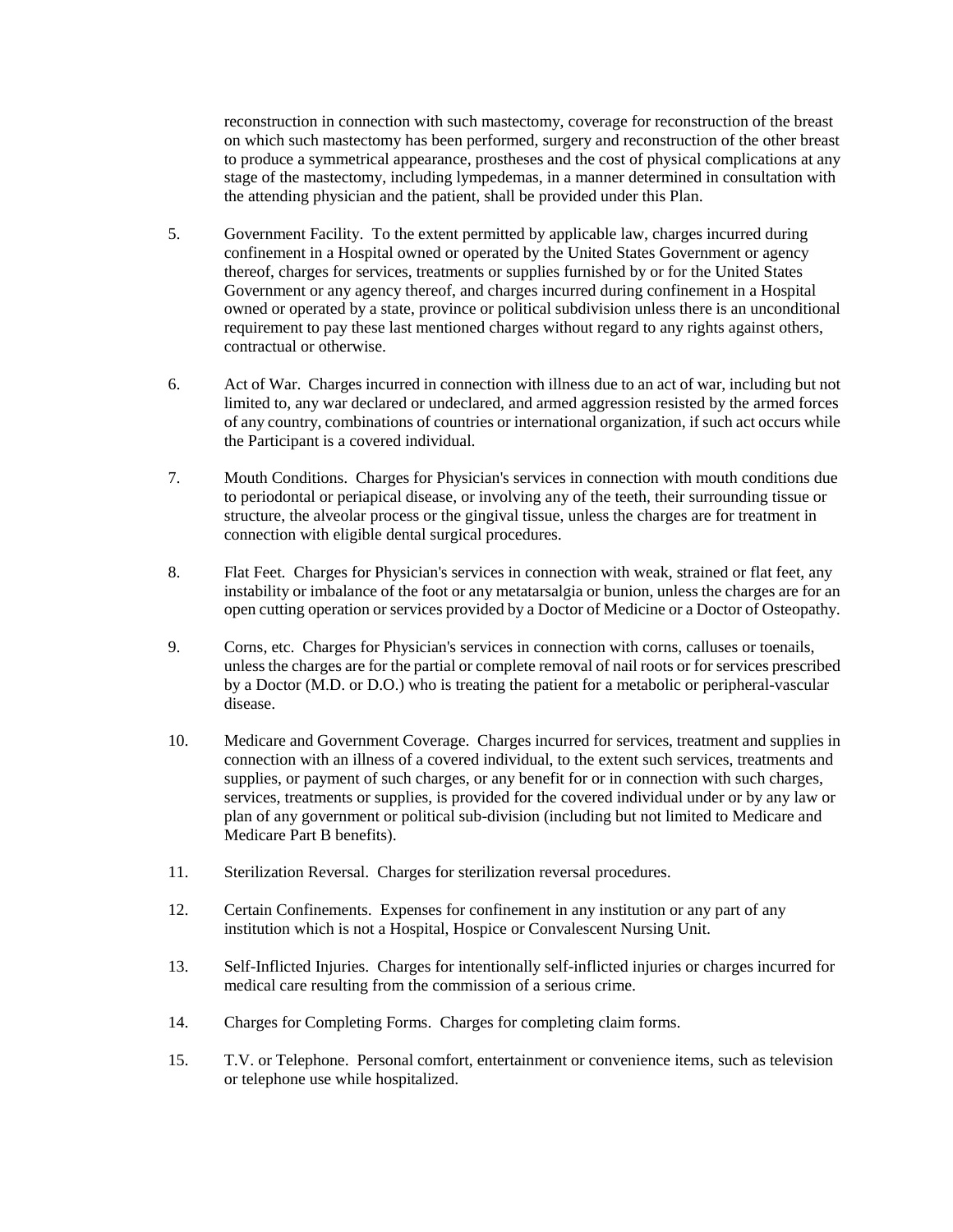- 16. Custodial Care. Charges for custodial care.
- 17. Certain Eye and Hearing Care. Charges for eye refractions or examinations for the fitting of glasses or hearing aids.

If, after benefits have been paid on account of services, treatments and supplies given to the Participant in connection with an illness or injury of such person, it is determined that any such services, treatments or supplies are described above, the Employer will be entitled to a refund from the Employee of the amount paid by it in connection with such illness or injury which is in excess of the benefits which would have been payable based on the actual eligible charges incurred.

## B. LIMITATIONS

- 1. Duplication of Benefits. The benefits provided by the Employer under this Plan shall be reduced when and to the extent they are hereafter duplicated or supplemented, in whole or in part, by federal or state statute or by payments made under any "No Fault" auto insurance. Refer also to Section IX., Coordination of Benefits.
- 2. Medically Necessary Abortions. The benefits under this Plan shall apply only to abortions that are Medically Necessary, that is, where the life of the mother would be endangered if the pregnancy continued, and medical complications arising from an abortion.
- 3. Medically Necessary Services. Coverage hereunder excludes charges for any service or supply which is not Medically Necessary for the care of the patient's sickness, injury or condition.

## SECTION VII. EMPLOYEE PAYMENTS

### A. DEDUCTIBLES

- 1. Annual Individual Deductible. The amount of the annual individual In-Network Deductible is \$100 and Out-of-Network Deductible is \$250, as set forth throughout the Plan.
- 2. Deductible Carryover. There are no Deductible carryovers applicable to a subsequent Benefit Year.
- 3. Maximum Annual Family Deductible. The maximum annual family In-Network Deductible is \$200 and Out-of-Network Deductible is \$750, as set forth throughout the Plan.
- 4. Charges in excess of the Reasonable and Customary Fee shall not apply to the applicable Deductible.

## B. COPAYMENTS

Copayments are \$25, \$30, and \$50 as set forth throughout the Plan.

## C. CO-INSURANCE

Co-Insurance is 90% for In-Network and 70% for Out-of-Network as set forth throughout the Plan.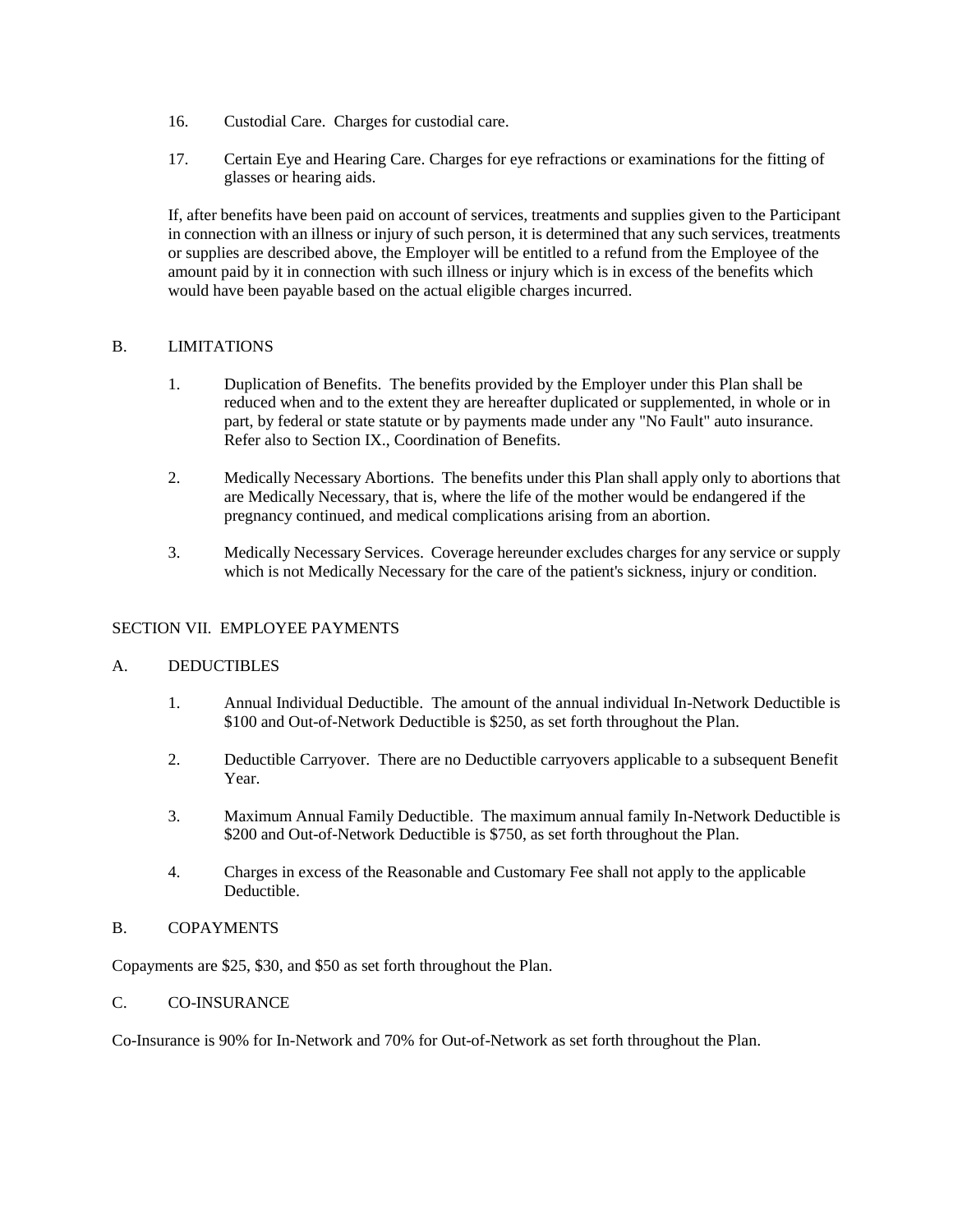## D. STOP-LOSS

The individual In-Network Stop-Loss per year is \$1,000. The Family In-Network Stop-Loss per year is \$2,000. The individual Out-of-Network Stop-Loss per year is \$3,000. The Family Out-of-Network Stop-Loss charge per year is \$6,000. Charges in excess of the Reasonable and Customary Fee shall not apply to the applicable Stop-Loss.

## E. LIFETIME PLAN MAXIMUMS

The lifetime maximum of \$1,500,000 of benefits will be payable with respect to all covered expenses incurred for all conditions during the entire duration of coverage for any one covered individual.

## F. EMPLOYEE PREMIUMS

Weekly premiums of \$11 for single coverage, \$21 for employee plus spouse, \$20 for employee plus child(ren), and \$34 for family coverage

## SECTION VIII. CLAIMS

## A. PROOF OF CLAIM

Written proof of charges upon which a claim may be based must be furnished to the Contract Administrator not later than twelve (12) months after the end of the Benefit Year in which the charges were incurred.

### B. INITIAL CLAIM DETERMINATION

All claims of Employees for benefits under the Plan, including those claims for benefits that require notification or approval prior to receiving medical care, shall be filed and processed in accordance with procedures established by the applicable Contract Administrator. The claims procedures of each Contract Administrator that are applicable to the Plan are hereby incorporated by reference.

A claimant is entitled to a full review of his or her claim by the Company's Pension Board after he or she has been notified by the Contract Administrator of a denial or a reduction of benefits. A claimant desiring a review must make a written request to the Pension Board requesting such a review, which may include whatever comments or arguments such claimant wishes to submit. During the review, the claimant may represent himself or herself or appoint a representative to do so, and will have the right to inspect all documents pertaining to the claim.

A request for a review must be filed with the Pension Board within sixty (60) days after the date the claim for benefits under the Plan was denied or reduced by the Contract Administrator. If no request is received within the time limit, the denial or reduction of benefits will be final. However, if a request for a review is filed, the Pension Board must render its decision under normal circumstances within thirty (30) days of the receipt of the request for review. In special circumstances the decision may be delayed, but must in any event be rendered no later than sixty (60) days after the receipt of the request. All decisions of the Pension Board shall be in writing and shall include specific reasons for whatever action has been taken and the Plan provisions on which the decision is based.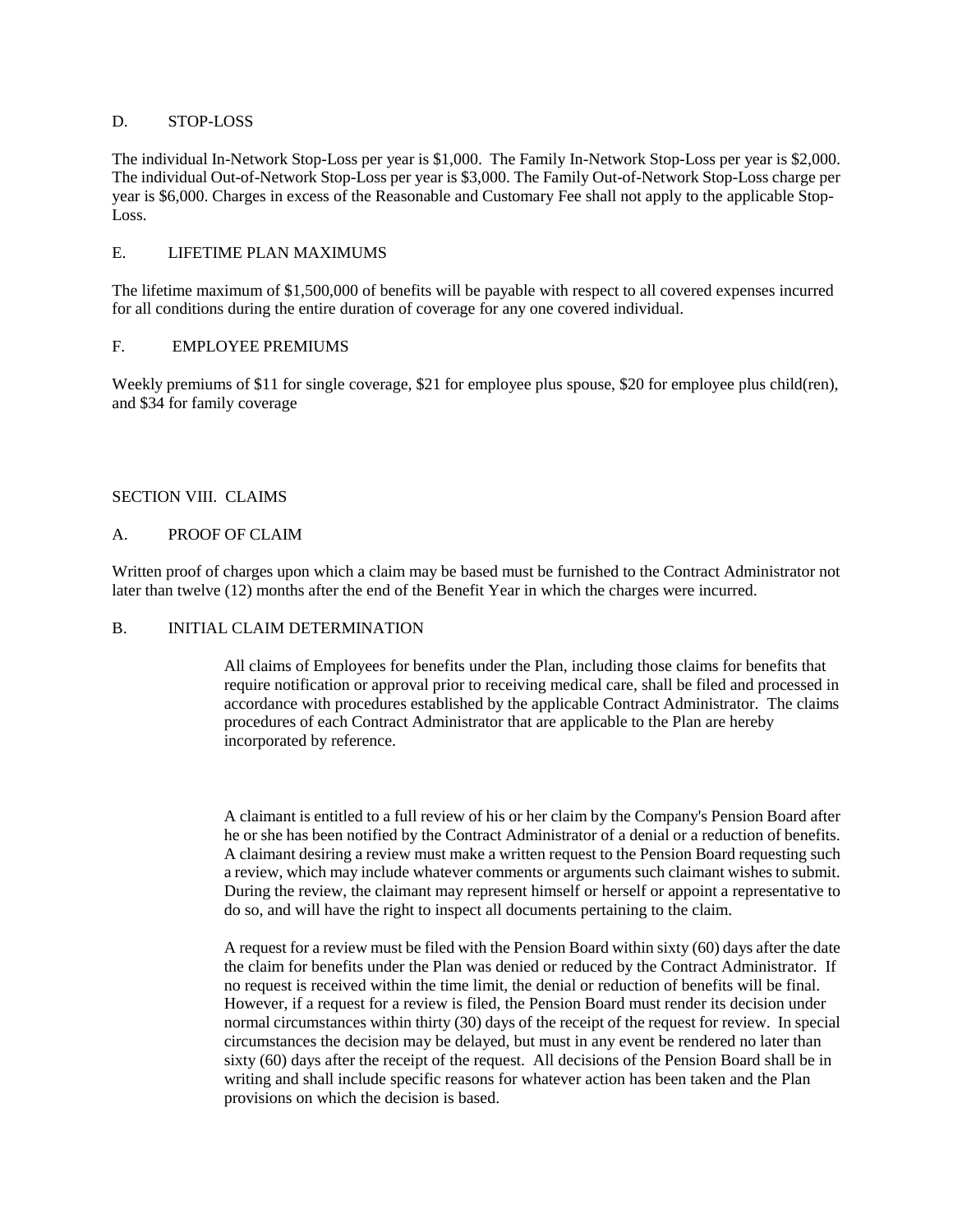## B. LEGAL ESTOPPEL

No action at law or in equity shall be brought to recover under the Plan prior to the exhaustion of administrative remedies provided by the Plan. No such action shall be brought more than two (2) years after the expiration of the time within which proof of such a loss is required.

## C. REPAYMENT OF IMPROPER CLAIMS

If, after benefits have been paid on account of services, treatments and supplies furnished to a Participant, it is determined that benefits have been allowed or paid on ineligible expenses under the Plan, the Employer shall be entitled to a refund from the Participant of the amount paid in connection with such claim which is in excess of the benefits which would have been payable based on the actual eligible charges incurred. The Employer shall have the right to make deduction of said amount from future claim payments or from the Employee's pay.

## D. PROPER DATING

An expense will be deemed to be incurred as of the date of service, treatment or purchase giving rise to the charge, rather than on the date the bill is received.

## E. GRIEVANCE PROCEDURE

If any difference shall arise between the Employer and any Employee with respect to whether or not the Employer has provided the benefits under this Plan such difference may be taken up as a grievance under the grievance procedure provided for under the CBA at the Labor Relations Department level. If any such grievance shall be taken before the impartial arbitrator in accordance with such procedure, then the impartial arbitrator shall have the authority only to decide the question pursuant to the provisions of this Plan applicable to the question, but he or she shall have no authority in any way to alter, add to or subtract from any such provisions. The decision of the impartial arbitrator shall be binding upon the Employer, such Employee, the Pension Board and all other interested parties. Termination of the CBA shall not invalidate the use of its grievance procedure for the purposes of this Plan.

## F. SUBROGATION AND REIMBURSEMENT

- 1. In the event a Participant is legally entitled to recover all or a portion of the cost of a service or a prescription drug covered by this Plan from a third party, the Employer will, upon making payment under this Plan, succeed to any rights of recovery the Participant may have or acquire (with respect to such service or prescription drug) against any individual or organization except insurers of individual hospital, surgical or medical policies issued to the Participant.
- 2. Participants, by acceptance of such benefit payments, agree to furnish such information and assistance and execute such assignments and other instruments as the Employer may reasonably request to facilitate enforcement of the successor rights of the Employer. Participants shall take no action prejudicing such rights of the Employer.
- 3. An Employee who is required to appear and defend against a civil action involving this subrogation provision shall be compensated for time lost from his or her regular scheduled shift. The rate of pay shall be the Employee's "average hourly earnings" (as determined pursuant to Part II, Article IV).
- 4. In the event a Participant recovers all or a portion of the cost of a service or a prescription drug covered by this Plan from a third party or first party insurer, the Employer shall have the right to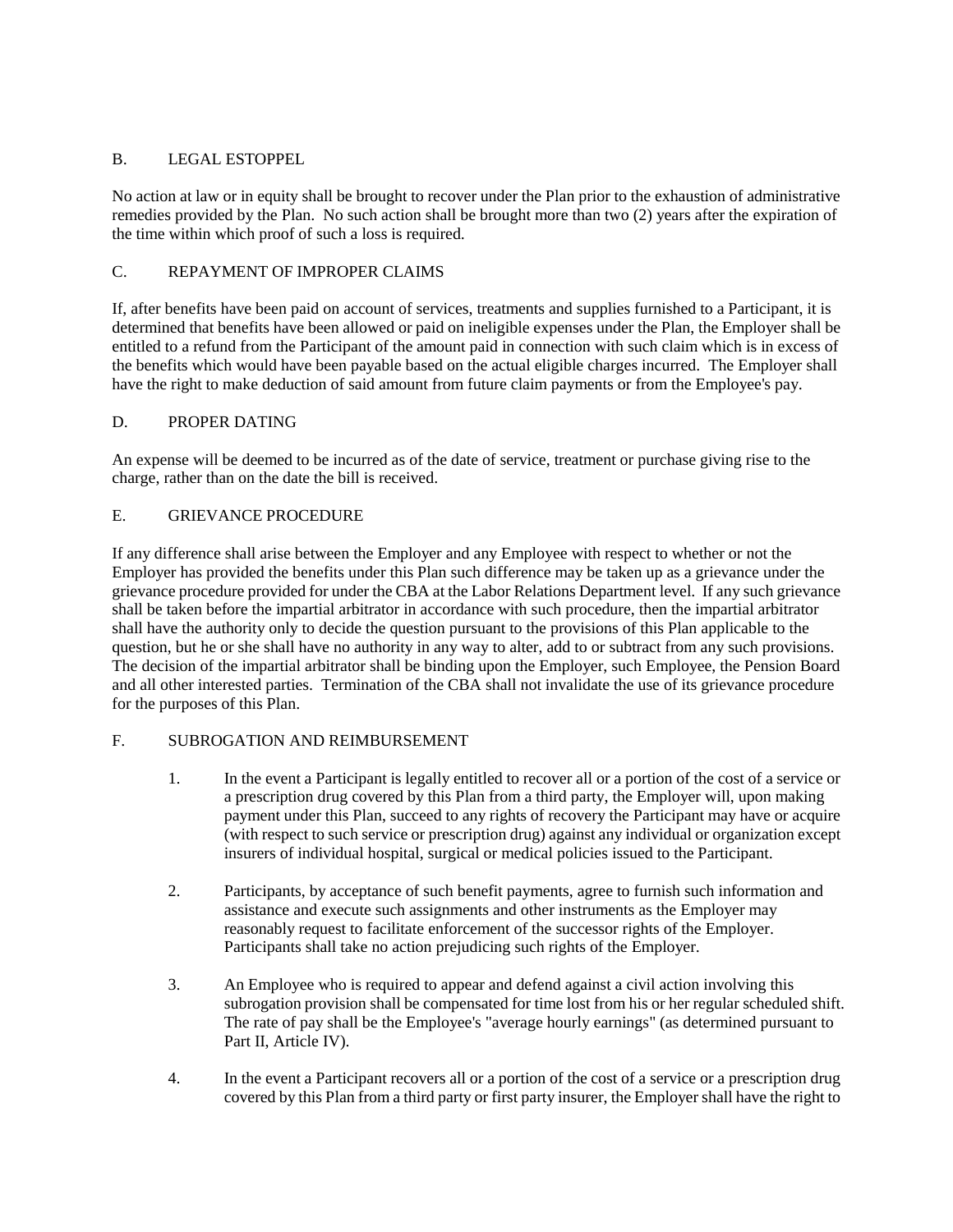reimbursement from the Participant for all sums which the Employer may pay or has paid under this Plan. In such event, the Employer shall be entitled to require from such Participant a reimbursement agreement (in a form to be provided by the Plan Administrator) to the extent of any payments so made. If such Participant fails to execute a reimbursement agreement as directed by the Plan Administrator or fails to reimburse the Plan, such Participant's benefits under this Plan shall terminate immediately upon such failure.

## SECTION IX. COORDINATION OF BENEFITS

### A. NON-DUPLICATION OF BENEFITS

- 1. Non-Duplication. There will be no duplication of benefits from this Plan and other group medical benefit plans in those cases where the total payments would exceed total covered expenses.
- 2. Where There Is Duplication. When there is duplicate coverage, benefits will be determined as follows:
	- (a) Other Than As A Dependent. The benefits of a plan that cover a person as other than a Dependent shall be determined before the benefits of a plan that cover the person as a Dependent.
	- (b) Employee. The benefits of a plan that cover the person as an Employee or as a Dependent shall be determined before the benefits of a plan that cover the person as a retiree or as a Dependent of a retiree.
	- (c) Husband/Wife. In those cases where both husband and wife are employed, the program of the parent whose birthday (month and day only) falls earlier in the calendar year will be considered primary, and the parent whose birthday (month and day only) falls later in the calendar year will be considered secondary with respect to the Dependent children of the husband and wife. If the husband and wife have the same birthday (month and day only) the program covering the parent longer is primary and the program covering the other parent for the shorter time is secondary. When the program of the Employee's spouse does not determine primary coverage for Dependent children based on birthday, the program covering the husband as an Employee will be considered as primary with respect to the husband and his Dependent children. The program covering the wife as an Employee will be considered as primary with respect to the wife except that:
		- (i) Divorced/Not Remarried. In the case where parents are separated or divorced and the parent with custody of Dependent children has not remarried, the Dependent coverage of the parent with custody of the children will be primary to the Dependent coverage of the parent without custody.
		- (ii) Divorced/Remarried. In the case where parents are separated or divorced and the parent with custody of Dependent children has remarried, the Dependent coverage of the parent with custody of the children will be primary to the Dependent coverage of the step-parent. The Dependent coverage of the step-parent will be primary to the Dependent coverage of the parent without custody.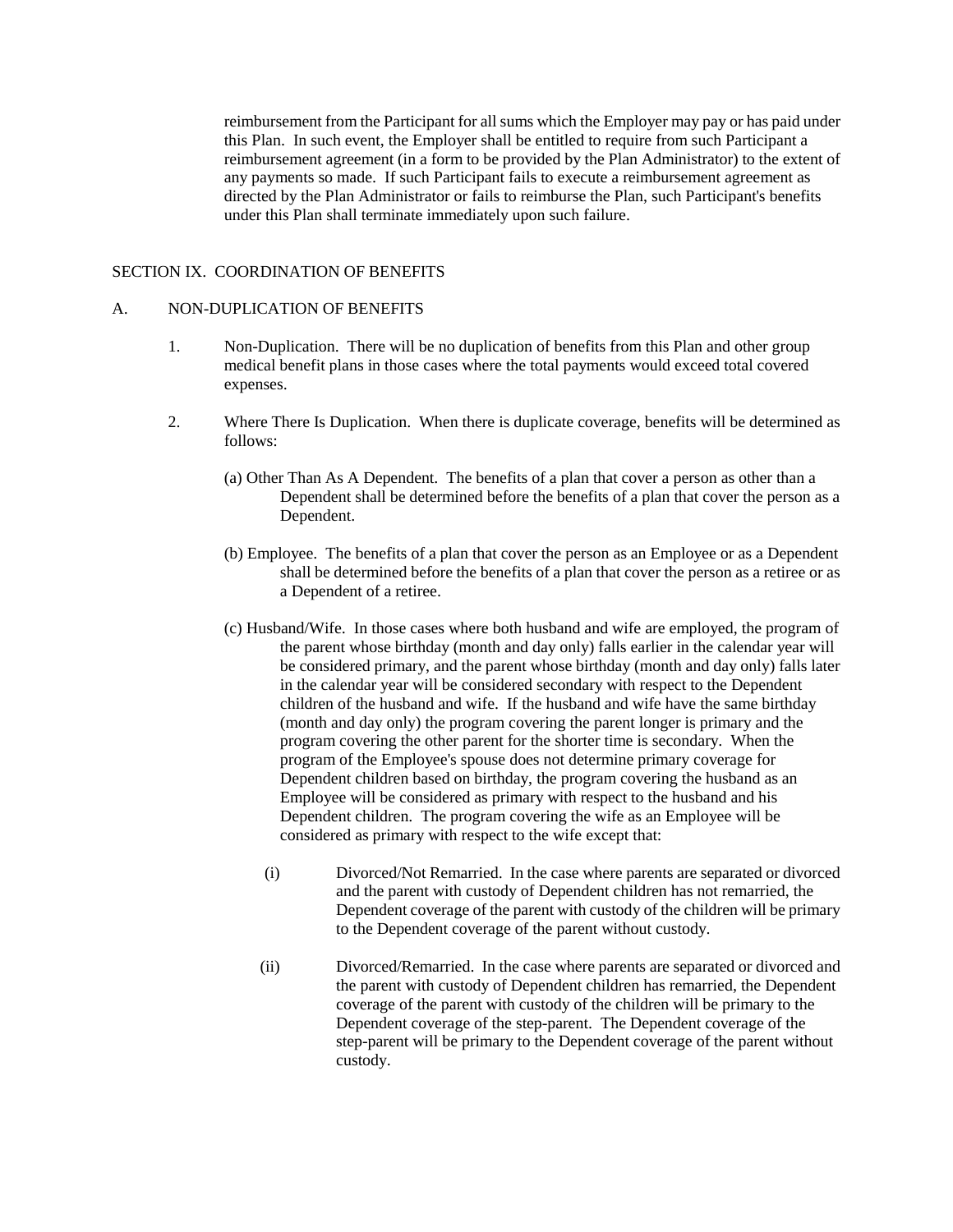- (iii) Court Decree. Notwithstanding (i) and (ii) above, if there is a court decree which establishes financial responsibility for the medical care expenses with respect to Dependent children, the Dependent coverage of the parent with such financial responsibility will be primary.
- (d) More Credited Service. When (a), (b) or (c) above does not establish an order of benefit determination, the benefits of a plan sponsored by an employer with which an Employee has more credited service shall be determined before the benefits of a Plan sponsored by an employer with which an Employee has less credited service.
- 3. Plan Silent On Duplication. If a plan does not contain a non-duplication or coordination of benefits provision, the benefits of that plan shall be determined before the benefits of the plan which contains such a provision, regardless of the order of benefit determination stated above. When this Plan is determined to be the Primary Plan, full payment of the benefits of this Plan will be made without regard to the benefits of the other group plans.
- 4. When This Plan Is Not Primary. When this Plan is determined not to be the Primary Plan, this Plan will determine benefits on remaining expenses, which are eligible covered expenses under the Plan, after benefits have been determined by the Primary Plan. This Plan will process benefits on the eligible balance unpaid by the Primary Plan and determine benefits taking in consideration all Plan provisions, such as Deductibles, Copayments and Co-Insurance. When such other group program has been determined to be the Primary Plan, the payment allowable under this Plan for any service covered by the Plan will be determined as follows:
	- (a) Primary Plan Payment. First, a calculation will be made to determine the amount that would be payable had this plan been primary for such service under the Plan;
	- (b) Payment Deducted. Second, from such calculation, the amount payable under such other group program will be deducted;
	- (c) Balance Payment. Third, the balance determined in (b) will be paid under this Plan
- 5. Dependents Of Male Employee. In those cases where an Employee and his or her spouse are both employed by the Employer and eligible for coverage under the Plan, all eligible Dependent children should be covered as Dependents of the male. This assignment of Dependents will not deprive eligible children of coverage by reason of death of the male or termination of his coverage.

If a Dependent is entitled to coverage from another group health benefits plan, available on a non-contributory basis, this Plan will coordinate benefit payments as if such Dependent is in fact enrolled and covered by that plan. This Plan will not provide benefits in the absence of other coverage which was available to the claimant without cost to him or her and which would have been determined to be the Primary Plan.

For purposes of company-sponsored flexible benefit programs of other employers, an individual will be considered "entitled to coverage" within the meaning of the preceding paragraph whenever hospital-surgical-medical coverages were available and such coverage was not elected.

6. Release Of Information. The Employer has the right to release to or obtain from any other organization or person any information that is deemed to be necessary for the purpose of administering this Section IX.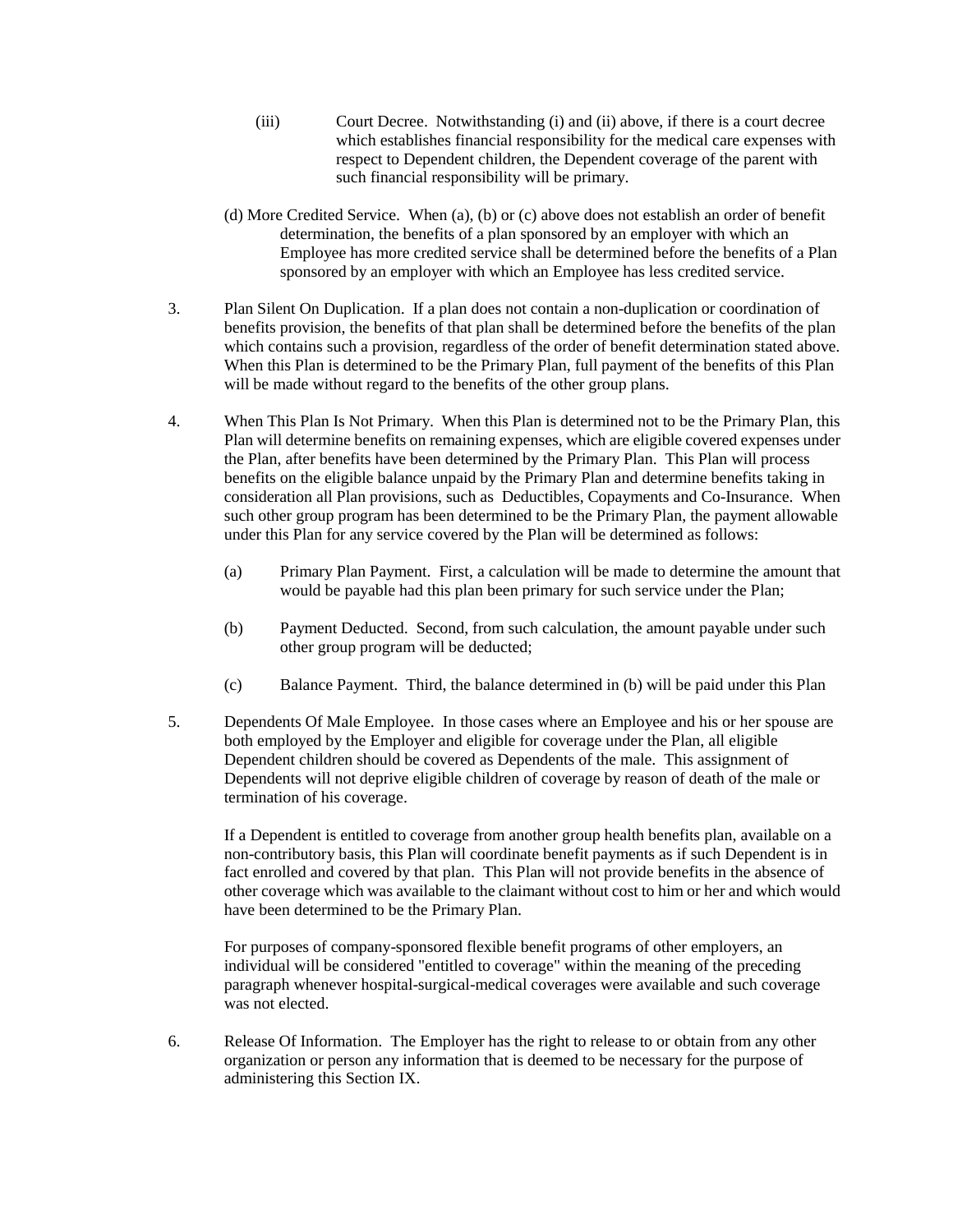7. Recovery of Excess Payments. The Employer may recover any amounts it has paid in excess of the maximum necessary at any time to satisfy the intent of this Section IX from the person to, or for, or with respect to whom such payments were made, or from any other insurance company or other organization.

## COORDINATION OF BENEFITS WITH MANAGED CARE PLANS

For Participants enrolled in a managed care plan (Health Maintenance Organization, Exclusive Provider Organization, Preferred Provider Organization or Point-of-Service Plan) offered by the Employer, such plan will coordinate benefits with other group plans in the manner specified in Paragraphs A and B of this Section IX. Managed care plans will coordinate benefits according to plan provisions in effect for the use of participating providers and non-participating providers.

## SECTION X. TERMINATION OF COVERAGE

## A. TERMINATION OF COVERAGE

Coverage under this Plan will automatically terminate as follows:

- 1. Termination of Employment. The Employee ceases to be a member of the class of Employees eligible for benefits because of termination of employment (as defined in Section X.B.) or for any other reason.
- 2. Dependent No Longer Covered. With respect to a qualified Dependent, such Dependent ceases to be a qualified Dependent.
- 3. Coverage After Termination. All coverage will terminate when employment with the Employer terminates except as follows (provided that applicable contributions are paid):
	- (a) Disability Began Before Termination. Subject to Section X.D., coverage under this Plan for an Employee or eligible Dependent will be extended for a maximum of three (3) months following termination of coverage to cover a Hospital confinement or an operation resulting from a continuous total disability which began while the coverage was in effect.
	- (b) 19 Years Or More. Subject to Section X.D., coverage will be extended for ninety (90) days for an unmarried Dependent child age 19 or over who was a full-time student and whose coverage under the Plan has terminated and for whom no other health benefits plan of any type is in effect.
	- (c) Dependent Coverage After Employee's Death. Subject to Section X.D., coverage will be extended for three (3) months for the spouse and/or eligible Dependent children of an Employee who dies and who, as of the date of death, had in effect the coverage provided under this Plan. Coverage can be continued for an additional twenty-one (21) month period by paying contributions directly to the Employer at rates established by the Plan Administrator.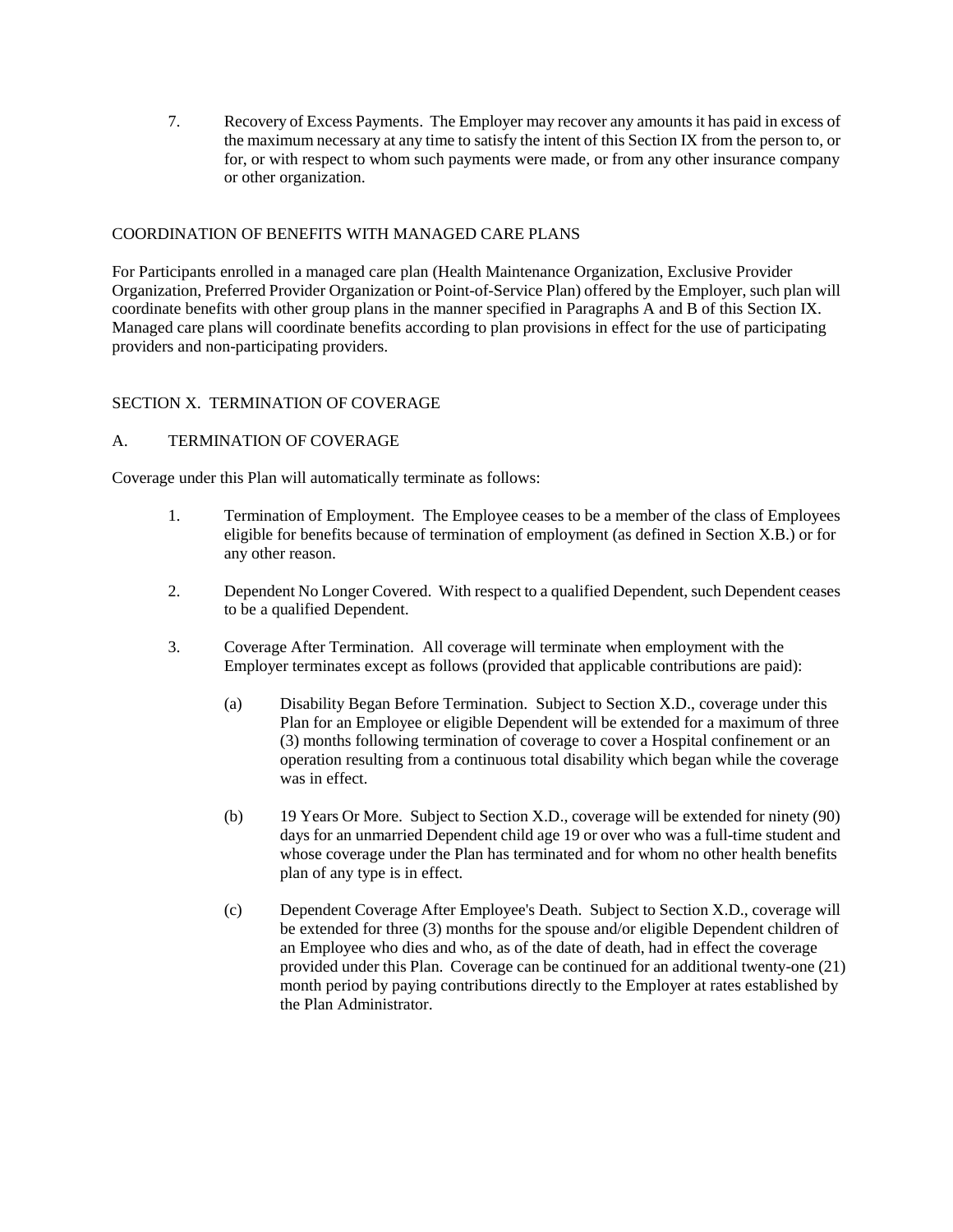### B. TERMINATION OF EMPLOYMENT

For the purpose of this Plan, an Employee's employment will be considered to terminate when he or she is no longer actively engaged in work on a full-time basis for the Employer. However, if absence from such full-time work is of a type set forth below, the Employer may, without discrimination among persons in like circumstance, consider the Employee as not having terminated employment for purposes of coverage under the Plan and, while such absence is of such type as specified below, the Employee may, subject to Section X.D., continue to be a member of an eligible class up to the applicable time limit set forth below, and coverage under the Plan may continue during such time, provided that applicable contributions are paid.

The types of absences and time limits referred to in this Paragraph B of this Section X for considering an Employee as continuing to be a member of an eligible class are:

1. Leave of Absence

(a) Coverage. During authorized leaves of absence (other than leaves for which coverage is provided in Subparagraphs (b), (c) and (d) below), coverage under this Plan will be continued for a period not to exceed ninety (90) days, without cost to the Employee. Employees on leave of absence extending beyond such ninety (90) day period may, by application to the Employer during such period and payment of the contribution amount established by the Plan Administrator, continue such coverage during the period of such leave of absence. An Employee who leaves the employ of the Employer as the result of being elected or appointed to public office, or to an office in a Local Union cooperative enterprise serving the Employer's Employees, may, by application to the Employer prior to leaving his or her employment with the Employer and upon payment of the contribution amount established by the Plan Administrator, continue such coverage during such period of his or her service in such office. Notwithstanding the foregoing, coverage shall be continued during the period of an Employee's authorized leave of absence granted by the Employer for service with a Local Union in an official or representative capacity, for service with the International Union as a casual employee or while representing a Local Union in a State, County or City Council of the AFL-CIO, CLC.

(b) Armed Forces. During an authorized leave of absence for active duty in Armed Forces for a period of up to twenty-four (24) months, an Employee (and his or her eligible Dependents) shall continue to be eligible for benefits provided in this Plan. However, for the last 18 months of such coverage, the cost to the Participant for such coverage shall be 102% of the cost to the Employer for such coverage (as such cost is calculated by the Employer pursuant to COBRA).

(c) Pregnancy. During an authorized leave of absence for pregnancy, Employees (and their eligible Dependents) will continue to be covered, subject to the provisions of this Plan, during the period in which they accumulate seniority.

(d) Injury or Sickness. Employees off work due to injury or sickness will continue to be covered by this Plan during the period in which they accumulate seniority.

2. Layoff. Employees who have more than one year of credited service will, at the time of layoff, be entitled to one month of coverage under this Plan (up to a maximum of 12 months) for each two months they have been continuously employed by the Employer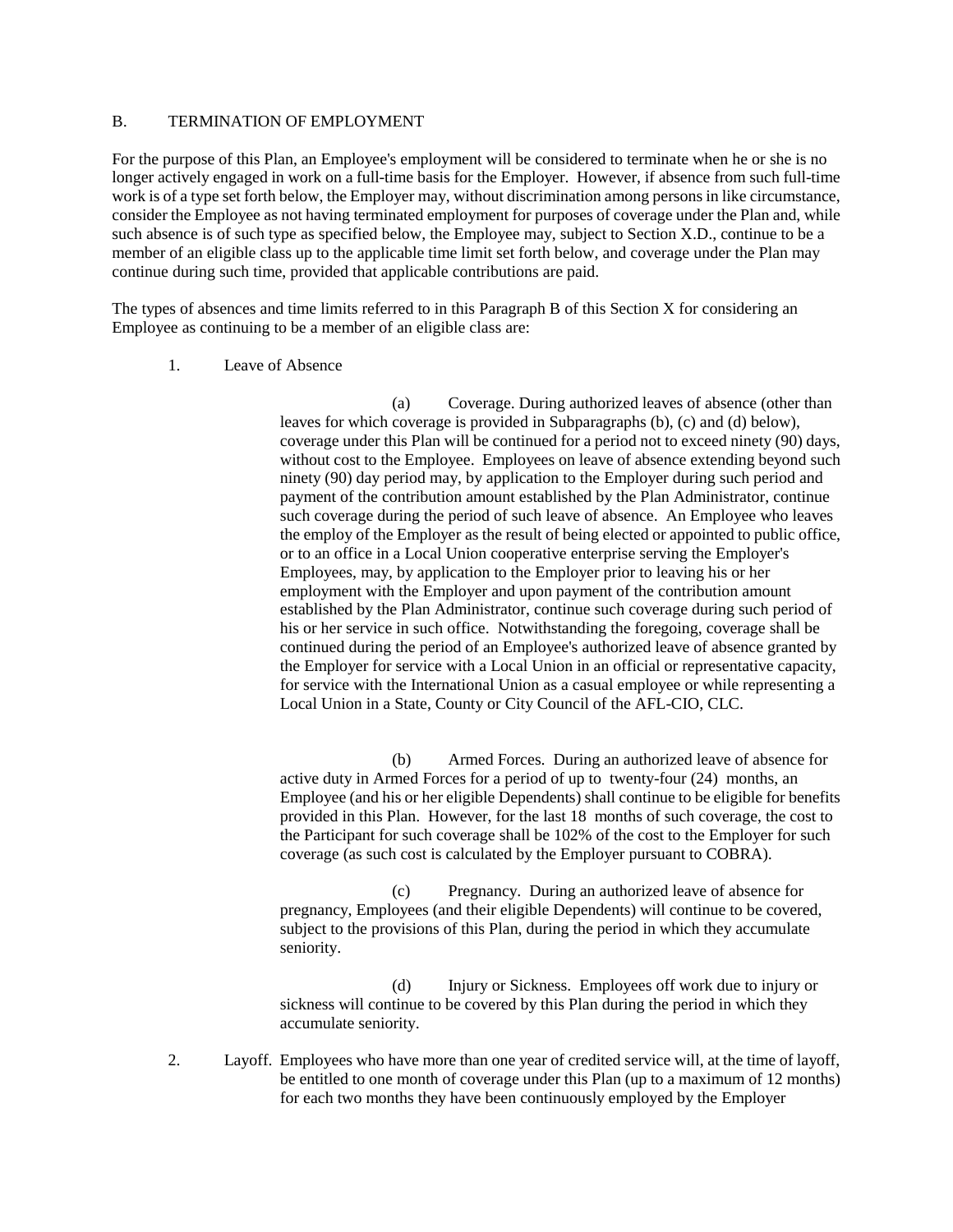immediately prior to their layoff. Employees who are recalled to employment before such coverage expires will be entitled upon any subsequent layoff to continued coverage under this Paragraph for the number of months of available extended coverage not exhausted after the previous layoff plus one month of coverage for each two months of continuous employment following recall (up to a maximum of 12 months). For the purpose of this clause, fractional periods (one-month or two-month periods) shall be considered as full periods if one-half or more, and disregarded if less than one-half.

Notwithstanding the foregoing provision, employees who have become eligible under this Plan will in no event receive less than ninety (90) days of such coverage when laid off, commencing with the day of layoff. An individual's eligibility will permanently cease upon loss of recall rights and benefits will not be paid for any period in which he or she becomes eligible under any other employer-sponsored Plan.

The maximum period of coverage upon being laid off shall be 24 months following the date of layoff. For any month in this period not covered by Employer-furnished coverage, the Employee may continue the coverage by payment in advance of the contribution amount established by the Plan Administrator if arranged for prior to the expiration of such Employer-furnished coverage.

When the Employee is re-employed with credit for prior service, benefits under this Plan will be immediately reinstated.

## C. CONTINUATION OF COVERAGE

The Employer shall offer to the Employee or an eligible Dependent the right to continue coverage pursuant to the Consolidated Omnibus Budget Reconciliation Act of 1985 ("COBRA") notwithstanding any other provision of the Plan that would cause an Employee or Dependent to lose coverage under the Plan.

- 1. Cost. The cost of such coverage shall be (a) 102% of the cost to the Employer for such coverage (as such cost is calculated by the Employer pursuant to COBRA), less any subsidy provided pursuant to the American Recovery and Reinvestment Act of 2009 and, (b) in the case of a Participant who becomes disabled (as described in Section X.C.4(c)), 150% of such cost for the 19th through the 29th month of coverage, less any subsidy provided pursuant to the American Recovery and Reinvestment Act of 2009.
- 2. Qualifying Events
	- (a)Reduction of Hours or Termination of Employment. An Employee may elect to continue coverage at his or her own expense for a period of eighteen (18) months if he or she loses coverage due to a reduction in his or her hours of employment or due to termination of employment with the Employer for a reason other than gross misconduct on the part of the Employee.
	- (b) Loss of Coverage. A Dependent can elect to continue coverage at his or her own expense for a period of 36 months if he or she loses coverage for any of the following reasons:
		- (i) Termination of Employee. Termination of the Employee's employment with the Employer (for reasons other than gross misconduct of the Employee) or for a reduction in the Employee's hours of employment.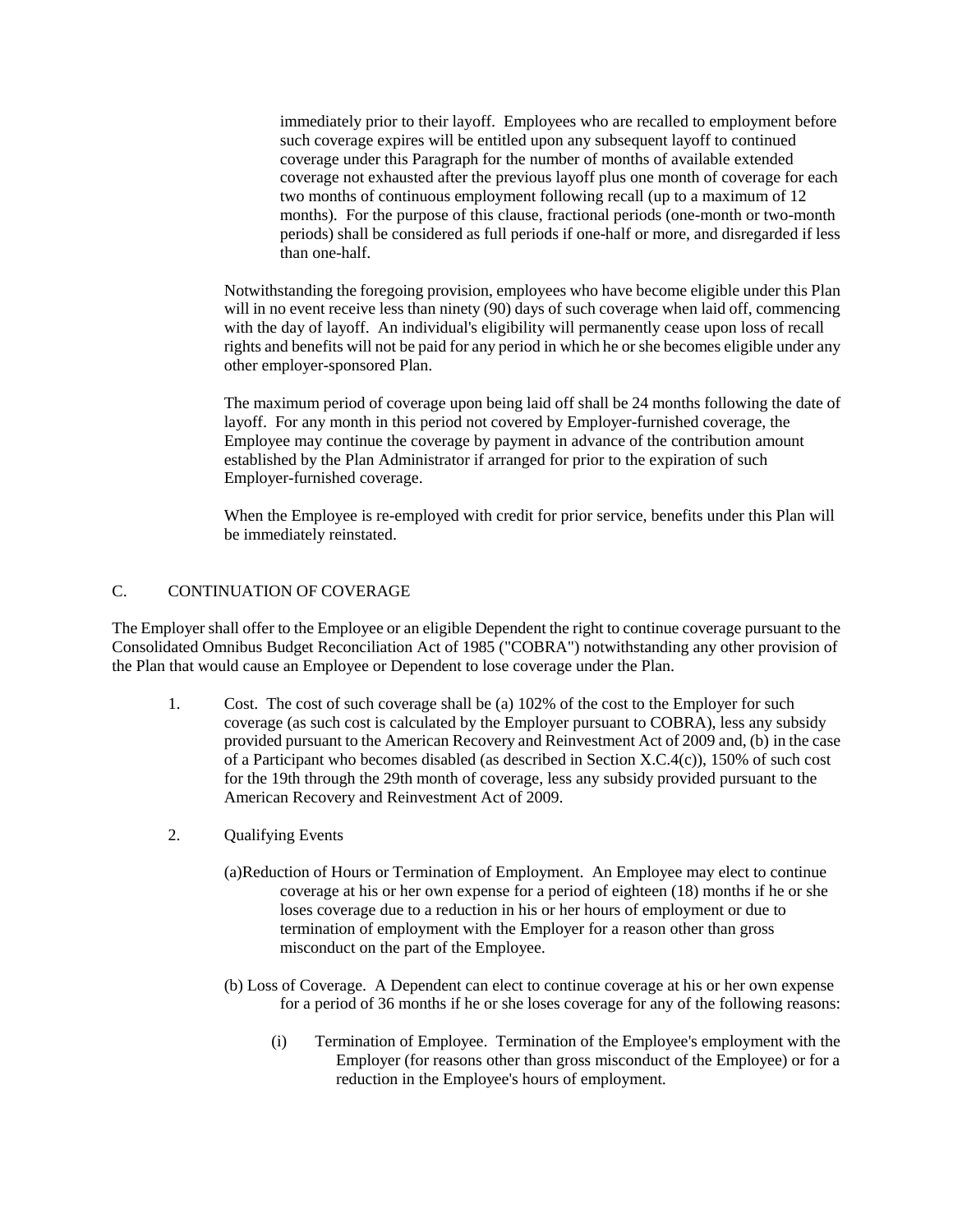- (ii) Death of Employee.
- (iii) Divorce. Divorce or legal separation of the Employee and his or her spouse.
- (iv) Employee Becomes Eligible for Medicare.
- (v) Ineligible Child. In the case of a Dependent child, the child ceases to be eligible for coverage under the Plan.
- 3. Disabled Participants. If the Social Security Administration determines within the eighteen (18) month period that the Employee or a Dependent was disabled at the time of the Employee's termination of employment or reduction in hours, or at anytime during the first sixty (60) days of continuation coverage, the Employee or Dependent shall have the right to continue coverage for an additional 11 months for a total of 29 months subject to the provisions of Section X.C.4(a).
- 4. Notwithstanding the foregoing provisions of this Section X.C.4., however, continuation coverage shall terminate prior to the expiration of the applicable 18, 29 or 36 month period upon the occurrence of any of the following events:
	- (a) Premium Non-Payment. The premium for coverage is not paid within thirty (30) days of the date the premium is due.
	- (b) Covered By Another Plan. The person receiving continuation coverage becomes covered under another group health plan with no pre-existing condition limitation or exclusion. For plan years beginning on or after June 30, 1997, however, a pre-existing exclusion or limitation in the other group health plan will not prevent COBRA continuation coverage from being terminated if the exclusion or limitation does not apply (or is otherwise satisfied) due to the applicable group health plan portability, access and renewability provisions of the Health Insurance Portability and Accessibility Act.
	- (c) Medicare Eligibility. The person receiving continuation coverage becomes eligible for Medicare.
	- (d) Employer No Longer Provides Coverage. The Employer (and other members of its controlled group) no longer provides any group health plan to any Employee.
- 5. Election To Continue Coverage. The election to continue coverage must be made within sixty (60) days after the Employee and/or Dependent(s) have received from the Plan Administrator a notice that indicates that one of the events listed in Section X.C. 2 has occurred and that describes the election procedure. The Employee and/or Dependent(s) must notify the Plan Administrator if the Employee is divorced or legally separated or if a Dependent child ceases to be eligible for coverage. No COBRA continuation coverage will be provided if the Employee and/or Dependent does not send such notice to the Plan Administrator within sixty (60) days after the later of (a) the date of the divorce, legal separation or termination of eligibility or (b) the date when coverage would terminate because of the divorce, separation or termination of eligibility. The Employee and/or Dependent(s) must pay the contribution amount for coverage within the time period specified in the notice from the Plan Administrator.
- 6. The COBRA continuation coverage provisions of this Section X.C. are intended to comply with Sections 601-608 of the Employee Retirement Income Security Act, as amended from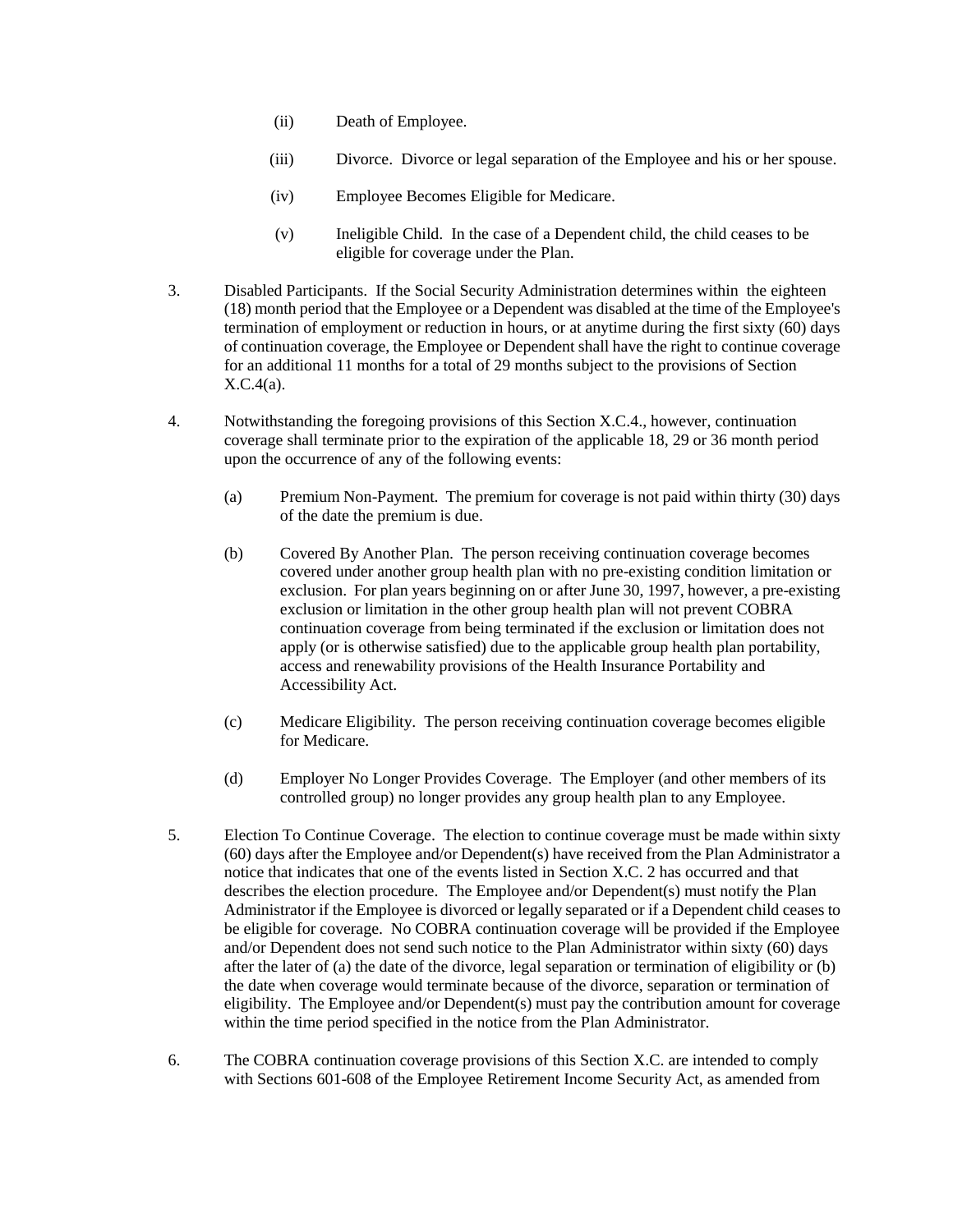time to time, and the American Recovery and Reinvestment Act of 2009, and the COBRA continuation coverage provisions in this Section shall be interpreted accordingly.

## D. EFFECT OF TERMINATION OF AGREEMENT

Notwithstanding any other provision of the Plan, subject to Paragraph 3 of Part IV, all coverage provided hereunder shall terminate no later than the termination of the CBA.

## SECTION XI. MISCELLANEOUS

## A. GOVERNMENT COMPLIANCE

This Plan may be appropriately modified by the Employer as necessary to comply with federal law.

## B. EMPLOYMENT AFTER AGE 65

HIP coverage shall continue for the Employee and his or her Dependent(s) if the Employee continues to work after age 65. Benefits under the Plan are coordinated with benefits which are available under Medicare Part A and Part B. This Plan coverage will be considered primary to Medicare to the extent required by applicable federal law.

## C. MISTAKE OF FACT

Any misstatement or any other mistake of fact in any Employee enrollment form, certificate, notice or other document filed with the Plan Administrator, the Pension Board or any other person providing medical benefits or claims administration services hereunder shall be corrected when it becomes known and proper adjustment made therefor. Neither the Plan Administrator, the Pension Board, nor any Contract Administrator shall be liable in any manner for any determination of fact made in good faith on the basis of such misstatement.

### D. CONSTRUCTION OF PLAN

To the extent that state law shall not be preempted by the Employee Retirement Income Security Act, as amended from time to time, or any other laws of the United States heretofore or hereafter enacted, as the same may be amended from time to time, this Plan shall be administered, construed and enforced according to the laws of the State of Ohio.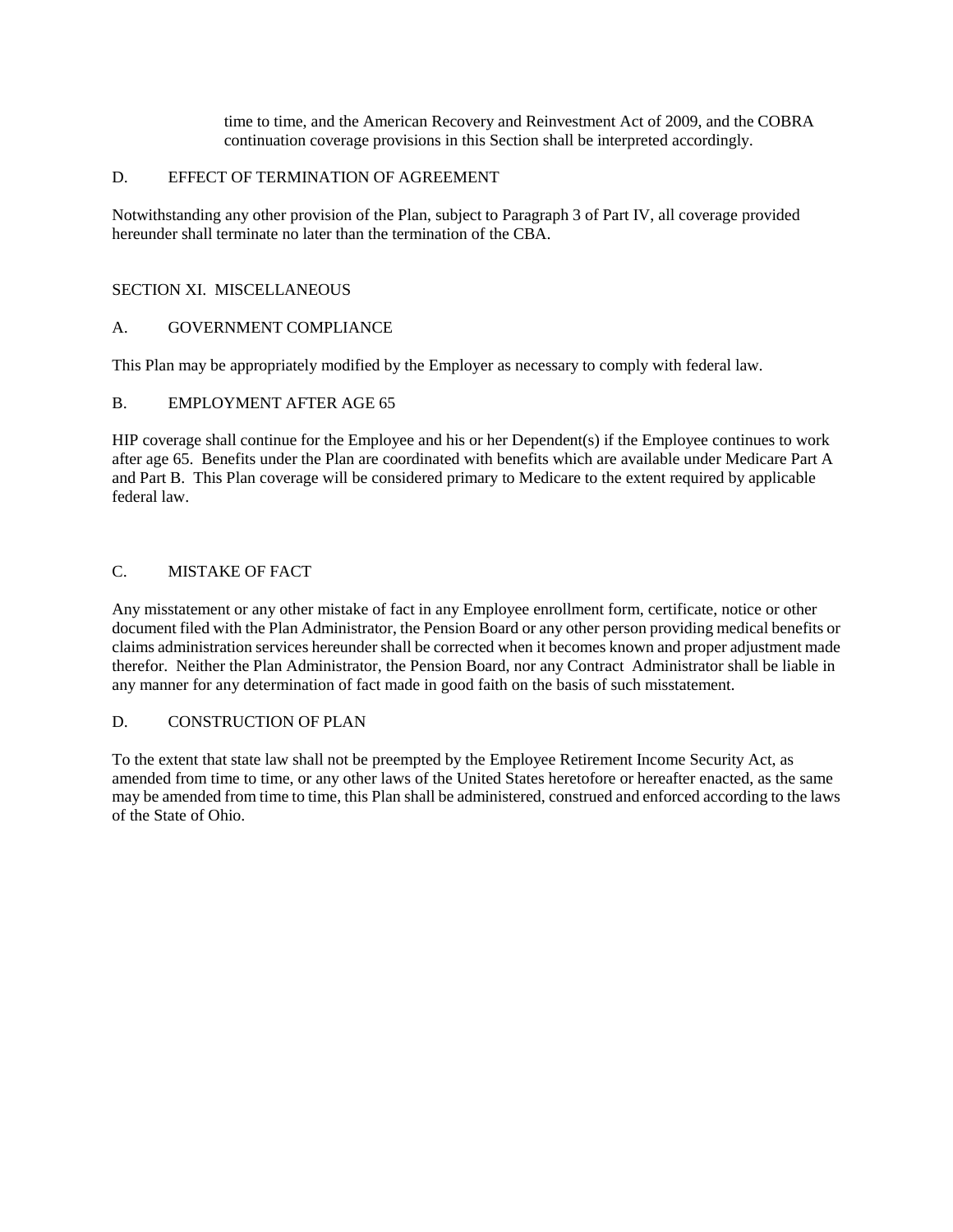## APPENDIX 1

## SCHEDULE OF SURGICAL PROCEDURES

## PODIATRY

Any podiatric procedure not listed may be included in this Schedule if it is determined that such procedure falls within the intent and scope of this Schedule and is performed by a Doctor of Podiatric Medicine (D.P.M.) or Doctor of Surgical Chiropody (D.S.C.) provided such procedure would usually be performed by a Physician.

## INCISION

Drainage of infected steatoma Drainage of a furuncle Drainage of a small subcutaneous abscess Drainage of carbuncle Drainage of a large subcutaneous abscess Drainage of onychia or paronychia, with or without complete or partial evulsion of nail

Incision and removal of foreign body Drainage of hematoma Puncture aspiration of abscess or hematoma

#### **EXCISION**

Biopsy of skin or subcutaneous tissue Local excision of small benign neoplastic cicatricial, inflammatory or congenital lesion Excision of carbuncle Wide excision of lesion with or without graft or plastic closure Excision of a nail, nail bed or nail fold, simple/radical Excision of bone cyst, chondroma, small bone Excision of exostosis - small bone Excision of calcaneal spur

## **SUTURE**

Primary, secondary or delayed suture of wounds.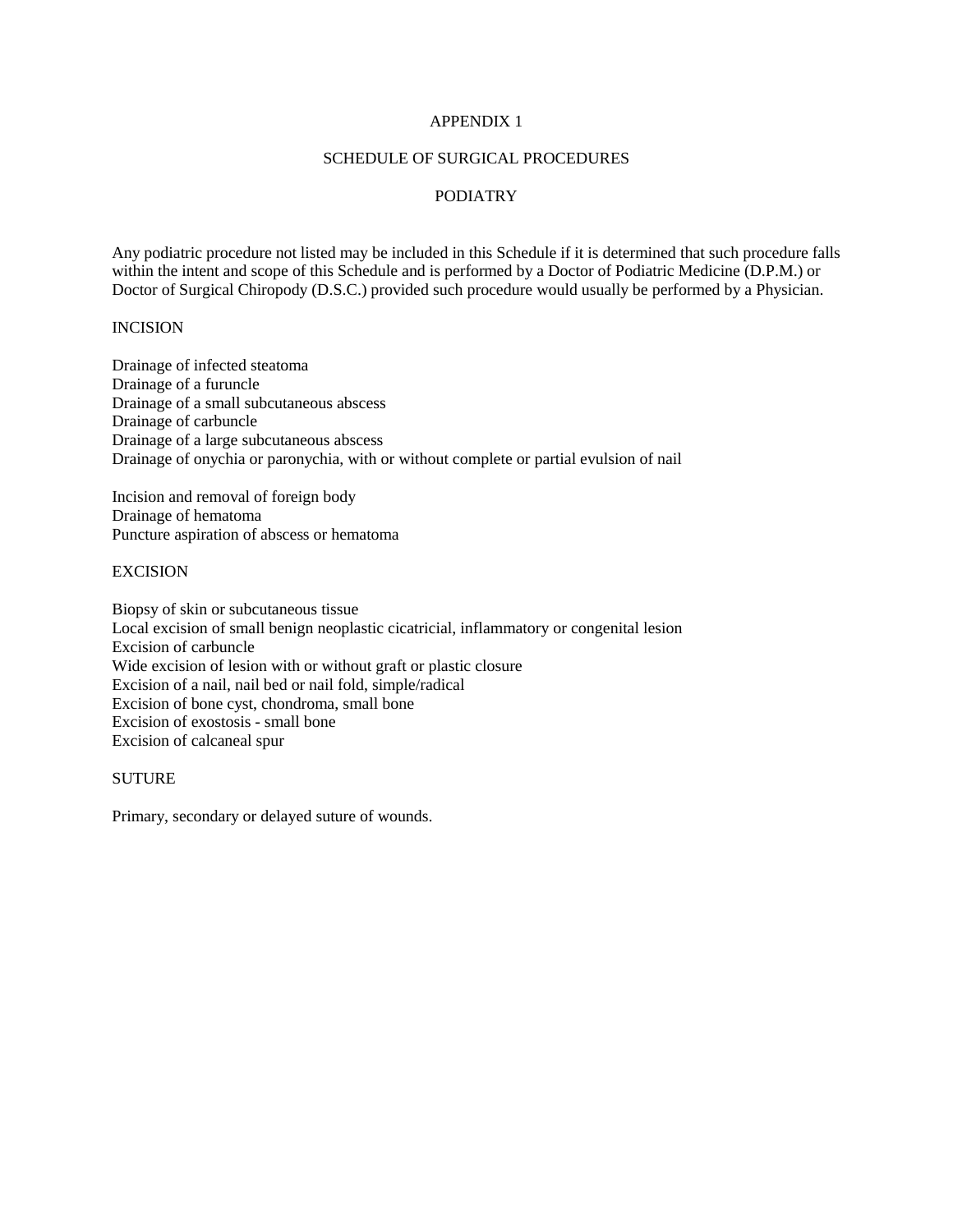## APPENDIX 1

#### SCHEDULE OF SURGICAL PROCEDURES

## PODIATRY

## REPAIR

Bankhart Operation for recurrent dislocation of toe or toes, one or more joints on each toe Metatarso-phalangeal joint, bunion operation, simple, unilateral or bilateral, radical, unilateral or bilateral Arthrodesis fusion of joint with or without tendon transplant hammer toe operation hallux rigidus, repair of tarsal joints, one or more other joints of lower extremity Foot, triple arthrodesis, unilateral or bilateral Foot, with tendon transplantation Club foot and application of cast, unilateral or bilateral FRACTURES (Including the application of plaster casts, traction or other devices, such as skeletal traction or introduction of wire or pins.)

Tarsal (except astragalus and calcis), simple closed reduction Tarsal, one or more, open reduction Astragalus, simple closed reduction Astragalus, open reduction Os calcis, simple, closed reduction simple or compound, open reduction Metatarsal, one, simple, closed reduction one, simple or compound, open reduction more than one toe, simple, closed reduction Phalanx or phalanges, one toe, simple, closed reduction one toe, compound more than one toe, simple, closed reduction

## DISLOCATIONS

Phalanx, one toe, simple closed reduction Phalanx, more than one toe, simple, closed reduction Metatarsal, one bone, simple, closed reduction Metatarsal, more than one toe, simple, closed reduction Tarsal, one bone, simple, closed reduction Astragalo tarsal, simple closed reduction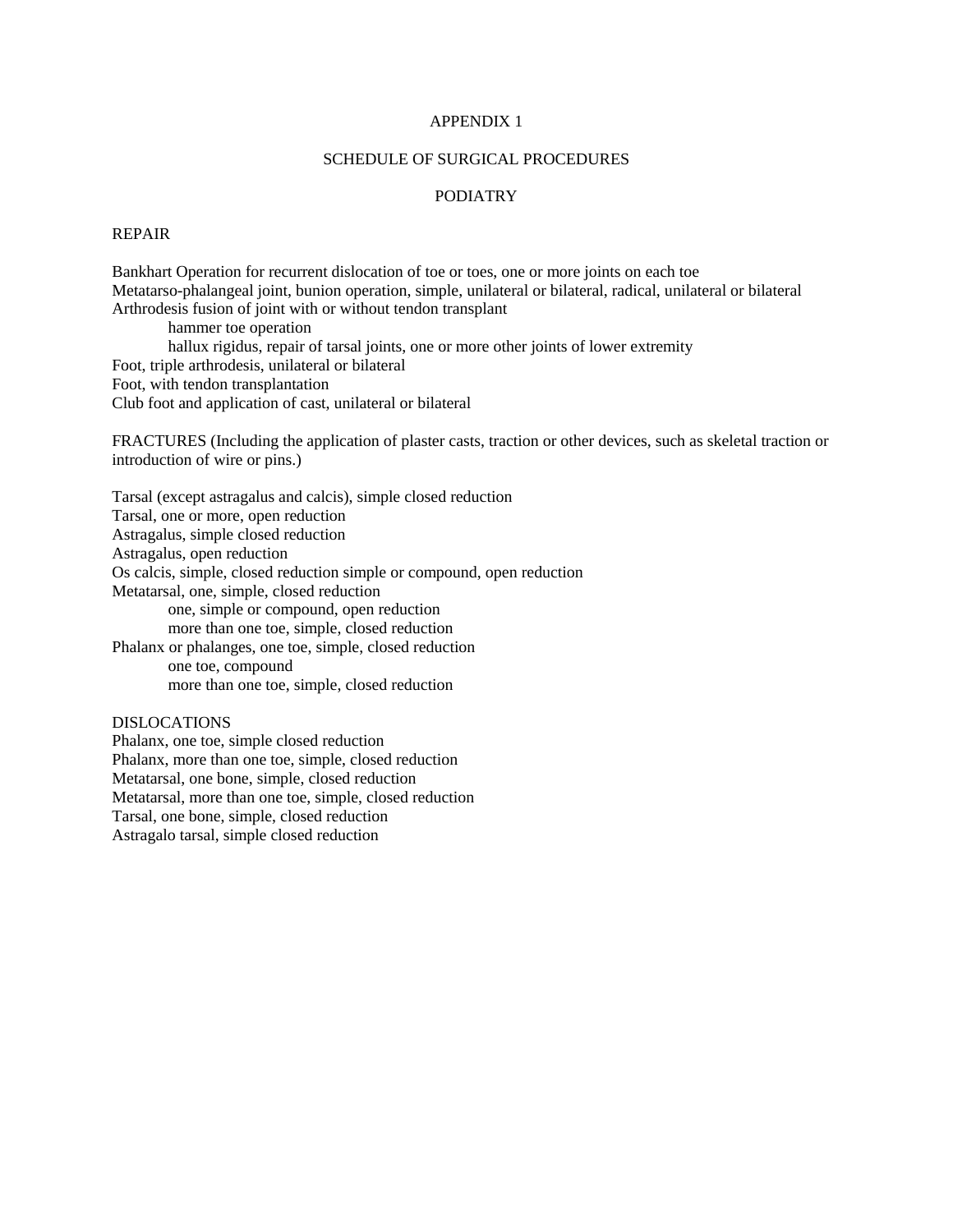## APPENDIX 2

# SCHEDULE OF ORAL SURGICAL PROCEDURES

| Description of Procedure                                                                                 | <b>CPT</b><br>Physician Current<br>Procedural<br>Terminology |
|----------------------------------------------------------------------------------------------------------|--------------------------------------------------------------|
| <b>ORAL SURGERY</b>                                                                                      |                                                              |
| Removal of metal plate, screw & wire (subject to X-ray examination and<br>pathological report)           | 21089                                                        |
| <b>LIPS</b>                                                                                              |                                                              |
| Cheiloplasty - plastic reconstruction operation on lip                                                   | 40650                                                        |
| Plastic repair of hare-lip                                                                               | 40760                                                        |
| <b>PALATE</b>                                                                                            |                                                              |
| Uvulectomy                                                                                               | 42140                                                        |
| Palatoplasty for cleft palate (primary, secondary, minor, major, unilateral,<br>bilateral, soft or hard) | 42200                                                        |
| <b>TREATMENT OF FRACTURES</b>                                                                            |                                                              |
| Maxilla, open reduction, teeth immobilized (if present)                                                  | 21346                                                        |
| Maxilla, closed reduction, teeth immobilized (if present)                                                | 21345                                                        |
| Mandible, open reduction, teeth immobilized (if present)                                                 | 21462                                                        |
| Mandible, closed reduction, teeth immobilized (if present)                                               | 21453                                                        |
| Malar and/or zygomatic arch, open reduction                                                              | 21360                                                        |
| Malar and/or zygomatic arch, closed reduction                                                            | 21355                                                        |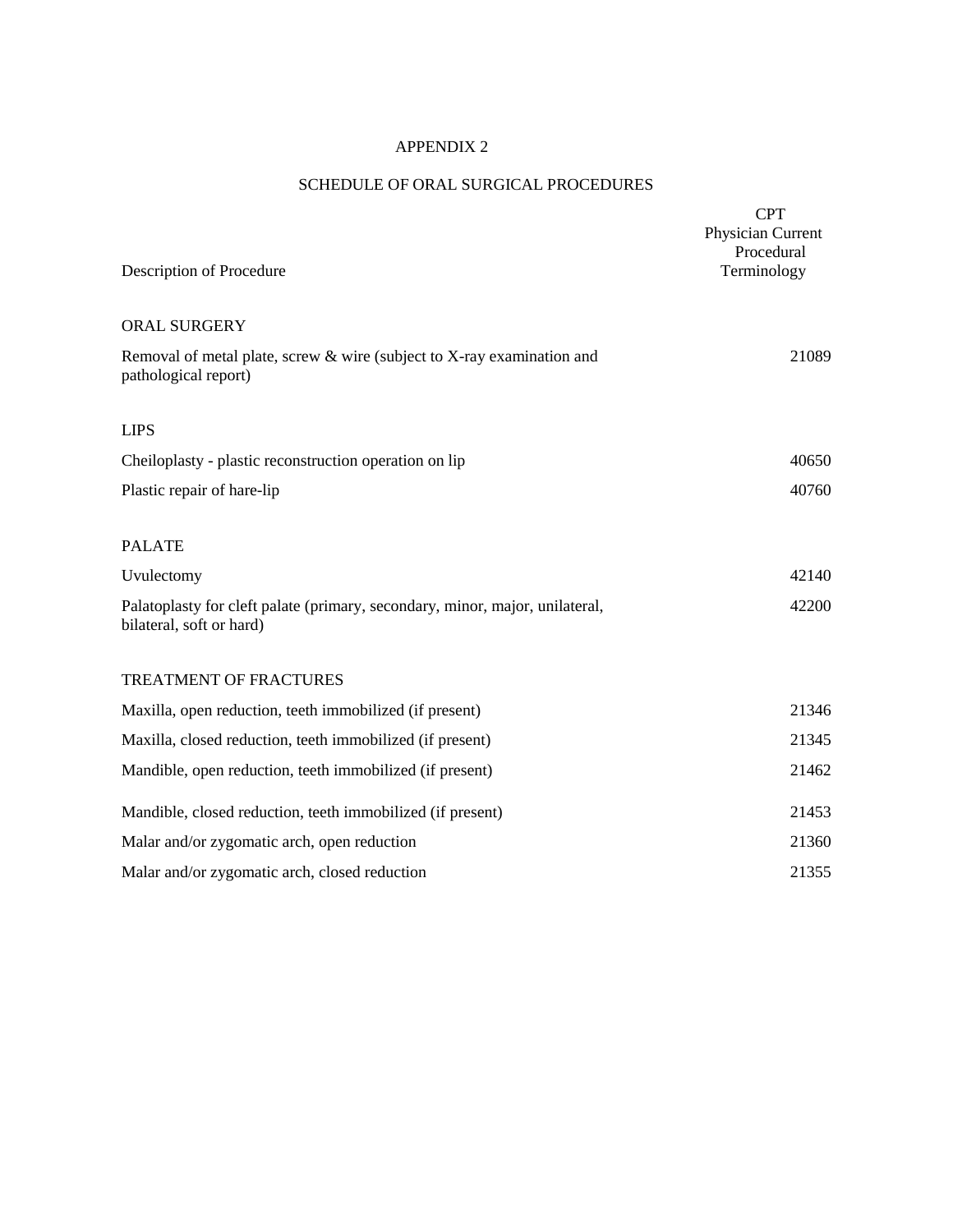## TREATMENT OF COMPOUND FRACTURES

| Maxilla, open reduction, teeth immobilized    | 21423 |
|-----------------------------------------------|-------|
| Maxilla, closed reduction, teeth immobilized  | 21421 |
| Mandible, open reduction, teeth immobilized   | 21470 |
| Mandible, closed reduction, teeth immobilized | 21450 |
| Malar and/or zygomatic arch, open reduction   | 21365 |
| Malar and/or zygomatic arch, closed reduction | 21355 |
|                                               |       |
| REDUCTION OF DISLOCATIONS                     |       |

| Closed reduction of dislocation, temporomandibular joint |  | 21480 |
|----------------------------------------------------------|--|-------|
|----------------------------------------------------------|--|-------|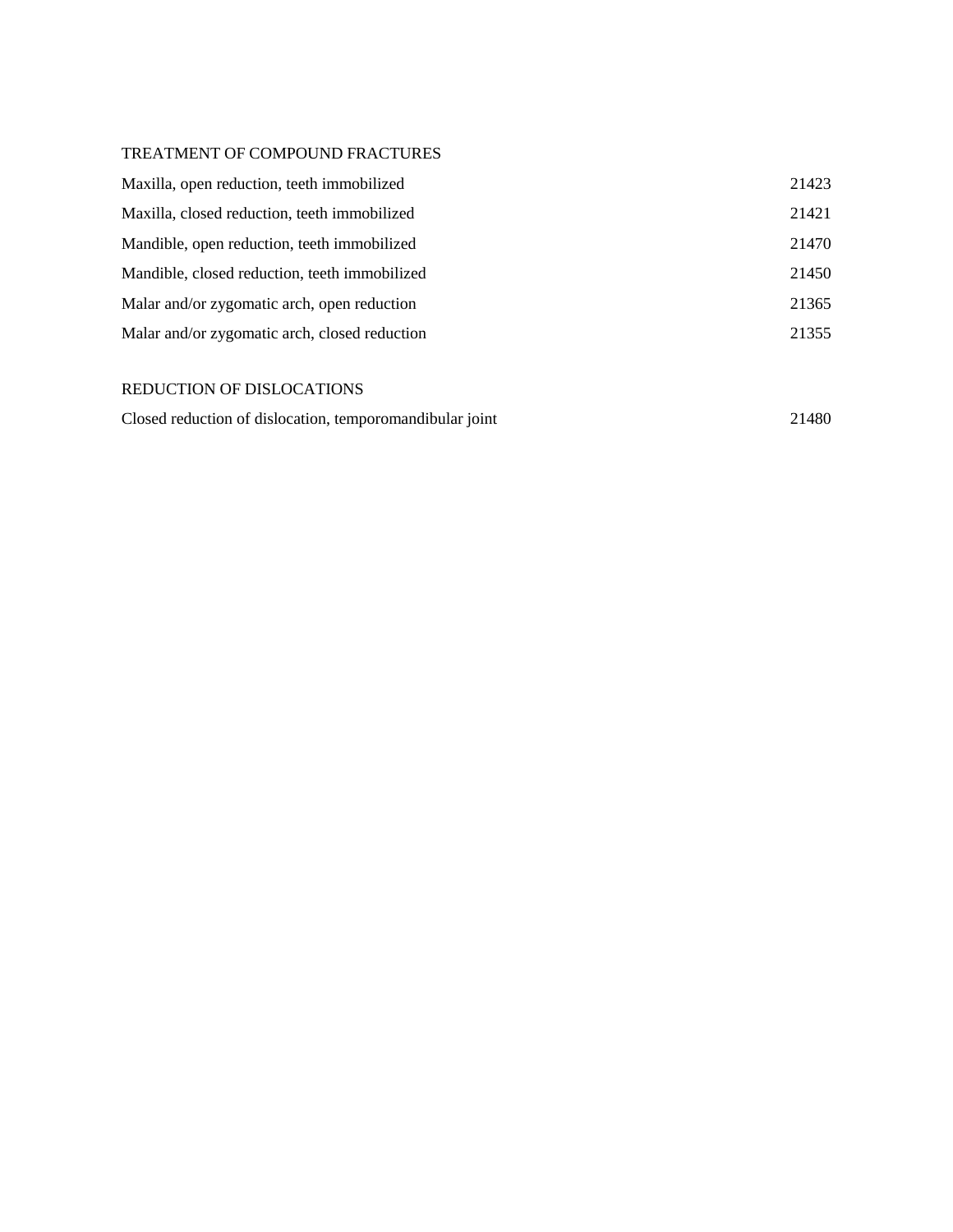#### ARTICLE II

## Health Care Expense Account & Supplemental Health Care Expense Account & Dependent Care Expense Account

Subject to the conditions stated in Article VI, the Employer agrees to provide the benefits of its Health Care Expense Account and Supplemental Health Care Expense Account and Dependent Care Expense Account set forth in this Article II (the "Plan" for purposes of this Article II) effective as of the Effective Date and for the duration of the CBA thereafter on the terms hereinafter set forth in this Article II. The Employer may arrange with the Company to provide the Plan benefits under a plan maintained by the Company, but in no event shall the Company or any other member of the Controlled Group (other than the Employer) be liable for the benefits under this Article II. The Employer shall be solely responsible for the benefits under this Article II.

### SECTION I

## ELIGIBILITY AND ENROLLMENT

#### A. Employee Eligibility

Regular full-time Employees of the Employer who are classified by the Employer as hourly-rated and who are represented by the Union.

An Employee will be eligible to participate in the Plan on the first day of the month following the month in which he/she becomes a regular full-time Employee in the eligible class referred to in this Section I.

If an Employee is not actively at work on a full-time basis at a business establishment of the Employer (the "Active Work Requirement") when he/she would otherwise become eligible for participation, the eligibility date for participation will be deferred until the first day thereafter on which he/she does comply with the Active Work Requirement.

The foregoing shall not be construed to exclude Employees from eligibility who are on vacation, who are on leave of absence for Union activities, who are working less than their standard shift, who are not actively at work because of a temporary disability or who are absent from work due to a health factor (as defined in 26 C.F.R. section 54.9802-1).

#### B. Enrollment

An Employee shall become an automatic participant in the Plan upon completing an enrollment form for participation in an Employer-sponsored medical or dental benefit plan, which form shall include the Employee's election to participate in the Plan. The Employer will reduce the Employee's taxable earnings in an amount equal to the required employee contribution premium toward the cost of medical and/or dental benefit coverage as directed by the Employee in his or her Medical Benefit and/or Dental Benefits Enrollment Form(s). Employees desiring participation in the Supplemental Health Care Expense Account must complete the Supplemental Health Care Expense Account Enrollment Form and forward it to the Human Resources Department. For new Employees, participation in the Supplemental Health Care Expense Account shall become effective upon the first day of the month following the month in which such form is received by the Human Resources Department. Other eligible Employees not participating in the Supplemental Health Care Expense Account may enroll only during November for participation effective the following January 1.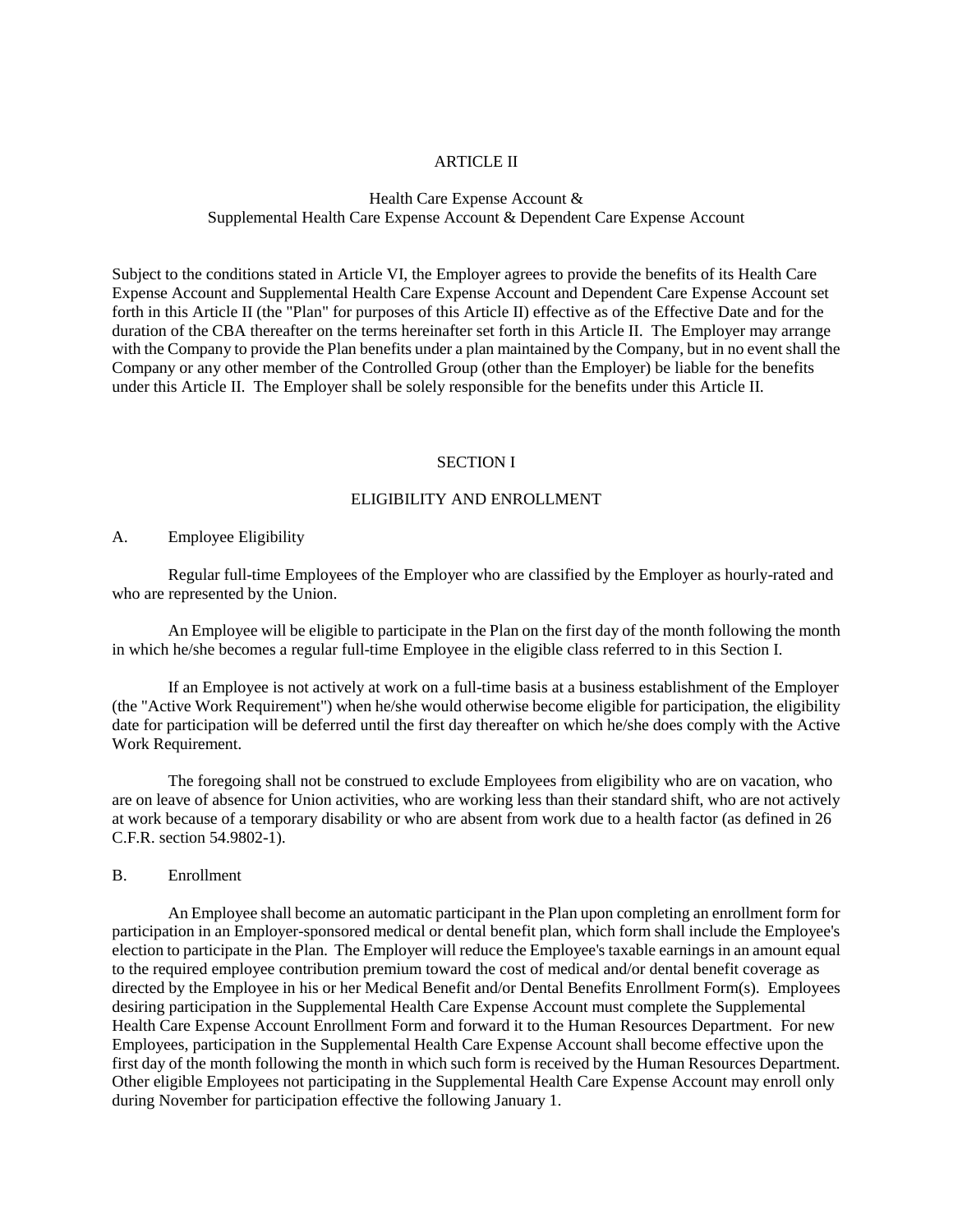### SECTION II

## **CONTRIBUTIONS**

## A. Contributions to the Supplemental Account

1. A Participant may elect to designate an amount of wages ranging from five dollars (\$5.00) to four hundred sixteen dollars and sixty-seven cents (\$416.67 ) per month for the months of January through December (the "Plan Year") for contribution to his Supplemental Health Care Expense Account ("Supplemental Account"). The elected contribution shall be deducted on a pro-rata basis from the Participant's weekly pay. The portion of the Participant's monthly earnings which is contributed to the Supplemental Account will be an amount which is not subject to federal, state, city or FICA income taxation provided that current law and regulations permit such exemption.

Contribution amounts may be increased or decreased, effective each January 1, provided that the Participant submits the appropriate form to the Human Resources Department and it is received prior to the preceding December 1.

Amounts contributed to the Supplemental Account will be deducted from each pay of each month.

2. A Participant will not be permitted to make any change in his/her contribution for a Plan Year during such Plan Year, other than a change that (i) is related to the exercise of a "special enrollment right" under the Health Insurance Portability and Accountability Act of 1996 or is on account of and consistent with a "change in status" within the meaning of section 125 of the Internal Revenue Code or the regulations thereunder, and (ii) is reported by the Participant to the Akron Benefits Administration Department within thirty-one (31) days of the event.

### SECTION III

## APPLICATION OF SUPPLEMENTAL ACCOUNT FUNDS

### A. Application

Funds contained in the Participant's Supplemental Account may be applied as follows:

- 1. Payment of deductibles under the Health Incentive Plan or any other medical or dental expense benefits plan in which the Employee participates, including the deductibles under the Vision Care Benefits and Prescription Drug Benefits.
- 2. Payment of co-payments or co-insurance amounts under the Health Incentive Plan or any other medical or dental expense benefits plan in which the Employee participates.
- 3. Any other medical expenses of the Employee or his dependents that are deductible under section 213(d) of the Internal Revenue Code (determined without regard to the adjusted gross income limitation of section 213(a) of the Internal Revenue Code) or expenses for "over the counter" medicines and drugs which are legally procured for the purpose of medical care.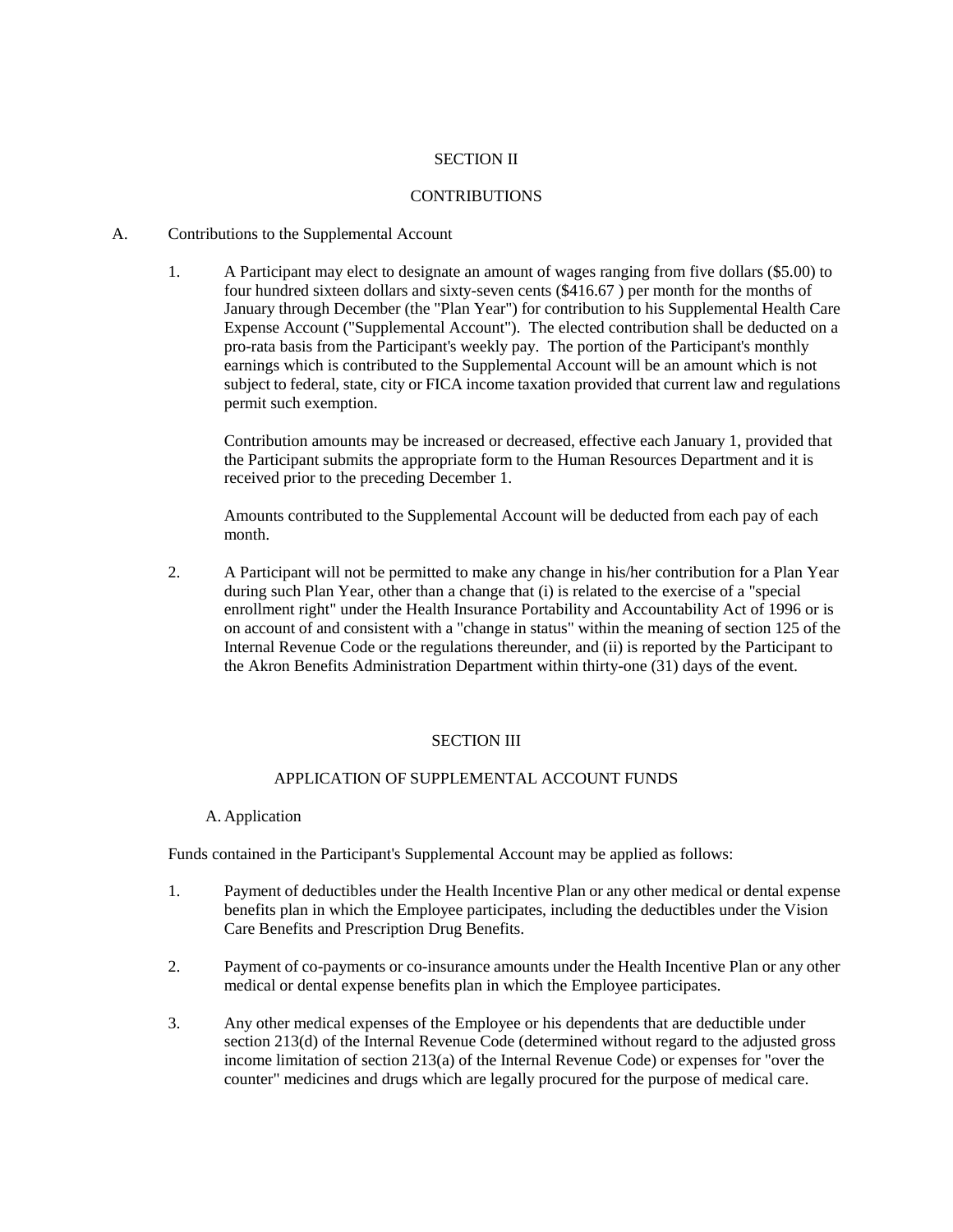### B. Claiming Reimbursement

Participants will be given the opportunity, on a monthly basis, to receive reimbursement from the Supplemental Account for expenses listed in Paragraph A above. Such reimbursements will be contained in the final pay of the month following the month in which proper application is received for said reimbursement.

To make proper application for reimbursement, a Participant must submit to the Akron Benefits Administration Department a completed Request For Reimbursement Form accompanied by evidence of incurral of an expense as described in Paragraph A above. In the case of an expense incurred under the Health Incentive Plan, such evidence will consist of a Group Benefits Explanation of Benefits Form or a prescription drug receipt (containing the required information to claim benefit payment under the Health Incentive Plan). In the case of an expense incurred under the Vision Care Benefits Program, such evidence will consist of the Vision Service Plan Vision Care Benefits Reimbursement Form or receipt from the doctor or optician. In the case of an expense incurred under the dental expense benefits plan in which the Employee participates, such evidence will consist of the Dental Plan Explanation of Benefits Form. Such items of evidence must clearly indicate the Participant's name, dependent name (if applicable), nature of service, date of service, amount of service, and indication of deductible or co-insurance amount.

The funds in the Supplemental Account need not equal or exceed the amount requested for reimbursement of a covered medical, dental, prescription drug or vision care expense. The total reimbursement amount for a year shall be based upon the annual amount the Employee has elected to set aside, not the amount the Employee has accumulated in the Supplemental Account at the time he/she submitted a request for reimbursement.

The amount reimbursable to a Participant shall not exceed the amount by which subparagraph (i) exceeds subparagraph (ii), where:

- (i) equals the total contributions which the Participant will make to the Plan for the Plan Year if the participant's Participation in the Plan is not terminated in accordance with Section IV.A.2, and
- (ii) equals the amount of benefits previously received under the Plan by the Participant for such Plan Year.

Supplemental Accounts shall be maintained on a calendar year basis and all funds contributed in the Supplemental Account which are not applied to reimbursements must be forfeited on December 31 of each year (the "Forfeitures"). There will be no carrying forward of funds from one Supplemental Account year to the next with the following exception: the Supplemental Account balance comprised of Employee contributions on December 31 of any year shall be preserved until June 30 of the next year. Such balance will be used to reimburse qualified expenses which were incurred before December 31 but were not submitted for reimbursement by December 31. Such reimbursement request must be received by Akron Benefits Administration Department no later than May 31. Reimbursement requests received after May 31 will not be processed. Any balance of Employee contributions will be then forfeited on June 30.

Notwithstanding the preceding provisions of this Section III, effective for Plan Years commencing on and after January 1, 2005, qualified expenses incurred during the "grace period" (as hereinafter defined) following the end of a Plan Year may be reimbursed from contributions in a Participant's Supplemental Account that remain unused at the end of the Plan Year immediately preceding the grace period, as provided in Internal Revenue Service Notice 2005-42 and any related Internal Revenue Service guidance that may be issued. Such reimbursements shall be made only to the extent that they are in accordance with such Notice, guidance and administrative procedures adopted by the Akron Benefits Administration Department for the purpose of implementing such Notice and guidance. The term "grace period" as used in this paragraph means the period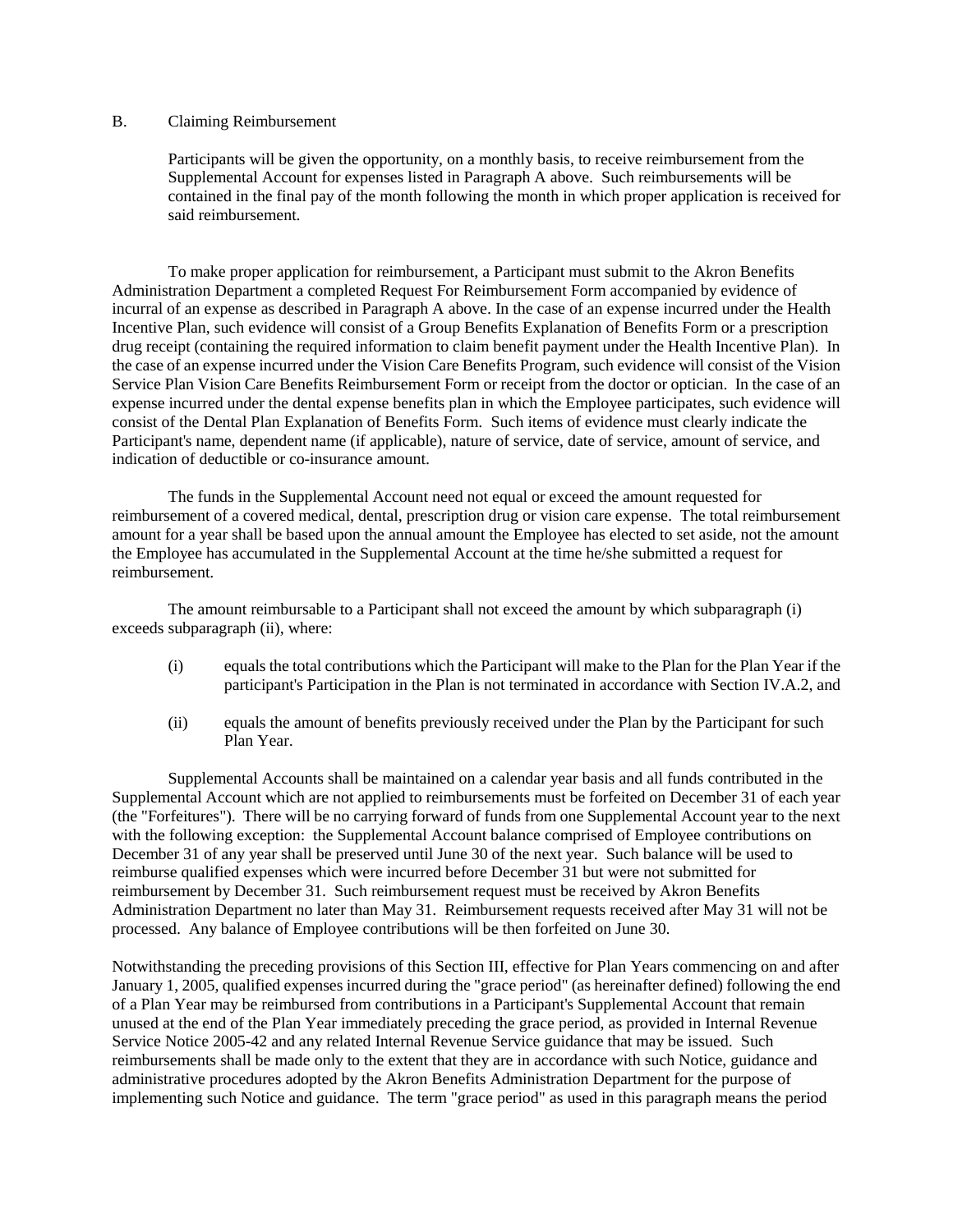commencing on January 1 and ending on March 15 of a calendar year.

Reimbursements from the Supplemental Account will be made only to the Participant, or, if the Participant has died, to the Participant's beneficiary as recorded under the Employer's group life insurance plan, unless otherwise designated on the Supplemental Health Care Expense Account Enrollment Form, in the event of the Participant's death.

Reimbursable expenses, as described in Paragraph A above, will include expenses incurred by the participant and by the Participant's dependents provided such dependents meet the eligibility for participation requirements of the medical and dental expense benefits plan in which the Employee participates.

If, after a reimbursement has been made, it is determined that such reimbursement was made in error, the Employer shall have the right to rescind such reimbursement. Such correction shall be made as an adjustment to the Participant's earnings.

During the Plan Year immediately following a Plan Year in which Forfeitures occur from Participants' Supplemental Accounts, the Employer shall make a charitable contribution for that amount of the Forfeitures to a charitable organization designated by the union.

## SECTION IV

## Dependent Care Expense Account:

The Company adopts effective as of January 1, 2006, a dependent care expense account for Bargaining Unit Employees. The Plan is intended to provide participants with reimbursements for qualifying dependent care expenses for which a dependent care tax credit is not taken under Section 21 of the Internal Revenue Code. It is the intention of the Company that the plan qualify as a "dependent care assistance program" within the meaning of Section 129(d) of the Internal Revenue Code and that expenses which are reimbursed to a participant will be eligible for exclusion from income under Section 129(a) of the Internal Revenue Code. Accordingly, the plan shall be construed consistently with Section 129 of the Internal Revenue Code and any regulations thereunder.

## SECTION V

## TERMINATION AND RE-ENROLLMENT

- A. Termination of Supplemental Account
	- 1. A Supplemental Account will be automatically terminated upon December 31 of each year. It will be necessary that each Participant re-enroll for the Supplemental Health Care Expense Account effective January 1 of each year. To re-enroll, a newly completed Supplemental Health Care Expense Account Enrollment Form must be received by the Human Resources Department no later than December 1 of the previous year.
	- 2. A Supplemental Account will also be terminated upon the date that:
		- (a) the Participant ceases to be a member of the eligible class of Employees to participate in the Plan as described in Section I.
		- (b) the Participant terminates active employment with the Employer.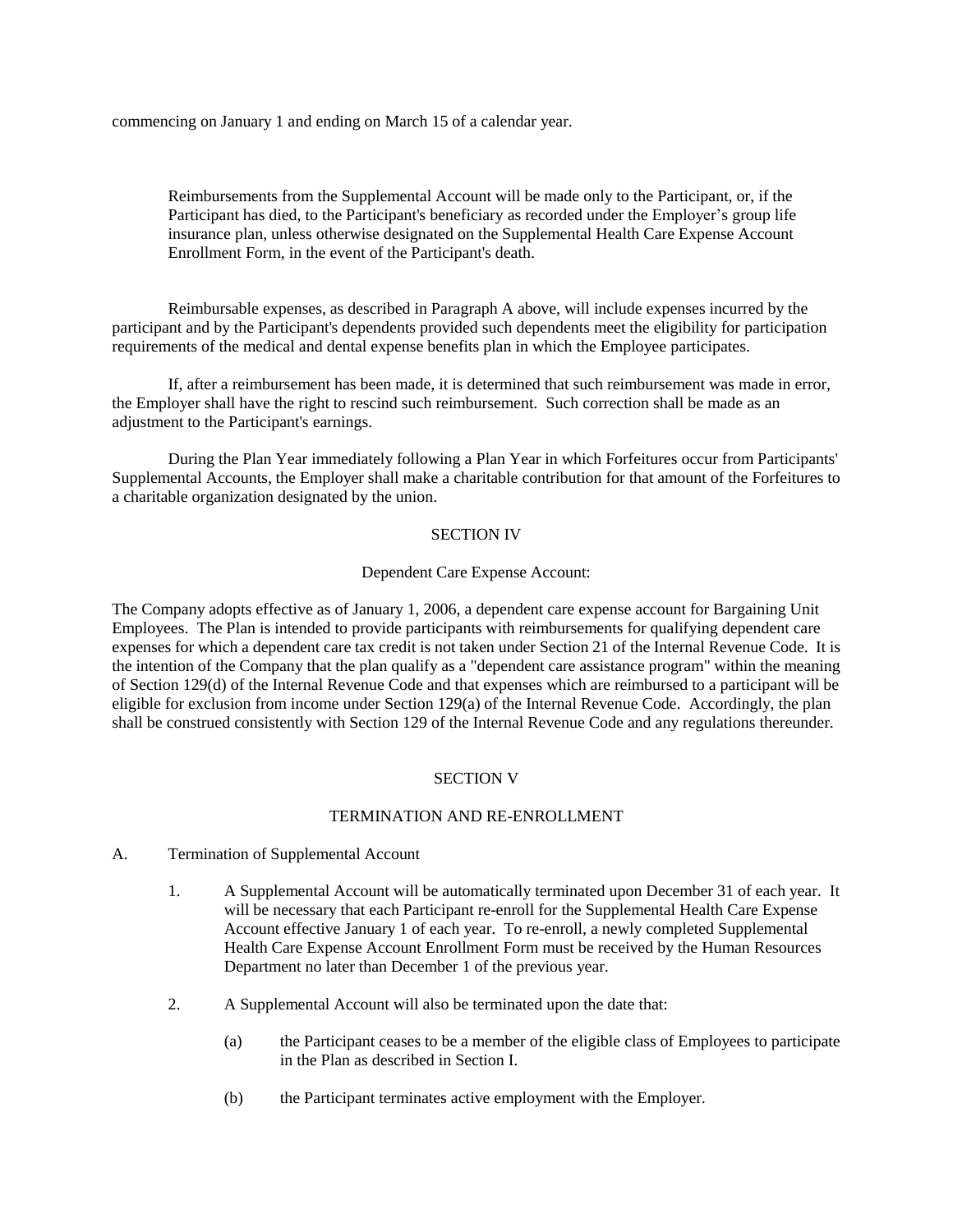- (c) except to the extent otherwise required by applicable law in the case of an Employee who is on unpaid leave pursuant to the Family and Medical Leave Act, the Participant is no longer receiving pay, because of such reasons as leave of absence from work or absence due to illness or injury.
- 3. In the event a Participant's participation in the Supplemental Health Care Expense Account is terminated for any of the reasons described in Section IV.A.2., such Participant may submit claims for benefits in accordance with Section III for reimbursable expenses incurred during the Plan Year in which his participation ceases. Such claims must be submitted by the May 20th following the end of such Plan Year. With respect to expenses incurred after his participation in the Plan has terminated, such Participant shall not be reimbursed for amounts in excess of the amounts which the Participant actually contributed to the Plan for such Plan Year prior to termination of his participation in the Plan, reduced by reimbursements he received before his participation terminated.

## SECTION VI

## MISCELLANEOUS

- A. The Plan shall be administered by a Committee to be appointed by the Employer or the Company. The Committee shall have such authority and perform such duties, consistent with the Plan, as may be determined from time to time by the Employer or the Company.
- B. Government Compliance

The Plan may be appropriately modified to accommodate federal, state or municipal statute or regulation.

C. All claims of Employees for benefits under the Plan shall be filed with the Company's Benefits Department. Any claim that is wholly or partially denied by the Benefits Department may be taken up as a grievance under the grievance procedure provided for under the CBA at the Labor Relations Department level.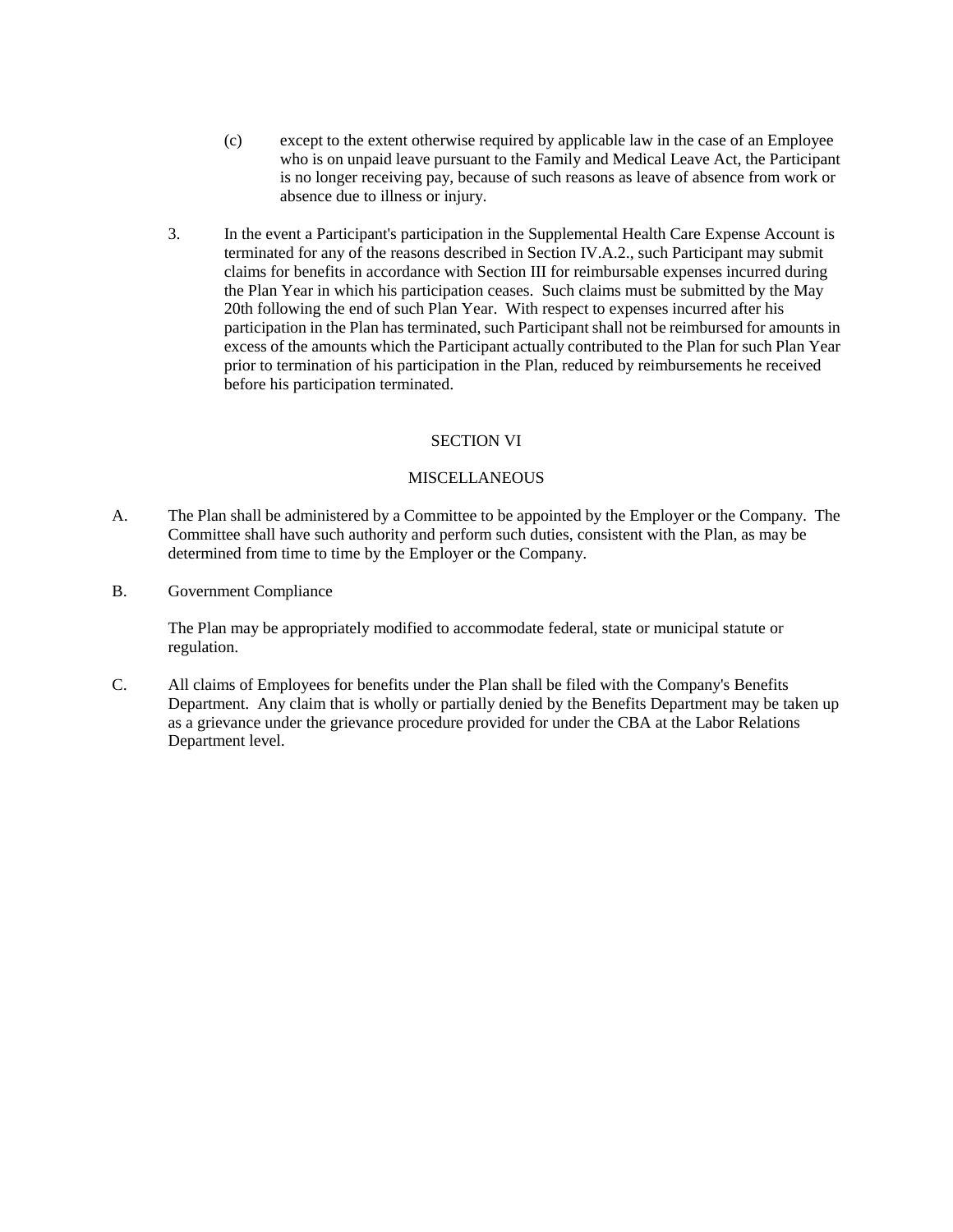#### ARTICLE III

#### Vision Care Benefits

Effective on the Effective Date and for the duration of this Pension and Insurance Agreement thereafter, the Employer will provide the following vision care benefits (the "Plan" for purposes of this Article III for those eligible Employees and their dependents who are covered by the Health Incentive Plan set forth in Article I. Employees actively at work on the Effective Date will be covered on such date providing they have attained thirty-one (31) days' continuous service credit on such date and they are covered by the Health Plan set forth in Article I. Employees who are on vacation, leave of absence for Union activities granted to those Employees by a Local Union in an official or a representative capacity, who are working for the Employer but less than their standard work shift or who are not at work because of a temporary disability shall be deemed, for the purpose of this Paragraph, to be actively at work on such date. All other Employees will become covered in accordance with Article I. The Employer may arrange with the Company to provide the Plan benefits under a plan maintained by the Company, but in no event shall the Company or any other member of the Controlled Group (other than the Employer) be liable for the benefits under this Article III. The Employer shall be solely responsible for the benefits under this Article III .

- (a) Benefits.
	- (i) Benefits for covered vision care services will be provided to eligible Employees and their dependents through participating providers who have agreed to accept an assignment of the benefit claim hereunder by the Participant to the provider plus a Copayment by the Participant of five dollars (\$5.00) for a vision examination and fifteen dollars (\$15.00) for ophthalmic materials. The Copayment amount is to be paid by the Participant at the time covered vision care services are received. There, however, will be no Copayment required for contact lenses.

To receive covered vision care service from participating providers, an Participant must make an appointment and identify themselves as a participating member in the plan. The participating provider will verify eligibility and plan coverage and obtain authorization for services and materials. If covered vision care service is received by an Participant from a participating provider before following the proper procedures of obtaining the proper benefit approval in advance, benefits shall be payable in accordance with the reimbursement schedule set forth in Paragraph (a)(ii) and subject to the terms of such Paragraph (a)(ii).

(ii) If covered vision care services are received from a non-participating provider, the amount of the benefit reimbursed directly to the Participant shall be in accordance with the following schedule, which shall be reduced by a deductible amount of five dollars (\$5.00) for a vision examination and fifteen dollars (\$15.00) for ophthalmic materials. There, however, will not be any reduction for contact lenses.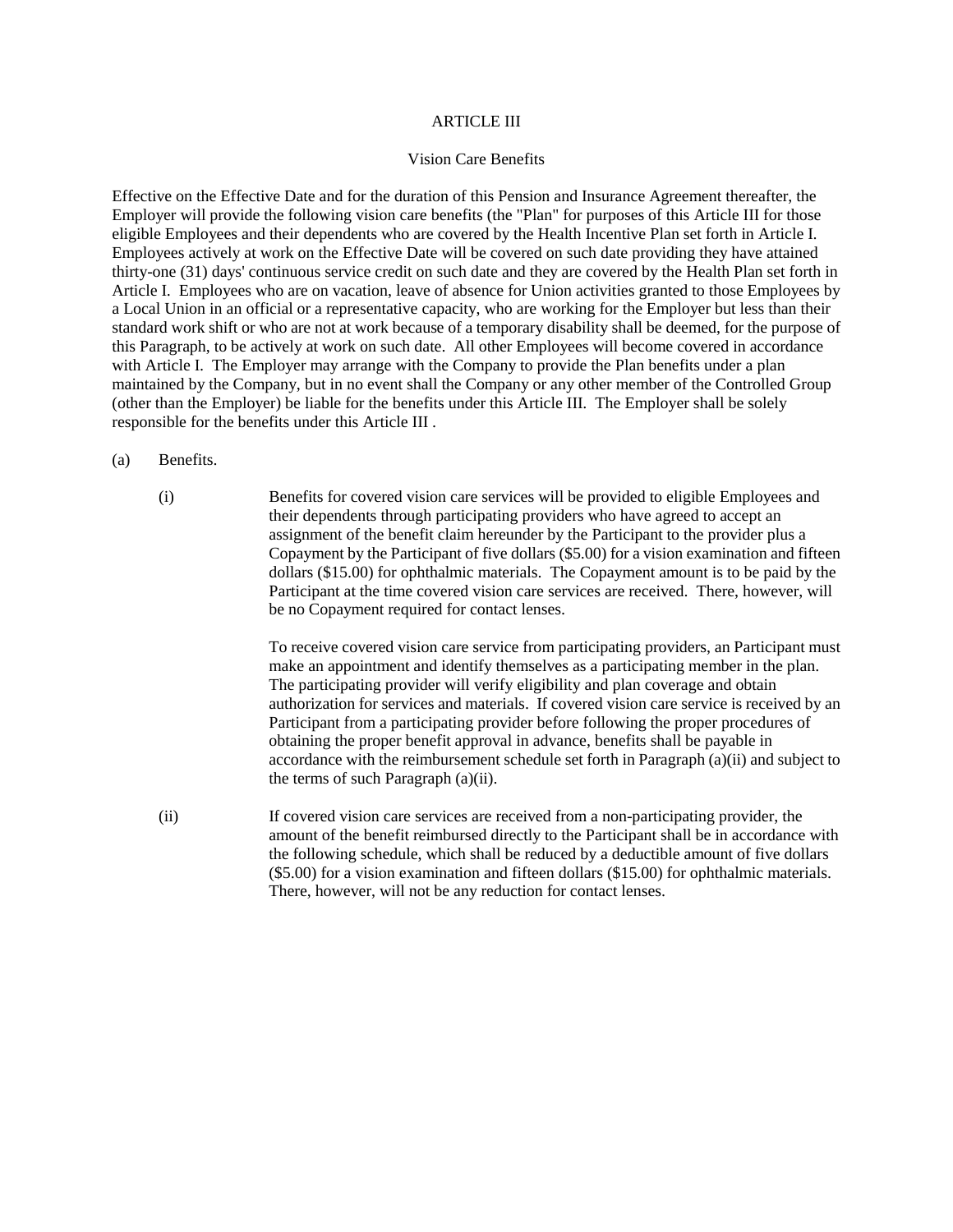#### Reimbursement Schedule

| <b>Professional Fees</b> |  |
|--------------------------|--|
|--------------------------|--|

| Vision Examination                 | \$60.00  |
|------------------------------------|----------|
| Materials                          | Pair     |
| Single Vision                      | \$79.00  |
| <b>Bifocals</b>                    | \$95.00  |
| Trifocals                          | \$120.00 |
| Lenticular                         | \$140.00 |
| Frames                             | \$70.00  |
| <b>Contact Lenses</b>              |          |
| In lieu of all other Plan benefits |          |
| Necessary                          | \$195.00 |
| Cosmetic                           | \$120.00 |

The schedule amounts are maximum and the actual amount of reimbursement shall be the lesser of: (a) the maximum shown in the reimbursement schedule, (b) the amount charged, or (c) the amount usually charged by the provider for services to his private patients, less the deductible amounts indicated. The lens allowances are for two lenses; if only one lens is needed, the allowance will be one-half the pair allowance.

- (iii) All claims for Out-of-Network services must be filed within six (6) months of the date services were completed.
- (b) Covered Vision Care Services

The vision care services covered by this Article III are:

- (i) Vision Examination. Benefits shall be payable for a vision examination only when performed by a participating or non-participating ophthalmologist or optometrist. Payment of such benefits shall be limited to one such vision examination for each Participant in any period of twenty-four (24) consecutive months, except that if a subsequent vision examination is performed within such twenty-four (24) month period for which benefits are payable for a lens or set of lenses by reason of the exception to the limitation of benefits for a lens or lenses as provided in Subparagraph (ii) below, then such vision examination shall be considered a covered vision benefit.
- (ii) Lens or Lenses. Benefits shall be payable for lenses only when prescribed by a participating or non-participating ophthalmologist or optometrist. Payment of such benefits shall be limited to one such lens, or set of lenses, for each Participant in any period of twenty-four (24) consecutive months, except that if a subsequent lens or set of lenses is received during such twenty-four (24) month period by reason of a prescription change and the new lens or set of lenses differs from the most recent one by an axis change of 20 degrees or .50 diopter sphere or cylinder change and improves visual acuity by at least one line of the standard chart, such new lens or set of lenses shall be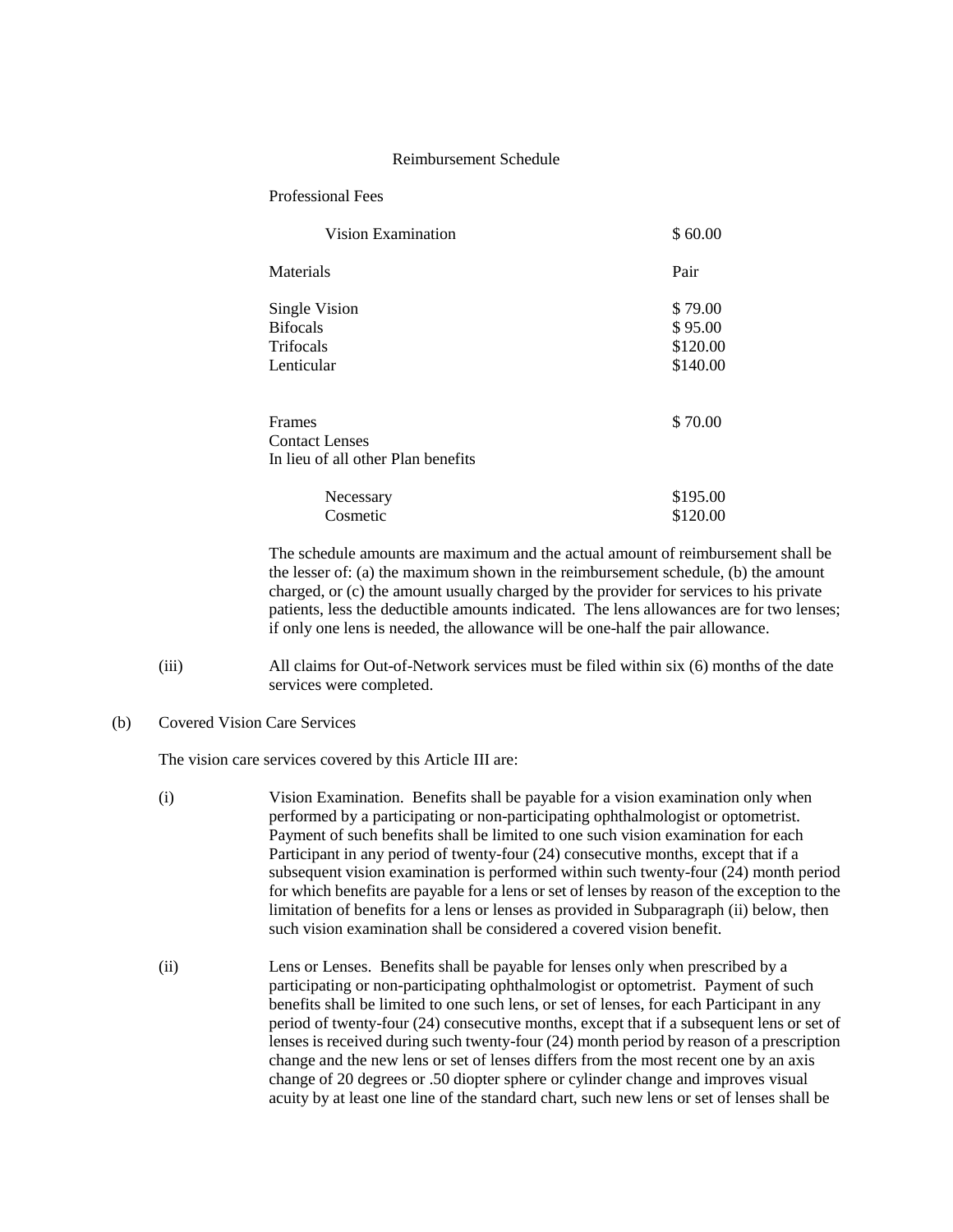considered a covered vision benefit.

- (iii) Frame. Benefits shall be payable for a frame when such frame is for use with a lens or pair of lenses which are prescribed by a participating provider or non-participating optometrist or ophthalmologist, or for a frame, if replacement is necessary. Payment of such benefits shall be limited to one frame for each Participant in any period of twenty-four (24) consecutive months.
- (iv) Contact Lens or Lenses.
	- (A) Necessary. In lieu of the benefits provided above, benefits shall be payable for a contact lens or contact lenses only when prescribed by a participating provider or a non-participating optometrist or ophthalmologist for any of the following conditions:
		- Original or replacement lenses following cataract surgery;
		- To correct extreme visual acuity problems that cannot be corrected with spectacle lenses;
		- To correct for significant anisometropia; and
		- Keratoconus.

If prescribed by a non-participating optometrist or ophthalmologist, benefits shall be payable in accordance with the contact lenses fees as described in the reimbursement schedule under Paragraph (a)(ii) of this Article III.

- (B) Cosmetic. In lieu of the benefits provided above, benefits shall be payable for a contact lens or contact lenses when prescribed for cosmetic purposes by a participating provider or a non-participating optometrist or ophthalmologist. If prescribed by a non-participating optometrist or ophthalmologist, benefits shall be payable in accordance with the contact lenses fees as described in the reimbursement schedule under Paragraph (a)(ii) of this Article III. If prescribed by a participating provider, an allowance of one hundred twenty dollars (\$120.00) will be made in lieu of all other benefits.
- (C) Payment of such benefits shall be limited to one such lens or pair of lenses for each Participant in any period of twenty-four (24) consecutive months and provided that such Participant has not received benefits for lenses under Paragraph (b) (ii) in such period of twenty-four (24) consecutive months.

### (c) Limitations.

Payments for the following materials will not be made for any amount that exceeds benefits allowable under the Plan:

- Oversize lenses:
- Blended lenses:
- Progressive multifocal lenses;
- A frame that costs more than the Plan allowance;
- Contact lenses, except as specifically provided elsewhere herein;
- Photochromic, tinted, coated or laminated lenses (other than pink #1 or #2);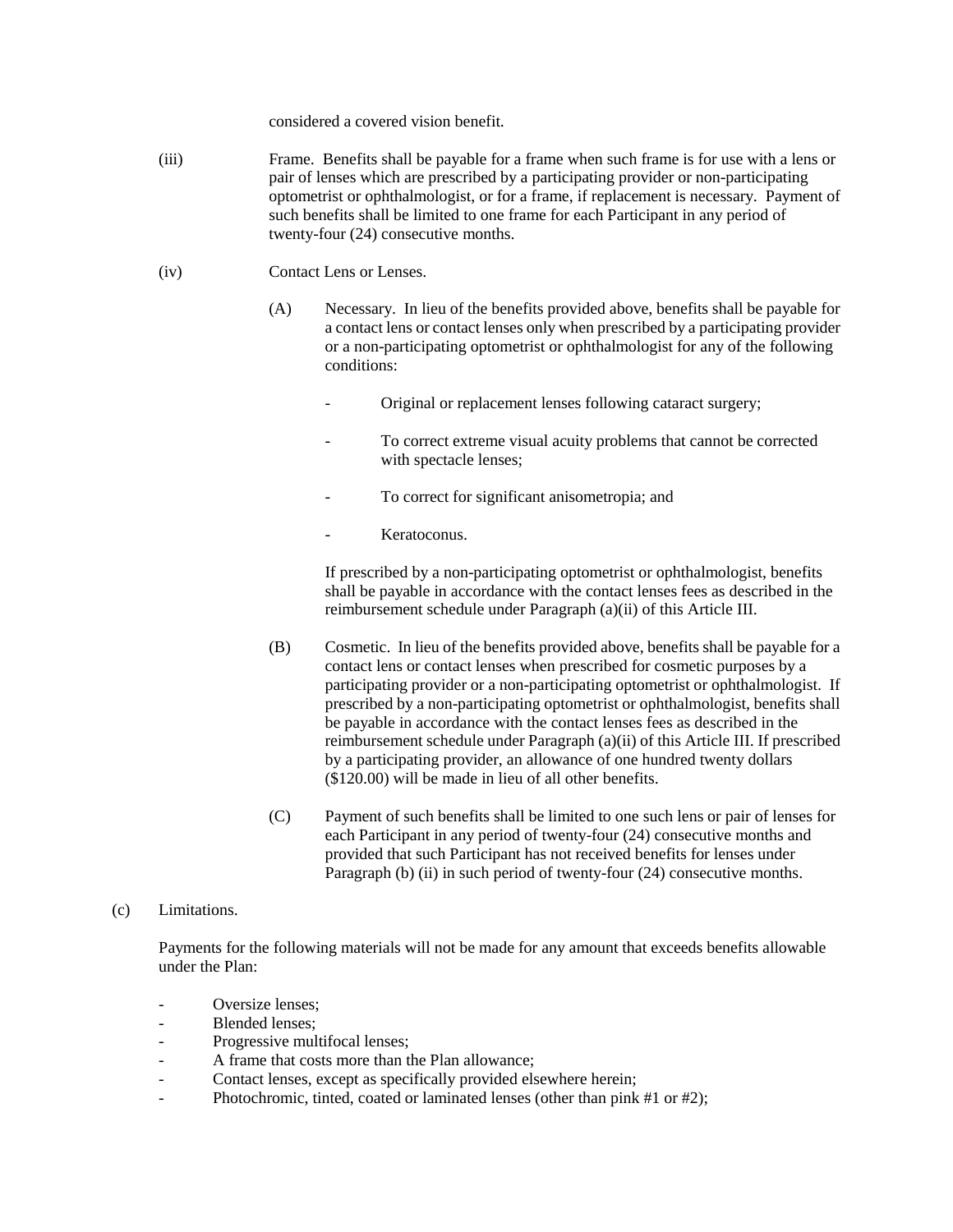- Cosmetic lenses or optional cosmetic processes; and
- UV protected lenses.

## (d) Exclusions.

No benefits are payable for the following services, including supplies:

- (i) Orthoptics or vision training or subnormal vision aids.
- (ii) Lenses and frames furnished under this Plan which are lost or broken, except at the normal intervals when services are otherwise provided for.
- (iii) Medical or surgical treatment of the eyes.
- (iv) Eye examinations or corrective eye wear required by an Employer as a condition of employment.
- (v) Services or materials for which the Participant may be compensated under any workers' compensation law or other employers' liability laws regardless of jurisdiction; or services for which the Participant, without cost, can obtain the needed care from any federal, state, county, municipality, or special district organization or agency.
- (vi) Two pairs of glasses in lieu of bifocals.
- (vii) Plano lenses (non-prescription).
- (viii) Services or materials rendered or supplied Out-of-Network more than six months prior to the submission of a claim therefor.
- (e) Termination.

Notwithstanding the other provisions of this Article III and except as described in Article VI, Paragraph 8, eligibility for vision care benefits will terminate at termination of active employment with the Employer.

(f) Claims and Appeal Procedures.

Any Employee who believes that he is entitled to receive a benefit under this Article V shall file a claim in writing with the third party administrator engaged by the Company to administer the Plan provided for in this Article III. If after the claims and appeals procedures of such administrator (which procedures are hereby incorporated by reference) are exhausted the claim is wholly or partially denied, the Employee may appeal the decision to the Pension Board by following the procedures set forth in Article I, Section VIII.B.1. Adverse decisions made by the Pension Board may be taken up as a grievance under the procedures provided in Article I, Section VIII. E.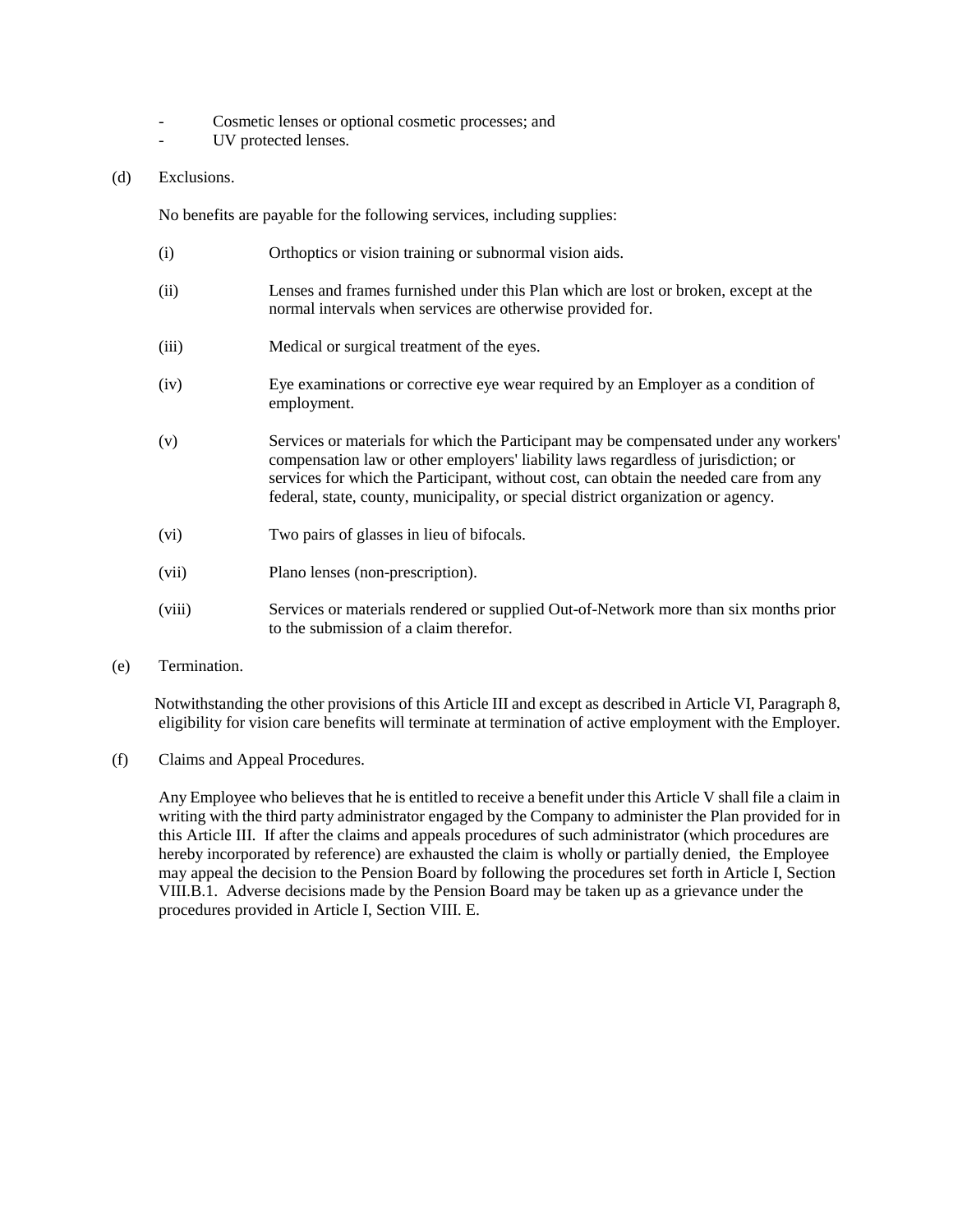### ARTICLE IV - Basic Life Insurance

Payable to your beneficiary in the event of your death from any cause in the amount of \$45,000 For retirements occurring before May 9, 2001 basic life benefits reduce at retirement to a minimum of \$3,000 in 30 equal monthly installments. For retirements occurring after May 9, 2001 basic life benefits reduce at retirement to a minimum of \$5,000 in equal monthly installments.

## Accidental Death and Dismemberment Insurance (AD&D):

The Principle Sum is payable for loss of life or loss of more than one member. One half the Principal Sum is payable for loss of one member. One fourth of the Principal Sum for loss of thumb or index finger on either hand.

Principal Sum \$45,000

Accidental Death and Dismemberment Insurance (AD&D) terminates at retirement.

### ARTICLE V - Weekly Disability Insurance (Non-Occupational)

Benefits will be payable from the latter of the fourth day of disability or the second normal working day missed, or the first day of hospital confinement as a registered bed patient and are payable up to 52 weeks during any one period of disability due to injury or sickness.

Weekly Benefits will be provided as follows:

Plant Service Employees \$225 per week

Maintenance Employees \$370 per week

Weekly Disability will terminate at age 75 or retirement, whichever occurs first.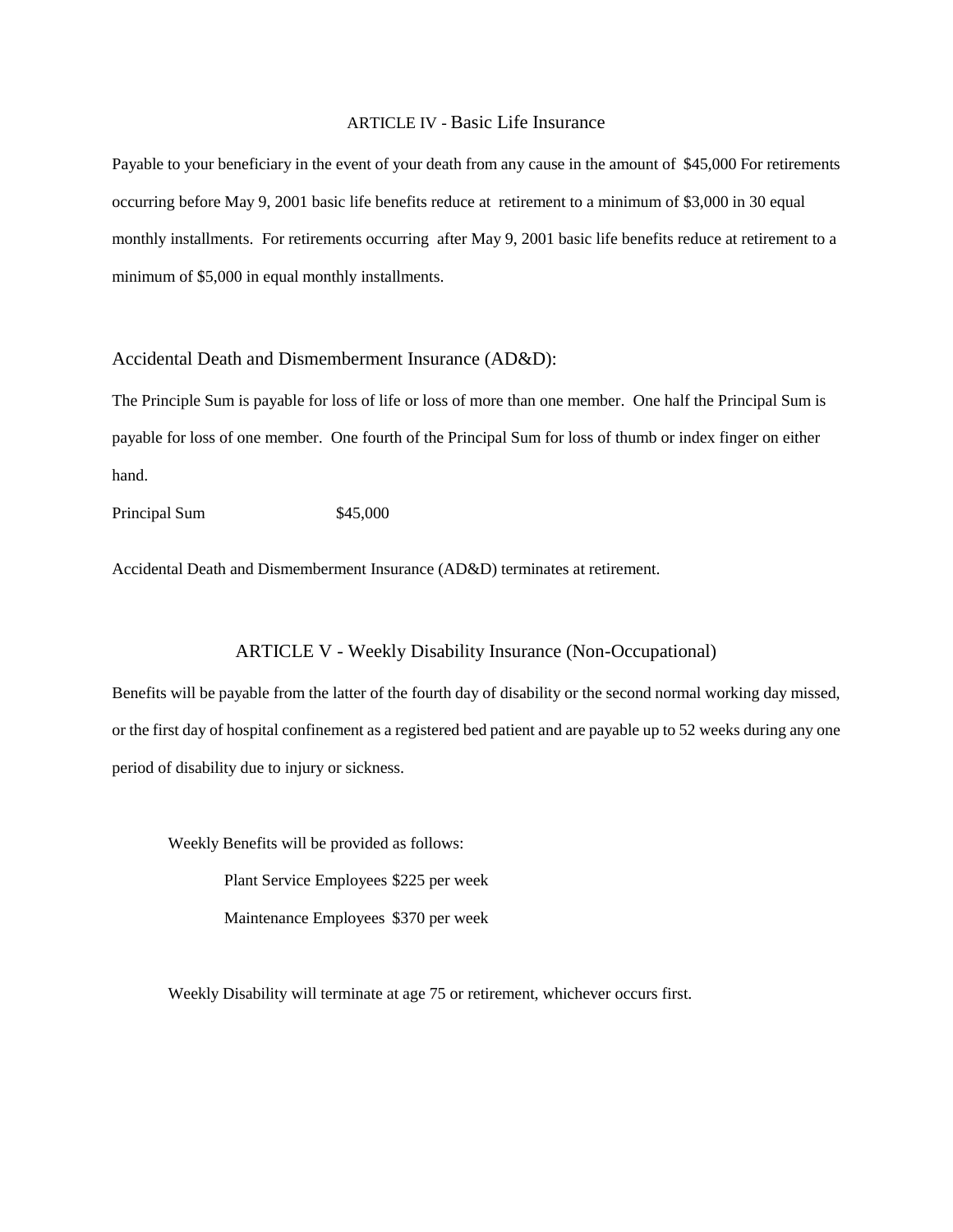#### **PART III**

#### **Savings Plan**

Subject to the conditions stated in Article IV, the Employer agrees to provide the benefits of the Company's Bridgestone Americas, Inc. Employee Savings Plan for Bargaining Unit Employees (the "Plan" for purposes of this Part III) effective as of the Effective Date and, subject to Paragraph 3 of Part IV, for the duration of the CBA thereafter on the terms hereinafter set forth in this Part III:

#### ARTICLE I

### DEFINITIONS

- 1.1 Definitions. The following terms when used herein with initial capital letters, unless the context clearly indicates otherwise, shall have the following respective meanings:
	- (1) Account: A Participant's entire account in the Plan, consisting of his Deferred Salary Contributions Account, Roth Contributions Account, Rollover Contributions Account, Transfer Account, Matching Employer Contributions Account and Additional Employer Contributions Account.
	- (2) *Reserved*.
	- (3) *Reserved*.
	- (4) The Administrative Committee or Committee: The Administrative Committee provided for in Section 7.2, which is also known as the Company's Pension Board. The members of such Committee are herein sometimes called "Committeemen".
	- (5) Administrator or Plan Administrator: The Administrator of the Plan, as defined in ERISA section  $3(16)(A)$  and Code section  $414(g)$ , shall be the Company, which may delegate all or any part of its powers, duties and authorities in such capacity (without ceasing to be the Administrator of the Plan) as hereinafter provided.
	- (6) Beneficiary: A Participant's Spouse or, if he has no Spouse or his Spouse consents (in the manner hereinafter described in this Subsection (6)) to the designation hereinafter provided for in this Subsection (6), such person or persons other than, or in addition to, his Spouse as may be designated by a Participant as his death beneficiary under the Plan. Such a designation may be made, revoked or changed only by an instrument (in form acceptable to the Administrative Committee) which is signed by the Participant, which includes his Spouse's written consent to the action to be taken pursuant to such instrument (unless such action results in the Spouse being named as the Participant's sole Beneficiary), and which is filed with the Administrative Committee before the Participant's death. A Spouse's consent required by this Subsection (6) shall be signed by the Spouse, shall designate a Beneficiary (or a form of benefits) which may not be changed without spousal consent (unless the consent of the Spouse expressly permits designations by the Participant without any requirement of further consent by the Spouse), shall acknowledge the effect of such consent, shall be witnessed by a notary public and shall be effective only with respect to such Spouse. At any time when all the persons designated by the Participant as his Beneficiary have ceased to exist, his Beneficiary shall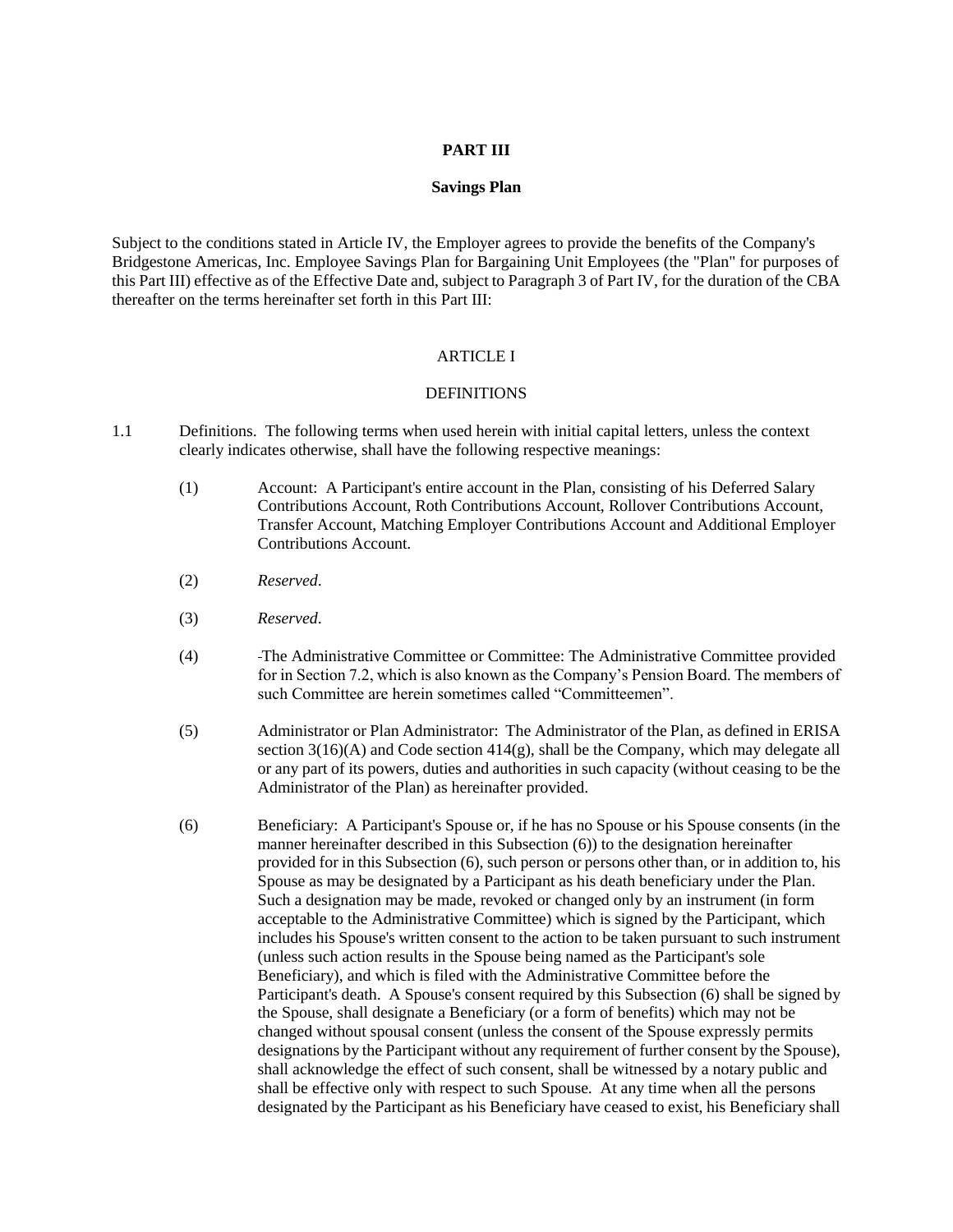be his Spouse or, if he does not then have a Spouse, the Participant's estate. If a Participant has no Spouse and he has not made an effective Beneficiary designation pursuant to this Subsection (6), his Beneficiary shall be his estate. For purposes of the Plan, (a) a person shall be the "Spouse" of a Participant if such person and the Participant are married at the relevant time, (b) the term "Spouse" shall be defined as it is defined for purposes of Federal law in the Federal Defense of Marriage Act of 1996, and (c) the term "marriage" and "married" shall refer only to marriage as defined in such Act.

- (7) Board: The Board of Directors of the Company.
- (8) Code: The Internal Revenue Code of 1986, as it has been and may be amended from time to time and any successor United States taxing or revenue law.
- (9) Company: Bridgestone Americas, Inc.
- (10) Compensation Reduction Agreement: A qualified cash or deferred arrangement pursuant to which an Employee agrees to reduce, or to forego an increase in, his Eligible Earnings and his Employer agrees to contribute the amount so reduced or foregone to the Plan as a Deferred Salary Contribution, as a Roth Contribution, or partly as a Deferred Salary Contribution and partly as a Roth Contribution, as elected by the Member.
- (11) Continuous Service: The period of time, between the Employment Commencement Date of a Member and his most recent Severance Date. Periods of employment are aggregated on the basis that 12 months of employment equals one year and each additional 30 days equals one-twelfth of a year. Notwithstanding any other provision of this Plan, to the extent required by section 414 of the Code, service as an employee of any Controlled Group Member will be counted as Continuous Service in the same manner as if it was service with the Employer.
- (12) Contribution Period: If the Participant (i) is paid semi-monthly, the period which ends on the 15th or last day of each month unless such day is not a working day at the location of his employment in which case the next preceding working day, (ii) is paid weekly, the period of one week which ends on the day he is customarily paid or (iii) is paid monthly, the period of one calendar month.
- (13) Controlled Group: The Company and any and all other corporations, trades and/or businesses, the employees of which together with Employees of the Company are required, by the first sentence of subsection (b) or by subsections (c), (m) or (o) of section 414 of the Code, including regulations prescribed by the Secretary of the Treasury thereunder, to be treated as if they were employed by a single employer. The Controlled Group shall also include, with respect to any "leased employee" (within the meaning of section 414(n) of the Code) of any member of the Controlled Group as determined under the preceding sentence, any "leasing organization" (within the meaning of such section) which provides any leased employees to any such Controlled Group Member, but only during the time that such leasing organization provides such leased employees. Each corporation or unincorporated trade or business that is or was a member of the Controlled Group shall be referred to herein as a "Controlled Group Member", but only during such period as it is or was such a member.
- (14) Deferred Salary Contribution: The amount of before-tax contributions which the Employer is required to contribute pursuant to a Compensation Reduction Agreement, and which are excludable from the gross income of the Member pursuant to section 402(e)(3) of the Code. Except as otherwise specifically provided in the Plan, the term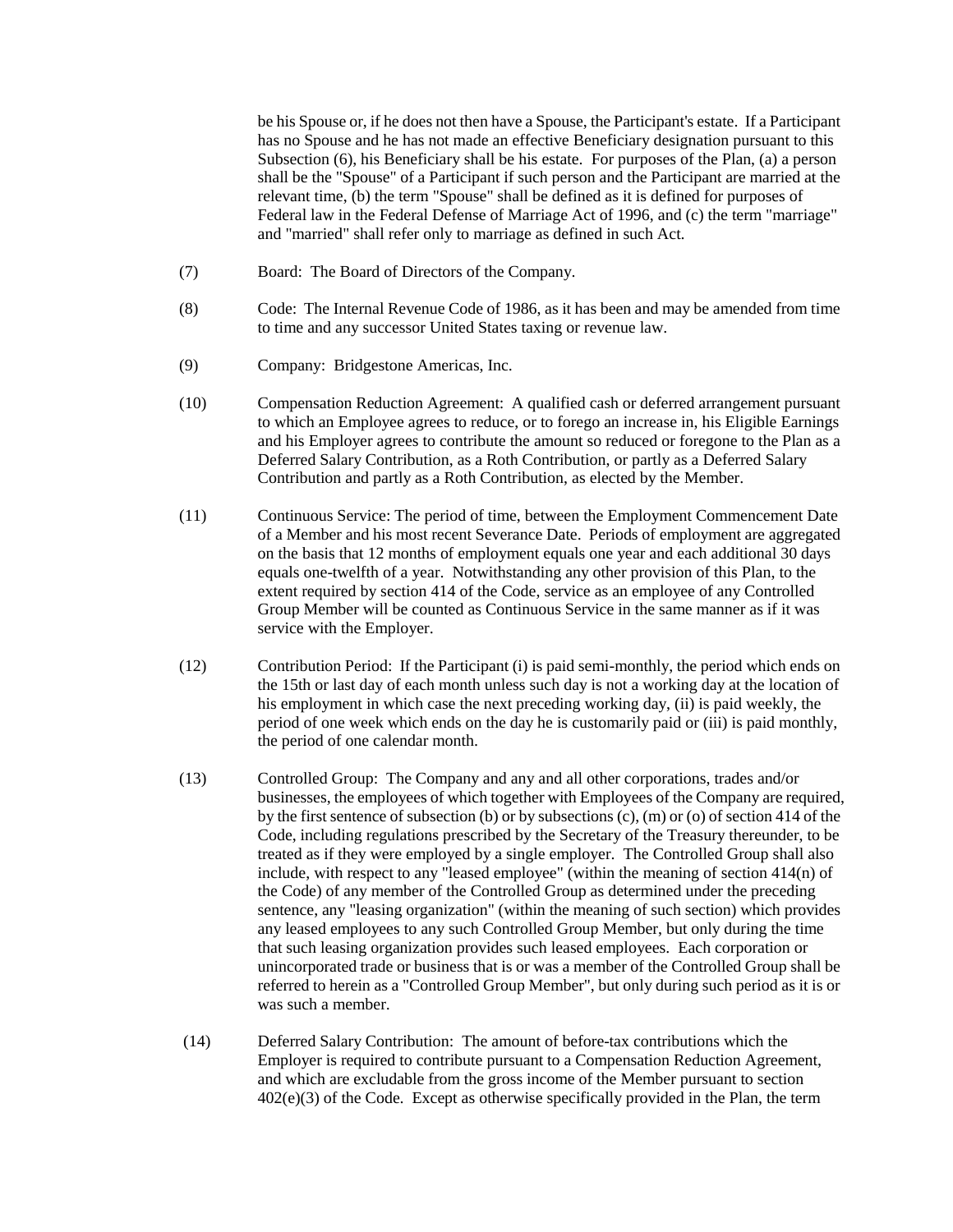"Deferred Salary Contributions" shall include Catch-up Deferred Salary Contributions, as defined in Section 3.6 of the Plan.

- (15) Deferred Salary Contributions Account: A Member's Account reflecting Deferred Salary Contributions made for him and earnings thereon, subject to the provisions of Section 5.2.
- (16) Disability or Disabled: Physical or mental inability of a permanent nature which lasts for at least six months.
- (17) Effective Date: As defined in the recitals to this Pension and Insurance Agreement.
- (18) Eligible Earnings: The entire amount of compensation paid, or which would have been paid except for the provisions of the Plan, to the Employee during any period by reason of his employment, including overtime and vacation pay, as recorded in the records of his Employer, but excluding any imputed income, any accident and sickness benefits, any supplemental unemployment benefit payments, any payments under plans imposed by governments other than the United States, any payments made for transportation, or any special allowance. The Eligible Earnings of an Employee taken into account for any purpose under the Plan for any year shall not exceed the limitation in effect for such year under section  $401(a)(17)$  of the Code.
- (19) Employee: Any employee, excluding "leased employees" and individuals who are treated as employees of an Employer pursuant to regulations under section 414(o) of the Code, who (i) is represented by a collective bargaining representative with whom his Employer has in effect a contract providing for coverage by the Plan, but no such employee shall be covered by the Plan until the effective date specified in such contract and (ii) either (A) in the case of an Employee other than a New Hire, has accumulated one year of Continuous Service with the Employer, or (B) in the case of a New Hire has completed one "year of service." For purposes of this Section, a "year of service" means a 12-consecutive month period during which a New Hire completes 1,000 Hours of Service as a New Hire. Any 12-consecutive month period during which a New Hire has less than 1,000 Hours of Service shall not be considered in computing years of service. The measurement of a 12-consecutive month period for purposes of computing a year of service begins on the date on which the New Hire first performs an Hour of Service for the Controlled Group and each anniversary thereof. For purposes of this Section, a "leased employee" means any person who, pursuant to an agreement between a Controlled Group Member and any other person ("leasing organization"), has performed services for the Controlled Group Member on a substantially full-time basis for a period of at least one year and such services are performed under the primary direction or control of the Controlled Group Member. A leased employee will not be considered an Employee of a Controlled Group Member, however, if (a) leased employees do not constitute more than 20 percent of the Controlled Group Member's non-highly compensated work force (within the meaning of section  $414(n)(5)(i)$  of the Code), and (b) such leased employee is covered by a money purchase pension plan maintained by the leasing organization that provides (I) a nonintegrated employer contribution rate of at least 10 percent of compensation, (II) immediate participation and (III) full and immediate vesting.
- (20) Employer: Bridgestone Americas Tire Operations, LLC.
- (21) Employment Commencement Date: The date on which an Employee first performed an Hour of Service with the Employer, subject to the following provisions: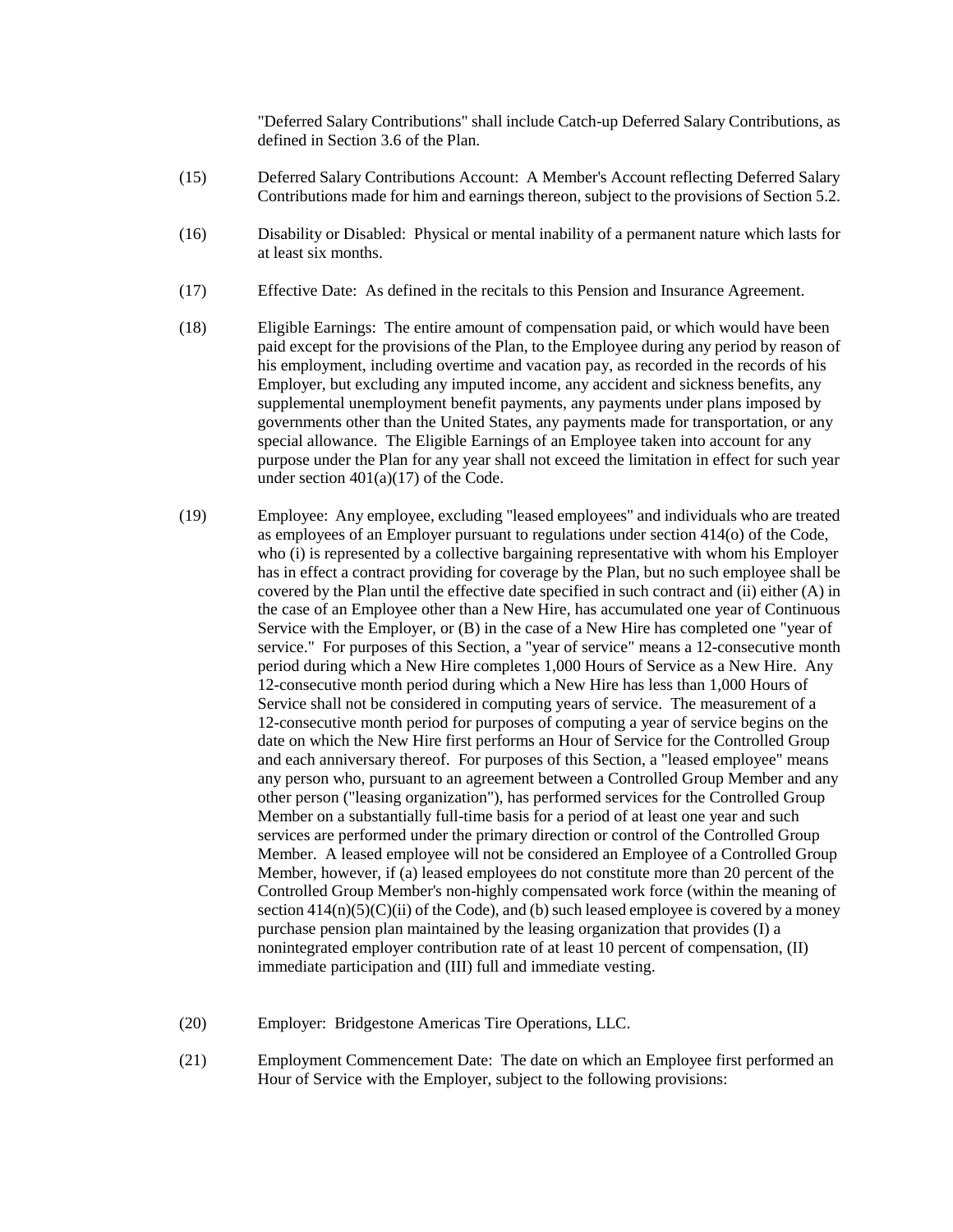(a) If more than 12 months after an Employee's Severance Date such Employee again performs an Hour of Service, his Employment Commencement Date shall be advanced by the period of time between such Severance Date and the date he again performed an Hour of Service unless Paragraph (b) or (d) of this Subsection applies.

(b) If an Employee, who either had been a Member for less than three continuous years or had less than 5 years of Continuous Service as of a Severance Date, again performs an Hour of Service more than 12 months after such Severance Date, his Employment Commencement Date shall be advanced pursuant to Paragraph (a) of this Subsection, but only if the period of time between such Severance Date and the date such Employee again performed an Hour of Service equals or exceeds the greater of (i) the period of time between his Employment Commencement Date and such Severance Date or (ii) 60 months.

(c) If an Employee's Severance Date occurs by reason of entering active military service with the armed forces of the United States and if he has re-employment rights with the Employer, his Employment Commencement Date shall not be advanced so long as he returns to employment with the Employer within the time prescribed by federal law.

(d) If an Employee is absent from work for any period which commences on or after the Effective Date -

- (i) by reason of the pregnancy of the Employee,
- (ii) by reason of the birth of a child of the Employee,
- (iii) by reason of the placement of a child with the Employee in connection with the adoption of such child by the Employee, or
- (iv) for purposes of caring for any such child for a period beginning immediately following such birth or placement, and the absence is permitted under the Employer's employment practices, the Employee's Severance Date will not occur until the date two years after the commencement of such absence if the Employee does not perform an Hour of Service within such two-year period. In the case of such a two-year absence, for purposes of this Section 1.1(21)(d), the first one-year period of absence shall be counted as service and the second one-year period of absence shall not count as a period of service or a period of severance.
- (22) ERISA: The Employee Retirement Income Security Act of 1974, as it has been and may be amended from time to time.
- (23) Fiduciary: Any person who is a "fiduciary" as defined by ERISA section 3(21).
- (24) Hardship: An immediate and heavy financial need of the Participant on account of any of the following: (a) expenses for (or necessary to obtain) medical care that would be deductible under section 213(d) of the Code (determined without regard to whether the expenses exceed 7.5% of adjusted gross income); (b) costs directly related to the purchase (excluding mortgage payments) of a principal residence for the Participant (c) the payment of tuition and related educational fees and room and board expenses for up to the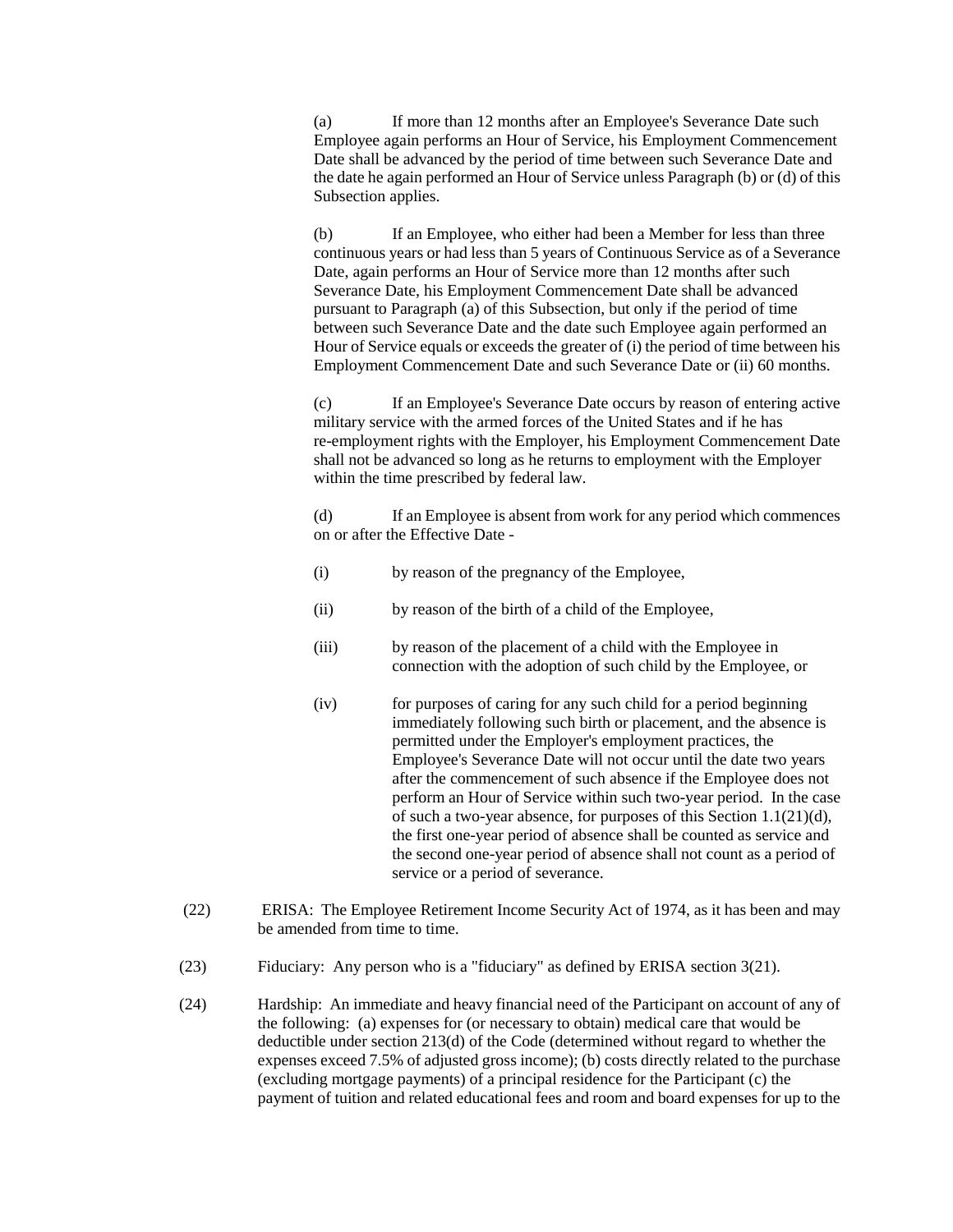next twelve months of post-secondary education for the Participant, or the Participant's Spouse, children, or dependents (as defined in section 152 of the Code, without regard to section  $152(b)(1)$ ,  $(b)(2)$  or  $(d)(1)(B)$  of the Code.); (d) the need to prevent the eviction of the Participant from his principal residence or foreclosure on the mortgage of the Participant's principal residence; (e) burial or funeral expenses for the Participant's deceased parent, Spouse, children or dependents (as defined in section 152 of the Code, without regard to section  $152(d)(1)(B)$  of the Code); (f) expenses for the repair of damage to the Participant's principal residence that would qualify for the casualty deduction under section 165 of the Code (determined without regard to whether the loss exceeds 10% of adjusted gross income); or (g) any other financial need which the Commissioner of Internal Revenue, through the publication of revenue rulings, notices and other documents of general applicability, may from time to time designate as a deemed immediate and heavy financial need.

(25) Highly Compensated Employee:

(a) For a particular Plan Year, an Employee (i) who, during the current or preceding Plan Year, was at any time a 5-percent owner (as such term is defined in section  $416(i)(1)$  of the Code, or (ii) for the preceding Plan Year, received compensation from the Controlled Group in excess of the amount in effect for such Plan Year under section  $414(q)(1)(B)$  of the Code.

(b) "Highly Compensated Employee" shall include a former Employee whose Severance Date occurred prior to the Plan Year and who was a Highly Compensated Employee for the Plan Year in which his Severance Date occurred or for any Plan Year ending on or after his 55th birthday.

(c) For purposes of this Section, the term "compensation" shall mean an Employee's compensation as defined in Section 4.5(4).

- (26) Hour of Service: Each hour for which an Employee is paid, or entitled to payment, for the performance of duties for the Employer. As used in Section 1.1.(19), the term "Hour of Service" shall also include each hour for which an Employee is paid, or entitled to payment, by the Employer for reasons other than the performance of duties and each hour for which back pay, irrespective of mitigation of damages, is either awarded or agreed to by the Controlled Group; and the manner of determining Hours of Service for reasons other than the performance of duties and the crediting of Hours of Service to an applicable 12-month period following an Employee's employment date shall be in accordance with the rules and regulations promulgated by the Secretary of Labor in DOL Regulation 2530.200b-2(b) and (c).
- (27) Investment Advisor: An investment manager, as defined in ERISA.
- (28) Investment Committee: The Investment Committee provided for in Section 9.2.
- (29) Investment Funds: The Funds provided for in Section 5.1.
- (30) Loan Account: The separate recordkeeping account within a Participant's Account established by the Administrator pursuant to Section 5.5(4).
- (31) Matching Employer Contribution: An amount determined pursuant to Section 4.1.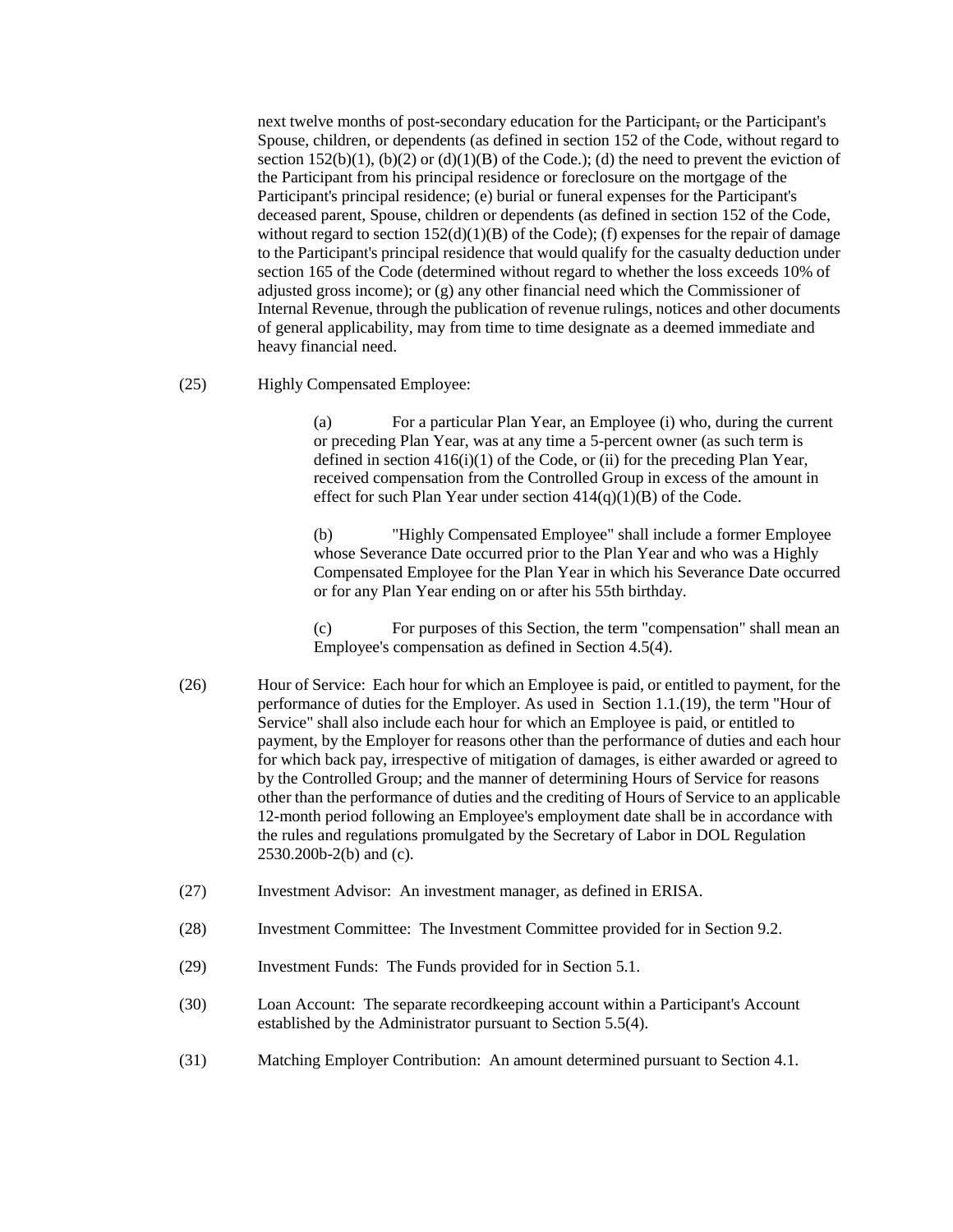- (32) Matching Employer Contributions Account: A Member's Account reflecting Matching Employer Contributions and earnings thereon, subject to the provisions of Section 5.2.
- (33) Medical Plan: The Health Incentive Plan set forth in Part II, Article I of this Pension and Insurance Agreement between the Employer and the Union.
- (34) Member: An Employee who has become and continues to be a Member of the Plan in accordance with the provisions of Article II.
- (35) Named Fiduciaries: The Named Fiduciaries under the Plan shall be the Company, the Administrative Committee and the Investment Committee, each of which shall have such powers, duties and authorities as shall be specified in the Plan and Trust Agreement and may delegate all or any part of such powers, duties and authorities as hereinafter provided. Any other person may be designated as a Named Fiduciary as provided in Section 9.2.
- (36) Participant: A Member or former Member for whose benefit a part of the Trust Fund is held.
- (37) Plan: Bridgestone Americas, Inc. Employee Savings Plan for Bargaining Unit Employees, the terms and provisions of which are herein set forth, as the same may be amended, supplemented or restated from time to time.
- (38) Plan Year: The 12-month period commencing on January 1st of each year and ending on the next following December 31st, and on which the primary records of the Plan and Trust Fund are to be kept.
- (39) Rollover Contribution.: A contribution to the Plan of (a) an "eligible rollover distribution" (as defined below), or (b) the entire amount of a distribution that is attributable solely to a rollover contribution from a qualified plan and otherwise satisfies the requirements of section  $408(d)(3)(A)(ii)$  of the Code (relating to individual retirement rollover accounts). An "eligible rollover distribution" is any distribution of all or any portion of the balance to the credit of the distributee from a plan that meets the requirements for qualification under section 401(a) of the Code, except (a) any distribution that is one of a series of substantially equal periodic payments (not less frequently than annually) made for the life (or life expectancy) of the distributee or the joint lives (or joint life expectancies) of the distributee and the distributee's designated beneficiary, or for a specified period of ten years or more, (b) any distribution to the extent the distribution is required under section  $401(a)(9)$  of the Code, (c) the portion of any distribution that is not includible in gross income (other than a distribution from a designated Roth account, as defined in section 402A of the Code), (d) any distribution which is made upon the hardship of the distributee, and (e) such other amounts specified in Treasury regulations, rulings, notices or announcements issued under section 402(c) of the Code. For purposes of this Subsection, a portion of a distribution shall not fail to be an "eligible rollover distribution" merely because the portion consists of after-tax contributions which are not includible in gross income, including any amounts distributed from a Roth account (as defined in section 402A of the Code). However, such portion may be transferred only to an individual retirement account or annuity described in section 408(a) or (b) of the Code, or to a qualified trust (within the meaning of section 402(c) of the Code) or an annuity contract described in section 403(b) of the Code that agrees to separately account for amounts so transferred (and earnings thereon), including separately accounting for the portion of such distribution which is includible in gross income and the portion of such distribution which is not so includible.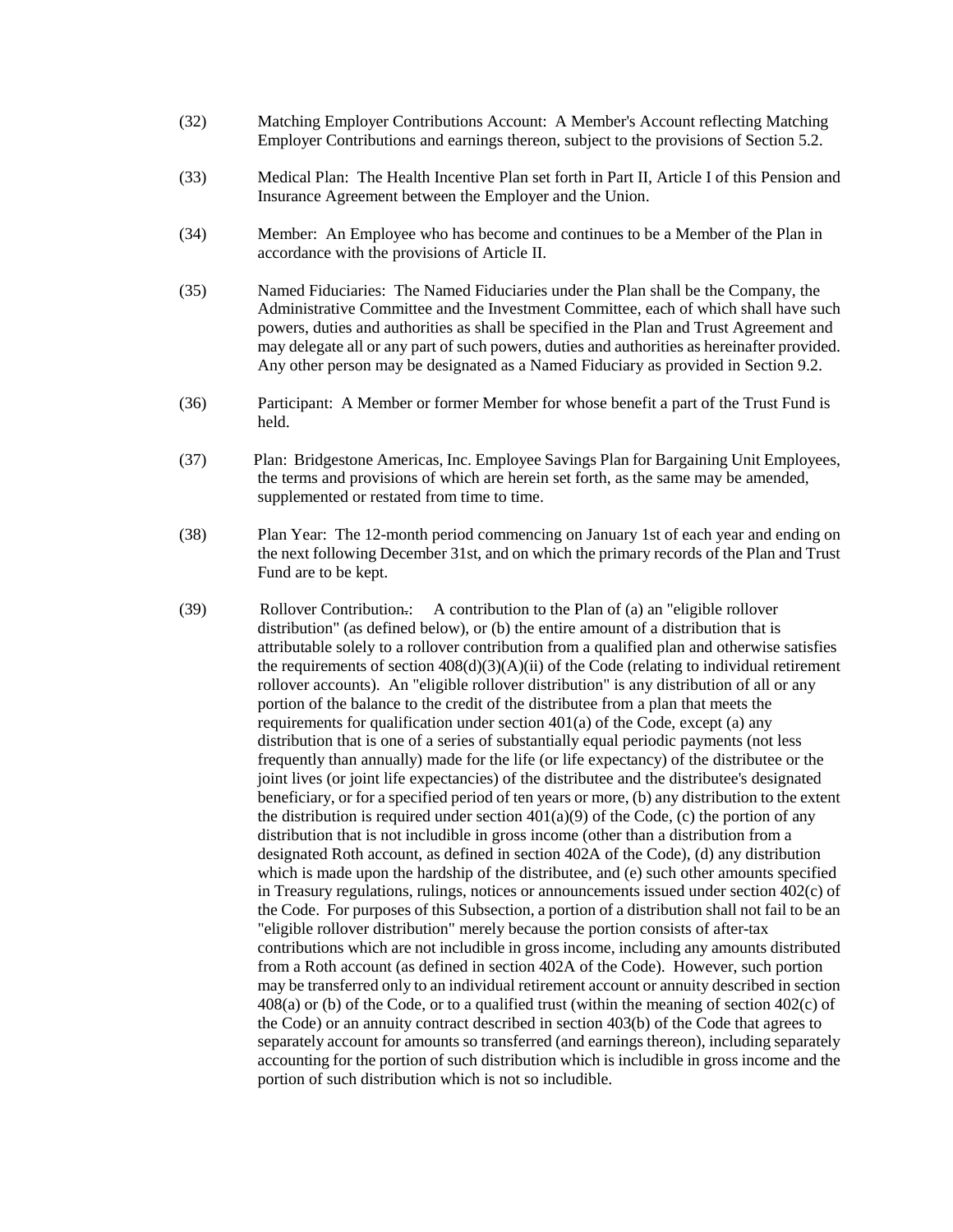- (40) Rollover Contributions Account: A Member's Account reflecting Rollover Contributions made and earnings theron.
- (41) Roth Contribution: A contribution made to the Plan pursuant to a Compensation Reduction Agreement as provided in Section 3.1 which the Employee has irrevocably designated as being contributed in lieu of all or a portion of the Deferred Salary Contribution that the Employee is otherwise entitled to make under the Plan and which is treated by the Employer as includible in the Employee's gross income pursuant to section 402A of the Code at the time the Employee would have received that amount in cash if the Employee had not made such election. Except as otherwise specifically provided in the Plan, the term "Roth Contributions" shall include "Catch-Up Roth Contributions", as defined in Section 3.6 of the Plan.
- (42) Roth Contributions Account: A Member's Account reflecting Roth Contributions made for him and earnings thereon, subject to the provisions of Section 5.2.
- (43) Severance Date: Subject to Section 1.1(21)(d), the earliest of (i) the date on which an Employee retires, dies, quits, or is discharged, or (ii) the date on which he ceased to accrue Continuous Service credit as specified under the terms of the contract between his collective bargaining representative and his Employer with respect to leaves of absence or layoffs, but in no event earlier than the first anniversary of the first day of a period in which he remains absent (with or without pay) from the service of the Employer.
- (44) New Hire: The term shall have the meaning set forth in the CBA
- (45) Transfer Account: A Participant's Account reflecting amounts transferred by or for him from Bridgestone Americas, Inc. Employee Stock Ownership Plan for Bargaining Unit Employees or Bridgestone Americas, Inc. Employee Savings Plan II for Bargaining Unit Employees, and earnings thereon, subject to the provisions of Section 5.2.
- (46) Trust: The trust created by the Trust Agreement.
- (47) Trust Agreement: The Trust Agreement between the Company and the Trustee dated as of January 1, 1986, providing among other things, for the Trust, the investment of the Trust Fund and allocation of responsibilities among Trustees, as such Trust Agreement may be amended, supplemented or restated from time to time, or any successor to such Trust Agreement.
- (48) Trustee: The Trustee or Trustees designated in the Trust Agreement, or their successor or successors in trust under the Trust Agreement. Allocation of responsibilities among Trustees shall be as set forth in the Trust Agreement.
- (49) Trust Fund: The entire trust estate held by the Trustee under the provisions of the Plan and the Trust Agreement, without distinction as to principal or income, and which shall be comprised of the Investment Funds.
- (50) Valuation Date: Each day on which the New York Stock Exchange is open for trading.
- 1.2 Construction.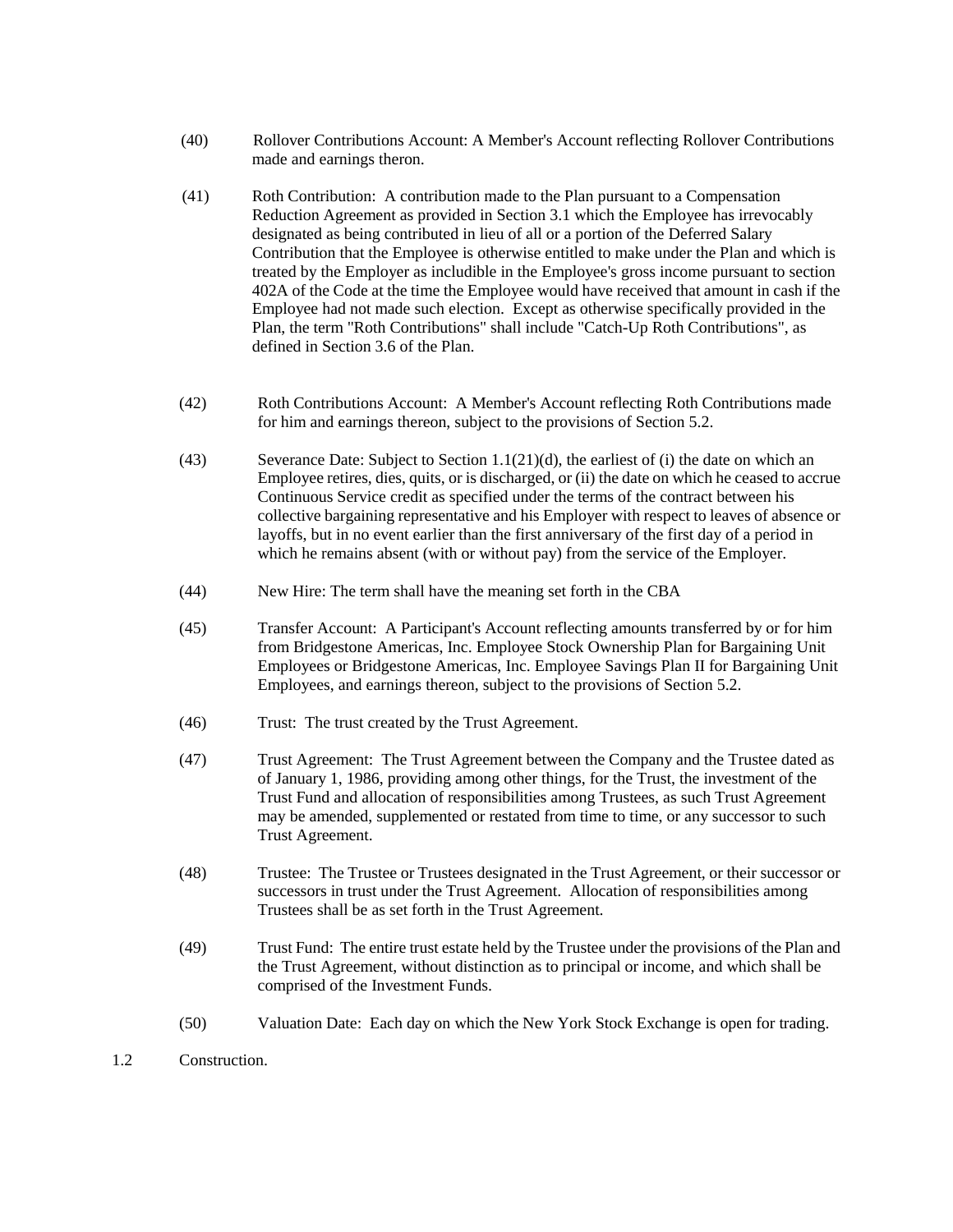- (1) Unless the context otherwise indicates, the masculine wherever used herein shall include the feminine and neuter, the singular shall include the plural and words such as "herein", "hereof", "hereby", "hereunder" and words of similar import refer to the Plan as a whole and not to any particular part thereof.
- (2) Where headings have been supplied to portions of the Plan they have been supplied for convenience only and are not to be taken as limiting or extending the meanings of any of its provisions.
- (3) Wherever the word "person" appears in the Plan, it shall refer to both natural and legal persons.
- (4) Except to the extent federal law controls, the Plan shall be governed, construed and administered according to the laws of the State of Ohio. All persons accepting or claiming benefits under the Plan shall be bound by and deemed to consent to its provisions.

## **ARTICLE II**

### ELIGIBILITY AND MEMBERSHIP

- 2.1 Commencement of Membership. Each Employee who was a Member on the Effective Date and who continues to be an Employee on the Effective Date shall continue to be a Member on that date. Each other person shall become a Member on the first payroll date that is as soon as administratively practicable following the date on which he becomes an Employee, or any subsequent payroll date, if he has timely enrolled in the Plan pursuant to a Compensation Reduction Agreement. An Employee's Compensation Reduction Agreement shall contain his authorization for his Employer to reduce his Eligible Earnings and to make Deferred Salary Contributions and/or Roth Contributions on his behalf in accordance with the provisions of Section 3.1. A Compensation Reduction Agreement shall remain in effect until revised, revoked or terminated.
- 2.2 Duration of Membership. Once an Employee becomes a Member, he shall remain a Member so long as he is an Employee. However, a Member who has ceased Deferred Salary Contributions and Roth Contributions may make no further Deferred Salary Contributions or Roth Contributions until the date specified in Section 3.43.3 and until he has again enrolled pursuant to Section 2.1.
- 2.3 Reemployment. Upon completion of one year of Continuous Service by an Employee who is subsequently rehired after a Severance Date, and where such Employee has not lost his prior Continuous Service under Section 1.1(21), such Employee will be considered to have been eligible to participate in the Plan commencing on the first payroll date after the date such Employee was subsequently rehired.

# ARTICLE III

# EMPLOYEE CONTRIBUTIONS

3.1 Deferred Salary and Roth Contributions. Deferred Salary Contributions and/or Roth Contributions for an Employee shall be made at the end of each Contribution Period as specified in the Compensation Reduction Agreement. Such amount shall be not less than the equivalent, per Contribution Period, of one percent of his Eligible Earnings and not more than the maximum amount permitted by Sections 4.5 and 4.7 through 4.9; provided, however, that an Employee's Deferred Salary Contributions and Roth Contributions when added to the other deductions from his paycheck cannot exceed 100% of the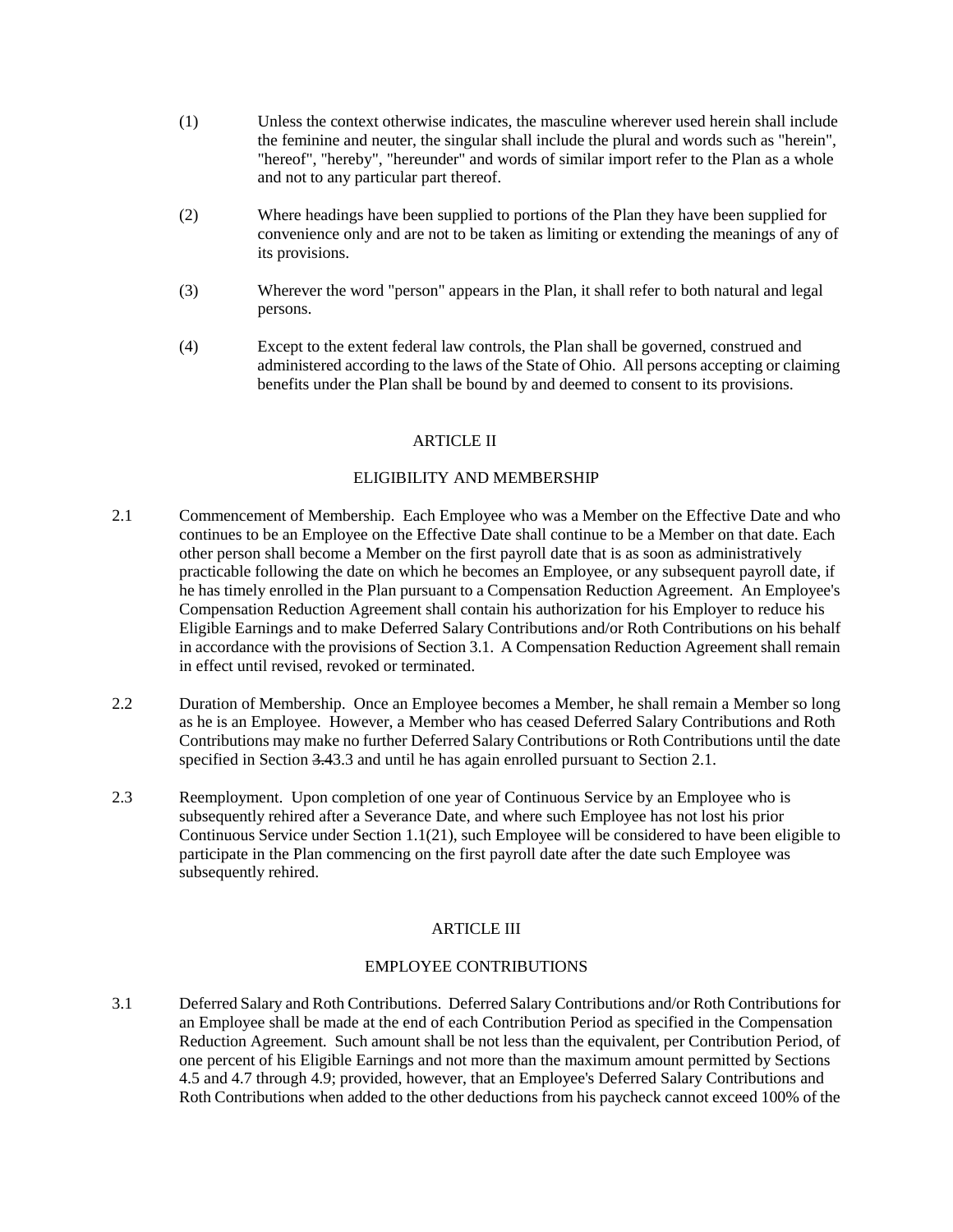Employee's paycheck before such deductions and Deferred Salary Contributions. and Roth Contributions. In the event an Employee does not designate on his Compensation Reduction Agreement whether the contributions elected to be made are Deferred Salary Contributions or Roth Contributions, all contributions elected on such Compensation Reduction Agreement shall be deemed for all purposes of the Plan to be Deferred Salary Contributions.

- 3.2 Change in Contributions. A Member who has entered into a Compensation Reduction Agreement may amend such Agreement to increase or decrease the amount of Deferred Salary Contributions and/or Roth Contributions thereunder in accordance with procedures established by the Administrative Committee (or its delegate) and such amendment shall be effective as soon as practicable after it is made.
- 3.3 Suspension of Contributions. A Compensation Reduction Agreement may be suspended at any time as to Deferred Salary Contributions and/or Roth Contributions not theretofore accrued. After any such suspension, a Member may resume Deferred Salary Contributions and/or Roth Contributions by entering into a Compensation Reduction Agreement which shall be effective as soon as practicable after such Agreement is entered into.
- 3.4 Special Deferred Salary or Roth Contributions. Any Employee who becomes entitled to receive from the Employer lump sum payments with respect to C.O.L.A., signing bonus or supplemental bonus, reduced by any applicable taxes under the Federal Insurance Contributions Act (collectively, the "Lump Sums"), in connection with the ratification of the Collective Bargaining Agreement between the Employer and the Union may enter into a special Compensation Reduction Agreement pursuant to which all or a portion of the Lump Sums, in increments of \$100, will be contributed to the Plan as a Deferred Salary Contribution and/or Roth Contribution on behalf of the Employee. Any Employee who enters into a special Compensation Reduction Agreement pursuant to the preceding sentence who is not already a Member shall become a Member with respect to the amount so contributed. Such special Compensation Reduction Agreement shall be effective upon its execution by the Employee. The Lump Sums described in this Section shall not be considered Eligible Earnings for purposes of the Plan. Deferred Salary Contributions and/or Roth Contributions made pursuant to this Section shall be subject to the limitations of Sections 4.7 and 4.8, but any such Contributions limited by such Sections shall not be subject to Section 3.1. Deferred Salary Contributions and/or Roth Contributions made pursuant to this Section shall not be considered Deferred Salary Contributions or Roth Contributions for purposes of Sections 4.1 and 4.2. In the event an Employee does not designate on his special Compensation Reduction Agreement whether the contributions elected to be made are Deferred Salary Contributions or Roth Contributions, all contributions elected on such special Compensation Reduction Agreement shall be deemed for all purposes of the Plan to be Deferred Salary Contributions.
- 3.5 Payments to Trustee. Deferred Salary Contributions and/or Roth Contributions shall be transmitted by the Employers to the Trustee at least as rapidly as is required by applicable law.
- 3.6 Catch-Up Contributions. All Members who have elected to make Deferred Salary Contributions and/or Roth Contributions to this Plan and who have attained age 50 before the end of a particular Plan Year shall be eligible to make catch-up contributions for such Plan Year (the "Catch-Up Deferred Salary Contributions" and "Catch-Up Roth Contributions" referred to collectively herein as "Catch-Up Contributions") in accordance with, and subject to the limitations of, section 414(v) of the Code; provided, however, that Catch-Up Contributions shall not be eligible for Matching Employer Contributions under Section 4.1 of the Plan and; provided, further, that Catch-Up Contributions shall not be taken into account for purposes of the provisions of the Plan implementing the required limitations of Sections 401(a)(30) and 415(c) of the Code (i.e., Section 4.5 of the Plan). In addition, notwithstanding any provision of the Plan to the contrary, the Plan shall not be treated as failing to satisfy the requirements of sections  $401(k)(3)$ ,  $401(k)(11)$ ,  $410(b)$ , or  $416$  of the Code, as applicable,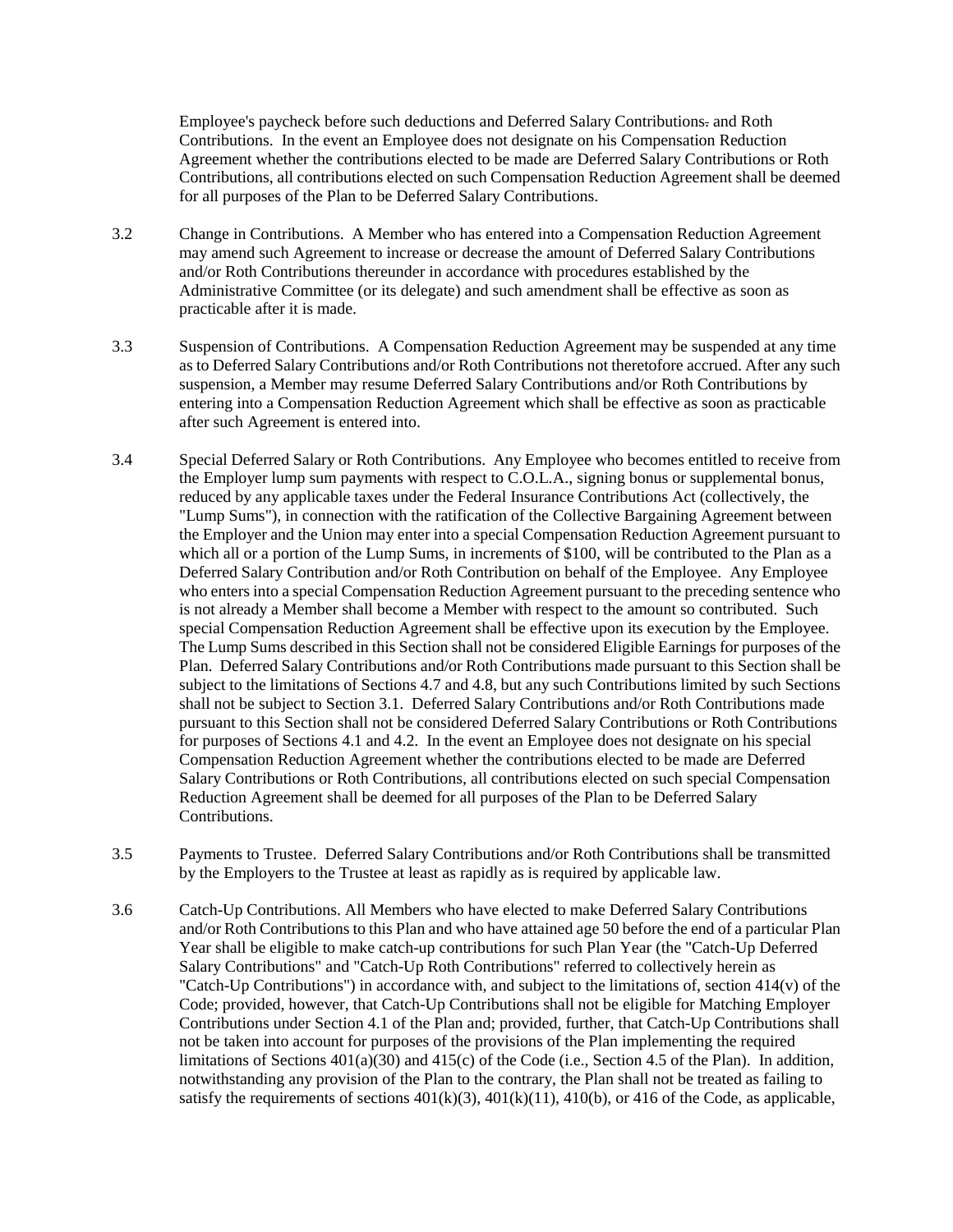by reason of the making of any such Catch-Up Contributions. In furtherance of, but without limiting the foregoing, (1) Deferred Salary Contributions and/or Roth Contributions made by Members eligible to make Catch-Up Contributions for a Plan Year that exceed (a) the statutory limits described in Sections 4.5(1) and 4.7(1) of the Plan or (b) the limits specified by the Company under Section 4.9 of the Plan for the Plan Year, shall be treated as Catch-Up Contributions; and (2) Catch-Up Contributions shall be permitted to be made pro-rata throughout the Plan Year on a payroll-by-payroll basis; provided, however, that whether Deferred Salary Contributions and/or Roth Contributions are in excess of any applicable limit and therefore shall be treated as Catch-Up Contributions shall be determined as of the end of the Plan Year. In addition, a Member who is eligible to make Catch-Up Contributions may elect to make them in accordance with procedures established by the Committee and, if such election is made, shall designate whether he is electing to make Catch-Up Deferred Salary Contributions or Catch-Up Roth Contributions. In the event a Member does not designate whether the Catch-Up Contrbutions to be made are to be Deferred Salary Contributions or Roth Contributions, all such contributions shall be deemed for all purposes of the Plan to be Catch-Up Deferred Salary Contributions.

### **ARTICLE IV**

## EMPLOYER CONTRIBUTIONS

4.1 Amount of Matching Employer Contributions. For each Employee who pays monthly contributions with respect to coverage under the Health Incentive Plan, each Employer shall cause to be paid to the Trustee, out of current or accumulated earnings and profits, as its Matching Employer Contribution hereunder for each calendar month an amount which is equal to the Employer Contribution Rate multiplied by the lesser of (1) six percent of the Member's Eligible Earnings during such calendar month or (2) the Deferred Salary Contribution made by such Employer during such calendar month on behalf of each Member. Notwithstanding any other provision of the Plan to the contrary, no Matching Employer Contributions shall be made with respect to any Catch-Up Contributions (as defined in Section 3.6 of the Plan).

"Employer Contribution Rate" means, for the period from January 1, 1995 through December 31, 1996, fifty percent (50%), and, for the period after January 1, 1997, zero percent (0%).

- 4.2 Payment and Allocation of Matching Employer Contributions.
	- (1) All Matching Employer Contributions for any month shall be paid in cash to the Trustee not later than the 30th day of the next succeeding calendar month. In any case, the Matching Employer Contribution for each calendar month, regardless of when actually paid, shall for all purposes of the Plan be deemed to have been made on the last day of such month.
	- (2) Matching Employer Contributions shall be allocated and credited by the Trustee each month that they are made by the Employers to the Account of each Member who is eligible therefor and for whom a Deferred Salary Contribution is made during the month in proportion to the Employer Contribution Rate. Notwithstanding the foregoing, for purposes of this Section, the term "Deferred Salary Contribution(s)" shall not include any Catch-Up Deferred Salary Contributions (as defined in Section 3.6 of the Plan).

### 4.3 *Reserved*

4.4 Returns of Contributions to Employers.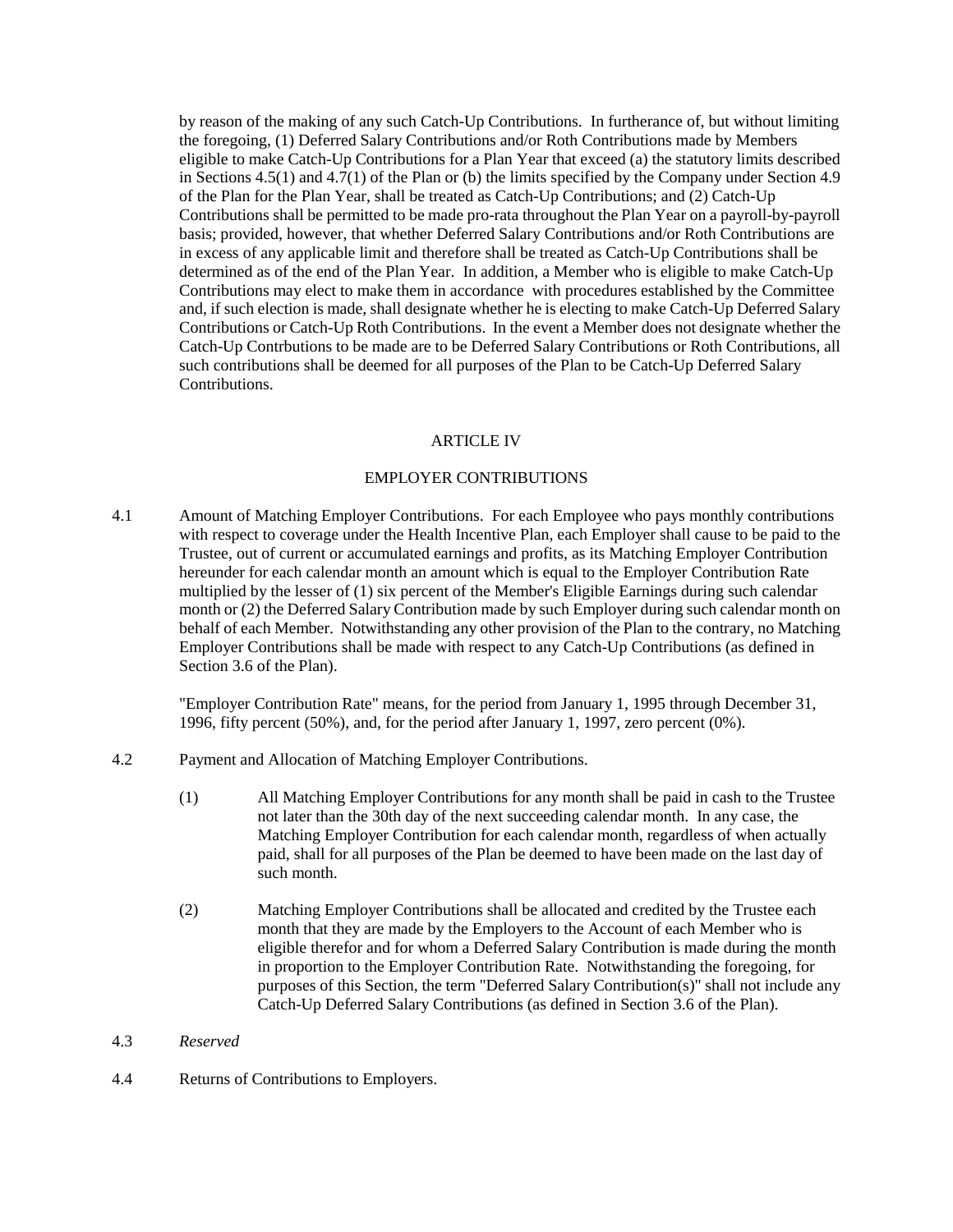- (1) Except as provided in Subsection (2) of this Section, the Trust Fund shall never inure to the benefit of any Employer and shall be held for the exclusive purpose of providing benefits to Participants and their Beneficiaries and defraying reasonable expenses of administering the Plan.
- (2) If the Internal Revenue Service shall determine that an Employer has contributed an amount for any Plan Year which is in excess of the amount which is deductible by it under Code section 404 for such Year, such contribution (to the extent the deduction is disallowed) shall, upon written request of the Employer filed with the Trustee, be returned to the Employer within one year after the deduction was disallowed. If any contribution is made by an Employer due to a mistake of fact, such contribution shall, upon written request of the Employer filed with the Trustee, be returned to the Employer within one year after it is made.
- 4.5 Provision Pursuant to Code Section 415(c).
	- (1) Notwithstanding any other provision of the Plan (except to the extent permitted under section 414(v) of the Code and Section 3.6 of the Plan), the maximum annual addition (as defined in Subsection (2) of this Section) to a Participant's Account (and to any account for him under any other defined contribution plan, whether or not terminated, maintained by any Controlled Group Member) shall in no event exceed the lesser of (a) 100% of the participant's compensation, (as defined Subsection (4) of this Section) or (b) \$40,000 (as such amount may be adjusted by the Secretary of the Treasury pursuant to section 415(d) of the Code and Treasury Regulation section 1.415(d)-1(b)), except that this compensation limitation shall not apply to: (i) any contribution for medical benefits (within the meaning of section  $419A(f)(2)$  of the Code) after separation from service which is otherwise treated as an annual addition, or (ii) any amount otherwise treated as an annual addition under section 415(l)(1) of the Code.
	- (2) For the purpose of this Section, the term "annual addition" means the sum for any Plan Year (which shall be the limitation year) of:

(a) all contributions made by the Controlled Group which are allocated to the Participant's Account pursuant to a defined contribution plan maintained by a Controlled Group Member,

(b) all employee contributions made by the Participant to a defined contribution plan maintained by a Controlled Group Member,

(c) all forfeitures allocated to the Participant's Account pursuant to a defined contribution plan maintained by a Controlled Group Member, and

- (d) amounts described in section  $415(l)(1)$  and  $419A(d)(2)$  of the Code.
- (3) For purposes of this Section, the definition of "Controlled Group" set forth in Subsection 1.1(13) shall be modified as provided by Code section 415(h).
- (4) For purposes of this Section, effective as of January 1, 2008, the term "compensation" shall mean compensation as defined in Treasury Regulation section 1.415(c)-2(d)(4), including "deemed section 125 compensation" as defined in Treasury Regulation section  $1.415(c) - 2(g)(6)(ii)$  (subject to the limitation described in Section 1.1(18)). The term "compensation" as defined in the preceding sentence shall include any payments made by the later of (a) two and one-half  $(2 \frac{1}{2})$  months after the date of the Participant's severance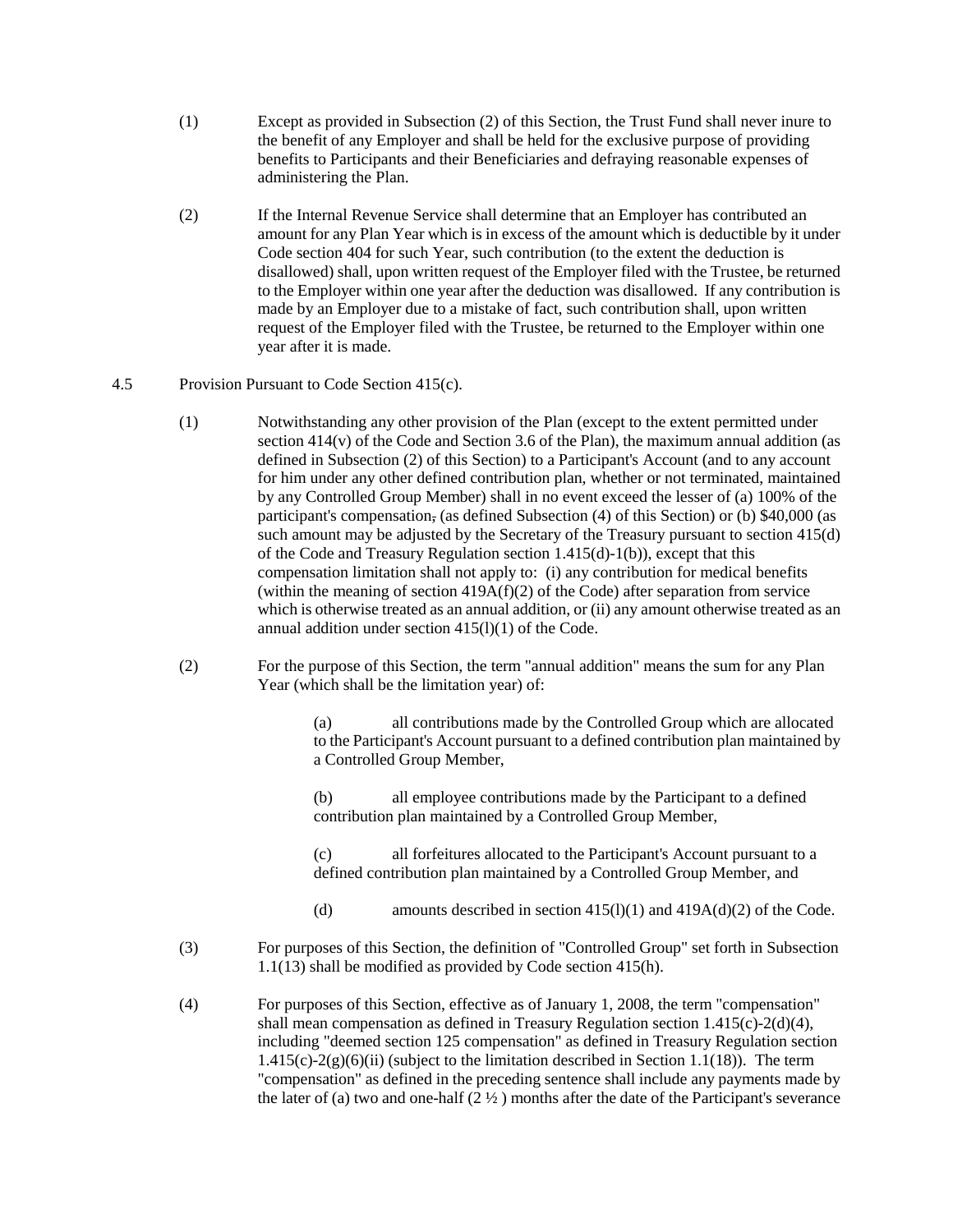from employment with the Controlled Group or (b) the end of the limitation year that includes the date of the Participant's severance from employment with the Controlled Group, provided that, absent a severance from employment, such payments (i) would have been paid to the Participant if the Participant had continued in employment with the Controlled Group and (ii) are regular compensation for services performed during the Participant's regular working hours, compensation for services outside the Participant's regular working hours (such as overtime or shift differential pay), commissions, bonuses or other similar compensation.

- 4.6 Funding Policy. To the extent not already done, the Investment Committee shall (1) determine, establish and carry out a funding policy and method consistent with the objectives of the Plan and the requirements of applicable law and (2) furnish from time to time to the person responsible for the investment of the assets held under the Trust Agreement information such Committee may have relative to the Plan's probable short-term and long-term financial need, including any need for probable short-term liquidity, and such Committee's opinion (if any) with respect thereto.
- 4.7 Excess Deferrals.
	- (1) Notwithstanding the foregoing provisions of this Article or Article III, and except to the extent permitted under section 414(v) of the Code and Section 3.6 of the Plan, the sum of a Member's before-tax contributions and/or a Member's Roth Contributions shall not, for any taxable year of such Member commencing on or after January 1,2009, exceed \$16,500 (as such amount may be adjusted for increases in the cost of living pursuant to section  $402(g)$  of the Code). Except as otherwise provided in this Section, a Member's before-tax contributions for purposes of this Section shall include (a) any employer contribution made under any qualified cash or deferred arrangement as defined in section 401(k) of the Code to the extent not includible in gross income for the taxable year under section 402(e)(3) of the Code or to the extent includible in gross income for the taxable year under section 402A of the Code (determined without regard to section  $402(g)$  of the Code), (b) any employer contribution to the extent not includible in gross income for the taxable year under section  $402(h)(1)(B)$  of the Code (determined without regard to section 402(g) of the Code), (c) any employer contribution to purchase an annuity contract under section 403(b) of the Code under a salary reduction agreement within the meaning of section 3121(a)(5)(D) of the Code and (d) any elective contributions under section  $408(p)(2)(A)(i)$  of the Code.
	- (2) To the extent that a Member's before-tax contributions and/or Roth Contributions exceed the amount described in Subsection (1) of this Section (collectively, hereinafter called the "excess deferrals"), such excess deferrals (and effective January 1, 2008 any income allocable thereto to the end of the Plan Year for which such contributions were made, as determined in accordance with Section 5.4) shall be distributed to the Member by April 1 following the close of the taxable year in which such excess deferrals occurred if (and only if), by March 1 following the close of such taxable year, the Member (a) allocates the amount of such excess deferrals among the plans under which the excess deferrals were made and (b) notifies the Administrative Committee of the portion allocated to this Plan.
	- (3) In the event that a Member with respect to whom excess deferrals must be distributed has made both Deferred Salary Contributions and Roth Contributions, the Plan shall distribute Deferred Salary Contributions first.
	- (4) In the event that a Member's Deferred Salary Contributions and/or Roth Contributions under this Plan exceed the amount described in Subsection (1) of this Section, or in the event that a Member's Deferred Salary Contributions or Roth Contributions made under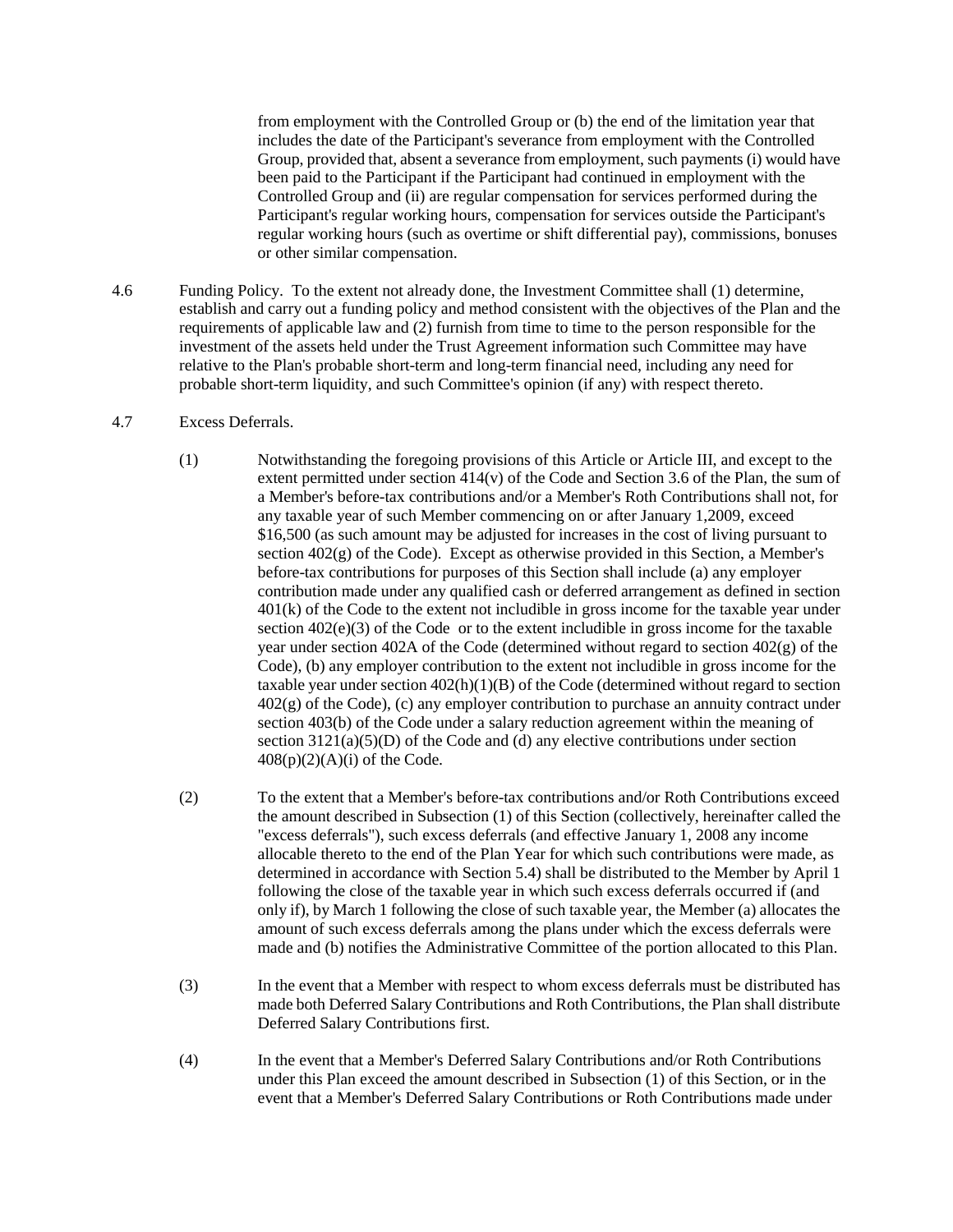this Plan do not exceed such amount but he allocates a portion of his excess deferrals to his Deferred Salary Contributions or Roth Contributions made to this Plan, Matching Employer Contributions, if any, made with respect to such Deferred Salary Contributions (and any income allocable thereto) or Roth Contributions (and any income allocable thereto) shall be forfeited.

### 4.8 Excess Contributions.

- (1) Notwithstanding the provisions of this Article or Article III, for any Plan Year,
	- (a) the actual deferral percentage (as defined in Subsection (2) of this Section) for the group of eligible Highly Compensated Employees (as defined in Subsection (3) of this Section) for such Plan Year shall not exceed the actual deferral percentage for all other eligible Employees for the preceding Plan Year multiplied by 1.25, or
	- (b) the excess of the actual deferral percentage for the group of eligible Highly Compensated Employees for such Plan Year over the actual deferral percentage for all other eligible Employees for the preceding Plan Year shall not exceed 2 percentage points, and the actual deferral percentage for the group of eligible Highly Compensated Employees for such Plan Year shall not exceed the actual deferral percentage for all other Employees for the preceding Plan Year multiplied by 2.

If two or more plans which include cash or deferred arrangements are considered as one plan for purposes of Section 401(a)(4) or 410(b) of the Code, such arrangements included in such plans shall be treated as one arrangement for the purposes of this Subsection. If any eligible Highly Compensated Employee is a participant under two or more cash or deferred arrangements of the Controlled Group, all such arrangements shall be treated as one cash or deferred arrangement for purposes of determining the deferral percentage with respect to such Employee, and in the event that such arrangements have different plan years, all Deferred Salary Contributions and/or Roth Contributions made during the Plan Year under all such arrangements shall be aggregated. Notwithstanding the foregoing, cash or deferred arrangements that are not permitted to be aggregated under Treasury Regulations issued under section 401(k) of the Code shall be treated as separate arrangements.

- (2) For the purposes of this Section, the actual deferral percentage for a specified group of Employees for a Plan Year shall be the average of the ratios (calculated separately for each Employee in such group) of (a) the amount of Deferred Salary Contributions and/or Roth Contributions actually paid to the Trust for each such Employee for such Plan Year (excluding any "excess deferrals" described in Section 4.7 with respect to non-Highly Compensated Employees), to (b) the Employee's compensation for such Plan Year. For the purposes of this Subsection (2), the term "compensation" shall have the meaning set forth in Section 4.5(4).
- (3) For the purposes of this Section, the term "eligible Highly Compensated Employee" means a Highly Compensated Employee eligible to become a Member under Article II.
- (4) In the event that excess contributions (as such term is hereinafter defined) are made to the Trust for any Plan Year, then, prior to March 15 of the following Plan Year, such excess contributions (and effective January 1, 2008 any income allocable thereto to the end of the Plan Year for which such contributions were made, as determined in accordance with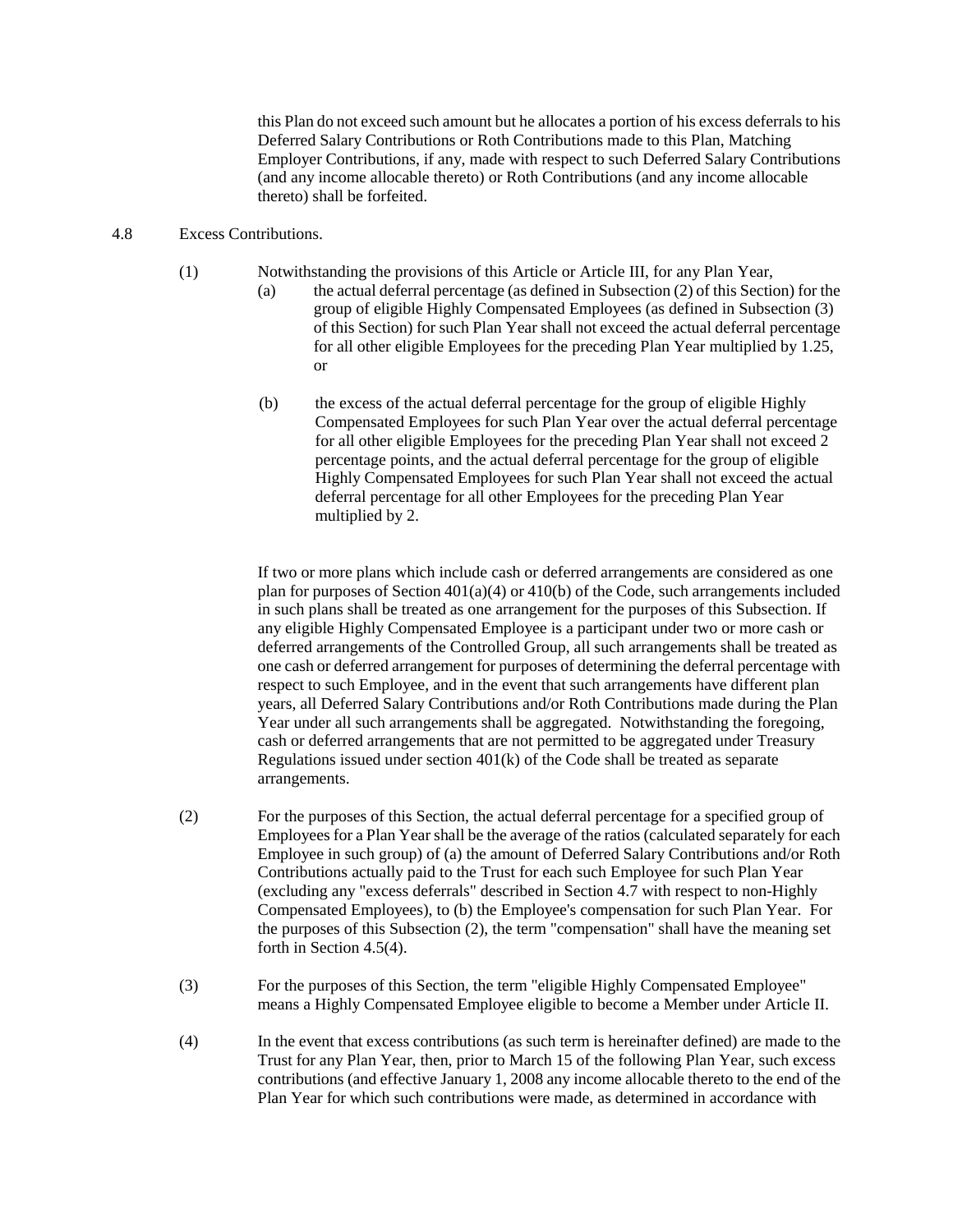Section 5.4) shall be distributed to the Highly Compensated Employees on the basis of the respective portions of the excess contributions attributable to each such Highly Compensated Employee in order of the dollar amount of Deferred Salary Contributions and/or Roth Contributions made by or on behalf of such eligible Highly Compensated Employees beginning with the Highly Compensated Employee with the highest dollar amount of Deferred Salary Contributions and Roth Contributions. In the event that a Member who has excess contributions has made both Deferred Salary Contributions and Roth Contributions, the Plan shall distribute the Deferred Salary Contributions first. For the purposes of this Subsection (4), the term "excess contributions" shall mean, for any Plan Year, the excess of (i) the aggregate amount of Deferred Salary Contributions and/or Roth Contributions actually paid to the Trust on behalf of Highly Compensated Employees for such Plan Year over (ii) the maximum amount of Deferred Salary Contributions and Roth Contributions permitted for such Plan Year under Subsection (1) of this Section, determined by hypothetically reducing Deferred Salary Contributions and/or Roth Contributions made on behalf of Highly Compensated Employees in order of the actual deferral percentages (as defined in Subsection (2) of this Section) beginning with the highest of such percentages.

- (5) Matching Employer Contributions made with respect to a Member's excess contributions (and any income allocable thereto) shall be forfeited.
- (6) Notwithstanding the foregoing provisions of this Section, (a) the amount of a Member's excess contributions to be distributed shall be reduced by any excess deferrals previously distributed to the Member for the Member's taxable year ending with or within the Plan Year in accordance with section  $402(g)(2)$  of the Code, and (b) the amount of excess deferrals that may be distributed with respect to a Member for a taxable year is reduced by any excess contributions previously distributed with respect to the Member for the Plan Year beginning with or within the taxable year.
- 4.9 Monitoring Procedures.
	- (1) In order to ensure that at least one of the actual deferral percentages specified in Section 4.8(1) is satisfied for each Plan Year, the Committee shall monitor (or cause to be monitored) the amount of Deferred Salary Contributions and/or Roth Contributions being made to the Plan by or for each Employee during each Plan Year. In the event that the Committee determines that neither of such actual deferral percentages will be satisfied for a Plan Year, the Deferred Salary Contributions and/or Roth Contributions being made by or for each Highly Compensated Employee shall be appropriately suspended or adjusted (pursuant to non-discriminatory rules adopted by the Committee) or, in the case of contributions which have not been allocated to the Accounts of Members, returned or treated as some other type of contribution.
	- (2) In order to ensure that excess deferrals (as such term is defined in Section 4.7(2)) shall not be made to the Plan for any taxable year for any Member, the Committee shall monitor (or cause to be monitored) the amount of Deferred Salary Contributions and/or Roth Contributions being made to the Plan for each Member during each taxable year and shall take such action (pursuant to non-discriminatory rules adopted by the Committee) to prevent Deferred Salary Contributions and/or Roth Contributions made for any Member under the Plan for any taxable year from exceeding the maximum amount applicable under Section 4.7.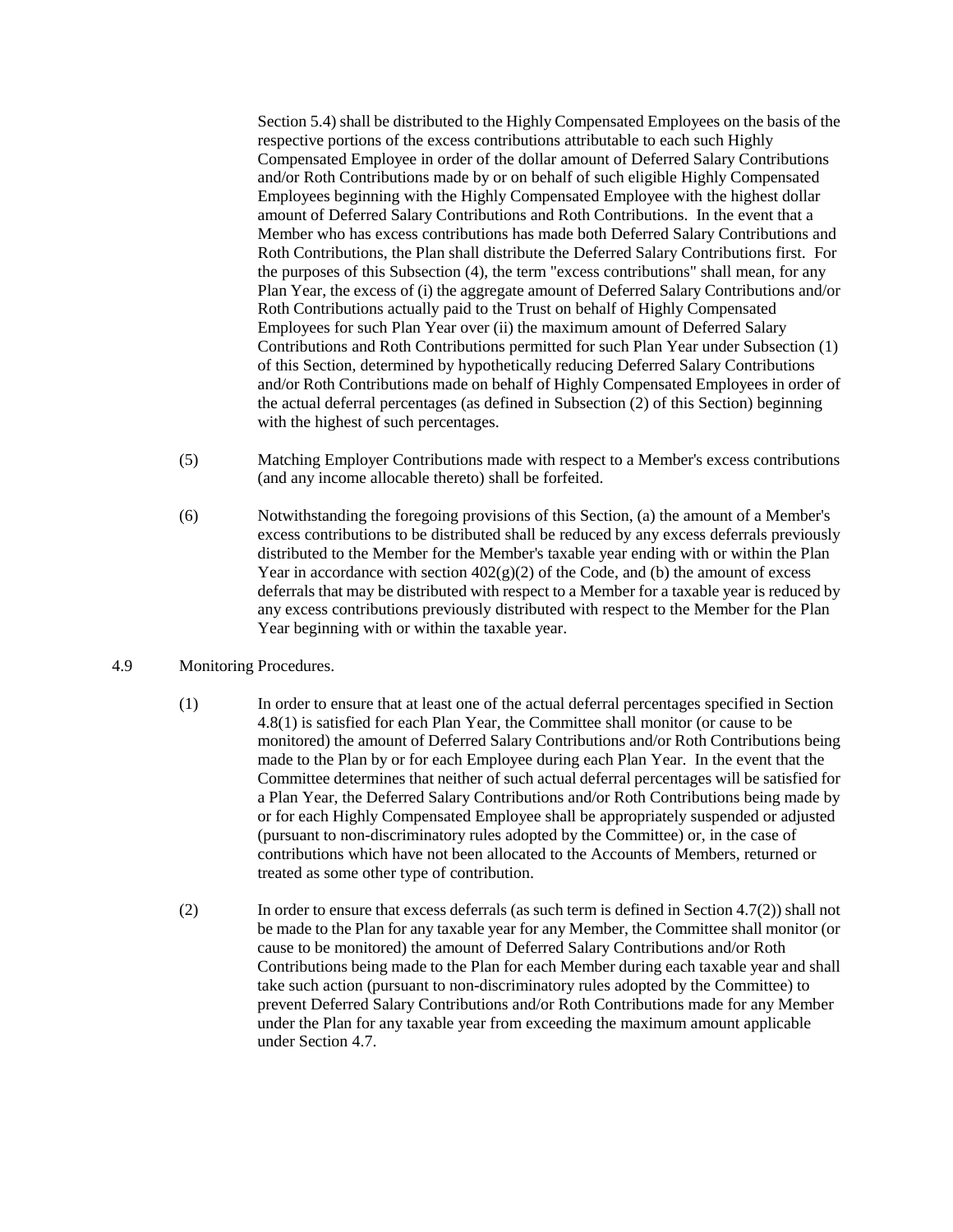#### 4.10 Rollover Contributions.

The Trustee, at the direction of the Committee and subject to such uniform and nondiscriminatory rules as the Committee may establish, shall receive and thereafter hold as part of the Trust Fund all cash and other property transferred to the Plan in a Rollover Contribution. Assets added to the Plan by reason of a Rollover Contribution shall be held under the Plan for the benefit of the Employee by or with respect to whom such Rollover Contribution was made in accordance with the other terms of the Plan applicable thereto.

### ARTICLE V

### INVESTMENTS

### 5.1 Investment of Funds.

- (1) The Trust Fund (other than the portion of the Trust Fund consisting of the Loan Accounts) shall be divided into Investment Funds, as the Investment Committee in its discretion shall select or establish. Each such Investment Fund shall comply with applicable law, including ERISA. The Trustee shall hold, manage, administer, invest reinvest, account for and otherwise deal with the Trust Fund and each separate Investment Fund as provided in the Trust Agreement.
- (2) Upon becoming a Member or at any time thereafter, each Member may elect, pursuant to rules and procedures adopted by the Investment Committee, and effective at such times as prescribed by the Investment Committee, that future Deferred Salary Contributions, Roth Contributions and Rollover Contributions, as well as repayments of a loan made pursuant to Section 5.5, shall be invested in any proportion in any one or more of the Investment Funds designated by the Investment Committee as available for investment pursuant to Member direction. Each Member with respect to whom assets are transferred to the Plan may elect, pursuant to rules and procedures adopted by the Investment Committee, and effective at such times as prescribed by the Investment Committee, upon such transfer that the assets contributed to the Plan on his behalf in such transfer and held in his Transfer Account be invested in any proportion in any one or more Investment Funds designated by the Investment Committee as available for investment pursuant to Member direction. The Investment Committee may adopt rules and procedures that permit a Member to delegate his authority to direct the investment of amounts contributed or transferred to the Plan on his behalf to an Investment Advisor designated by the Committee that will invest such amounts among such Investment Funds as the Investment Advisor deems appropriate.
- (3) Subject to rules established by the Investment Committee, a Member, or the Investment Advisor to which he has delegated investment authority pursuant to Section 5.1(2), may direct that any portion of his Account (other than his Loan Account), be reallocated in any proportion among the Investment Funds designated by the Investment Committee as available for investment pursuant to Member direction.
- 5.2 Account. Each Participant shall have established for him by the Administrator an Account which reflects, to the extent applicable, his Deferred Salary Contributions Account, Roth Contributions Account, Rollover Contributions Account, Transfer Account, and Matching Employer Contributions Account. The Transfer Account shall be further subdivided and separate records maintained to reflect the Participant's after-tax Employee contributions to the plan from which the transfer originated, the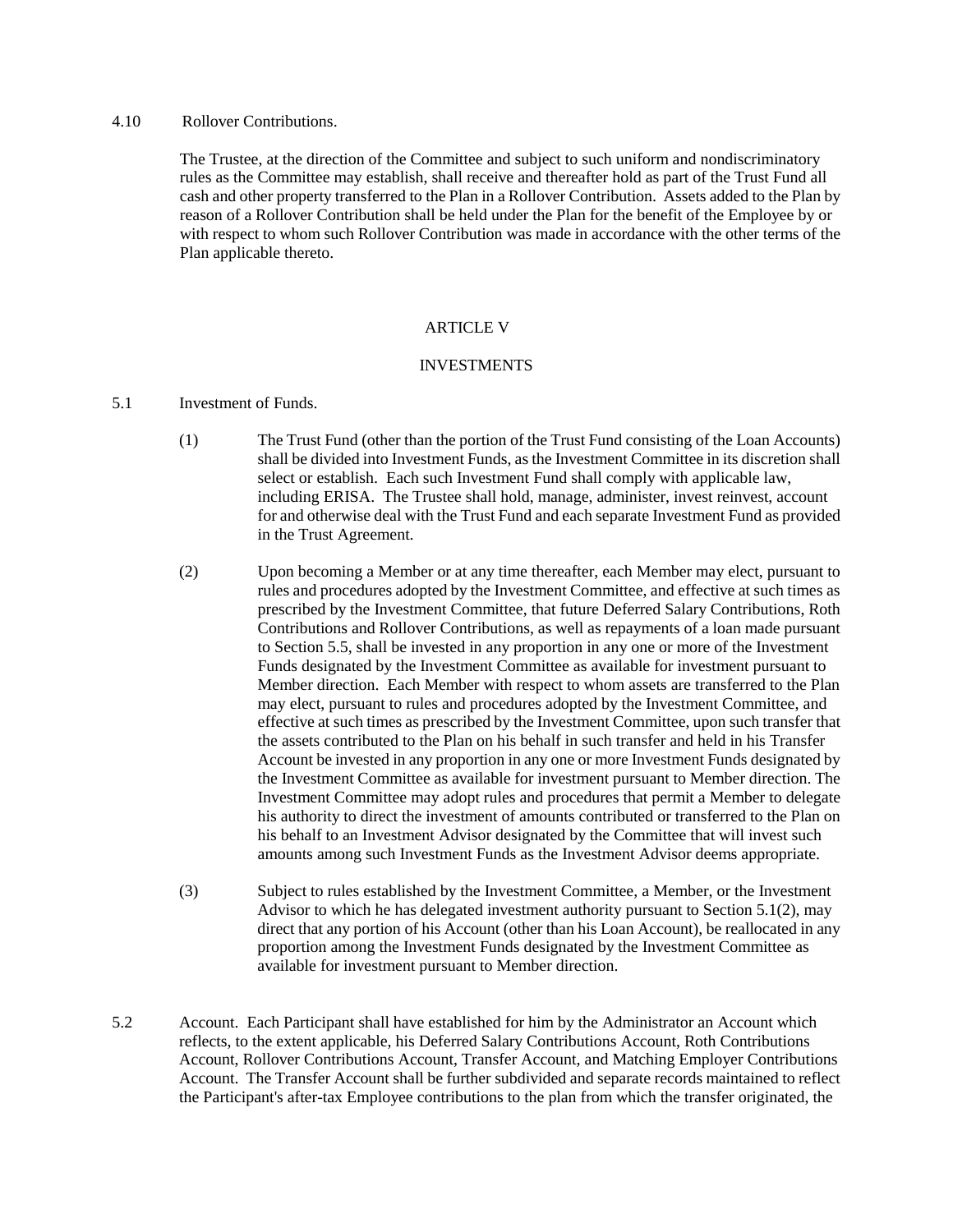earnings thereon, the Employer contributions made on behalf of the Participant to the plan from which the transfer originated and the earnings thereon. A Participant's Roth Contributions Account shall be comprised of Roth Contributions and properly attributable income, gains, losses, withdrawals, and other credits and debits thereto. The Administrator also shall maintain for each such Account separate records showing the amount of contributions thereto, payments, withdrawals and loans pursuant to Section 5.5 therefrom and the amount of income, expenses, gains and losses attributable thereto. The interest of each Participant hereunder at any time shall consist of the amount standing to his Account (as determined in Section 5.4 below) as of the last preceding Valuation Date plus credits and minus debits to such Account since that Date.

- 5.3 Reports. The Company shall cause reports to be made quarterly to each Participant as to the value of his Account. In addition, the Company shall cause such a report to be made to each Participant who terminates his employment with the Controlled Group.
- 5.4 Valuation of Accounts.
	- (1) As of the close of business on each Valuation Date, the Trustee shall determine the value of each Participant's Account as provided in the Plan and the Trust Agreement. Except as may otherwise be provided by the Investment Committee, Deferred Salary Contributions, Roth Contributions and Matching Employer Contributions shall each be credited to each Participants' Account as of the close of business on the Valuation Date on which the Trustee has received such Contributions.
	- (2) The Trustee shall make each valuation described in Subsection (1) on the basis of the market value (as determined by the Trustee) of the assets of each Investment Fund, except that property which the Trustee determines does not have a readily determinable market value shall be valued at fair market value as determined by the Trustee in such manner as it deems appropriate.
	- (3) The Trustee shall determine, from the change in value of each Investment Fund between the current Valuation Date and the then last preceding Valuation Date, the net gain or loss of each such Investment Fund during such period resulting from expenses paid and realized and unrealized earnings, profits and losses of such Investment Fund during such period. Contributions allocated to an Investment Fund described in this Subsection and payments, distributions and withdrawals from any such Investment Fund to provide benefits under the Plan for Participants or Beneficiaries shall not be deemed to be earnings, profits, expenses or losses of such Investment Fund.

The net gain or loss of each Investment Fund determined pursuant to this Subsection (3) shall be allocated as of each Valuation Date by the Trustee to the Accounts of Participants in such Investment Fund in proportion to the amounts of such Accounts invested in such Investment Fund on such Valuation Date, exclusive of amounts to be credited or debited to such Accounts as of such Valuation Date.

(4) The total value of a Participant's Account on each Valuation Date shall be the value determined under the preceding provisions of this Section for the portions of the Account invested in the respective Investment Funds described in such provisions, plus the value of a Participant's Loan Account on the last preceding Valuation Date on which the Administrator valued such Loan Account pursuant to Section 5.5(4) reduced by any fees or expenses charged against the Account on any Valuation Date in accordance with the terms of the Plan or Trust.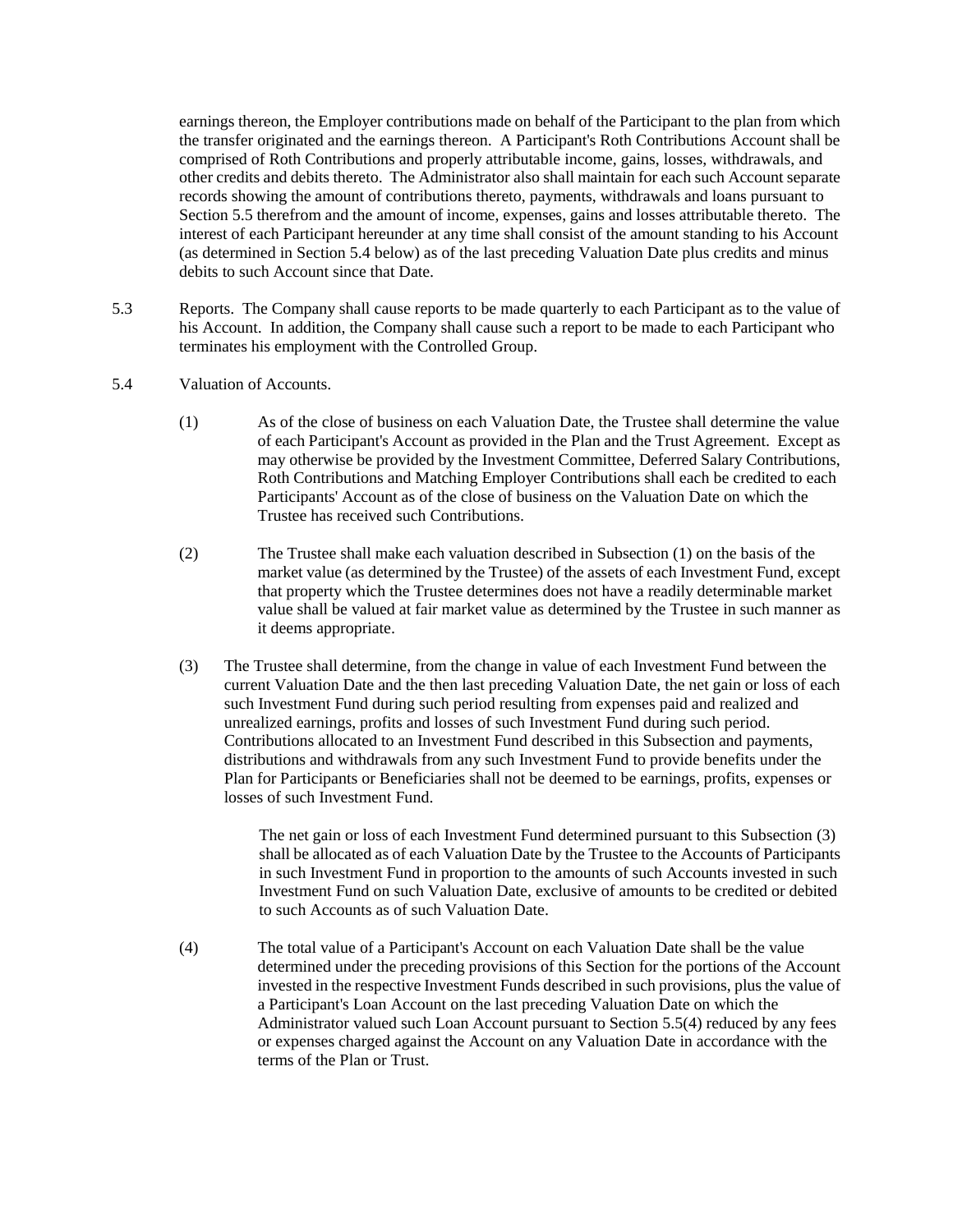- (5) The reasonable and equitable decision of the Trustee as to the value of each Investment Fund, and as to the value of each Participant Account, as of each Valuation Date shall be conclusive and binding upon all persons having any interest, direct or indirect, in such Investment Fund or Account.
- 5.5 Loans to Members.
	- (1) A Member and a former Member who is a "party in interest" within the meaning of section 3(14) of ERISA may apply on the form provided by the Committee for a loan from his Account. As used in this Section, the term "Member" shall refer to each Member or former Member who may apply for a loan pursuant to this Section. If the Committee determines that the Member is not in bankruptcy or similar proceedings and is entitled to a loan in accordance with the following provisions of this Section, the Committee shall direct the Trustee to make a loan to the Member from his Account. Each loan shall be charged against the Member's Account in the order established by the Committee.
	- (2) A Member shall not be entitled to a loan under this Section unless the Member, consents to (a) the use of the Member's Account as security as provided in Subsection (5)(c) of this Section and (b) the possible reduction of the Member's Account as provided in Subsection (6) of this Section.
	- (3) Each loan shall be in an amount which is not less than \$1,000 and shall be expressed in a multiple of \$100. A Member may have only one loan outstanding at any one time. The maximum loan to any Member (when added to the outstanding balance of all other loans to the Member from all qualified employer plans (as defined in section 72(p)(4) of the Code) of the Controlled Group) shall be an amount which does not exceed the lesser of

(a) \$50,000, reduced by the excess (if any) of (i) the highest outstanding balance of such other loans during the one-year period ending on the day before the date on which such loan is made, over (ii) the outstanding balance of such other loans on the date on which such loan is made, or

(b) 50% of the value of such Member's Account on the date on which such loan is made.

(4) For each Member for whom a loan is authorized pursuant to this Section, the Administrator shall (a) direct the Trustee to liquidate the Member's interest in the Investment Funds as directed in writing by the Member or, in the absence of such written direction, on a default basis determined by the Committee, to the extent necessary to provide funds for the loan, (b) direct the Trustee to disburse such funds to the Member upon the Member's execution of the promissory note and security agreement referred to in Subsection (5)(d) of this Section, (c) transmit to the Trustee the executed promissory note and security agreement referred to in Subsection (5)(d) of this Section, and (d) establish and maintain a separate recordkeeping account within the Member's Account (the "Loan Account") (i) which initially shall be in the amount of the loan, (ii) to which the funds for the loan shall be deemed to have been allocated and then disbursed to the Member, (iii) to which the promissory note shall be allocated and (iv) which shall show the unpaid principal of and interest on the promissory note from time to time. All payments of principal and interest by a Member shall be credited initially to his Loan Account and applied against the Member's promissory note, and then invested in the Investment Funds pursuant to the Member's direction under Section 5.1(2). The Administrator shall value each Member's Loan Account for purposes of Section 5.4 at such times as the Administrator shall deem appropriate, but not less frequently than monthly.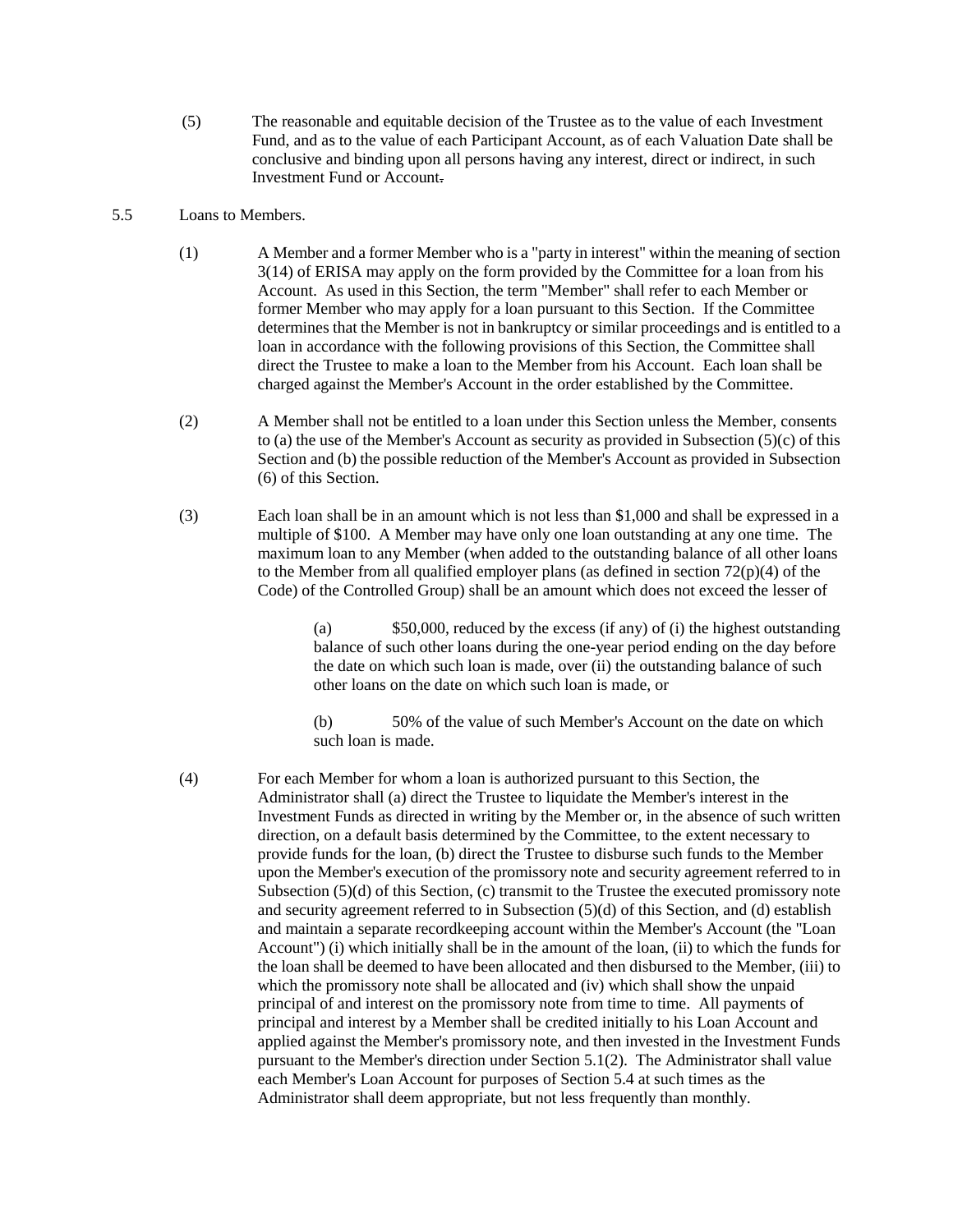(5) Loans made pursuant to this Section:

(a) shall be made available to all Members on a reasonably equivalent basis;

(b) shall not be made available to Highly Compensated Employees in a percentage amount greater than the percentage amount made available to other Members;

(c) shall be secured by the Member's Loan Account; and

(d) shall be evidenced by a promissory note and security agreement executed by the Member which provides for:

- (i) the security referred to in Paragraph (c) of this Subsection;
- (ii) a rate of interest equal to the prime rate of interest as reported by The Wall Street Journal for the last business day of the first month of the calendar quarter immediately preceding the calendar quarter in which the loan is made;
- (iii) repayment within a specified period of time, which shall not extend beyond five years;
- (iv) repayment in equal payments over the term of the loan, with payments not less frequently than quarterly; and
- (v) for such other terms and conditions as the Committee shall determine, which shall include provisions that:

(A) with respect to a Member who is an Employee, the loan will be repaid pursuant to authorization by the Member of equal payroll deductions over the repayment period sufficient to amortize fully the loan within the repayment period, provided, however, the Committee may waive the requirement of equal payroll deductions if the Employer payroll through which the Member is paid cannot accommodate such deductions;

(B) the loan shall be repayable in whole at any time without penalty; and

(C) the loan shall be in default and become immediately due and payable upon the first to occur of the following events:

> (I) the Member's failure to make required payments on the promissory note;

> (II) in the case of a Member who is not an Employee, distribution of his Account; or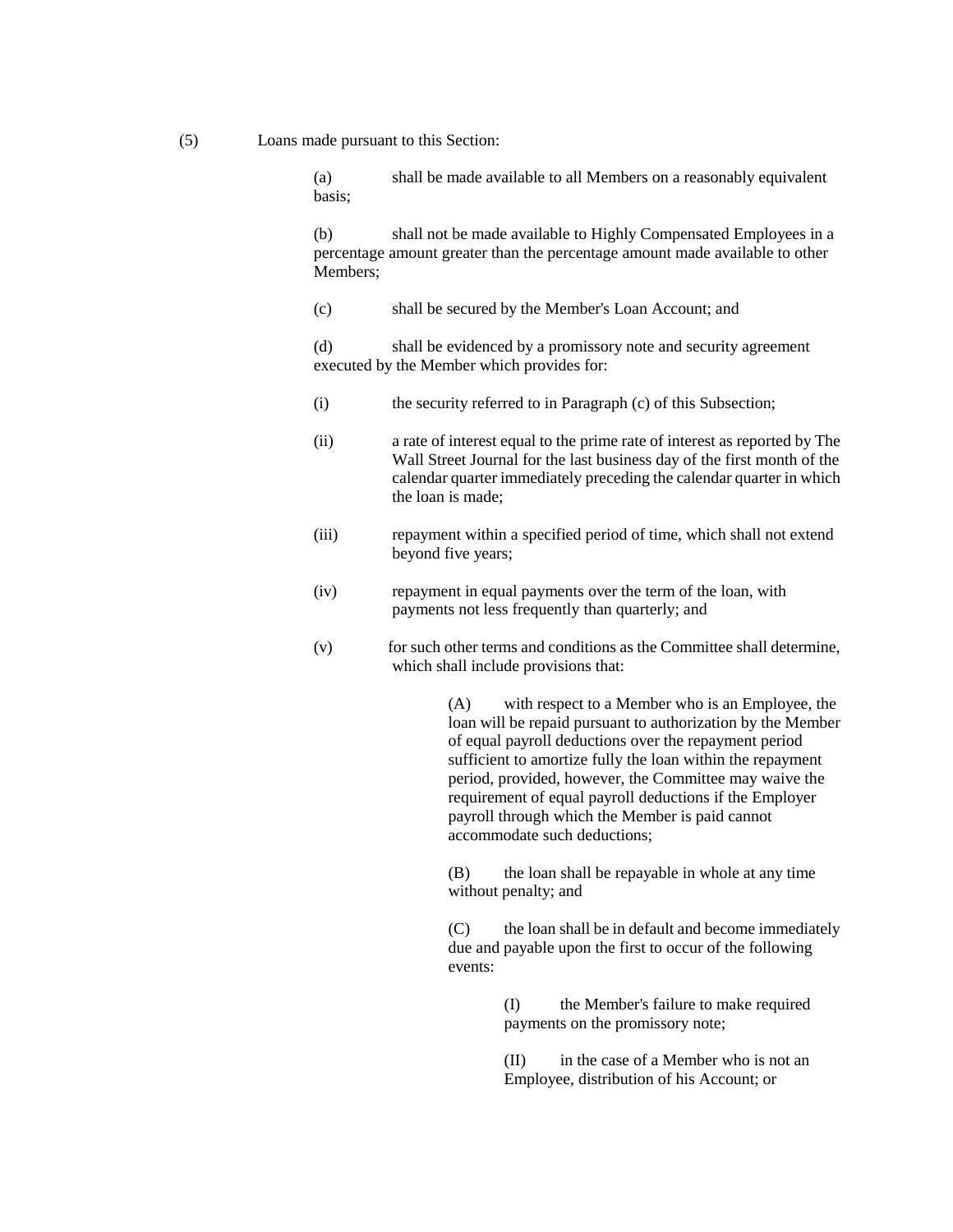(III) the filing of a petition, the entry of an order or the appointment of a receiver, liquidator, trustee or other person in a similar capacity, with respect to the Member, pursuant to any state or federal law relating to bankruptcy, moratorium, reorganization, insolvency or liquidation, or any assignment by the Member for the benefit of his creditors.

(6) Notwithstanding any other provision of the Plan, a loan made pursuant to this Section shall be a first lien against the Member's Loan Account. Any amount of principal or interest due and unpaid on the loan at the time of any default on the loan, shall be satisfied by deduction from the Member's Loan Account, and shall be deemed to have been distributed to the Member, as follows:

> (a) in the case of a Member who is an Employee and who is not, at the time of the default, eligible (without regard to the required filing of an application pursuant to Section 6.1(1)) to receive distribution of his Account under the provisions of Article VI (other than a withdrawal on account of Hardship), or by order of a court, at such time as he first becomes eligible (without regard to the required filing of an application pursuant to Section 6.1(1)) to receive distribution of his Account under the provisions of Article VI (other than a withdrawal on account of Hardship), or by order of a court; or

- (b) in the case of any other Member, immediately upon such default.
- (7) Notwithstanding any other provision of the Plan, loan repayments will be suspended under the Plan as permitted under section  $414(u)(4)$  of the Code for Participants on a leave of absence for "qualified military service" (as defined in Section 10.6).

### **ARTICLE VI**

#### DISTRIBUTIONS AND WITHDRAWALS

- 6.1 Distributions Only as Provided.
	- (1) Participants' interests hereunder shall only be distributable as provided in this Article VI. A Participant or Beneficiary eligible to receive a distribution under the Plan shall obtain a blank application for that purpose from the Administrative Committee and file with such Committee his application in writing on such form, furnishing such information as such Committee may reasonably require, including satisfactory proof of his age and any authority in writing that the Administrative Committee may request authorizing it to obtain pertinent information, certificates, transcripts and/or other records from any public office. Except as otherwise provided in Subsection (2) of this Section or in Section 6.6, no distribution shall be made to a Participant or Beneficiary unless a properly completed application and all other required information are submitted to the Administrative Committee.
	- (2) The Administrative Committee shall (a) direct that the Account of a Participant eligible to receive distribution of his Account under Section 6.3 or 6.5 be distributed to the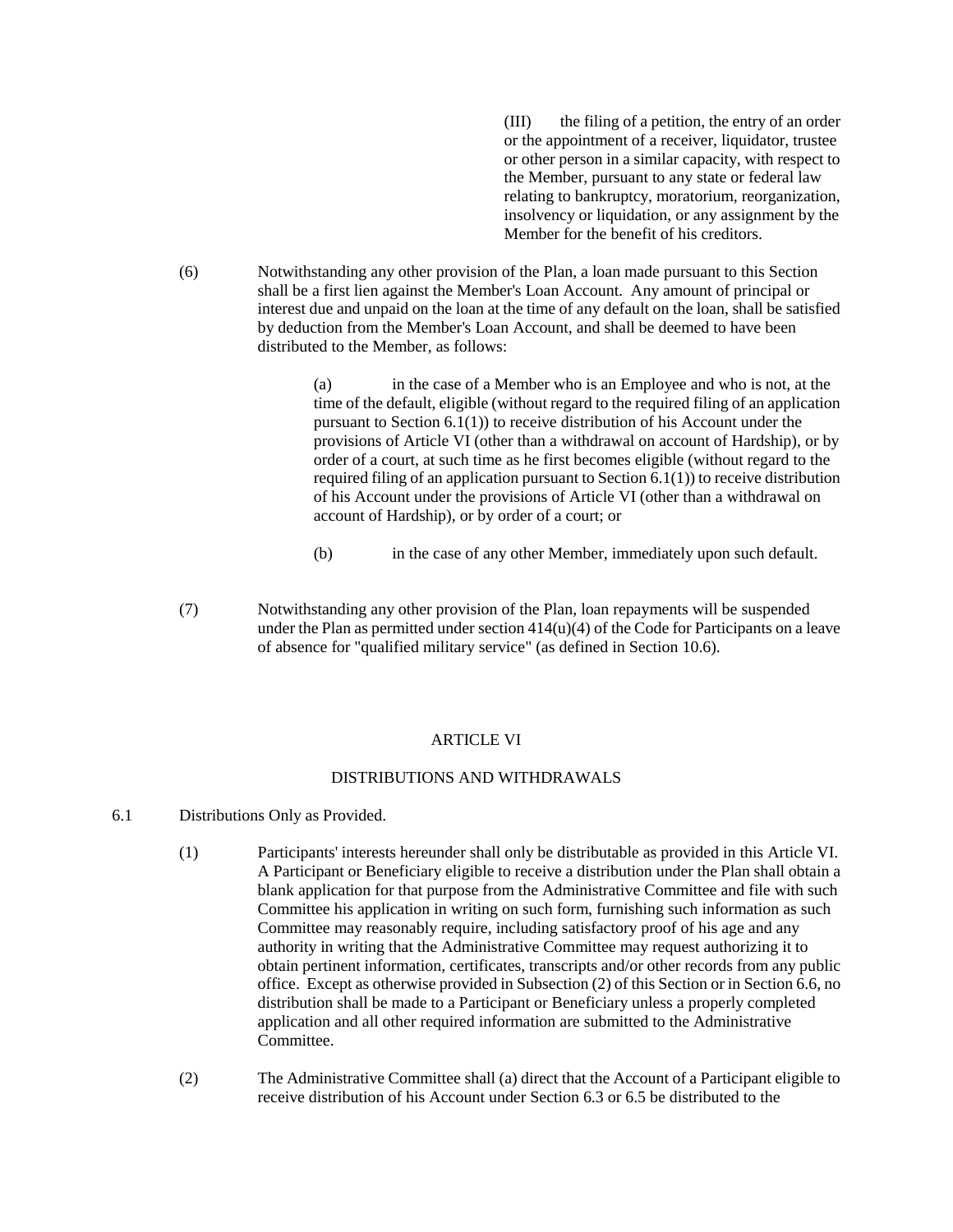Participant if the value of the vested portion of the Account is less than \$5,000, or (b) direct the distribution of the vested portion of an Account payable to a Beneficiary.

6.2 Vesting. The balance of the Participant's Account (including sub-accounts) shall be vested as follows:

(a) In the event such Participant's distribution occurs under the conditions specified in Sections 6.3 or 6.4, such Participant shall be 100% vested in the entire balance of his Account.

(b) In the event such Participant's distribution occurs under the conditions stated in Section 6.5,

- (i) such Participant shall be 100% vested in his Deferred Salary Contributions Account, his Roth Contributions Account, his Rollover Contributions Account, his Transfer Account; and
- (ii) such Participant shall have no vested interest in his Matching Employer Contribution Account, unless he
	- (A) has been a Member for three continuous years,

(B) has completed 5 years of Continuous Service with respect to amounts attributable to Matching Employer Contributions made prior to January 1, 2004, and has completed 3 years of Continuous Service with respect to amounts attributable to Matching Employer Contributions, if any, made on or after January 1, 2004, or

(C) has attained age 65,

in which event he shall be 100% vested in his entire Account balance.

- 6.3 Distributions on Retirement or Disability.
	- (1) The entire vested portion of a Participant's Account shall be distributed as provided in Subsection (2) of this Section if his employment with the Controlled Group terminates because of his retirement under a retirement or pension plan adopted by an Employer, by reason of military or government service or by reason of his Disability; provided, however, that distributions to a Participant who is Disabled shall be deferred until his retirement under a retirement or pension plan adopted by an Employer unless such Participant elects otherwise.
	- (2) (a) The vested portion of a Participant's Account who terminates his employment with the Controlled Group as provided in Subsection (1) of this Section (including any Contributions which have not yet been transmitted to the Trustee, but after giving effect to any applicable deduction under the Plan's loan repayment provisions) shall be paid to him in a lump sum in cash.
		- (b) Each distribution hereunder shall be based on the value of the Participant's Account (including any contributions which have not been transmitted to the Trustee, but after giving effect to any applicable deduction under the Plan's loan repayment provisions) on the Valuation Date on which his Account is liquidated to provide funds for such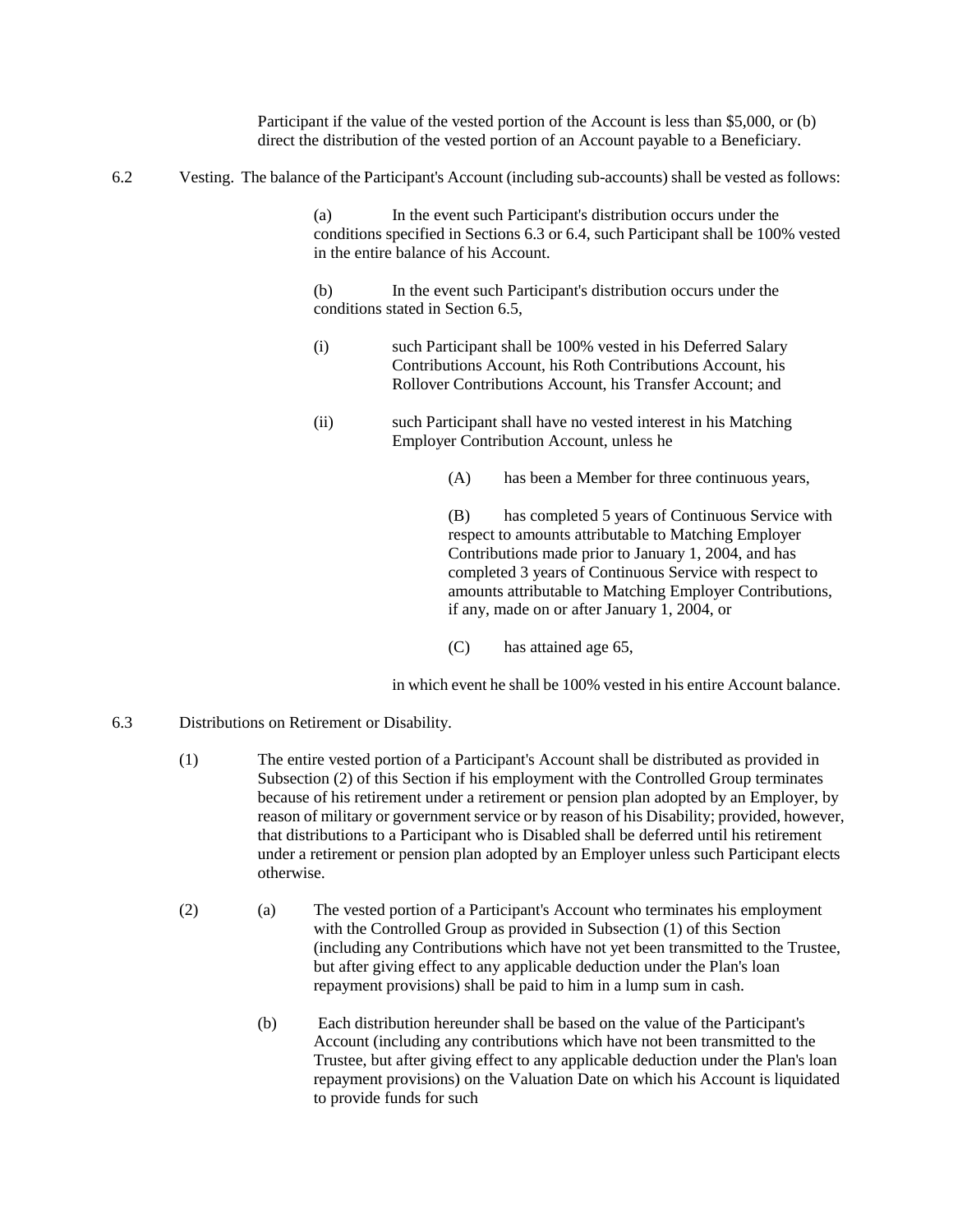Notwithstanding the foregoing provisions of this Subsection, if a Participant to whom this Section applies dies before his vested Account has been distributed, Section 6.4 shall govern the distribution of such undistributed portion of his vested Account.

- 6.4 Distributions on Death. After the death of a Participant while in the employ of an Employer, his entire Account (including any contributions which have not yet been transmitted to the Trustee, but after giving effect to any applicable deductions under the Plan's loan repayment provisions) shall be paid by the Trustee to his Beneficiary as soon as possible after the Trustee is notified of the Participant's death. A Participant shall have the right to designate that after his death his Account shall be paid to or for his Beneficiary as set forth in Subsection  $6.3(2)(a)$ . Any designation by a Participant of the method of payment of death benefits hereunder may be made, changed or revoked by the Participant in writing on a form prescribed by the Administrative Committee and filed with the Committee prior to the Participant's death.
- 6.5 Distribution on Termination of Employment.
	- (1) If a Participant ceases to be an Employee under circumstances other than those covered by Sections 6.3 and 6.4, the vested portion of his Account, after any applicable deduction from such Account pursuant to the Plan's loan repayment provisions, shall be distributed in accordance with this Section, except that if a Participant to whom this Section applies dies before his vested Account balance has been distributed, Section 6.4 shall govern this distribution of the vested portion of his Account.
	- (2) A Participant's vested Account balance (including any contributions which have not yet been transmitted to the Trustee, but after giving effect to any applicable deductions under the Plan's loan repayment provisions) shall be distributed to him as set forth in Paragraphs (a) and (b) of Subsection 6.3(2) as determined by the Participant.
	- (3) Whenever distribution is made with respect to a Participant whose Account balance is not fully vested, the unvested portion shall be forfeited on the first anniversary of his Severance Date, unless he returns to the employ of the Employer prior to such anniversary. Any such forfeiture shall be used, if necessary, to restore previously forfeited amounts in accordance with Subsection (4) of this Section and shall then be applied against the current Matching Employer Contribution obligation of the Employer.
	- (4) If a Participant who forfeited the unvested portion of his Account in accordance with Subsection (3) of this Section returns to the employ of the Employer within the 60-month period commencing on the date of the distribution of his Account, the forfeited portion of his Account shall be immediately restored by means of current forfeitures, if any, and/or a special contribution by the Employer. If a Participant forfeits a portion of his Account pursuant to Subsection (3) of this Section and is rehired by the Employer after the conclusion of the 60-month period commencing on the date of the distribution of his Account, his rehire shall have no effect on the forfeiture.
- 6.6 Provision Pursuant to Section 401(a)(9) of the Code.
	- (1) Definitions. For the purposes of this Section, the following terms, when used with initial capital letters, shall have the following respective meanings:

(a) Designated Beneficiary: The person who is designated as the Beneficiary as defined in Section 1.1(6) of the Plan and is the designated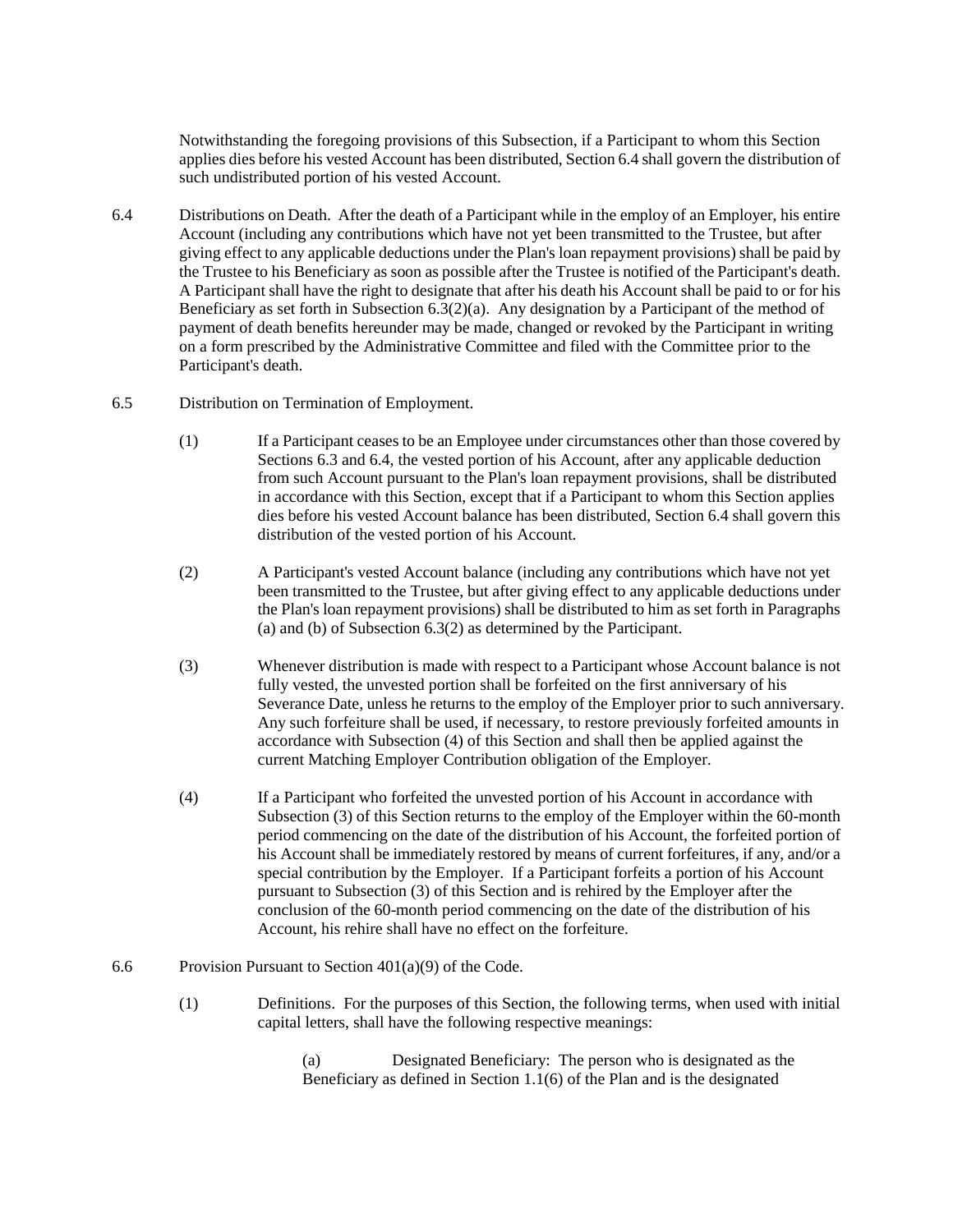beneficiary under section  $401(a)(9)$  of the Code and section  $1.401(a)(9)-4$ , Q&A-41, of the Treasury Regulations.

(b) Required Beginning Date: The applicable date specified in Subsection (3) below.

(2) General Rules. Notwithstanding any provision of the Plan to the contrary, all distributions under the Plan shall be made in accordance with this Section and the Treasury Regulations issued under section  $401(a)(9)$  of the Code, provided that this Section and such Regulations shall override the other distribution provisions of the Plan only to the extent required by the provisions of section 401(a)(9) of the Code and such Regulations.

3) Time of Distribution. (a) A Participant's entire vested interest will be distributed to the Participant in a lump sum in cash no later than the Participant's Required Beginning Date. Except as described in paragraph (b) below, the Required Beginning Date of a Participant who is a 5% owner (as defined in Section 416 of the Code) shall be April 1 of the calendar year following the calendar year he attains age 70½ and the Required Beginning Date of any other Participant shall be April 1 of the calendar year following the later of (i) the calendar year he terminates employment with the Controlled Group or (ii) the calendar year he attains age 70½.

> (b) If the Participant dies before a distribution is made, the Participant's entire vested interest will be distributed in a lump sum in cash no later than as follows:

> > (i) If the Participant's surviving Spouse is the Participant's sole Designated Beneficiary, then, unless the election described in paragraph (d) below is made, a distribution to the surviving Spouse will be made by December 31 of the calendar year immediately following the calendar year in which the Participant died, or by December 31 of the calendar year in which the Participant would have attained age 70½, if later.

(ii) If the Participant's surviving Spouse is not the Participant's sole Designated Beneficiary, then, unless the election described in paragraph (d) below is made, a distribution to the Designated Beneficiary will be made by December 31 of the calendar year immediately following the calendar year in which the Participant died.

(iii) If there is no Designated Beneficiary as of September 30 of the year following the year of the Participant's death, the Participant's entire vested interest will be distributed by December 31 of the calendar year containing the fifth anniversary of the Participant's death.

(iv) If the Participant's surviving Spouse is the Participant's sole Designated Beneficiary and the surviving Spouse dies after the Participant but before a distribution to the surviving Spouse has been made, this Section  $6.6(3)(b)$ , other than subparagraph (i), will apply as if the surviving Spouse were the Participant.

(c) For purposes of this Section 6.6, unless subparagraph (iv) of Section 6.6(3)(b) applies, a distribution is considered to be made on the Participant's Required Beginning Date. If subparagraph (iv) of Section 6.6(3)(b) applies, a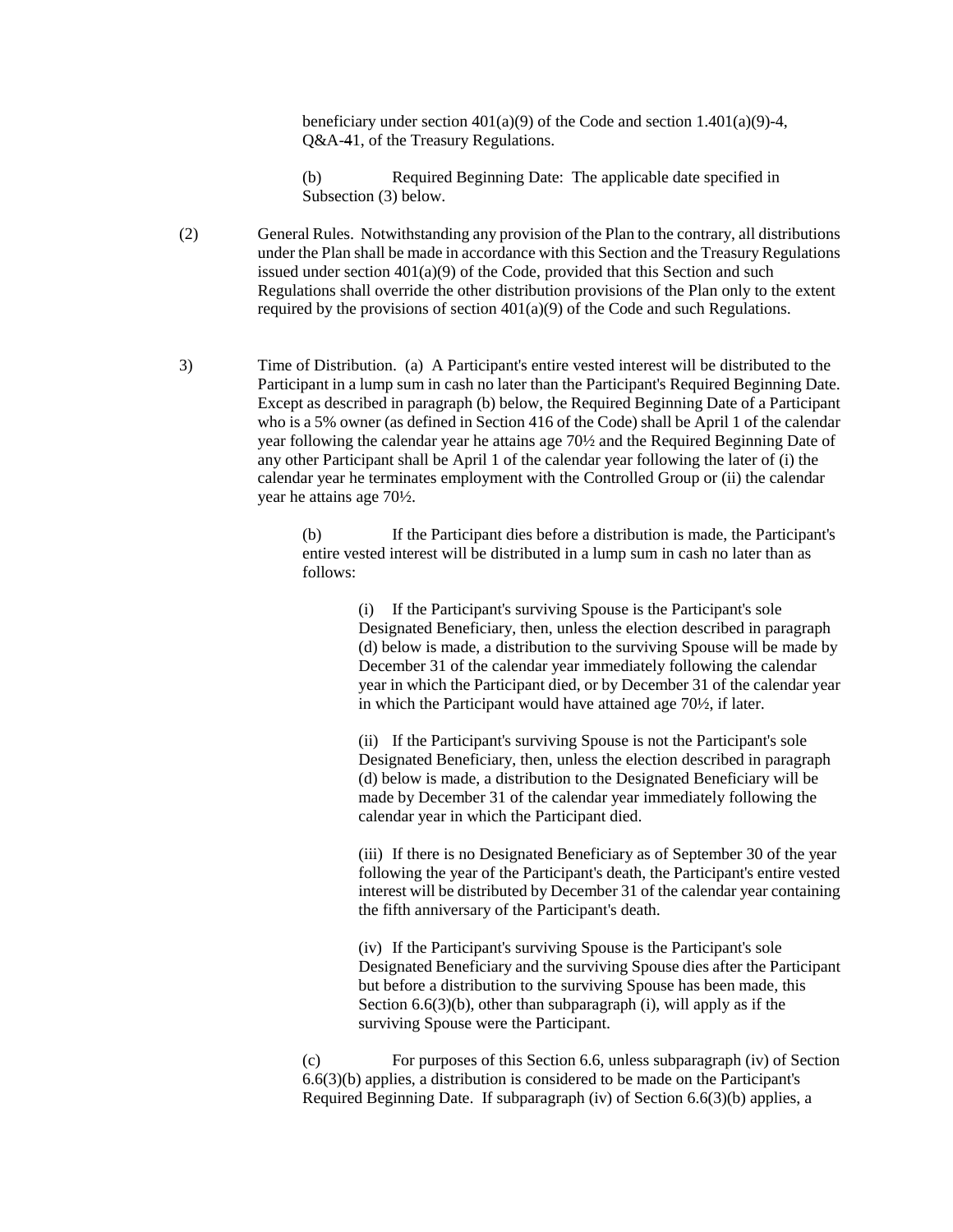distribution is considered to be made on the date a distribution is required to be made to the surviving Spouse under subparagraph (i) of Section 6.6(3)(b).

(d) Notwithstanding the foregoing, if a Participant dies before a distribution is made and there is a Designated Beneficiary, distribution to the Designated Beneficiary is not required to be made by the Required Beginning Date specified above if the Participant or the Beneficiary elects, on an individual basis, that the Participant's entire vested interest will be distributed in a lump sum in cash to the Designated Beneficiary by December 31 of the calendar year containing the fifth anniversary of the Participant's death; provided, however, that if the Participant's surviving Spouse is the Participant's sole Designated Beneficiary and the surviving Spouse dies after the Member but before a distribution to either the Participant or the surviving Spouse is made, this election will apply as if the surviving Spouse were the Participant. The election provided in this paragraph (d) of Section 6.6(3) must be made no later than the earlier of September 30 of the calendar year in which distribution would be required to be made, or by September 30 of the calendar year which contains the fifth anniversary of the Participant's (or, if applicable, surviving Spouse's) death.

### 6.7 Withdrawal of Contributions.

(1) Participants may withdraw amounts from their vested Account balance attributable to Matching Employer Contributions, Rollover Contributions, Deferred Salary Contributions and Roth Contributions only under the circumstances described in, and in accordance with, this Subsection, but subject to a minimum withdrawal amount as may be established by the Administrative Committee. A Participant who has retired (under the Pension Agreement) from employment with the Controlled Group may, not more frequently than four times during any calendar year, elect to withdraw a portion of his Account. A Participant who is an Employee and who is at least 59-1/2 years old may, not more frequently than four times during any calendar year, withdraw all or a part of his vested Account balance attributable to Matching Employer Contributions, Rollover Contributions, Deferred Salary Contributions and Roth Contributions. A Participant who is an Employee, who has not attained age 59- 1/2 and who has obtained all distributions and all nontaxable loans currently available under all plans maintained by the Employer may withdraw from his Deferred Salary Contributions Account (excluding net earnings thereon), his Roth Contributions Account (excluding net earnings thereon), his Rollover Contributions Account, and his Matching Employer Contributions Account, an amount not in excess of the amount necessary to meet a Hardship of the Participant (as determined by the Administrative Committee). The following five sentences shall be effective as of November 1, 1992. For purposes of this Subsection, a distribution shall be considered "necessary to meet a Hardship of the Participant" if the distribution is made following a determination by the Administrative Committee, based on a consideration of all relevant facts and circumstances, that (a) the amount of the distribution is not in excess of the amount required to relieve the Hardship (including any amounts necessary to pay federal, state or local income taxes or penalties reasonably anticipated to result from the withdrawal) and (b) the Hardship cannot be satisfied from other resources reasonably available to the Participant. For purposes of this Subsection, a Participant's resources shall include those assets of his Spouse and minor children that are reasonably available to the Participant. In making the determinations described in this Subsection, the Administrative Committee may rely (provided such reliance is reasonable) on the Participant's written certification that the Hardship cannot be relieved --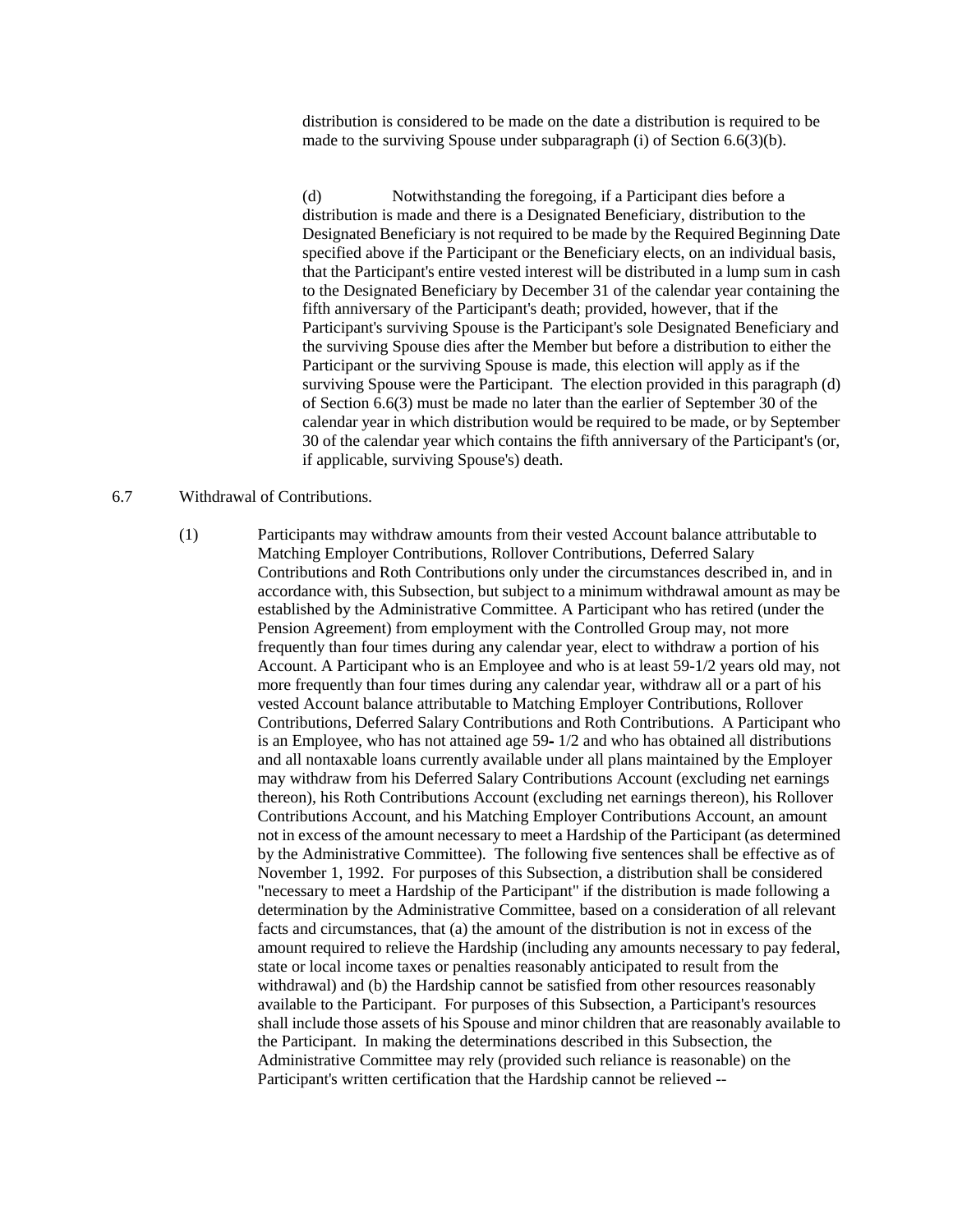(a) Through reimbursement or compensation by insurance or otherwise;

(b) By reasonable liquidation of the Employee's assets, to the extent such liquidation would not itself cause an immediate and heavy financial need;

(c) By cessation of Deferred Salary Contributions and/or Roth Contributions; or

(d) By other currently available distributions (including distributions of ESOP dividends under section 404(k) of the Code) and nontaxable (at the time of the loan) loans available under the Plan or any other plan maintained by the Controlled Group or by any other employer (including, without limitation, any qualified and non-qualified deferred compensation plan and any cash or deferred arrangement that is part of a cafeteria plan under section 125 of the Code (other than mandatory employee contributions under a welfare or pension plan)), or by borrowing from commercial sources on reasonable commercial terms.

The Administrative Committee shall prescribe such additional rules and procedures and require such information, certifications, documents or other proofs as may be necessary to administer the provisions of this Subsection in accordance with applicable regulations of the Secretary of the Treasury or any other administrative pronouncements of the Secretary of the Treasury or the Commissioner of Internal Revenue. Any such rules, procedures or requirements shall operate in an objective and nondiscriminatory manner. For purposes of this Section, in the case of Participants with a Transfer Account, deferred salary contributions to the plan from which the transfer originated shall be treated as Deferred Salary Contributions hereunder.

- 6.8 Order of Distributions. In accordance with rules and procedures established by the Committee, any distributions (including withdrawals) to a Participant (or his Beneficiary) of his interest in the Trust Fund shall be made by liquidation of his interests in the Investment Funds in the order requested by the Participant or his Beneficiary. Any distributions (including withdrawals) to the Participant (or his Beneficiary) of his interest in the Trust Fund will be distributed from his Accounts in the order established by the Committee.
- 6.9 Transfers of Eligible Rollover Distributions.
	- (1) If a Participant, Spouse or effective January 1, 2007 a Beneficiary who is a designated beneficiary within the meaning of section  $401(a)(9)(E)$  of the Code (each of which are hereinafter referred to as the "distributee") is eligible to receive a distribution from the Plan that constitutes an "eligible rollover distribution" (as defined in Subsection (3) of this Section) and the distributee elects to have all or a portion of such distribution paid directly to an "eligible retirement plan" (as defined in Subsection (3) of this Section) and specifies the eligible retirement plan to which the distribution is to be paid, such distribution (or portion thereof) shall be made in the form of a direct rollover to the eligible retirement plan so specified. A distributee may not elect a direct rollover of a portion of an eligible rollover distribution unless the amount to be rolled over is at least \$500. A direct rollover is a payment made by the Plan to the eligible retirement plan so specified for the benefit of the distributee. Notwithstanding the preceding provisions of this Section, a direct rollover of an eligible rollover distribution shall not be made if a distributee's eligible rollover distributions for a Plan Year are reasonably expected to total less than \$200. Unless otherwise specifically provided herein, for purposes of this Section, the term "Spouse" shall include a former spouse who is an alternate payee under a qualified domestic relations order, as defined in section 414(p) of the Code.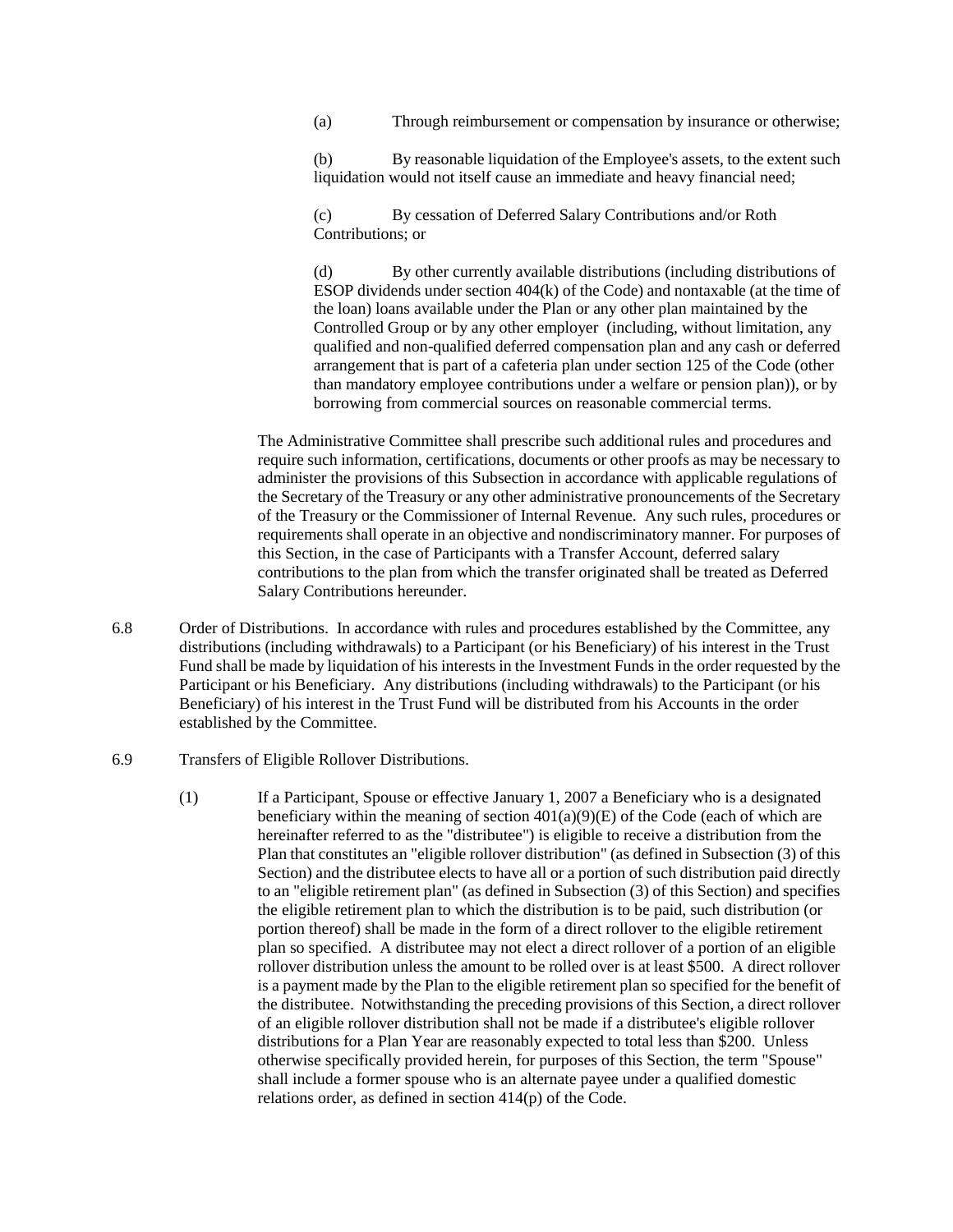(2) The Company shall prescribe reasonable procedures for elections to be made pursuant to this Section. Not earlier than 180 days (effective January 1, 2008) or later than 30 days before the payment of an eligible rollover distribution (or such other time as is prescribed by Treasury regulations or rulings), the Company shall provide a written notice to the distributee describing his or her rights under this Section and such other information required to be provided under section 402(f) of the Code. If an eligible rollover distribution in excess of \$1,000 but not in excess of \$5,000 is payable to a Participant without his consent pursuant to Section 6.1(2)(a) prior to the Participant's attainment of age 65 and the Participant does not make an election under Subsection (1) with respect to the distribution or does not elect to receive the distribution directly, the Company shall (in accordance with applicable regulations prescribed pursuant to section  $401(a)(31)(B)$  of the Code) cause such distribution to be paid in a direct rollover to an individual retirement account or annuity designated by the Company.

(3) For purposes of this Section, an "eligible rollover distribution" is any distribution of all or any portion of the balance to the credit of the distributee from the Plan, except (a) any distribution that is one of a series of substantially equal periodic payments (not less frequently than annually) made for the life (or life expectancy) of the distributee or the joint lives (or joint life expectancies) of the distributee and the distributee's designated beneficiary, or for a specified period of ten years or more, (b) any distribution to the extent the distribution is required under section  $401(a)(9)$  of the Code, (c) the portion of any distribution that is not includible in gross income (other than a distribution from a designated Roth account, as defined in section 402A of the Code), (d) any distribution which is made upon the hardship of the distributee, and (e) such other amounts specified in Treasury regulations, rulings, notices or announcements issued under section 402(c) of the Code. For purposes of this Section, a portion of a distribution shall not fail to be an "eligible rollover distribution" merely because the portion consists of after-tax contributions which are not includible in gross income, including any amounts distributed from a designated Roth account (as defined in section 402A of the Code). However, such portion may be transferred only to an individual retirement account or annuity described in section 408(a) or (b) of the Code, or to a qualified trust (within the meaning of section 402(c) of the Code) or an annuity contract described in section 403(b) of the Code that agrees to separately account for amounts so transferred (and earnings thereon), including separately accounting for the portion of such distribution which is includible in gross income and the portion of such distribution which is not so includible. For purposes of this Section, the term "eligible retirement plan" means an individual retirement account or annuity described in section 408 of the Code, a defined contribution plan that meets the requirements of section 401(a) of the Code and accepts rollovers, an annuity plan described in section 403(a) of the Code, an annuity contract described in section 403(b) of the Code, an eligible plan under section 457(b) of the Code which is maintained by a state, political subdivision of a state, or any agency or instrumentality of a state or political subdivision of a state and which agrees to separately account for amounts transferred into such plan from this Plan, effective January 1, 2008, a Roth IRA described in section 408A(b) of the Code, or any other type of plan that is included within the definition of "eligible retirement plan" under section  $401(a)(31)(E)$  of the Code. The preceding definition of "eligible retirement plan" shall apply in the case of a distribution to a Spouse after a Participant's death, or to a Spouse or former Spouse who is an alternate payee. However, in the case of a distributee other than the Participant, Spouse or former Spouse who is an alternate payee, the term "eligible retirement plan" shall mean only an individual retirement account or annuity described in section 408 of the Code.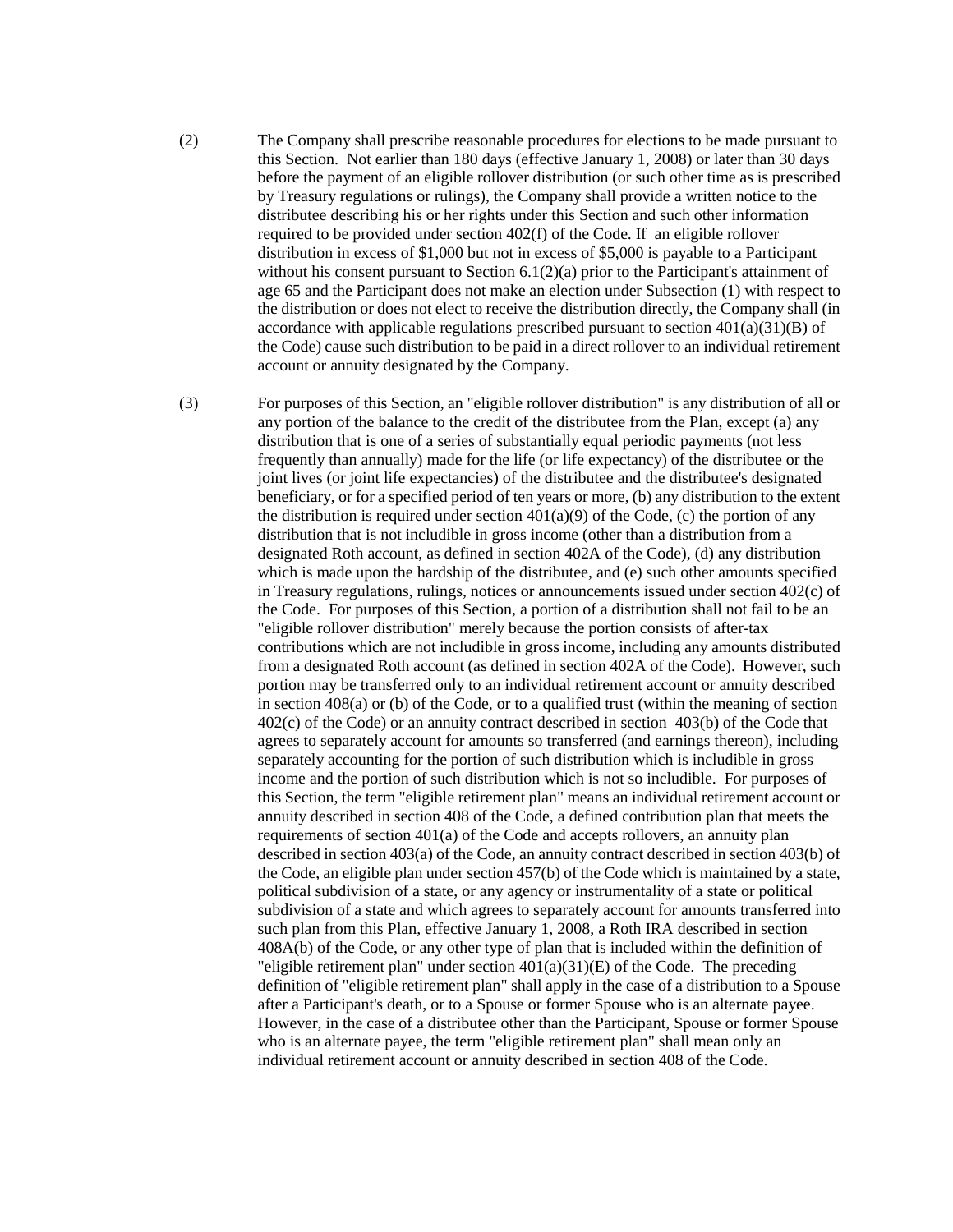- (4) Notwithstanding the foregoing Subsections of this Section, a direct rollover of a distribution from a Roth Contributions Account will only be made to another designated Roth account (as defined in section 402A of the Code) under an applicable retirement plan described in section 402A(e)(1) of the Code or to a Roth IRA described in section 408A of the Code, and only to the extent the rollover is permitted under the rules of section 402(c) of the Code.
- (5) The provisions of Subsection (1) of this Section that allow a Member to elect a direct rollover of only a portion of an eligible rollover distribution shall be applied by treating any amount distributed from the Member's Roth Contributions Account as a separate distribution from any amount distributed from the rest of the Member's Account, even if the amounts are distributed at the same time.

### ARTICLE VII

### ADMINISTRATION OF THE PLAN AND TRUST

- 7.1 Responsibility for Administration. As Administrator, the Company shall be responsible for the administration of the Plan, including but not limited to the preparation and delivery to Participants, Beneficiaries and governmental agencies of all information, descriptions and reports required by applicable law. Each other Fiduciary shall have such powers, duties and authorities as shall be specified in the Plan or Trust Agreement or as shall be delegated to it pursuant to Section 9.2.
- 7.2 Administrative Committee. The Administrative Committee shall consist of three or more Committeemen (who may be, but are not required to be, Participants, Employees or directors of an Employer). The Committeemen and their successors shall be appointed by the Board to serve for such terms as the Board may fix. Any Committeeman may be removed at any time by the Board, which may also increase, or decrease to not less than three, the number of Committeemen. Any Committeeman may resign by delivering his written resignation to the Board. Upon the existence of any vacancy in the membership of the Administrative Committee, the Board shall, in accordance with the provisions of this Section, appoint a successor, unless the number of Committeemen is decreased as provided above.
- 7.3 Certificate of Membership. The Company shall certify the number and names of the Committeemen to the Trustee which may rely upon such certification until it receives written notice from the Company as to a change in the membership of the Administrative Committee.
- 7.4 Authority. The Administrative Committee may interpret where necessary the provisions of the Plan. The Administrative Committee shall determine the rights and status of Participants and other persons under the Plan, decide disputes arising under the Plan and make any determinations and findings with respect to the benefits payable thereunder and the persons entitled thereto as may be required for the purposes of the Plan, including, but not limited to, the amount of an Employee's compensation and Eligible Earnings during any year and the eligibility for membership of an Employee. In addition, the Administrative Committee shall remedy possible ambiguities, inequities or inconsistencies in the Plan and shall correct deficiencies and supply omissions therein. Subject to the provisions of Section 7.7 and Article VIII, such determinations and findings shall be final and conclusive, to the extent permitted by law, as to all persons for all purposes of the Plan. The Administrative Committee shall instruct the Trustee as to the benefits to be paid hereunder and shall furnish the Trustee with any further information reasonably required by it for the purpose of the distribution of such benefits.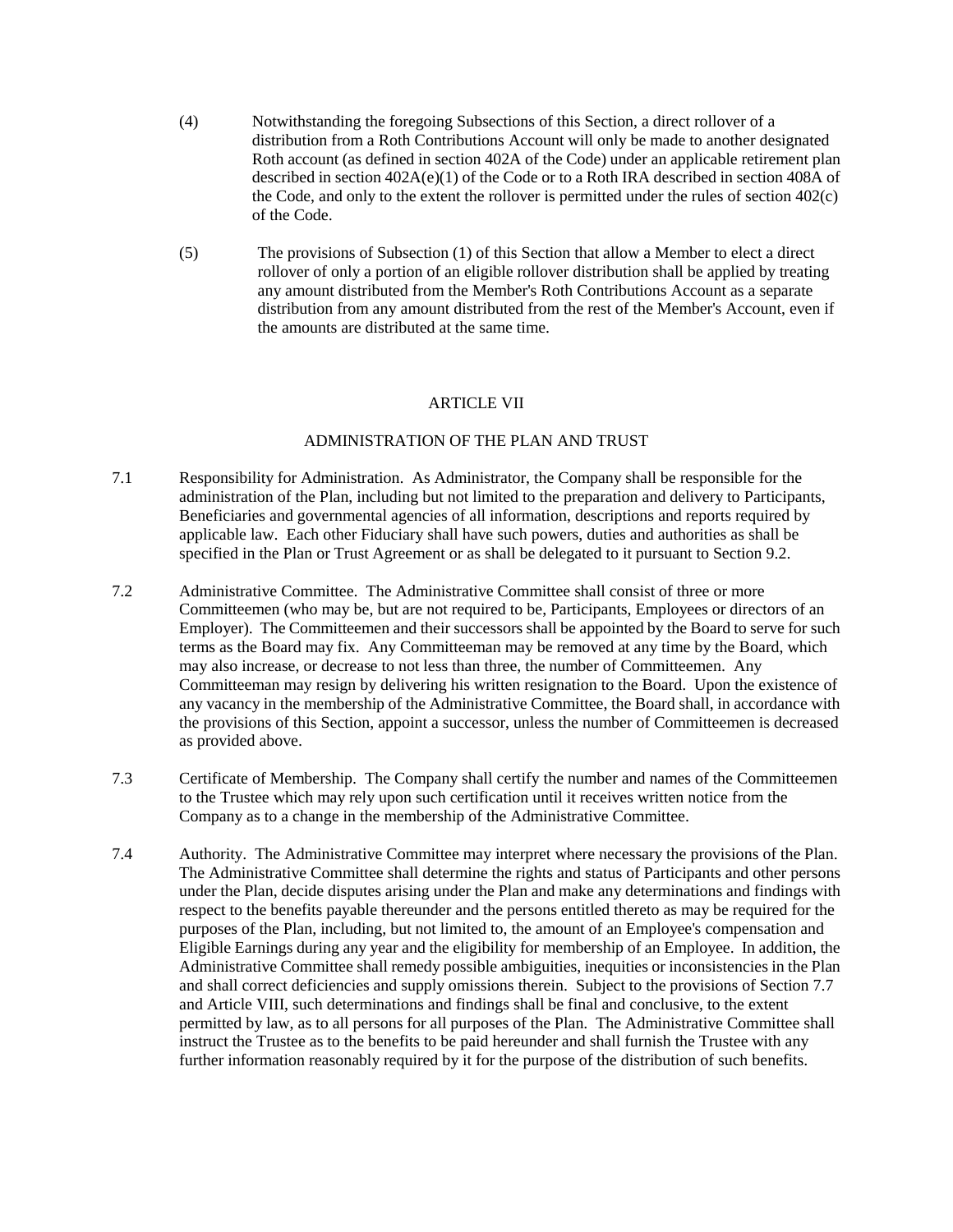## 7.5 Formalities of Committee Action.

- (1) The Board shall appoint a chairman and a secretary for the Administrative Committee. The Committee may elect other officers who need not be Committeemen. The Administrative Committee shall hold its meeting at such times and places as it may determine, and it may adopt, and amend from time to time, such rules for its government and the conduct of its business as it deems advisable. Except as may otherwise be provided by such rules adopted by the Administrative Committee, a majority of its members shall constitute a quorum and all decisions and determinations of such Committee shall be made by a majority of its members. Any decision or determination reduced to writing and signed by a majority of the Committeemen shall be as fully effective as if it had been made by a majority vote at a meeting duly called and held. The Administrative Committee may from time to time delegate to one or more of its members or officers, to a subcommittee or subcommittees or to an agent or agents of such Committee, such of the Committee's functions and duties as such Committee deems advisable.
- (2) The Administrative Committee may adopt, and amend from time to time, rules for the administration of the Plan. Such rules, insofar as they apply to the rights of Participants, shall be uniform in their application to all Participants who are similarly situated and shall not be inconsistent with the terms of the Plan or Trust Agreement.
- 7.6 Expenses and Duties. The Committeemen shall serve without compensation for such services unless the Company shall provide for compensation for such services, provided, however, that Committeemen shall be reimbursed by the Company for all expenses incurred in connection with their performance of Committee duties. The Administrative Committee shall have such functions and duties and only such functions and duties as are specifically conferred upon it by the Plan or the Trust Agreement or as may be delegated to it pursuant to Section 9.2. Members of such Committee shall not be disqualified from acting because of any interest, benefit or advantage, inasmuch as Committeemen may be Participants, Employees or directors of an Employer, but no Committeeman shall vote or act in connection with the Administrative Committee's action relating solely to himself. Except as may be required by law, no bond or other security need be required of any Committeeman in such capacity in any jurisdiction.
- 7.7 Revocability of Committee Action. Any action taken by the Administrative Committee with respect to the rights or benefits under the Plan of any Participant or Beneficiary shall be revocable by such Committee as to payments, distributions or deliveries not theretofore made hereunder pursuant to such action. Appropriate adjustments may be made in future payments or distributions to a Participant or Beneficiary to offset any excess payment or underpayment theretofore made hereunder to such Participant or Beneficiary.
- 7.8 Employment of Assistance. The Administrative Committee may employ such clerical, legal, accounting, investment or other assistance as it deems necessary or advisable for the proper administration of the Plan and the Trust Fund. Any expenses incurred as a result of such employment shall be paid from the Trust Fund, unless paid by the Employer.
- 7.9 Uniform Administration of Plan. All action taken by the Administrative Committee under the Plan shall treat all persons similarly situated in a uniform and consistent manner.
- 7.10 The Trust Fund. The Trust Fund shall be held by the Trustee for the exclusive benefit of the Participants and their Beneficiaries, and the Trust Fund shall be invested by the Trustee upon such terms and in such property as is provided in the Plan and in the Trust Agreement. The Trustee will, from time to time, make payments, distributions and deliveries from the Trust Fund as provided in the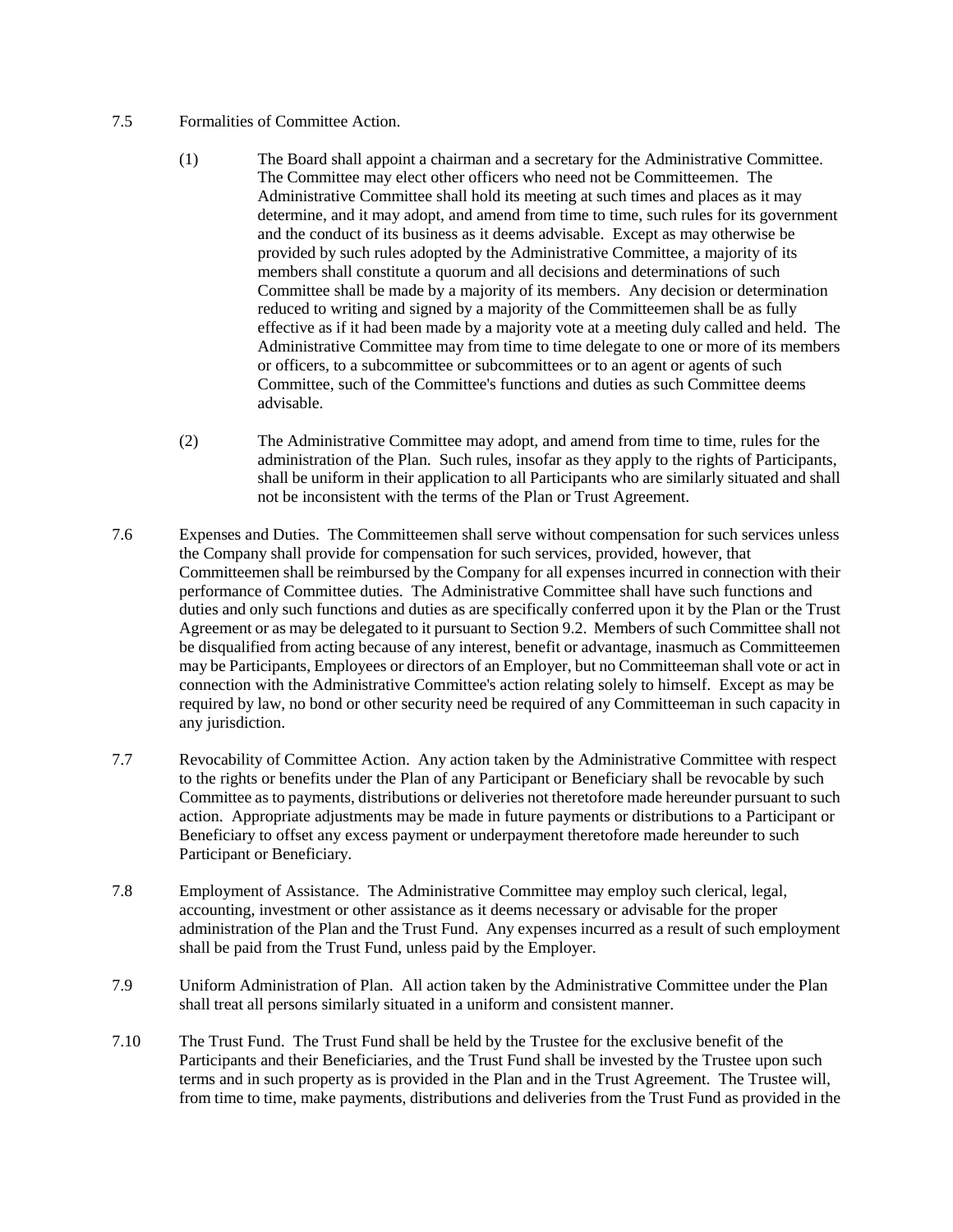Plan. The Trustee in its relation to the Plan shall be entitled to all of the rights, privileges, immunities and benefits conferred upon it and shall be subject to all of the duties imposed upon it under the Trust Agreement. The Trust Agreement is hereby incorporated in the Plan by reference, and each Employer, by adopting the Plan, authorizes the Company to execute the Trust Agreement (including any amendment or supplement thereof) in its behalf with respect to the Plan.

- 7.11 No Guarantee Against Loss; Exercise of Investment Discretion. Each Participant shall assume all risk in connection with any decrease in the market value of any investment in the respective Investment Funds in which he participates, and such Funds shall be the sole source of all payments to be made under the Plan from his Accounts.
- 7.12 Payment of Benefits. All payments of benefits provided for by the Plan (less any deductions provided for by the Plan) shall be made solely out of the Trust Fund in accordance with instructions given to the Trustee by the Administrative Committee pursuant to the terms of the Plan, and no Employer shall otherwise be liable for any benefits payable under the Plan.

## ARTICLE VIII

## CLAIMS PROCEDURES

- 8.1 Method of Filing Claim. Any Participant or Beneficiary who thinks that he is entitled to receive a benefit under the Plan shall file an application with the Administrative Committee in accordance with Section 6.1.
- 8.2 Notification by Committee. Unless such claim is allowed in total by the Administrative Committee, it shall, within 90 days after such claim was filed (plus an additional period of 90 days if required for processing, provided that notice of the extension of time is given to the claimant within the first 90 day period), cause written notice to be mailed to the claimant of the total or partial denial of such claim. Such notice shall be written in a manner calculated to be understood by the claimant and shall include (1) the specific reasons for the denial of the claim, (2) specific reference to the provisions of the Plan and/or Trust Agreement upon which the denial of the claim was based, (3) a description of any additional material or information necessary for the claimant to perfect the claim and an explanation of why such material or information is necessary, and (4) an explanation of the review procedure specified in Section 8.3. If a claimant does not receive any such notice from the Committee within 90 days after the date of filing the claim, his claim shall be deemed to have been denied.
- 8.3 Review Procedure. Within six months after the denial of his or her claim, the claimant can appeal such denial as a grievance under the grievance provisions of the CBA, omitting, however, all steps preceding presentation of the grievance to the Labor Relations Department of the Employer. If any such grievance shall be taken to arbitration in accordance with such procedure, the arbitrator, insofar as it shall be necessary to the determination of such grievance, shall have authority only to interpret and apply the provisions of this Part III - Savings Plan and the provisions of the CBA. He shall have no authority to alter, add to or subtract from any provision of this Part III - Savings Plan and his decision on any grievance properly referred to him shall be binding upon the Employer, the Administrative Committee, the Union, and the claimant concerned therein. In the event the CBA is terminated during the term of this Pension and Insurance Agreement, the grievance provisions of the CBA shall be considered to be in effect for the processing of grievances under this Section 8.3.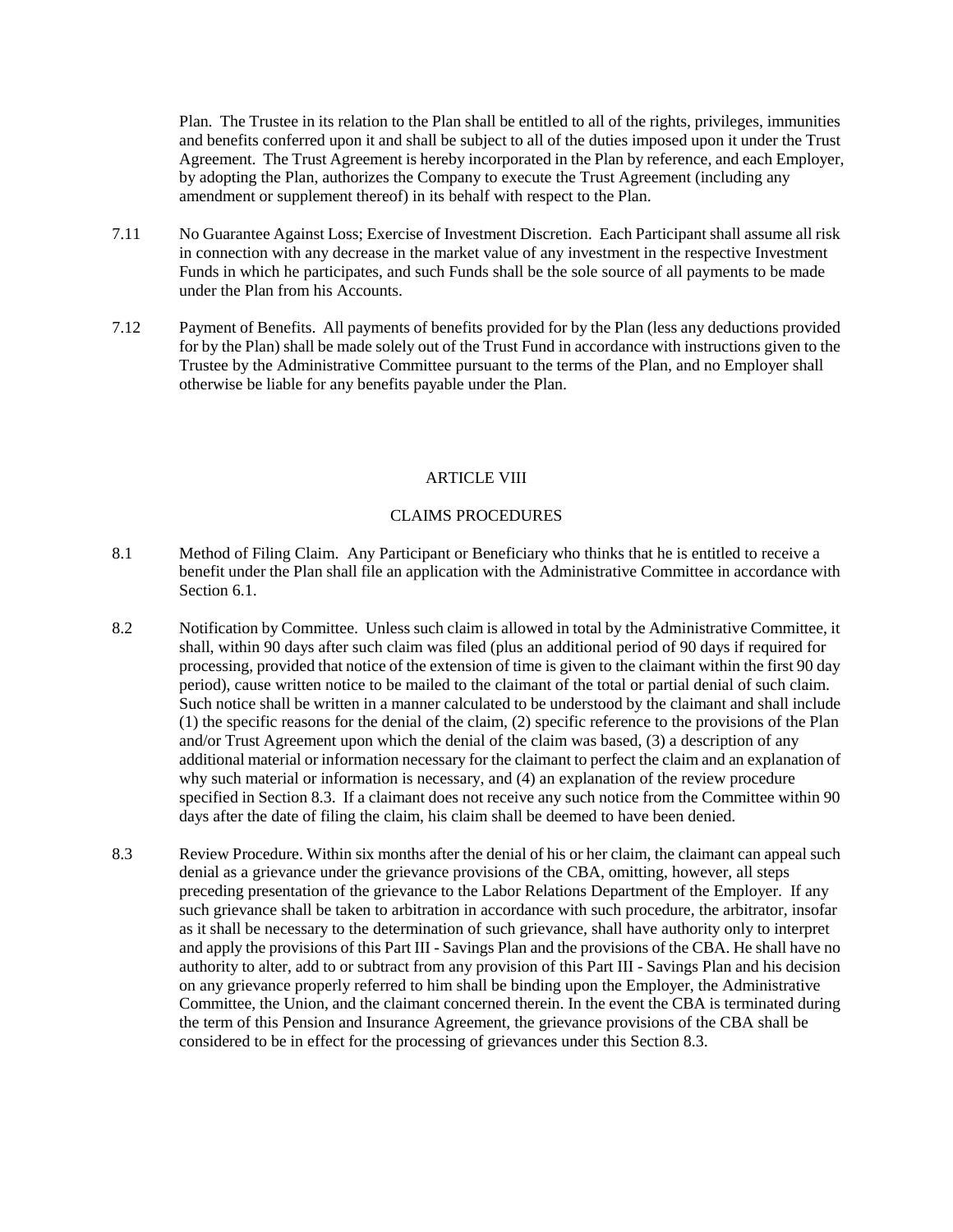### ARTICLE IX

### FIDUCIARY RESPONSIBILITY

- 9.1 Immunities. Except as otherwise provided by applicable law, (1) no Fiduciary shall be liable for any action taken or not taken in good faith with respect to the Plan except for his own willful misconduct; (2) no Fiduciary shall be personally liable upon any contract, agreement or other instrument made or executed by him or in his behalf in the administration of the Plan; (3) no Fiduciary shall be liable for the neglect, omission or wrongdoing of another Fiduciary nor shall any Fiduciary be required to make inquiry into the propriety of any action by another Fiduciary; (4) each Employer, its directors, officers, and employees, the Administrative Committee and its members, and the Investment Committee and its members, and any other person to whom the Company delegates (or the Plan or Trust Agreement assigns) any duty with respect to the Plan, may rely and shall be fully protected in acting upon the advice of counsel, who may be counsel for an Employer, upon the records of an Employer, upon the opinion, valuation, report, or determination of the auditor of the Company, or upon any certificate, statement or other representation made by an Employee, a Participant, a Beneficiary or the Trustee concerning any fact required to be determined under any of the provisions of the Plan; (5) if any responsibility of a Fiduciary is allocated to any other person, then such Fiduciary shall not be responsible for any act or omission of such person in carrying out such responsibility and (6) no Fiduciary shall have the duty to discharge any duty, function or responsibility which is assigned by the terms of the Plan or Trust Agreement or delegated pursuant to the provisions of Section 9.2 to another person.
- 9.2 Allocation and Delegation of Fiduciary Responsibilities.
	- (1) The Fiduciaries shall have only such powers, duties, responsibilities and authorities as are specified in the Plan or Trust Agreement or as shall be delegated to them pursuant to this Section. The Administrative Committee shall have the responsibility and authority to carry out the duties assigned or allocated to it hereunder or under the Trust Agreement, and to interpret and administer the Plan, subject to the provisions hereof. The Trustee shall have the responsibility and authority for the administration of the Trust Fund subject to the provisions of the Trust Agreement. The Company shall be the Plan Administrator, shall have the responsibility (along with the other Employers) for making contributions under the Plan, and shall have the authority to amend or terminate the Plan in whole or in part.

The Investment Committee shall be appointed by the Board and shall have the responsibility and authority:

(a) to monitor the performance of the Trustee;

(b) to appoint and remove Investment Advisors with respect to the Plan, and any Trustee or any successor Trustee under the Trust Agreement; and

(c) to direct the segregation of all or a portion of the assets of any Investment Fund of the Trust into an Investment Advisor Account or Accounts at any time and from time to time and to add or withdraw assets from such Investment Advisor Account or Accounts as it deems desirable or appropriate.

(2) The Company, the Investment Committee and the Administrative Committee may each designate any person (in addition to those specifically designated in the Plan) as a Fiduciary or Named Fiduciary and may delegate to any such person any one or more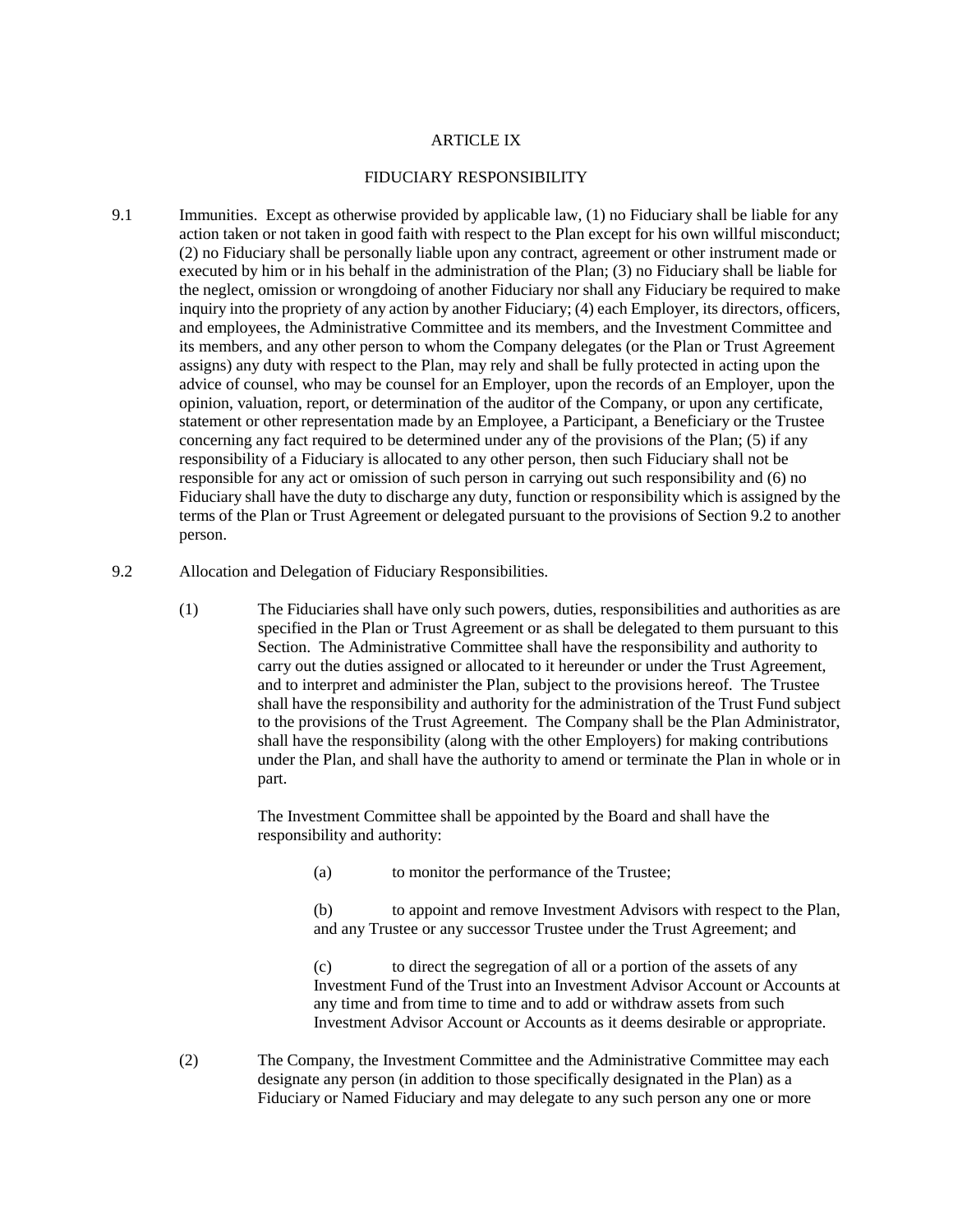powers, functions, duties and/or responsibilities with respect to the Plan, provided that no such power, function, duty or responsibility which is assigned to a Fiduciary (other than the delegator) pursuant to some other Section of the Plan or Trust Agreement shall be so delegated without the written consent of such Fiduciary.

(3) Any delegation pursuant to Subsection (2) of this Section, (a) shall be signed by the delegator, be delivered to and accepted in writing by the delegatee and be delivered to the Administrative Committee, (b) shall contain such provisions and conditions relating to such delegation as the delegator deems appropriate, (c) shall specifically designate the powers, functions, duties and responsibilities therein delegated, (d) may be amended from time to time by written agreement signed by the delegator and the delegatee and delivered to the Administrative Committee and (e) may be revoked (in whole or in part) at any time by written notice from the delegator delivered to the delegatee and the Administrative Committee or from the delegatee delivered to the delegator and the Administrative Committee.

## ARTICLE X

### **MISCELLANEOUS**

- 10.1 Prohibition of Assignment of Interest. Except as provided in a qualified domestic relations order as defined in Code section  $414(p)$ , and to the extent permitted by law and except as otherwise provided in the Plan, no interest, right or claim of any kind of a Participant or Beneficiary hereunder shall be assignable or transferable by the Participant or Beneficiary, nor shall any such right or interest be subject to sale, mortgage, pledge, hypothecation, commutation, alienation, anticipation, encumbrance, garnishment, attachment, execution or levy of any kind, voluntary or involuntary.
- 10.2 Facility of Payment. In the event the Administrative Committee finds that any Participant or Beneficiary to whom a benefit is payable under the Plan is (at the time such benefit is payable) unable to care for his affairs because of physical, mental or legal incompetence, the Administrative Committee, in its sole discretion, may cause any payment due to him hereunder, for which prior claim has not been made by a duly qualified guardian or other legal representative, to be paid to the person or institution deemed by the Administrative Committee to be maintaining or responsible for the maintenance of such Participant or Beneficiary; and any such payment shall be deemed a payment for the account of such Participant or Beneficiary and shall constitute a complete discharge of any liability therefor under the Plan.
- 10.3 No Enlargement of Employment Rights. A Participant by accepting benefits under the Plan does not thereby agree to continue for any period in the employ of his Employer, and the Employers by adopting the Plan, making contributions or taking any action with respect to the Plan do not obligate themselves to continue the employment of any Participant for any period.
- 10.4 Merger or Transfer of Assets. Notwithstanding any other provision of the Plan, in the case of any merger or consolidation with, or the transfer of assets or liabilities to, any other plan, in no event shall any Participant (if the other plan then terminated) receive a benefit immediately after the merger, consolidation or transfer which is less than the benefit he would have been entitled to receive immediately before the merger, consolidation, or transfer (if the Plan had then terminated).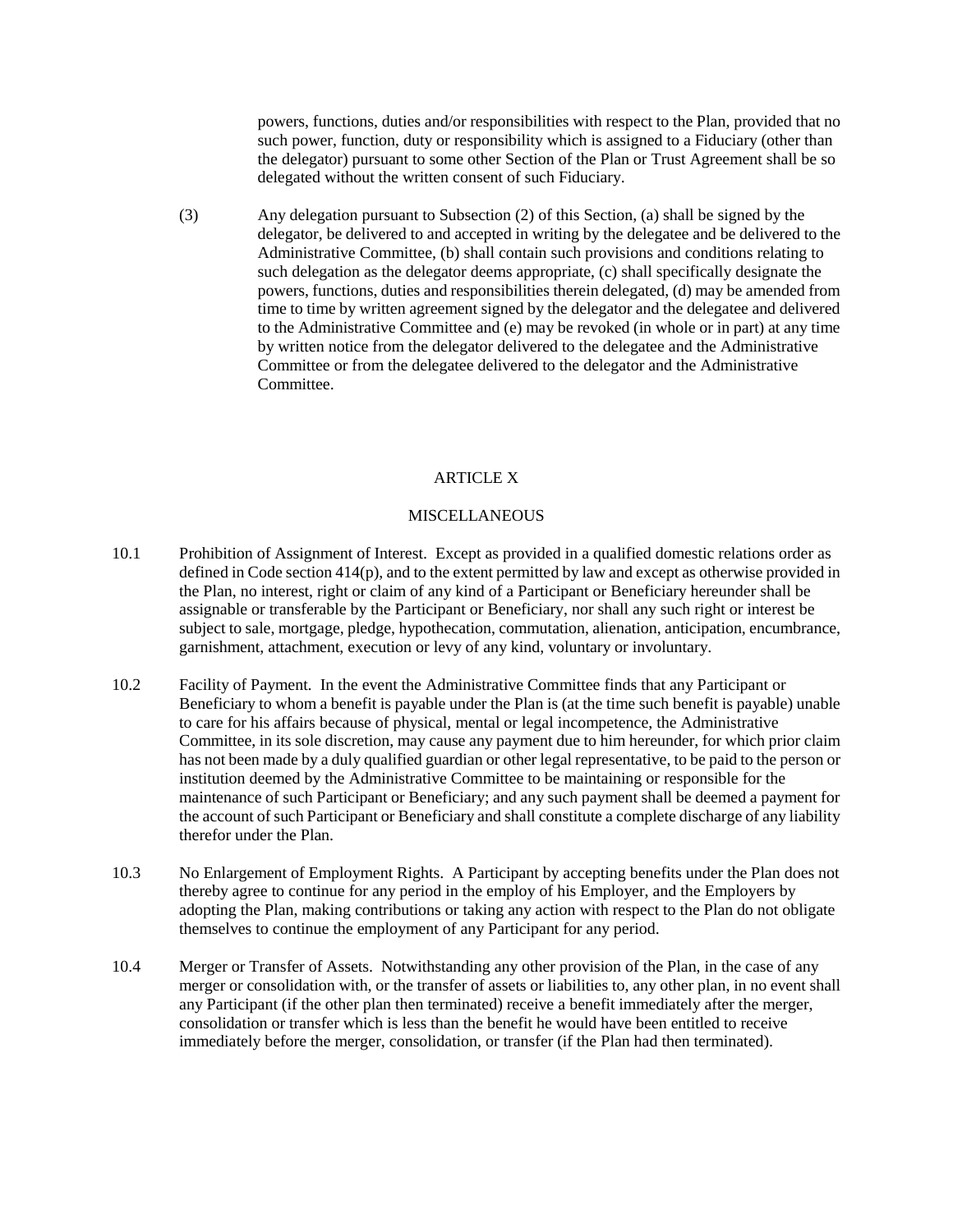- 10.5 Severability Provision. If any provision of the Plan or the application thereof to any circumstance or person is invalid, the remainder of the Plan and the application of such provision to other circumstances or persons shall not be affected thereby.
- 10.6 Military Service. Notwithstanding any provisions of the Plan to the contrary, contributions, benefits and service credit with respect to qualified military service will be provided in accordance with section 414(u) of the Code. "Qualified military service" means any service in the uniformed services (as defined in chapter 43 of title 38 of the United States Code) by any individual if such individual is entitled to reemployment rights under such chapter with respect to such service.

10.7 Electronic Media. Notwithstanding any provision of the Plan to the contrary, including any provision which requires the use of a written instrument, to the extent permitted by applicable law, the Committee may establish procedures for the use of electronic media in communications and transactions between the Plan or the Committee and Participants and Beneficiaries. Electronic media may include, but are not limited to, e-mail, the Internet, intranet systems and telephone response systems.

10.8 Limitations on Investments and Transactions/Conversions. Notwithstanding any provision of the Plan to the contrary:

- (1) The Administrative Committee, in its sole and absolute discretion, may temporarily suspend, in whole or in part, certain Plan transactions, including, without limitation, the right to change or suspend contributions, and/or the right to receive a distribution, loan or withdrawal from an Account in the event of any conversion, change in recordkeeper and/or Plan merger or spinoff.
- (2) The Administrative Committee, in its sole and absolute discretion, may suspend, in whole or in part, temporarily or permanently, Plan transactions dealing with investments, including without limitation, the right of a Participant to change investment elections or reallocate Account balances in the event of any conversion, change in recordkeeper, change in investment funds and/or Plan merger or spinoff.
- (3) In the event of a change in investment funds and/or a Plan merger or spinoff, the Administrative Committee, in its sole and absolute discretion, may decide to map investments from a Participant's prior investment fund elections to the then available investment funds under the Plan. In the event that investments are mapped in this manner, the Participant shall be permitted to reallocate funds among the investment funds (in accordance with the terms of the Plan and any relevant rules and procedures adopted for this purpose) after the suspension period described in Subsection (2) of this Section (if any) is lifted.
- (4) Notwithstanding any provision of the Plan to the contrary, the investment funds shall be subject to, and governed by, all applicable legal rules and restrictions and the rules specified by the investment fund providers in the fund prospectus(es) or other governing documents thereof (to the extent such rules and procedures are imposed and enforced by the investment fund provider against the Plan or a particular Participant). Such rules, procedures and restrictions may limit the ability of a Participant to make transfers into or out of a particular investment fund and/or may result in additional transaction fees or other costs relating to such transfers. In furtherance of, but without limiting the foregoing, Trustee, recordkeeper, Administrative Committee, Investment Committee or investment fund provider (or their delegate, as applicable) may decline to implement any investment election or instruction where it deems appropriate.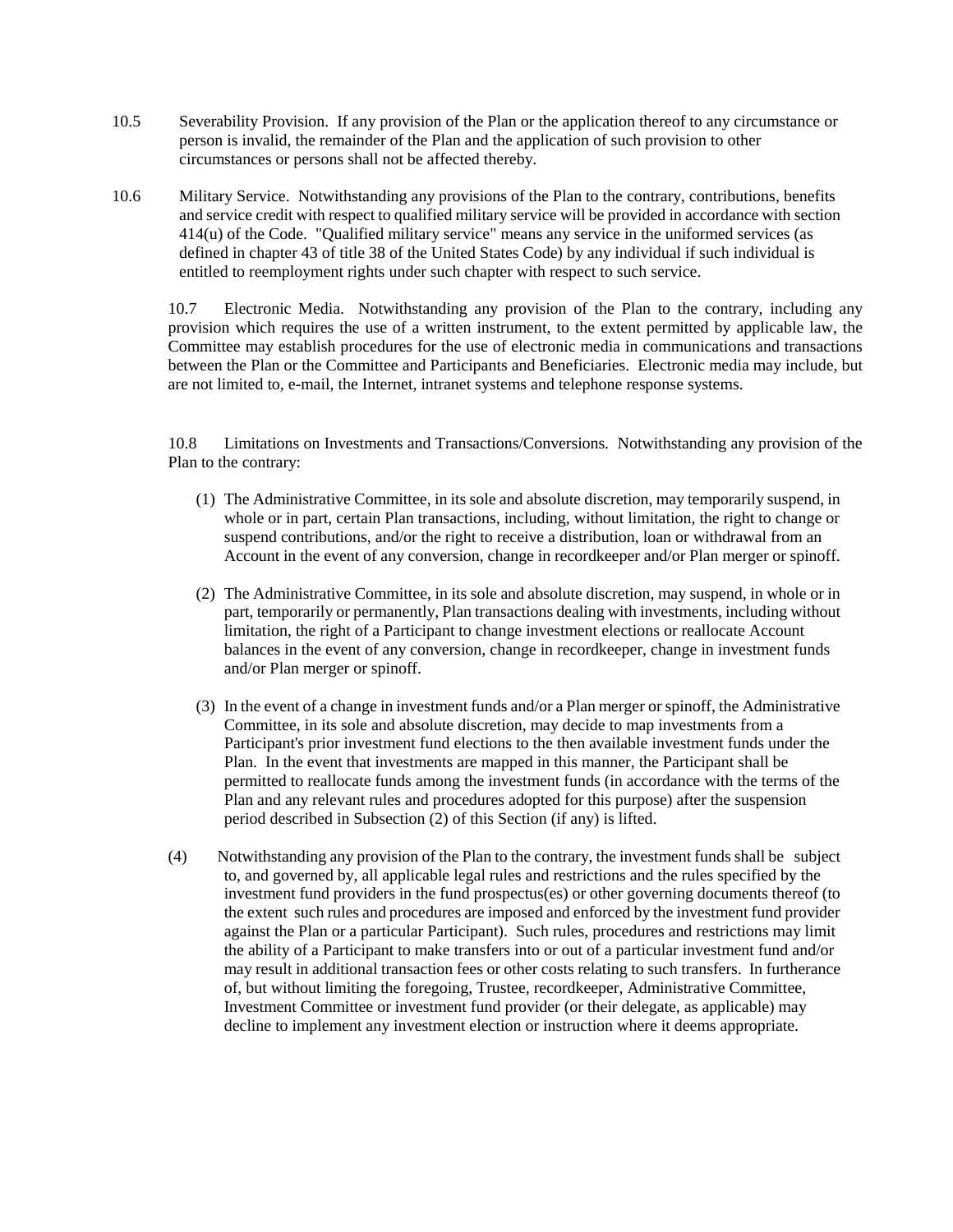### ARTICLE XI

#### OTHER EMPLOYERS

- 11.1 Adoption by Other Employers. Any corporation other than the Company may, with the consent of the Company, adopt the Plan and thereby become an Employer hereunder by executing an instrument evidencing such adoption on the order of its Board of Directors and filing a copy thereof with the Company. Such adoption may be subject to such terms and conditions as the Company requires or approves.
- 11.2 Contribution of Employers. The contribution of the Employers under the Plan may be paid by the Company on behalf of itself and other Employers. Each Employer shall pay for that portion of the contribution of the Employers under the Plan for each year that is allocated to Employees or former Employees of such Employer, but if such costs as so allocated would (in the opinion of the Company) not be fully and currently deductible for any Plan Year, the allocation among the Employers of the costs of the Plan, including the contribution of the Employers, may be made in such manner as is agreed to by the Employers and as will permit to the extent possible the deduction (for purposes of federal taxes on income) by each such Employer of its payments toward such costs.
- 11.3 Withdrawal of Employer. Any Employer (other than the Company) which adopts the Plan may elect separately to withdraw from the Plan, and such withdrawal shall constitute a termination of the Plan as to it. Amendments to the Plan, however, may be made only by the Company. Any such withdrawal shall be expressed in an instrument executed by the withdrawing Employer on the order of its Board of Directors and filed with the Company and the Trustee. In the event of such a withdrawal of an Employer or in the event the Plan is terminated as to an Employer or a group of Employees (but not all the Employers) pursuant to Subsection 12.1 (i) such Employer shall cease to be an Employer, (ii) the interests of Participants who do not remain Employees shall be distributed at that time as if each such Participant had retired pursuant to Section 6.3 at the time of such withdrawal or termination, and (iii) the interest of Participants who remain Employees shall be determined in accordance with the terms of the Plan.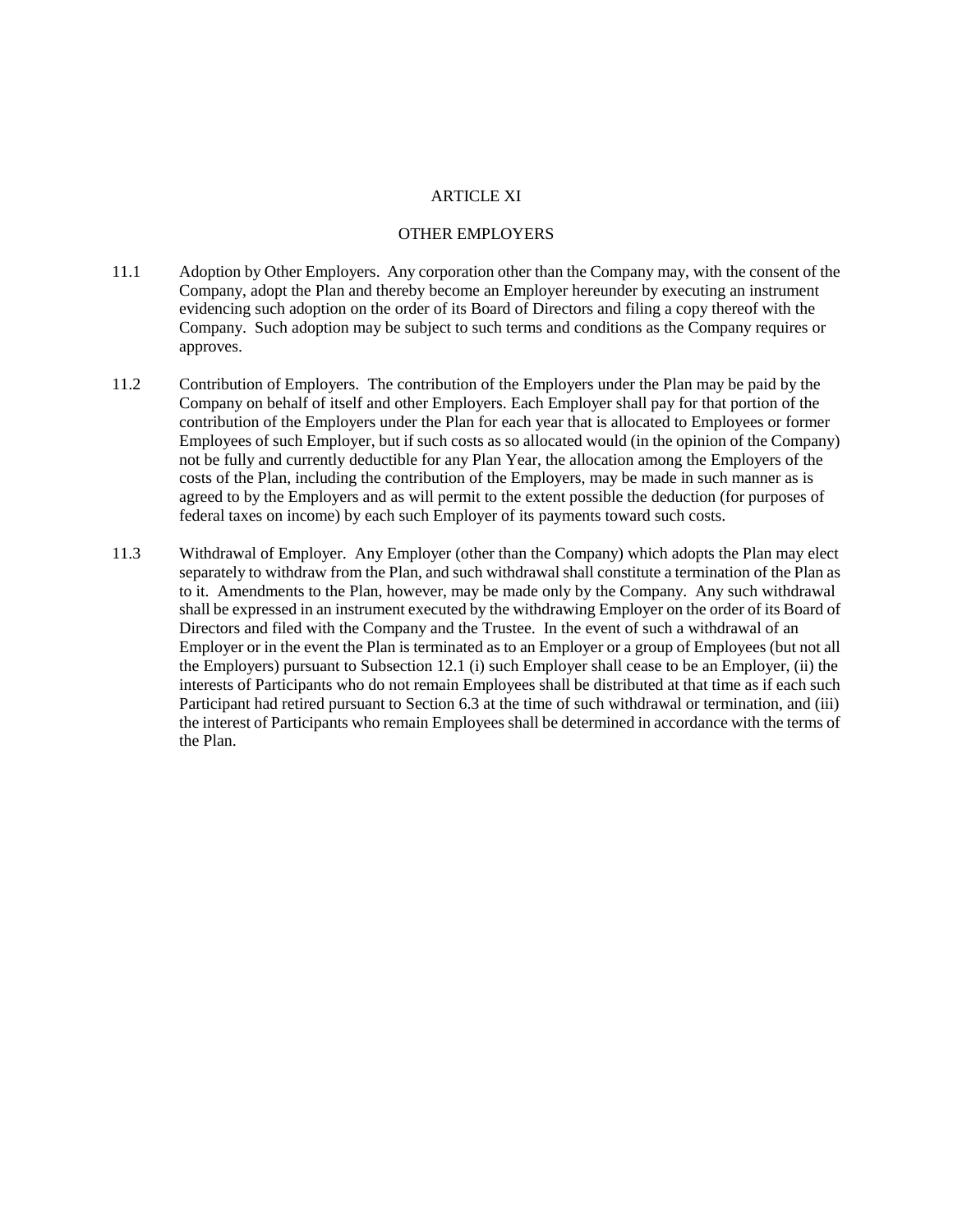## ARTICLE XII

### AMENDMENT OR TERMINATION

- 12.1 Right to Amend or Terminate. The Company has reserved, and does hereby reserve, the right, at any time after the expiration of the Pension and Insurance Agreement pursuant to Paragraph 3 of Part IV of the Pension and Insurance Agreement, without the consent of any other Employer or of the Participants, Beneficiaries or any other person, (1) to terminate the Plan, in whole or in part or as to any or all of the Employers or as to any designated group of Employees, Participants and their Beneficiaries, or (2) to amend the Plan, in whole or in part. No such termination or amendment shall decrease the amount to be contributed by the Employers on account of any Plan Year preceding the Plan Year in which such termination or amendment is approved by the Company.
- 12.2 Procedure for Termination or Amendment. Any termination or amendment of the Plan pursuant to Section 12.1 shall be expressed in an instrument executed by the Company and shall become effective as of the date designated in such instrument or, if no date is so designated, on its execution.
- 12.3 Distribution Upon Termination. In the event of termination of the Plan in whole or in part, or upon the complete discontinuance of Employer Contributions, subject to the last sentence of Section 12.1, Accounts of affected Members in the Trust Fund shall be settled and distributed under the provisions of Article VI, or, at the direction of the Company, as if each Member of the Plan had then terminated employment with the Controlled Group, provided, however, that Deferred Salary Contributions and Roth Contributions may only be distributed upon termination of the Plan if the Company (and any related employer, as defined in Treas. Reg. Section 1.401(k)-6) does not establish or maintain another defined contribution plan (other than an employee stock ownership plan as defined in section 4975(e)(7) or 409(a) of the Code, a simplified employee pension plan under section 408(k) of the Code, a SIMPLE IRA under section 408(p) of the Code, or a plan or program described in section 403(b), 457(b), or 457(f) of the Code).
- 12.4 Provision Pursuant to section 411(d)(3) of the Code. Notwithstanding any other provision of the Plan, upon the termination or partial termination of the Plan or upon complete discontinuance of contributions under the Plan, the rights of all Employees to benefits accrued to the date of such termination or partial termination or discontinuance, to the extent then funded, or the amounts credited to the Employees' Accounts shall be nonforfeitable.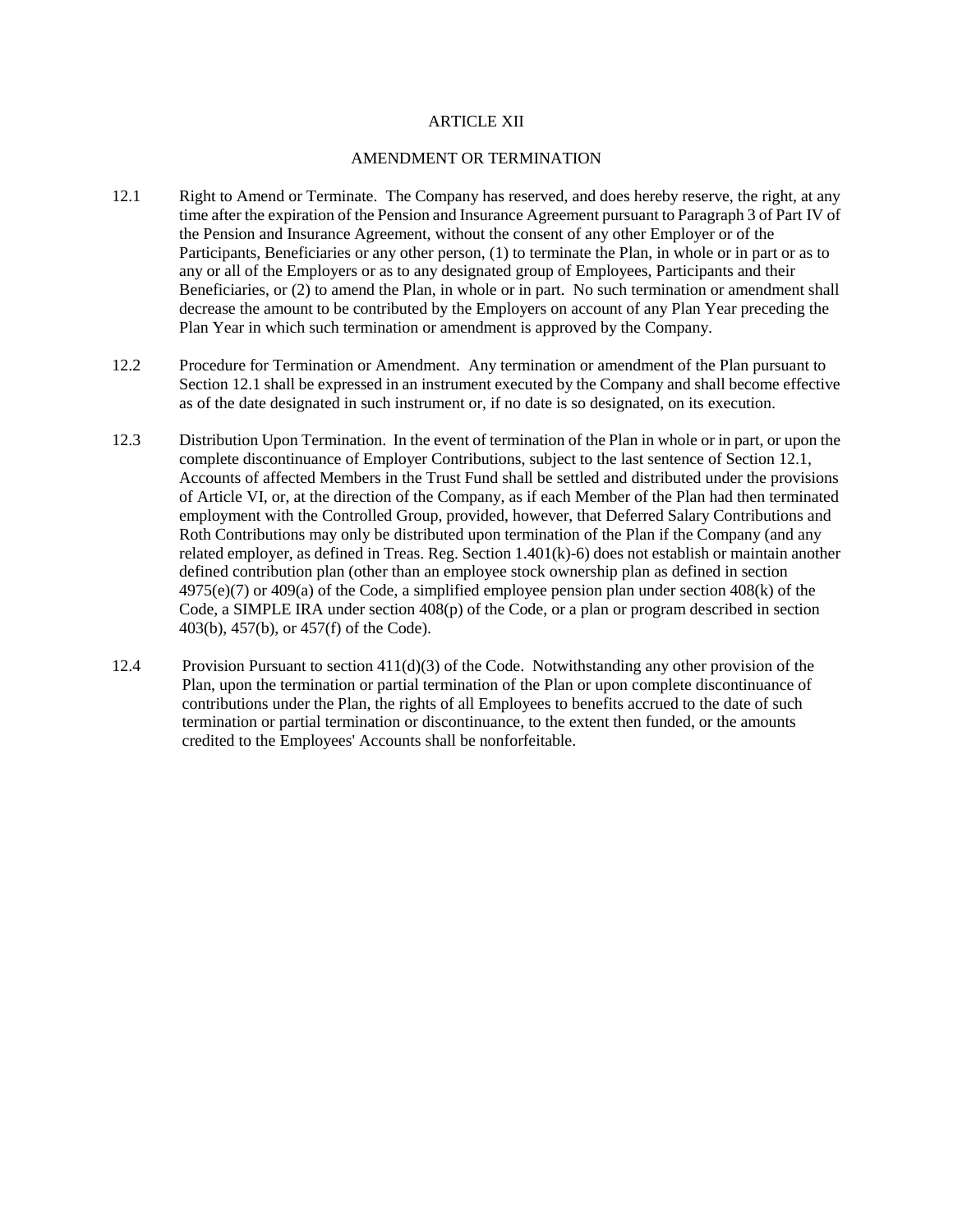December 7, 2009

Mr. Randy Boulton USW BATO Coordinator Five Gateway Center  $(7<sup>th</sup> floor)$ Pittsburgh, PA 15222

Dear Mr. Boulton:

The Employer will make arrangements such that the Company's Dental Expense Benefit Plan for Salaried Employees, Certain Hourly Employees, and Certain Retirees (the "Plan") will be available to employees and their dependents pursuant to the terms of the Plan as in effect from time to time. Participation will be permitted only for those employees who also participate in and make contributions to the Health Care Expense Account offered by the Employer under Part II, Article II to the extent of such employee's monthly contribution. Employees' monthly contribution rates shall equal 82 percent of the Plan cost. Employee contributions are as follows: \$20.46 for individual coverage and \$52.42 for family coverage through December 2010 and will be adjusted in 2011, 2012, and 2013 to rerpresent 82 percent of the plan cost. Although the Company retains the right to amend the Plan, the Employer agrees that it will not terminate the Plan or change the Plan to result in a net reduction in the benefits provided by the Plan during the term of the 2009 Pension and Insurance Agreement.

The Union may wish to establish a Dental Plan for Bargaining Unit Employees sponsored by the Company. The Company agrees to provide eligibility, demographic and claims information necessary for the Union to prepare such Request for Dental Proposal. Should the Union determine that it wishes to establish and include in the P&I Agreement a Company sponsored Dental Plan for Bargaining Unit Employees the Company's contribution per participating employee will be no less than it is under the terms of the 2009 Labor Agreement. In no event will such program be established prior to January 1, 2010.

An open enrollment for Dental Expense Benefits will be conducted in November of each year.

Yours truly,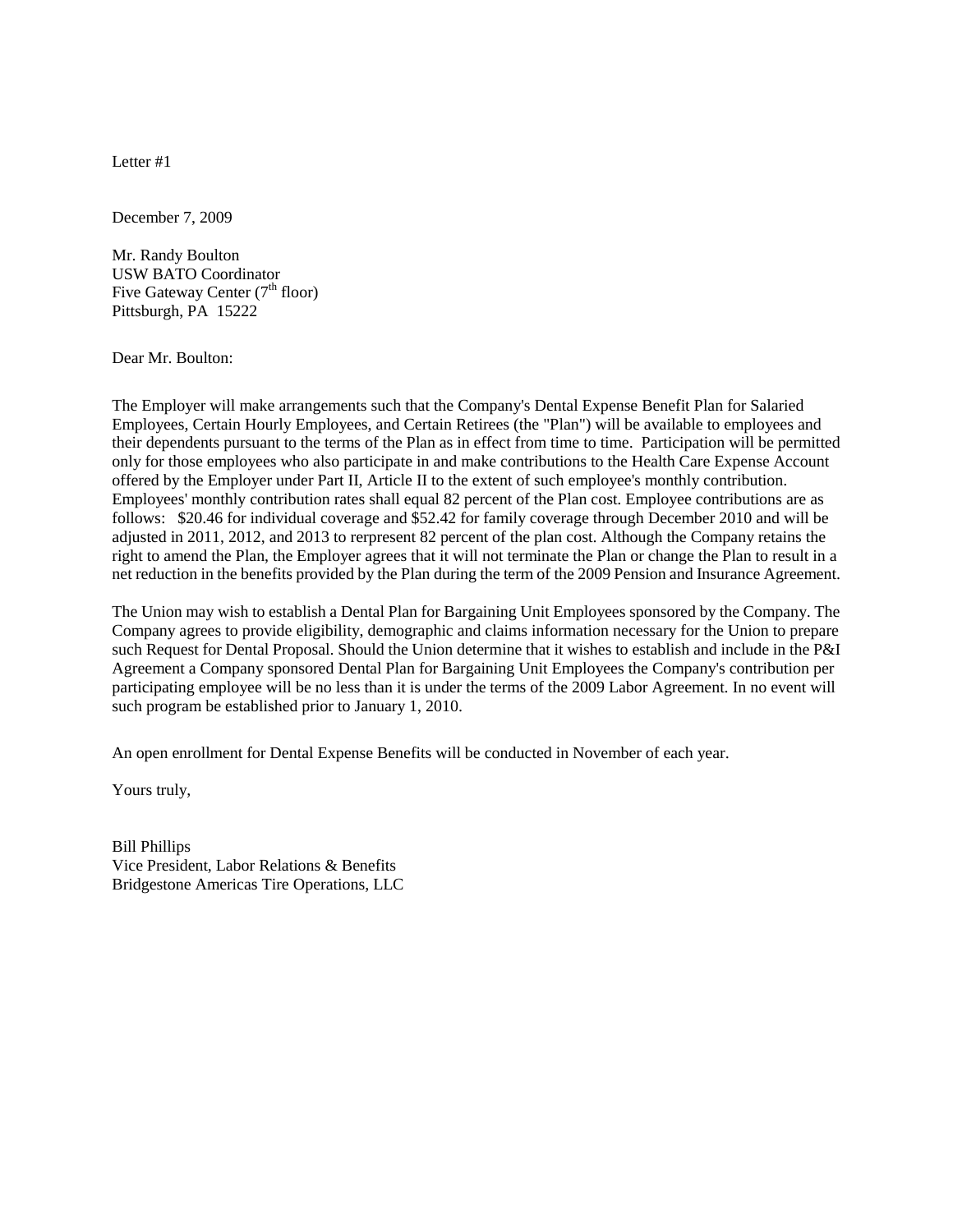December 7, 2009

Mr. Randy Boulton USW BATO Coordinator Five Gateway Center  $(7<sup>th</sup>$  floor) Pittsburgh, PA 15222

Dear Mr. Boulton:

During the course of negotiations, the Employer and the Union agreed that the Company would offer a Roth 401(k) option with no Company matching contributions to the Savings Plan. The Company is authorized to amend the Savings Plan as necessary to effectuate the agreement described in the preceeding sentence.

During the course of negotiations, the Employer and Union also agreed that, notwithstanding any other provision of the Pension and Insurance Agreement ("P&I"), the Company is authorized to amend the Savings Plan and the Pension Agreement (Part I of the P&I) as determined by the Company to comply with the requirements of the Pension Protection Act of 2006.

Yours truly,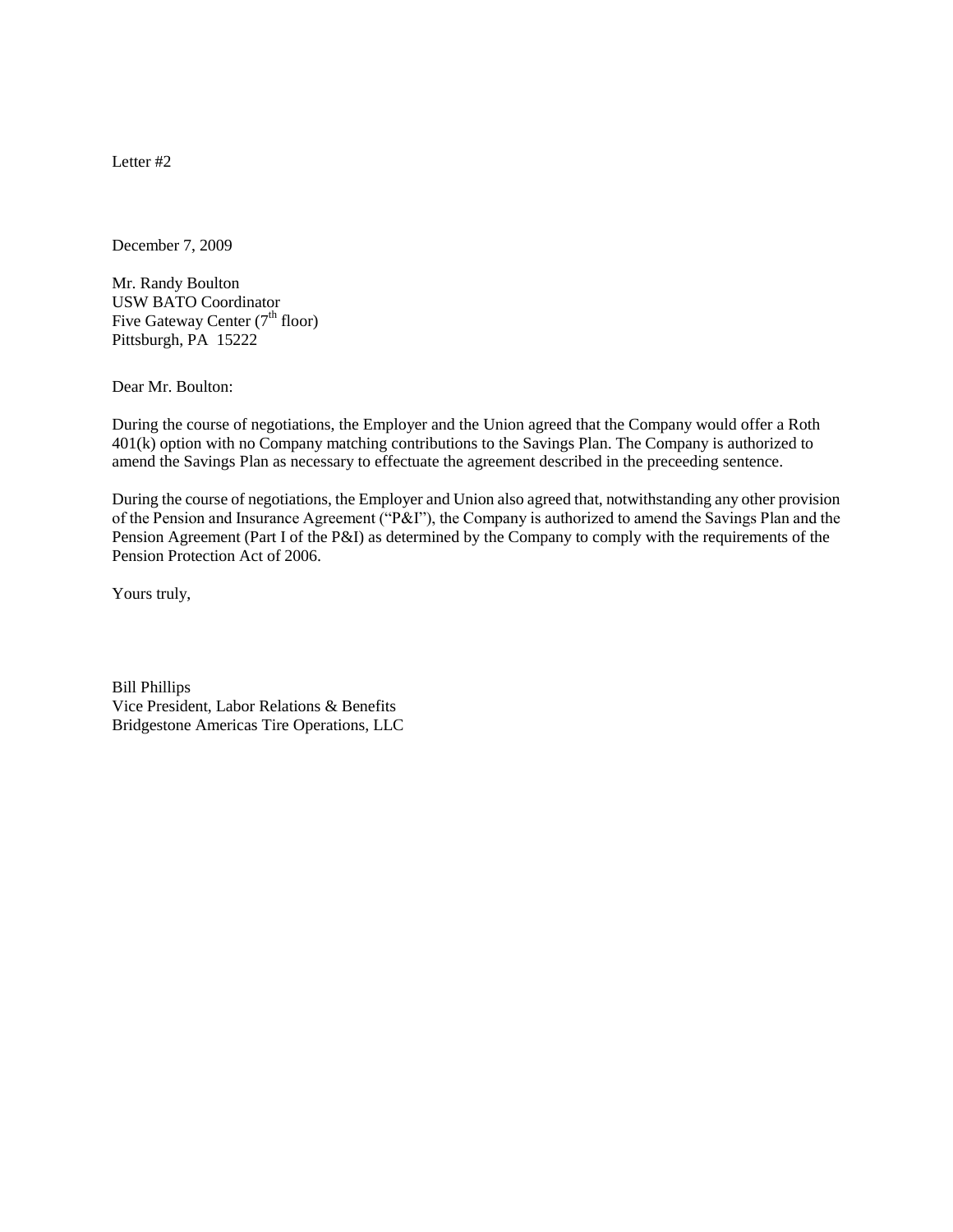December 7, 2009

Mr. Randy Boulton USW BATO Coordinator Five Gateway Center  $(7<sup>th</sup>$  floor) Pittsburgh, PA 15222

Dear Mr. Boulton:

During the course of the negotiations the parties agreed to add a working spouse provision to the medical plans. If a spouse of an employee by reason of employment with an employer other than the Company, is eligible to participate in another group plan which is paid for in whole or in part by the employer but has not enrolled thereunder, the health care benefits payable under this Plan will be reduced as though enrollment in the other plan had occurred.

A working spouse, if applicable, must enroll in the other employer's plan if the other plan is offered on a partially contributory or non-contributory bases, except that a spouse who works part-time (less than 32 hours per week) and is required to pay for health coverage shall be exclueded from the application of this provision.

This Plan will continue to provide primary coverage to the retiree or spouse and any dependent children until the earliest date the spouse is permitted to enroll in the other plan. Such earliest enrollment date must be certified in writing to the Plan Administrator.

If the other plan contains a pre-exisiting condition limitation clause, the Plan will continue to be primary for that medical condition until liability is accepted by the other plan.

Investigation for other coverage will occur upon receipt of a claim by the Plan Administrator. The employee will be required to complete and return the questionaire to the Plan Administrator in order to receive benefits.

For those employees (i) who knowingly fail or refuse to provide the Plan Administrator with the required information or (ii) refuse to elect available coverage, claims will be paid on a secondary basis.

A spouse of an employee who is required to pay a monthly premium in excess of \$50 per month for such coverage to his/her employer's plan will not required to enroll in such coverage.

The Company will provide the employee an annual reminder notice regarding the provisions.

Yours truly,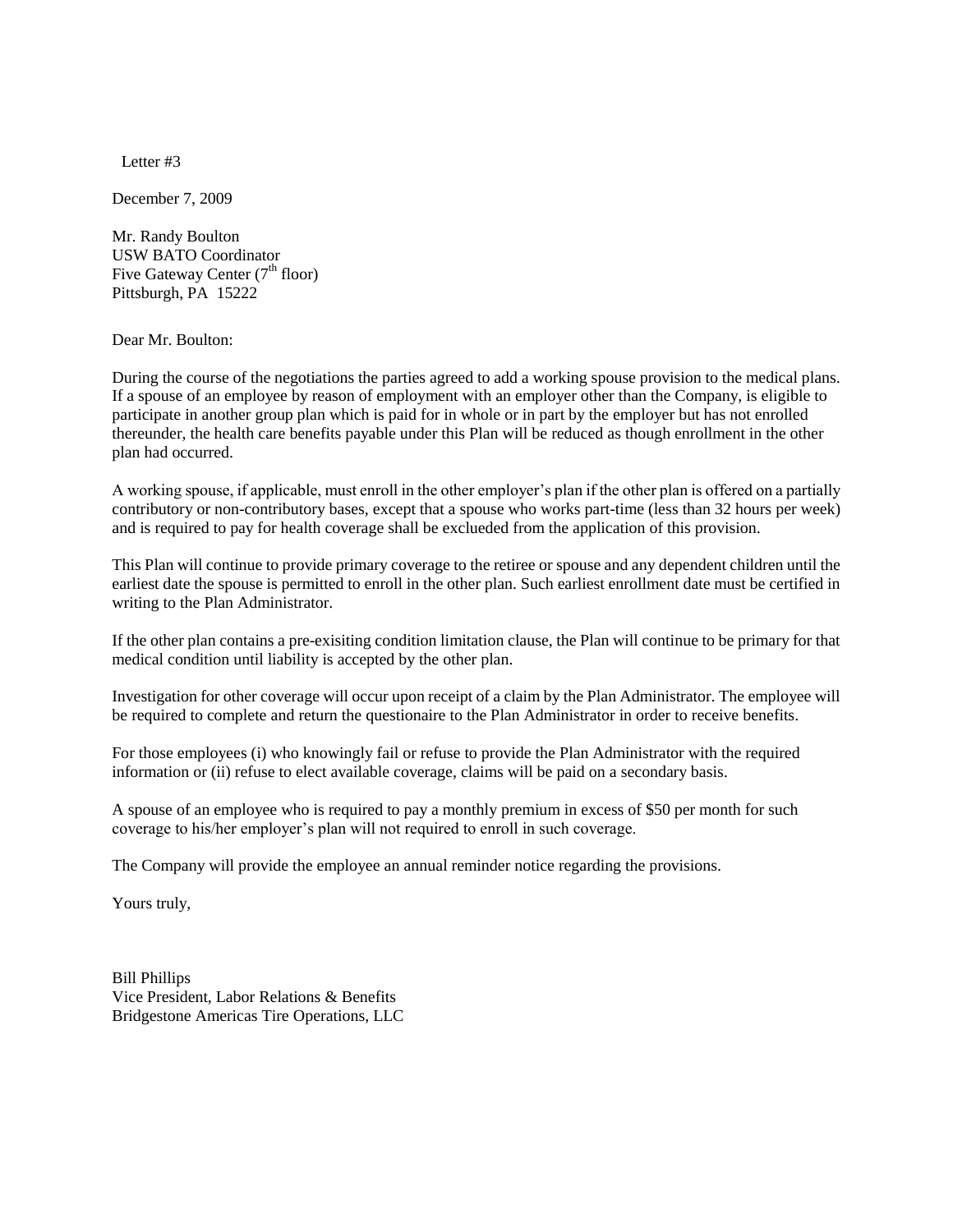December 7, 2009

Mr. Randy Boulton USW BATO Coordinator Five Gateway Center  $(7<sup>th</sup>$  floor) Pittsburgh, PA 15222

Dear Mr. Boulton:

This letter is to confirm the agreement reached between the parties during the negotiations of the 2007 Pension and Insurance Agreement ("P&I") with respect to the manner in which employees will pay premiums for coverage under the Health Incentive Plan, Part II, Article I of the P&I ("HIP") and the consequences of failing to pay such premiums.

As a condition to receiving coverage under the HIP, an employee must first elect to pay the applicable premiums with pre-tax payroll contributions under the Health Care Expense Account (Part II, Article II of the P&I) if such employee is receiving payments (such as wages or accident and sickness benefits) from his or her Employer. Such premiums will be deducted from the employee's paycheck on a weekly basis.

An employee who is eligible for coverage under the HIP but who is not receiving any payments from his or her Employer must pay the premiums for coverage under the HIP by check, money order or similar method acceptable to the Company. Such payments must be made by the employee on a monthly basis, in advance, and are due on the first day of each month for coverage in that month. The first payment of an employee who is paying by check, money order or other payment acceptable to the Company shall also include any premium amounts attributable to coverage under the HIP that has been received but has not been paid for as of the due date for the first check or money order. (This situation may arise if an employee starts an unpaid leave of absence in the middle of the month and, as a result, changes from paying premiums through payroll deduction to paying by check or money order.) If any such payments are not received by the Company by the  $15<sup>th</sup>$  day of the month for which the payment is due, coverage under the HIP will terminate effective as of the first day of the month for which the deadline for premium payments was missed. However, the Company has agreed to promptly notify the employee in writing of the termination of coverage and give the employee 30 days from the date of the notice to reinstate coverage. In order to reinstate coverage, the employee must pay all premiums due as of the date of intended reinstatement.

Any employee who loses coverage as a result of failing to pay his or her premiums in accordance with the procedures described in the preceding paragraphs shall be excluded from coverage under the HIP thereafter (unless he timely reinstates coverage, as described above), except that such employee may re-enroll in the HIP during the HIP's annual enrollment period and also shall have such additional rights as may be required by applicable law (including Section 9801(f) of the Internal Revenue Code and the Family Medical Leave Act).

This letter constitutes part of the P&I. In the event that any provision of this letter is inconsistent with any provision of the P&I, the provisions of this letter shall control.

Yours truly,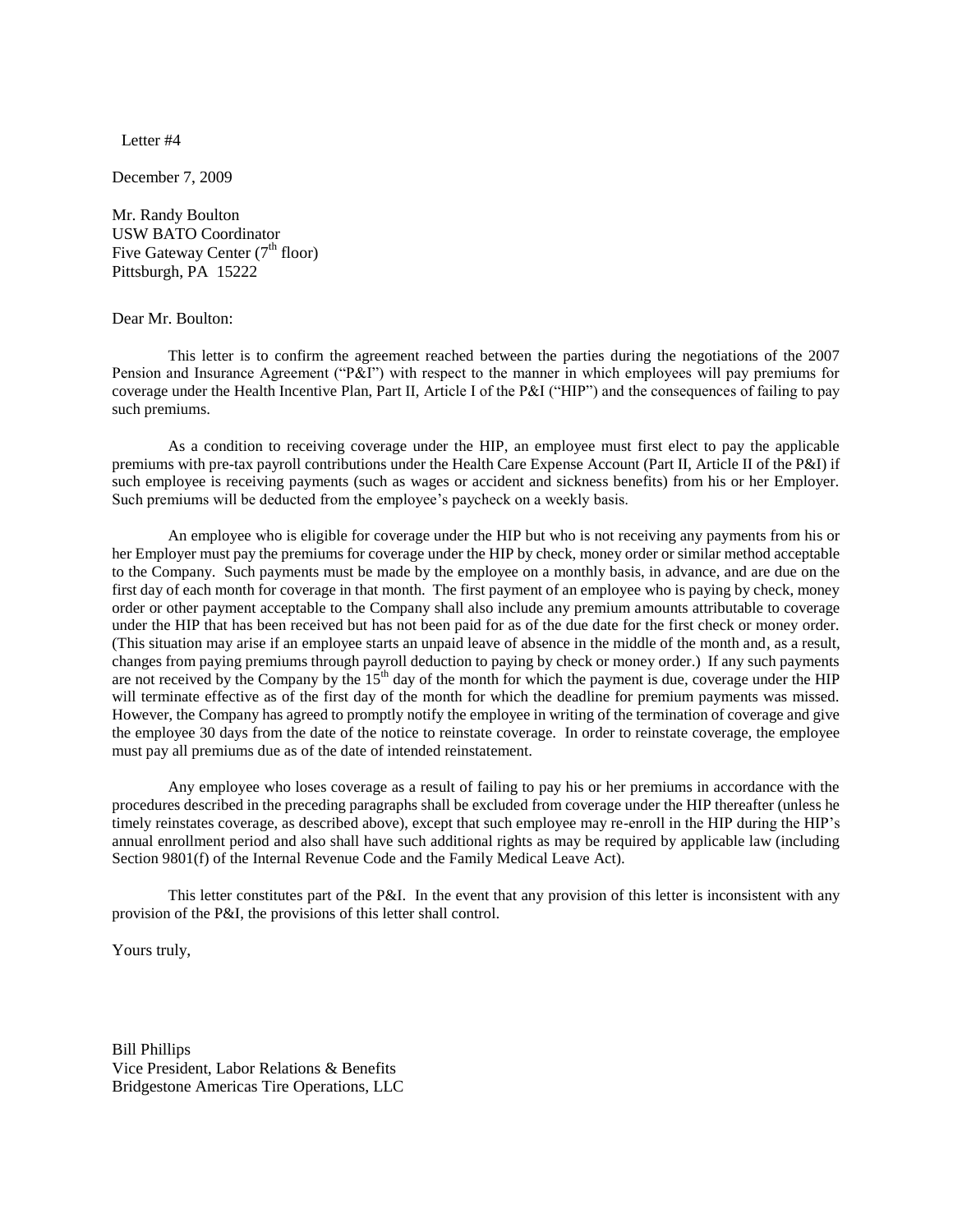Letter #5 (new)

December 7, 2009

Mr. Randy Boulton USW BATO Coordinator Five Gateway Center  $(7<sup>th</sup>$  floor) Pittsburgh, PA 15222

Dear Mr. Boulton:

During the 2009 negotiations, the parties discussed the limitations imposed by the Pension Protection Act of 2006 ("PPA") on pension plans that are not adequately funded. The PPA limits an employer's ability to amend a pension plan to increase benefits and to pay certain benefits if the plan's Adjusted Funding Target Attainment Percentage ("AFTAP") is less than 80 percent. The PPA provides additional restrictions on distributions and accruals if the plan's AFTAP is less than 60 percent. Finally, the PPA imposes certain funded level assumptions on plans for which the AFTAP has not been certified prior to the first day of the tenth month of the plan year.

This is to advise you it is the objective of the company to maintain an AFTAP equal to or greater than 80 percent. In addition, the company will ensure that the pension plan's AFTAP will be certified prior to the first day of the tenth month of each plan year. If, because the company has not ensured AFTAP certification prior to the first day of the tenth month of a plan year or for any other reason the Plan's AFTAP falls below 80 percent, the company will strive to increase the plan's AFTAP as soon as practicable. Upon the attainment of an AFTAP of 80 percent or greater the Company shall retroactively restore any negotiated benefits and make plan participants whole for any losses due to benefits being altered or materially changed as a result of the funding deficiency or the failure to certify. The make whole relief shall be limited to restoring accrued service and other benefits, under the terms of the plan, but shall not include consequential damages or losses, nor shall it include recalculating any lump sum payouts.

Yours truly,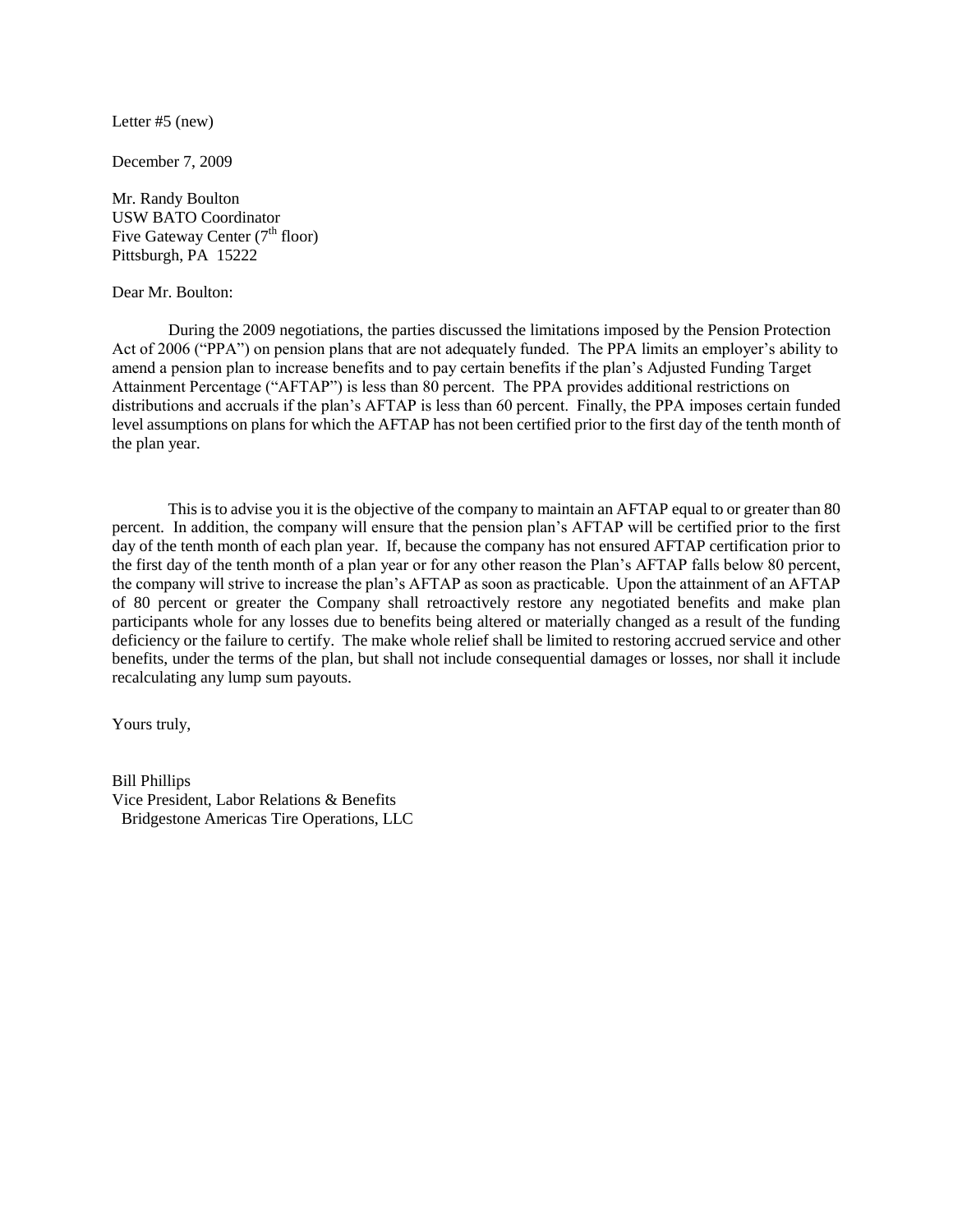Letter #6 (new)

December 7, 2009

Mr. Randy Boulton USW BATO Coordinator Five Gateway Center  $(7<sup>th</sup>$  floor) Pittsburgh, PA 15222

Dear Mr. Boulton:

#### REGARDING HEALTH CARE REFORM ISSUES

The parties acknowledge and agree that the Employer has agreed to provide the medical, prescription drug, dental, vision and other health care benefits set forth in the Pension and Insurance Agreement ("Medical Benefits") on the basis of cost projections that are based on the current legislative and regulatory regime applicable to the Medical Benefits under the laws of the United States and the states of the United States in effect on the Effective Date. In the event that any legislative or regulatory changes that may be adopted by the United States, any state of the United States, or any municipality or local governing body in any state, during the term of the Pension and Insurance Agreement with respect to medical, prescription drug, dental, vision or other health care benefits ("Health Care Changes") results in any increase in the Employer's cost of providing the Medical Benefits (for example, by limiting or eliminating the deduction for the cost of providing such benefits for federal income tax or other tax purposes, by requiring payment by the Employer to the United States or to any state of the United States, or otherwise), the Employer may make such reductions or other changes in the Medical Benefits and/or impose a supplemental monthly premium on Employees, retirees and their Dependents to such extent as the Employer determines is required to offset such increased cost to the Employer. In furtherance of the foregoing, the parties also agree as follows:

- 1. The Employer shall have no obligation to provide to any Employee, retiree or Dependent any compensation or any other form of benefit in the event that the Medical Benefits become taxable to the Employee, retiree or Dependent or in the event that any Employee, retiree or Dependent is otherwise adversely affected by the Health Care Changes.
- 2. The Employer may terminate the Medical Benefits coverage of an Employee, retiree or Dependent if such Employee, retiree or Dependent becomes eligible for a government-sponsored program that provides benefits that the Employer determines are reasonably comparable in the aggregate to the Medical Benefits; provided that, in the event that the Employer exercises its right under this paragraph and any such Employee, retiree or Dependent becomes covered by such government-sponsored program and is required to pay an amount to maintain coverage under such government-sponsored program, the Employer shall pay to the Employee, retiree or Dependent, or to the government-sponsored program on behalf of the Employee, retiree or Dependent, an amount per month equal to the lesser of (i) the amount that the government-sponsored program charges the Employee or Dependent on a monthly basis for coverage under such program or (ii) the Employer's average per capita cost per month of providing the Medical Benefits prior to the termination of coverage under the Pension and Insurance Agreement; and provided further that the Employer shall deduct from any such payment such amount as is required to comply with any applicable income, payroll or other tax or other withholding requirement, and any amount so withheld shall be considered for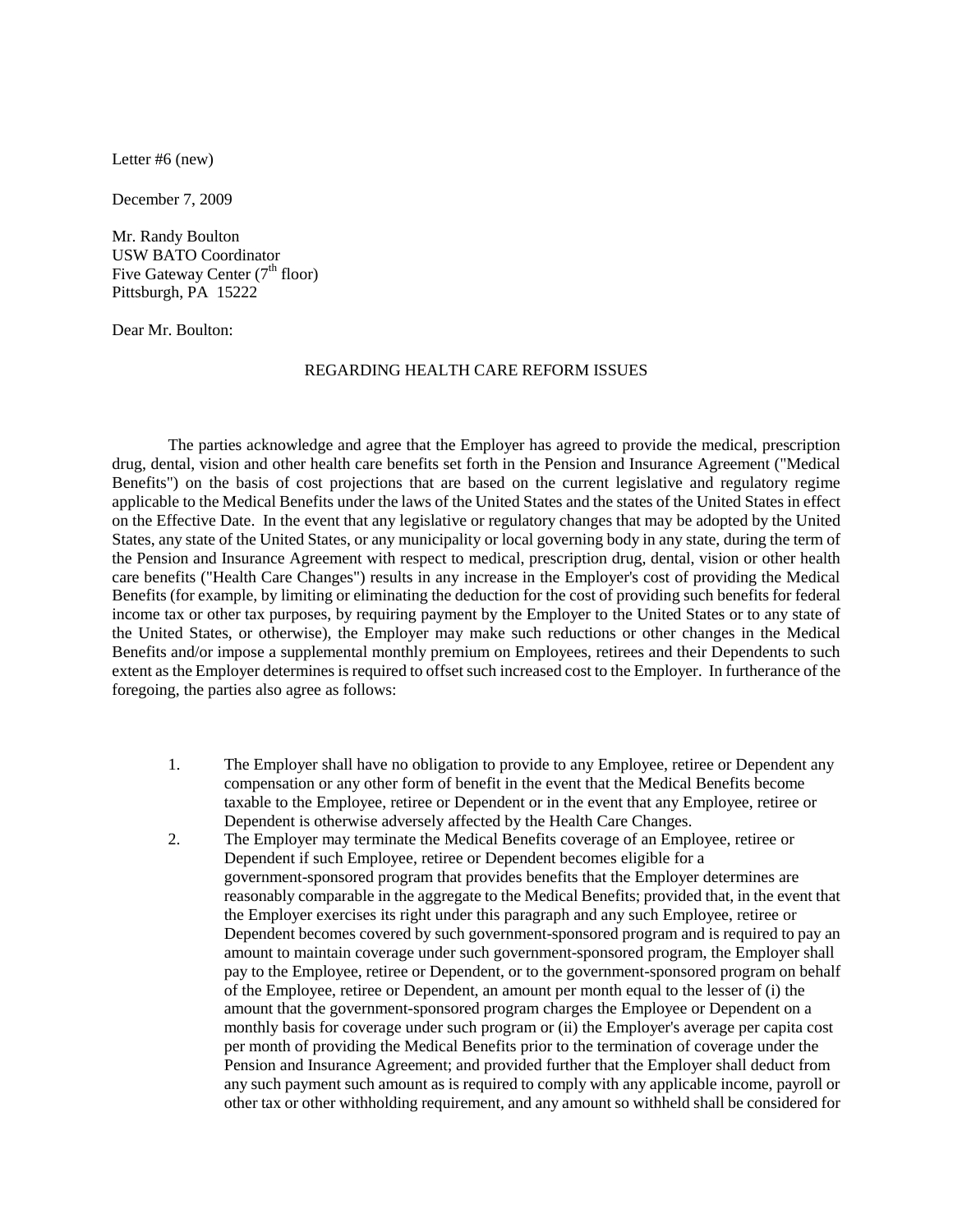purposes of this paragraph to be part of the payments to the Employee, retiree or Dependent described in this paragraph).

3. If, as part of any Health Care Changes, the Employer becomes entitled to receive from the United States or any State of the United States any payment because the Employer provides the Medical Benefits, the Employer shall have no obligation to make any corresponding payment to any Employee, retiree or Dependent, to reduce contributions required to be paid by Employees, retirees or Dependents for Medical Benefits coverage, to provide any other additional or improved benefits to Employees, retirees or Dependents or to otherwise modify the Medical Benefits.

Prior to the implementation of any Plan modifications under this Letter, the Employer will, upon request, meet with the Union to discuss such modifications. If the parties reach agreement on the modifications to be made, consistent with the provisions of this Letter, the modifications will be implemented. However, if the Union objects to the Employer's proposed modifications, the Union will prepare and submit to the Employer a final package of proposed modifications, applying the principles set forth above, and the Employer will prepare and submit to the Union its final package of proposed modifications. Thereafter, the dispute shall be submitted to an arbitrator selected from the parties' panel under Article XI, Section 2 of the collective bargaining agreement for final offer package interest arbitration. The arbitrator shall have no authority to add to, detract from, or modify the final offers submitted by the parties, and the arbitrator shall not be authorized to engage in mediation of the dispute. The arbitrator's decision shall select one or the other of the final offer packages submitted by the parties on the unresolved issues presented to him in arbitration, and will base that selection on which final offer package more closely adheres to the principles set forth above in this Letter. The arbitrator's decision will be final and binding.

Yours truly,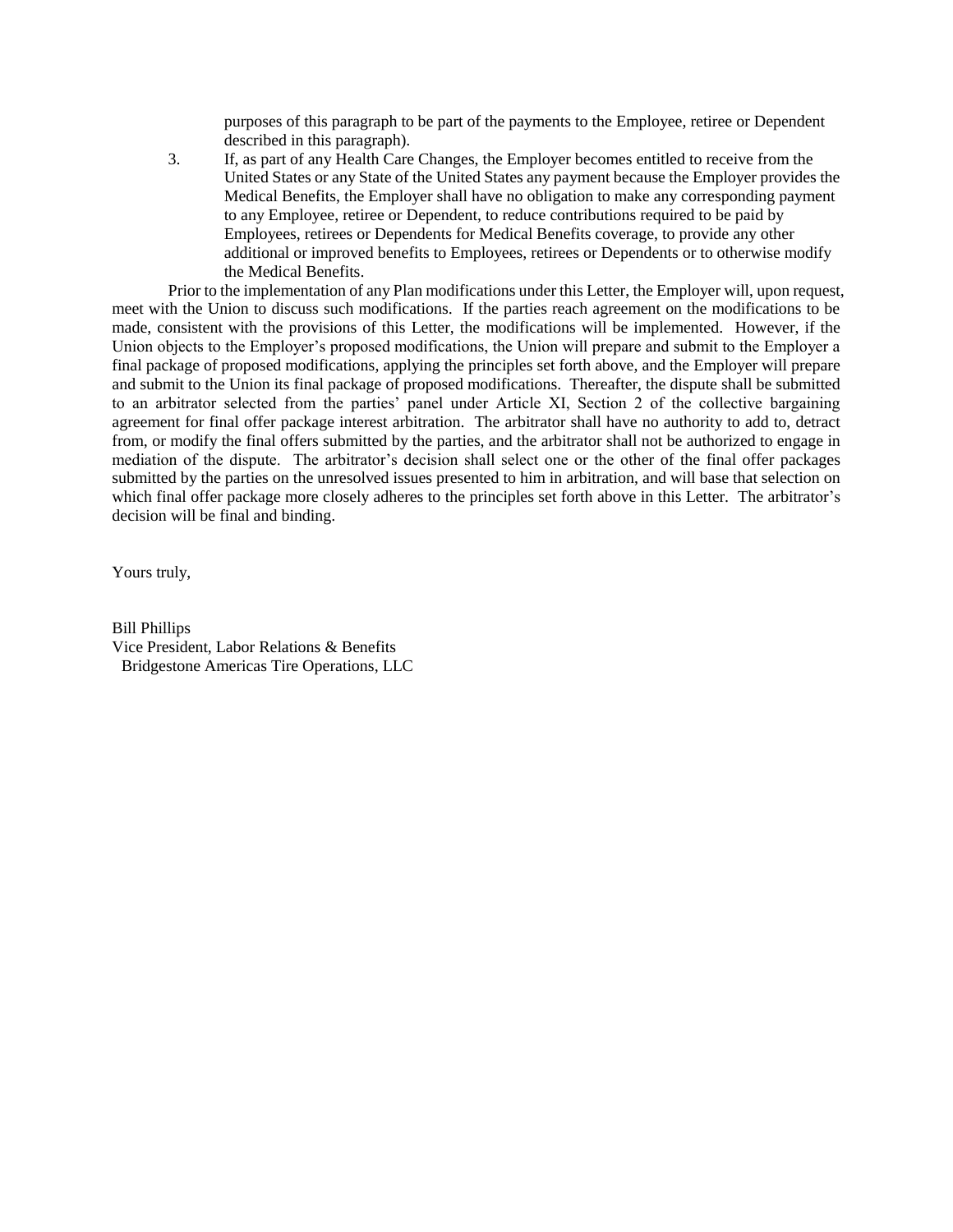Letter #7 (new)

December 7, 2009

Mr. Randy Boulton USW BATO Coordinator Five Gateway Center (7<sup>th</sup> floor) Pittsburgh, PA 15222

Dear Mr. Boulton:

The Company and the Union agree to provide maintenance teammates with a 30-year of Company service unreduced pension. This will be based on Company service since October 8, 1990 at the LaVergne Plant. The parties further agree that the cost of this provision will be paid by the Union through a permanent maintenance teammate pay rate deductions of \$.04 per hour. This agreement is part of the Company's Last, Best, and Final Offer made to the maintenance bargaining unit on December 3, 2009 and is contingent upon Union support and ratification of said agreement on December 7, 2009.

Yours truly,